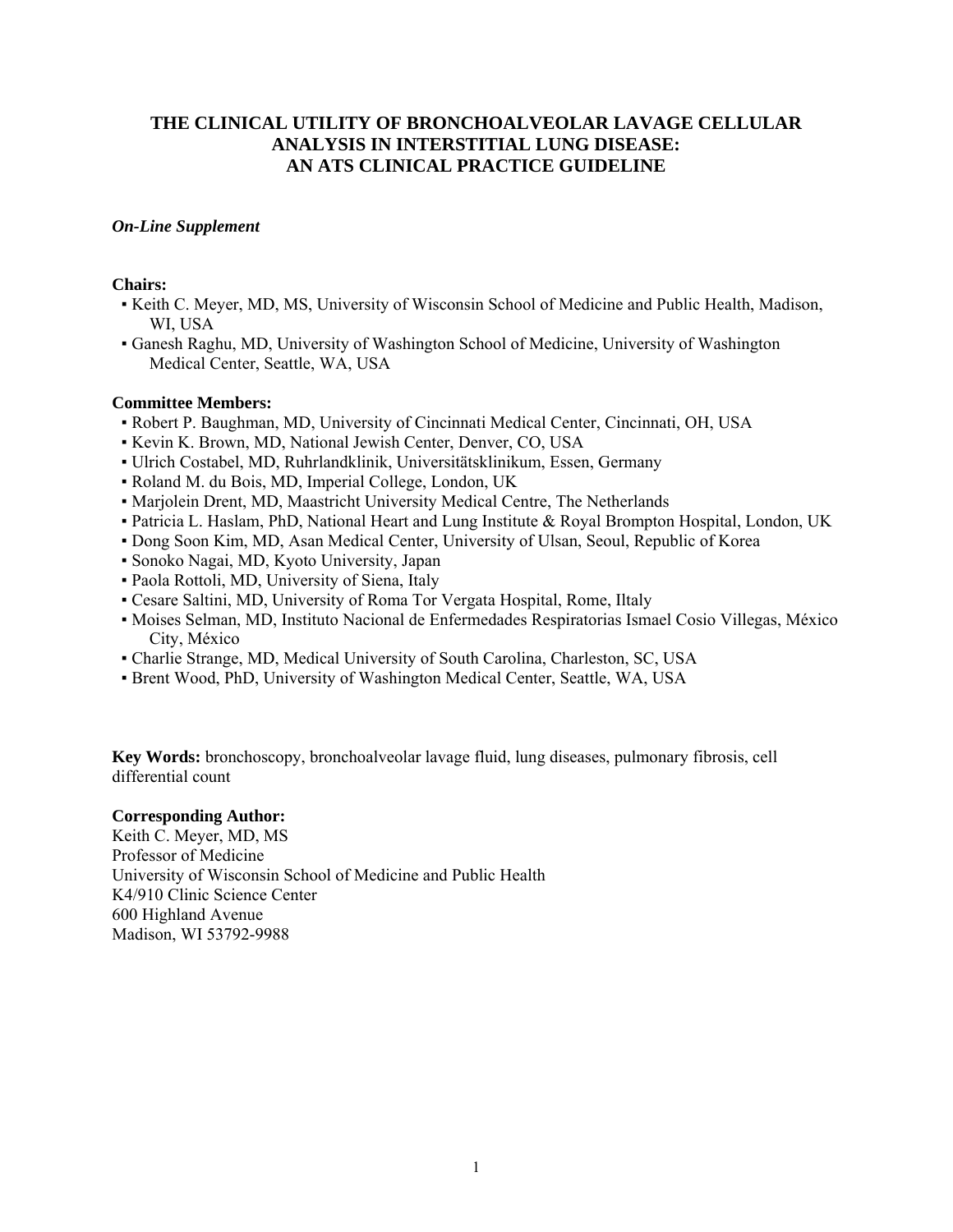## **1. BRIEF HISTORY OF BRONCHOALVEOLAR LAVAGE AND ITS APPLICATION TO ILD**

## **2. DEFINITIONS**

## **3. TECHNICAL CONSIDERATIONS AND PROCEDURE DETAILS FOR BAL CELLULAR ANALYSIS**

- o 3.1. Technique for performing BAL
	- $\blacksquare$  3.1.1. Position of the patient
	- 3.1.2. Area (bronchopulmonary segment) that is lavaged in the lung
	- 3.1.3. Number of areas in the lung lavaged
	- 3.1.4. Suction pressure during the procedure
	- 3.1.5. Total volume of normal saline instilled /number of aliquots/ volume of saline instilled in each aliquot for BAL
	- 3.1.6. Handling the first aliquot separately
	- <sup>3</sup>.1.7. Variability of lavage return
	- 3.1.8. Safety aspects of BAL procedure
	- <sup>3</sup> 3.1.9. Summary of specific suggestions for the bronchoscopist performing the BAL procedure
- o 3.2. Standardized request form for BAL cellular analyses
- o 3.3. Specimen handling, transport to the laboratory and processing of the retrieved BAL fluid specimen (BALF )
	- 3.3.1. Specific suggestions for handling and transport of BALF specimen to the laboratory
	- 3.3.2. Specific suggestions for handling and processing the BALF specimen by laboratory technicians
		- *3.3.2a. Handling of aspirated BAL fluid*
		- *3.3.2b. Centrifugation for cell concentration*
		- *3.3.2c.Summary of specificsuggestions for the laboratory technician*
	- 3.3.3. Specific suggestions for additional analysis based upon clinical setting or initial BAL cell analyses
	- 3.3.4. The storage of residual BAL fluid after cellular analyses

## **4. USING BAL AND CELLULAR ANALYSES FOR DIAGNOSTIC EVALUATION OF ILD**

- o 4.1. Gross analysis
- o 4.2. Technical details for cell count and differential cellular analysis in retrieved BAL fluid
- o 4.3. Infection screening
- o 4.4. Flow cytometry
- o 4.5. Reporting of BAL cellular analysis
	- 4.5.1. The effect of underlying disease processes or tobacco smoking on BAL cellular analysis
	- 4.5.2. The reporting of cellular components of the BAL fluid
	- 4.5.3. The reporting of acelluar components
	- 4.5.4. A formal standardized report form for BAL cellular analysis

## **5. CLINICAL APPLICATION OF BAL CELLULAR FINDINGS TO SPECIFIC TYPES OF ILD**

- o 5.1. Idiopathic interstitial pneumonia
	- 5.1.1 Idiopathic pulmonary fibrosis (IPF)
	- 5.1.2. Nonspecific interstitial pneumonia (NSIP)
	- 5.1.3. Cryptogenic organizing pneumonia (COP)
	- 5.1.4. Eosinophilic interstitial lung Diseases
	- 5.1.5. Desquamative interstitial pneumonia (DIP) and respiratory bronchiolitis with ILD (RBILD)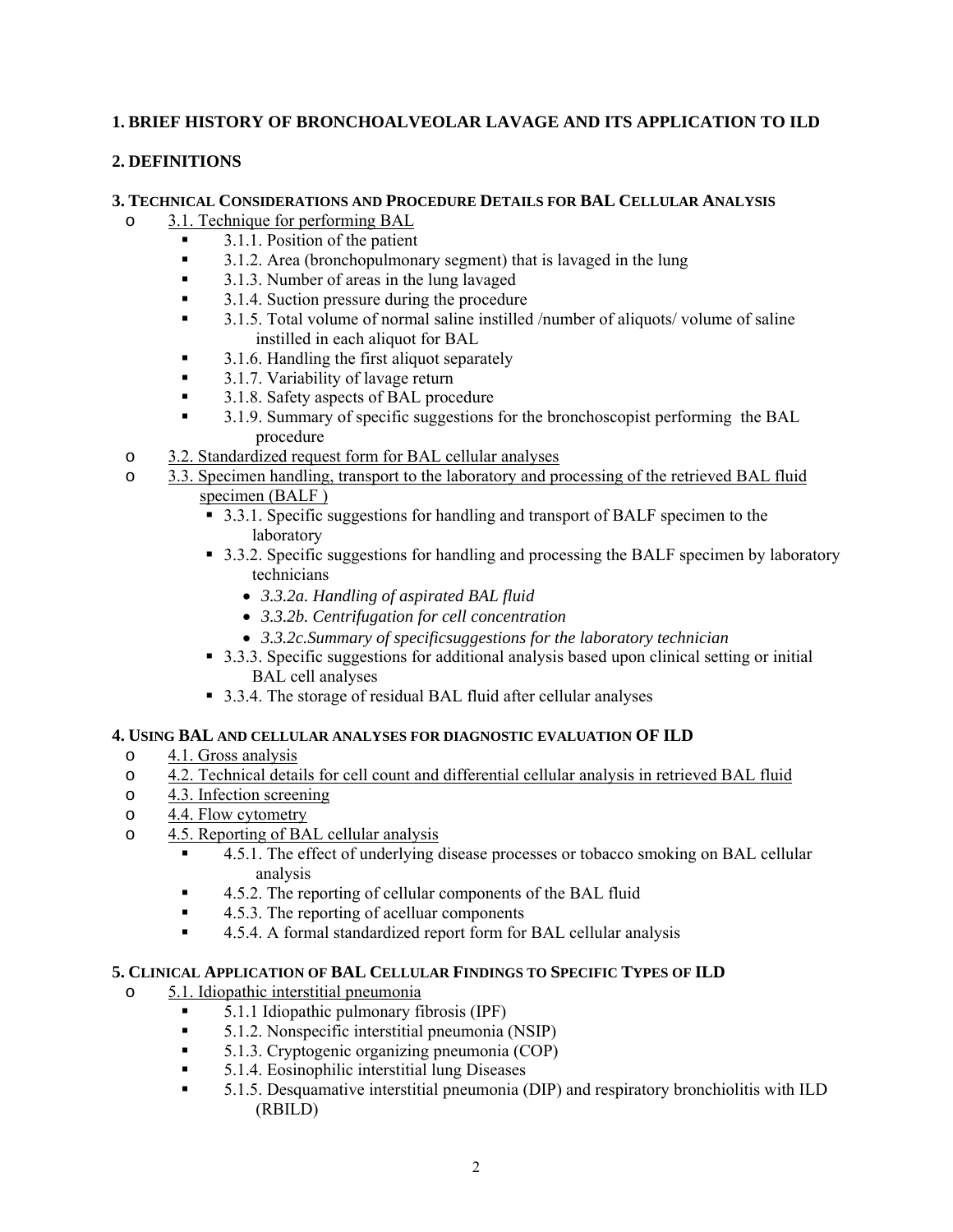- 5.1.6. Acute interstitial pneumonia (AIP)<br>5.1.7. I vmphoid interstitial pneumonia (I
- 5.1.7. Lymphoid interstitial pneumonia (LIP)
- o 5.2. Sarcoidosis
- o 5.3. Hypersensitivity pneumonitis
- o 5.4. Connective tissue disease (CTD) /collagen vascular disease (CVD)
- $\blacksquare$  5.4.1. Systemic sclerosis
	- 5.4.2. Rheumatoid arthritis
	- 5.4.3. Primary Sjögren's syndrome
	- $\blacksquare$  5.4.4. Dermatomyositis/polymyositis
	- $\blacksquare$  5.4.5. Systemic lupus erythematosus
	- 5.4.6. Undifferentiated connective tissue disease
	- 5.4.7. Conclusions regarding the clinical utility of BAL cellular analyses for all CTD/CVD-associated ILD
- o 5.5. Occupational interstitial lung disease
	- 5.5.1. Coal Workers Pneumoconiosis
	- $\blacksquare$  5.5.2. Silicosis
	- $\blacksquare$  5.5.3. Asbestosis
	- **5.5.4. Chronic beryllium disease**
	- 5.5.5. Hard metal disease
- o 5.6. Other specific non-IIP interstitial lung diseases
	- 5.6.1. Pulmonary Langerhans cell histiocytosis
	- 5.6.2. Pulmonary alveolar proteinosis
	- 5.6.3. Alveolar hemorrhage syndromes
	- 5.6.4. Drug-induced interstitial lung disease
	- $\blacksquare$  5.6.5. Radiation pneumonitis

## **7. OTHER ILD**

## **8. CLINICAL UTILITY OF BAL CELLULAR ANALYSIS IN THE EVALUATION OF ACUTE ONSET ILD**

## **9. FUTURE DIRECTIONS**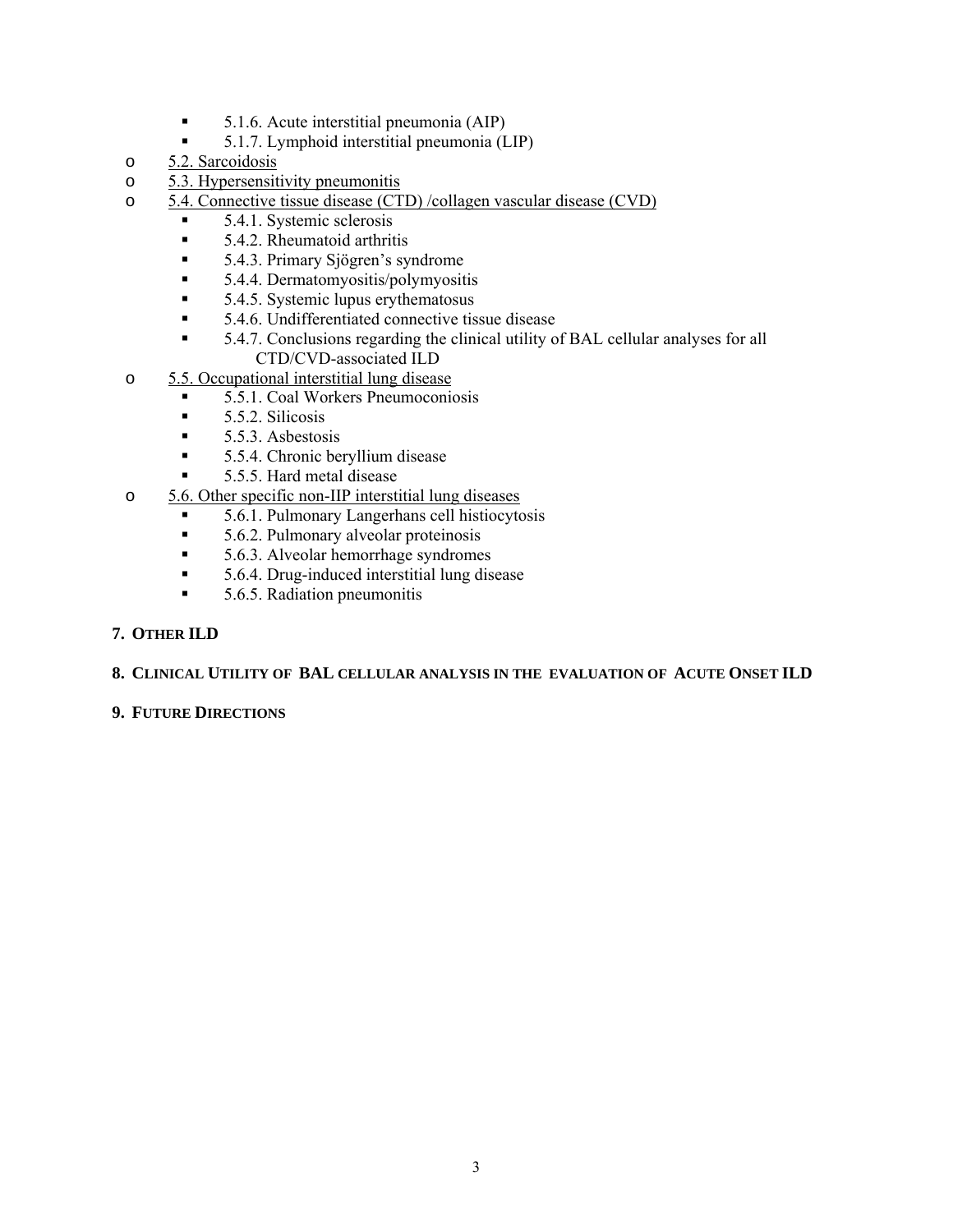#### 1. **BRIEF HISTORY OF BRONCHOALVEOLAR LAVAGE AND ITS APPLICATION TO ILD**

Bronchial irrigation with saline solution via a catheter passed through a rigid bronchoscope was first reported in 1927 (1), and the term "bronchial lavage" was coined by Stitt in 1932 (2) . Although initially used as a therapy for septic lung disease or pulmonary alveolar proteinosis (3, 4), lung lavage was subsequently employed to study lower respiratory tract immunity in various animal models in the 1960s (5, 6) and applied to the study of the human lung in the late 1960s and 1970s (7, 8). A seminal article reporting the application of BAL to the study of secretions obtained from the human lung was published in 1974 when saline lavage of a portion of the lung via a flexible bronchoscope was introduced as a research tool by Reynolds and Newball (9). Saline lavage of a defined area of the lung became known as bronchoalveolar lavage, and hundreds of articles on BAL appeared in the literature in the 1980s and 1990s as clinical use of the flexible fiberoptic bronchoscope expanded.

The technique rapidly gained acceptance, and a large number of centers began using the technique to obtain cells and proteins from the lower respiratory tract (10). However, many centers used their own technique for performing lavage, and concern arose that differences in technique could lead to significant differences in results obtained from BAL fluid analysis and the interpretation of such findings. Consequently, several groups established standardized methods for performing BAL. The European Respiratory Society has provided statements on the use of BAL for the clinical evaluation of patients with ILD including recommendations concerning the technical aspects of performing BAL (11-13) and on standardization of the BAL procedure (14), and a multi-center, NIH-sponsored investigation conducted under the auspices of the American Thoracic Society in the United States examined BAL cell profiles in patients with ILD and normal volunteer subjects (15). Specific recommendations regarding various aspects of performing and analyzing BAL were subsequently published. However, these statements were published prior to the use of high-resolution computed tomography (HRCT) of the chest as a routine clinical tool for the evaluation of patients with ILD and before the current classification of different forms of idiopathic interstitial pneumonia (IIP) had evolved (16) to become the system that is currently accepted. Despite the promotion of BAL standardization in Europe, the technique has never been standardized on a global basis, and considerable variation in technique and in analysis persists among bronchoscopists and analytical laboratories around the world.

Although BAL provides a means of retrieving secretions that coat the apical surfaces of bronchial and alveolar epithelium of normal individuals or patients with infectious or inflammatory lower respiratory tract disorders, these secretions are considerably diluted by the saline used to perform BAL. Many factors can affect the amount of fluid retrieved and/or the cellular and acellular profile of the retrieved bronchoalveolar epithelial surface fluid. Over the past quarter century that BAL has been applied to the clinical evaluation of patients with various forms of lung disease, its diagnostic potential for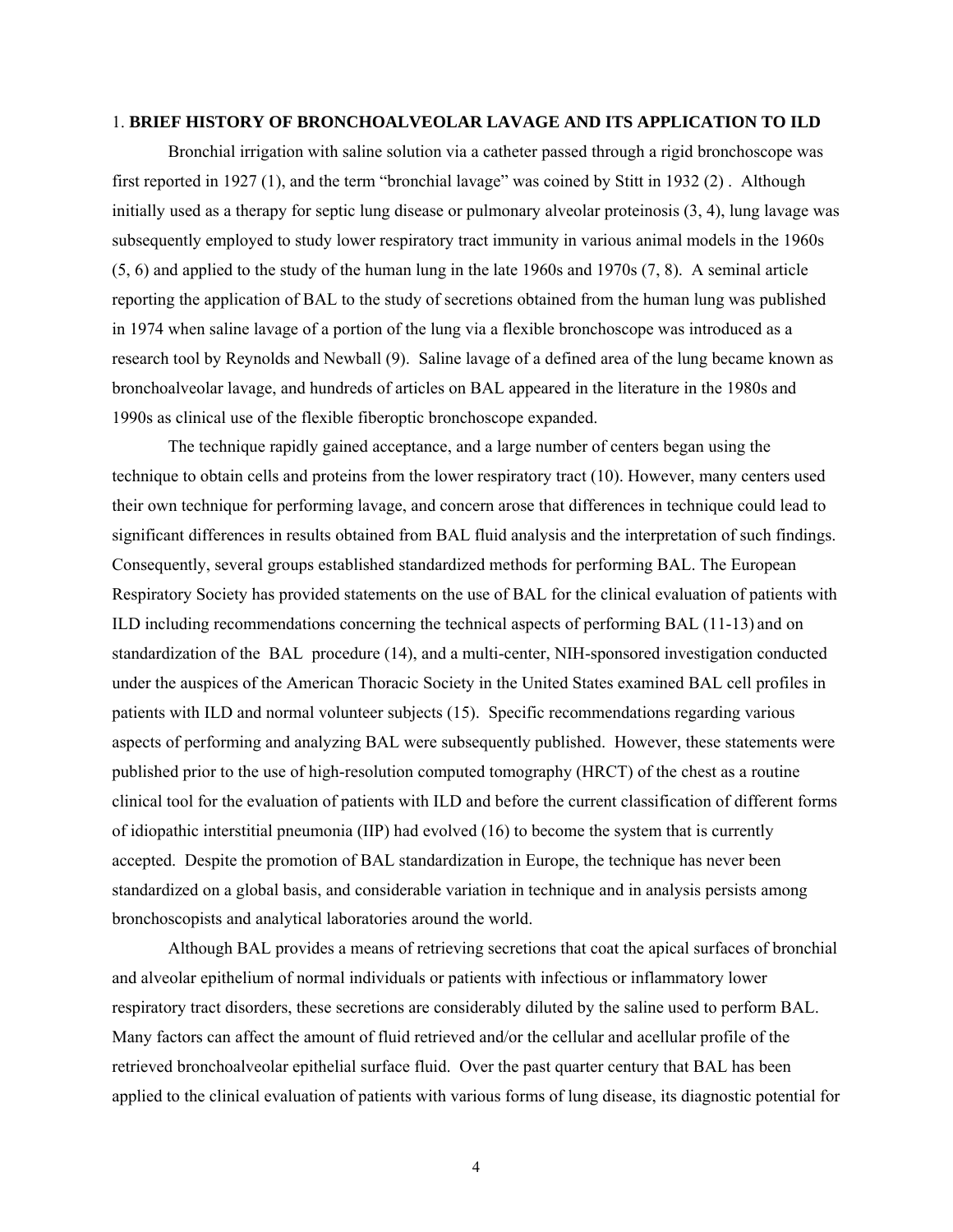ILD has been hampered by a relative lack of specificity. Although patterns in differential counts of BAL nucleated immune cells have correlated fairly well with certain forms of ILD such as sarcoidosis, their suboptimal specificity has limited its utility as a diagnostic tool in ILD.

Over the past decade, HRCT of the chest has greatly improved the clinician's ability to arrive at a likely diagnosis in the majority of cases of ILD. Nonetheless, tissue sampling is often performed via bronchoscopic transbronchial lung biopsy (TBLB) or surgical lung biopsy (SLB) to confirm or secure an accurate and confident ILD diagnosis. Transbronchial lung biopsy, while frequently diagnostic in certain forms of ILD such as granulomatous lung disease also has its limitations; tissue sampling may be inadequate and non-diagnostic, and the risk of a complication, while relatively low, is increased compared to bronchoscopy with BAL only (17, 18). Surgical lung biopsy allows sampling of lung tissue that is usually diagnostic, but the risk of complications, including death, is not negligible (19, 20).

Bronchoalveolar lavage (BAL) is a safe, easily performed and well-tolerated procedure. Importantly, BAL has rarely been reported to precipitate acute exacerbations or progression of ILD and can be safely performed by experienced bronchoscopists. BAL typically reveals variations in cellular (nucleated immune cells) and acellular components in patients with ILD that differ from normal control subjects, and many clinicians currently use BAL cellular analysis as a guide for narrowing the differential diagnosis of ILD. However, the role of BAL in routine clinical management has been a subject of ongoing debate and controversy. Although BAL should not be considered a stand-alone diagnostic test, when BAL cellular analysis is applied according to standardized protocols and considered in the appropriate clinical setting and context of other information obtained from ancillary diagnostic testing such as HRCT, it may allow the clinician to greatly narrow the broad differential diagnoses and avoid more invasive diagnostic procedures that entail some risk to the patient.

#### **2. DEFINITIONS**

Interstitial lung diseases (ILD) are defined as bilateral infiltrative diseases that are characterized by abnormalities in both lungs on chest radiographic imaging studies. These disorders typically manifest in immunocompetent adults with exertional dyspnea, abnormal pulmonary physiology and gas transfer without clinical suspicion of infection or malignancy and display an accumulation of inflammatory and immune effector cells and abnormal extracellular matrix in the distal airways and alveolar walls including the interstitium. The ILDs usually evolve over a period of months to years and include disorders of known cause such as the pneumoconioses and hypersensitivity pneumonitis (HP) or of unknown cause such as sarcoidosis, rheumatologic lung disease, and idiopathic interstitial pneumonia (IIP).

Idiopathic interstitial pneumonia (IIP) is a term that encompasses a heterogeneous group of ILD of unknown etiology that include idiopathic pulmonary fibrosis (IPF), non-specific interstitial pneumonia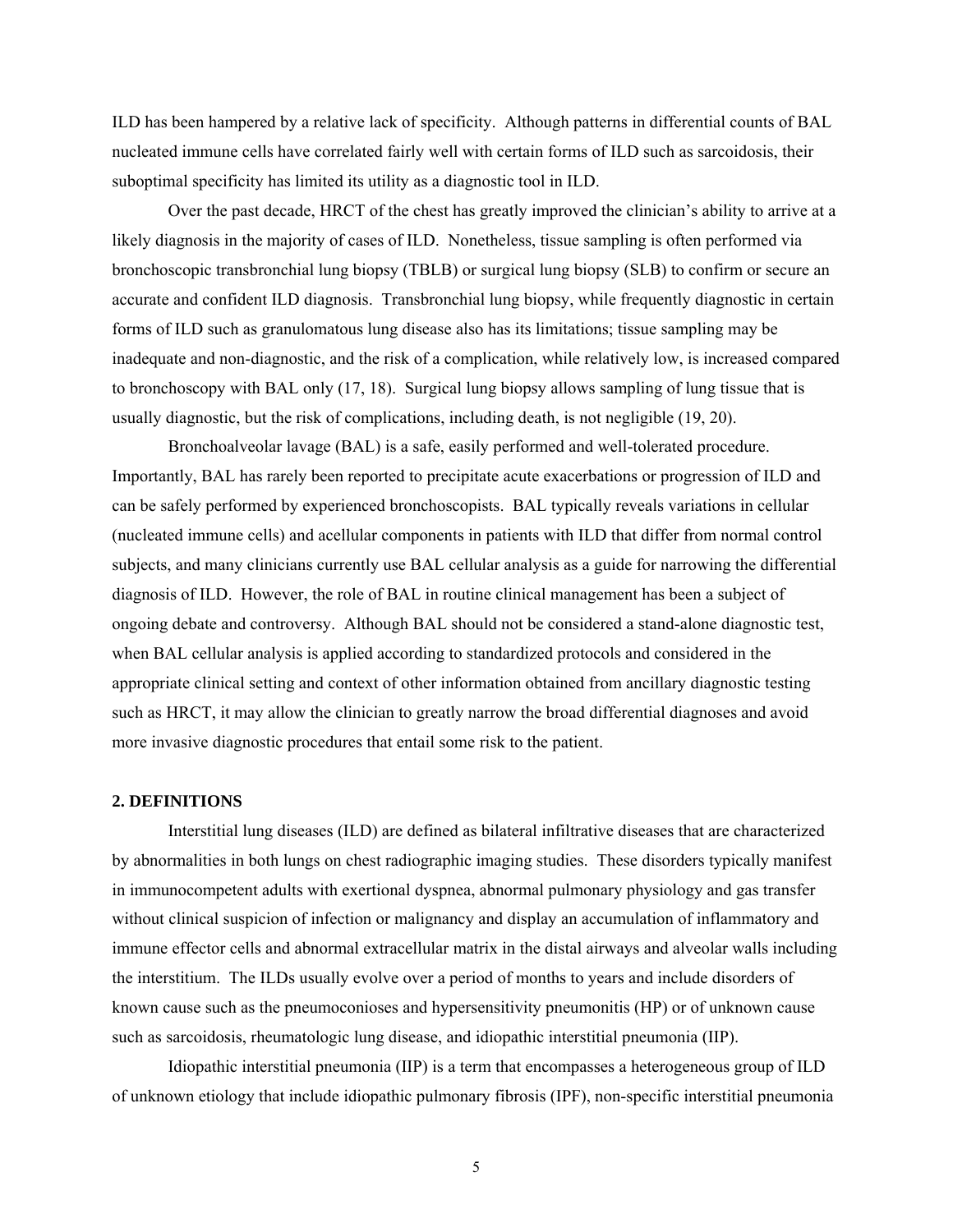(NSIP), desquamative interstitial pneumonia (DIP), respiratory bronchiolitis with interstitial lung disease (RBILD), acute interstitial pneumonia (AIP), cryptogenic organizing pneumonia (COP), and lymphoid interstitial pneumonia (LIP). In the appropriate clinical setting, IPF is a distinctive clinical entity characterized by the pattern of usual interstitial pneumonia (UIP) in HRCT and/or surgical lung biopsy (16). In the absence of surgical lung biopsy evidence of UIP, it has been suggested that a clinical diagnosis of IPF can be made by fulfilling all of the four major and three of the four minor criteria as set forth by an International Consensus Statement (21). Certain IIP pathologies may coexist in the same patient when multiple regions of the lung are biopsied; especially UIP and NSIP (22), and these patterns also occur in other ILDs and thus are not disease-specific.

Although most forms of ILD are chronic, some rare forms of ILD can present acutely. The committee defined acute ILD as a respiratory illness ≤4 weeks duration that is characterized by shortness of breath, hypoxemia, and diffuse infiltrates in a previously healthy patient who has no known lung disease and no obvious risk factors for ARDS such as sepsis, trauma, drowning, or overt aspiration. These include acute interstitial pneumonia (AIP), acute eosinophilic pneumonia (AEP), acute hypersensitivity pneumonitis (AHP), diffuse alveolar hemorrhage (DAH), cryptogenic organizing pneumonia (COP), drug reactions, and acute exacerbations of IPF or other forms of ILD. BAL can be performed safely under appropriate conditions and facilitate an expedient diagnosis of a few specific forms of acute ILD. Bronchoscopy with BAL has been safely performed in acutely ill patients with acute respiratory distress syndrome (ARDS) and is contraindicated (relative) if the patient has respiratory –cardio-pulmonary instability or a severe hemorrhagic diathesis**.** 

# **3. TECHNICAL CONSIDERATIONS AND PROCEDURE DETAILS FOR BAL CELLULAR ANALYSIS**

Reports in the literature that pertain to the performance of BAL document the considerable variability in technical aspects of performing BAL.This may in part be the reason of apparent reluctancy among pulmonologists worldwide to subject patients for BAL in the diagnostic evaluation of patients with ILD. This section reviews the features of obtaining and processing BAL that appear to affect the results of BAL cellular abnormalities and provides guidelines with the anticipation of standardizing the performance of the BAL procedure and analyses of BAL fluid (BALF) retrieved during BAL procedure plus subsequent reporting and interpretation of the results.

An underlying disease process or smoking may affect BAL bronchoscopic technique or analysis in several ways. Airway obstruction leads to changes in BAL fluid return. This is due to the mechanical problem of aspirating fluid through narrowed airways that collapse when negative pressure is applied to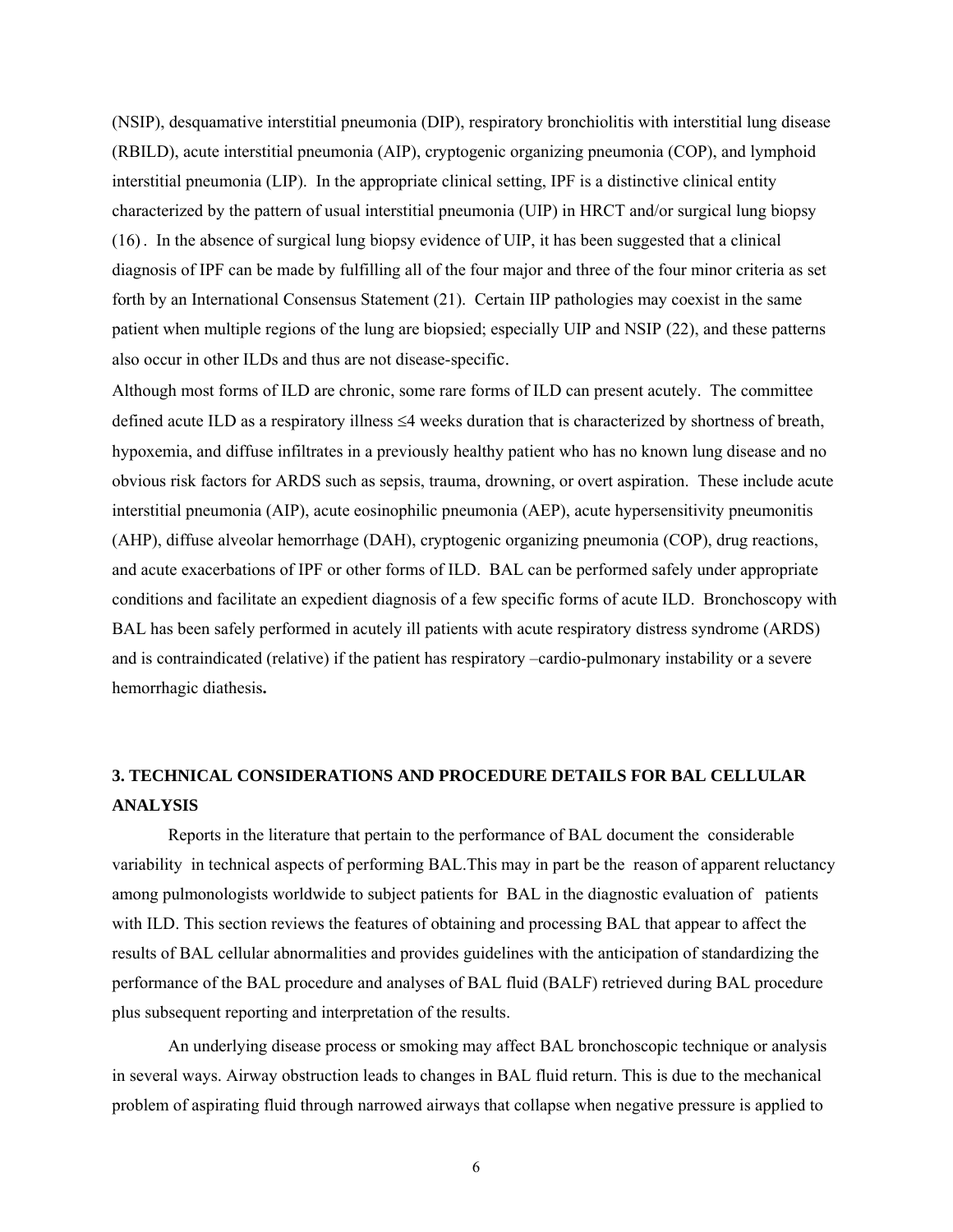facilitate fluid retrieval. In patients with chronic obstructive lung disease, the airway collapse is variable; the greater the negative pressure used to aspirate the fluid, significant airway collapse is more likely to occur and adversely influence the BALF return. In this regard, FEV-1/FVC ratio has been correlated with the yield of BALF return; the lower the ratio, the lower the proportion of BAL return (23, 24) Airway obstruction in asthmatics can be induced by the procedure itself (25, 26). A major concern in asthma is the risk of the procedure, and recommendations for performing BAL in asthmatics have been made (26, 27). Bronchoalveolar lavage can be performed in acute respiratory distress syndrome (ARDS) patients (28). However the procedure can lead to significant hypoxia (29), and modifications of the procedure, such as increasing inspired oxygen concentration, may be necessary to maintain oxygen saturation of >90% during the procedure (28). Nonetheless, BAL has been performed in various respiratory disorders; however, it is unknown if specific ILD and/or the severity of functional impairment of specific forms of ILD influence the BALF return during the BAL.

### **3.1. BAL Technique**

### *3.1.1. Position of the patient:*

Gravity may influence the lavage process. Because suction pressure affects airways, fluid flowing back toward the bronchoscope (when aliquot instillation is completed and aspiration is initiated) is relied upon. The position of the patient can affect the lavage, and gravity may impede lavage return from more gravity-dependent lung regions. There are no studies comparing the effects of upright, semirecumbent, or supine positioning on BAL. Positioning should be determined according to the clinical situation affecting the patient and should be noted in the procedure report.

#### *3.1.2. Area (bronchopulmonary segment) that is lavaged in the lung:*

Another important consideration is the choice of the most appropriate area or areas of the lungs for lavage. When BAL was first introduced into clinical investigation in the 1970s, a main focus of research initially was to investigate immune and inflammatory mechanisms in IPF because of the especially poor prognosis and lack of effective therapies. Because infiltrates in IPF tend to be more prominent in the lung bases on thoracic imaging, some investigators have performed the BAL from the right lower lobe (30). Others, however, have preferred to sample the right middle lobe due to its easier access and higher fluid recoveries versus lower lobe lavages (9). Obtaining BAL from the lingula was generally avoided because biopsies from the tip of the lingula were often unsuitable for diagnostic purposes. A large number of reports in the 1970s and 1980s of BAL studies in the main groups of ILDs soon showed that differential BAL cell count findings were very similar from different centres using the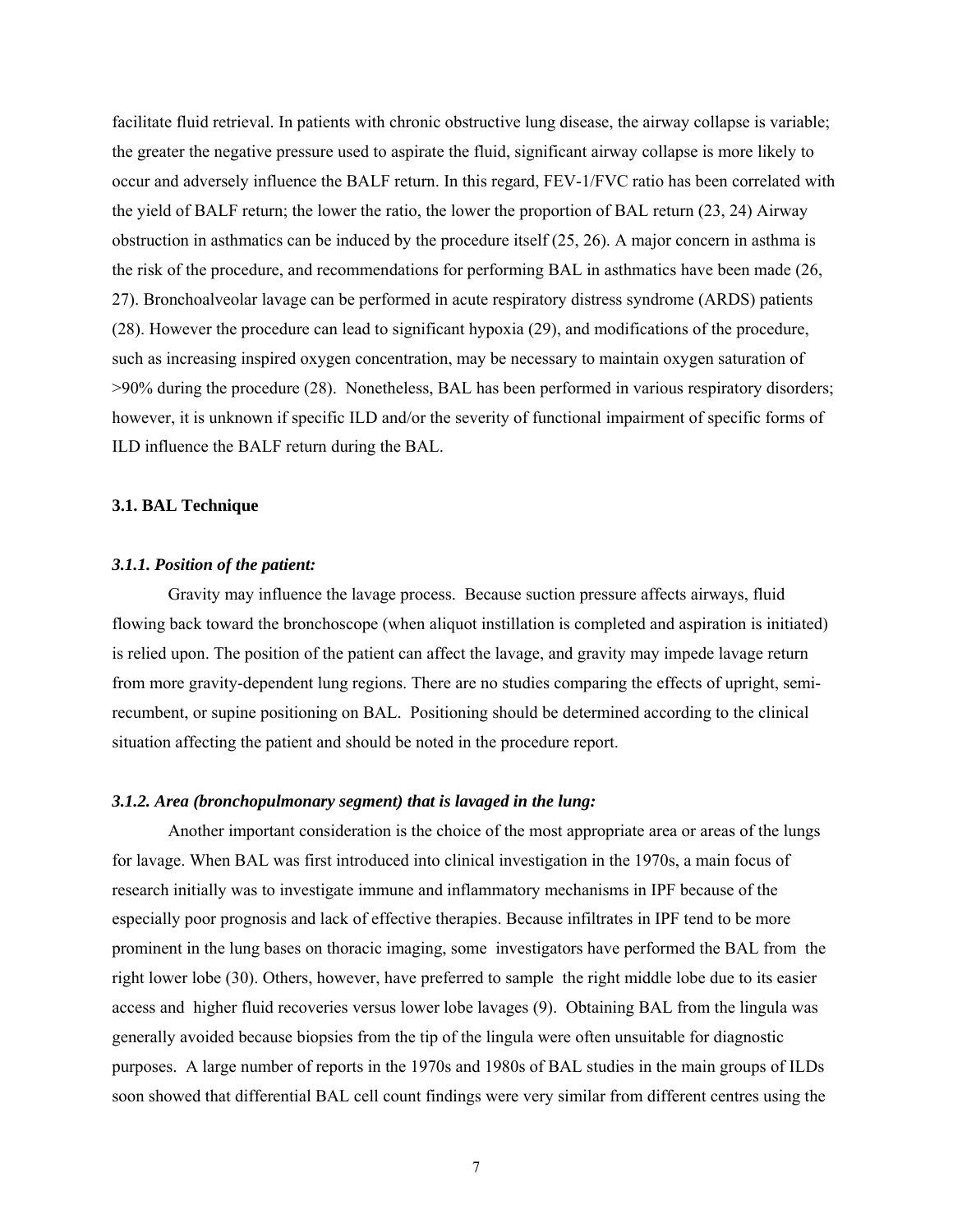right middle lobe or the right lower lobe as their standard lavage site. There was discussion about whether an upper lobe site should be used for diseases with more prominent upper zone shadowing, but this approach was criticized at the time because of lack of a standardized procedure. This omission from earlier recommendations for performing BAL relates to the fact that such recommendations were made prior to the subsequent re-classification of the IIPs (16), and it is unknown if this necessitates a new approach to the choice of the site for lavage.

Significant differences have been reported among different lobes for both sarcoidosis (31) and idiopathic pulmonary fibrosis (32) The use of HRCT in recent years and the importance of HRCT patterns in the new classification of IIPs, raises the possibility that differences in HRCT patterns in the lungs of individual patients may prove useful to identify target areas for BAL that may more accurately reflect the inflammatory cell profile that is associated with a specific ILD. For example, areas of groundglass opacity may reflect areas of more active inflammation and represent good target areas for lavage. Further research is needed to better clarify whether different HRCT patterns are associated with different BAL cell profiles in the same lung and whether this would lead to major differences in the diagnostic interpretation compared with the current approach to use a standardized lavage site. While this document is intended for management of non-infectious ILDs , there is evidence that lavage site variation is an important consideration in evaluation of respiratory infections; earlier reports have supported the BALF to be retrieved from the site of maximal involvement .In opportunistic lung infections (with diffuse pulmonary infiltrates), it is clear that when BAL was performed in patients with *P. carinii* pneumonia, lavage in the upper lobes had a higher yield of organisms than the traditional right middle lobe or lingual, and the yield was the same from the upper lobe and the more traditional right middle lobe or lingula (33).

While it is unclear whether BAL from selective sites (directed by HRCT abnornalities) increases the diagnostic yield of BAL cellular analyses in the evaluation of patients with ILD, the additional concern of lack of standardization for BAL from different bronchopulmonary segments warrants additional well designed studies to investigate this further. While BAL can be performed in any area of the lung in ILD, the area or areas of the lung lavaged should be specified in the BAL request form (see below).

### *3.1.3. Number of areas in the lung to be lavaged:*

Generally, only one geographic area (lung segment) is lavaged when evaluating ILD. If multiple areas are lavaged, the specific lung regions that are lavaged should be noted. Some investigators have used multiple sites to evaluate ILD and pooled all the areas lavaged to get a higher number of cells and a more generalized representation of lung airspaces (32). However, occasionally a comparison of returns between lavage sites or correlation of lavage site and HRCT appearance is desired, and in this context the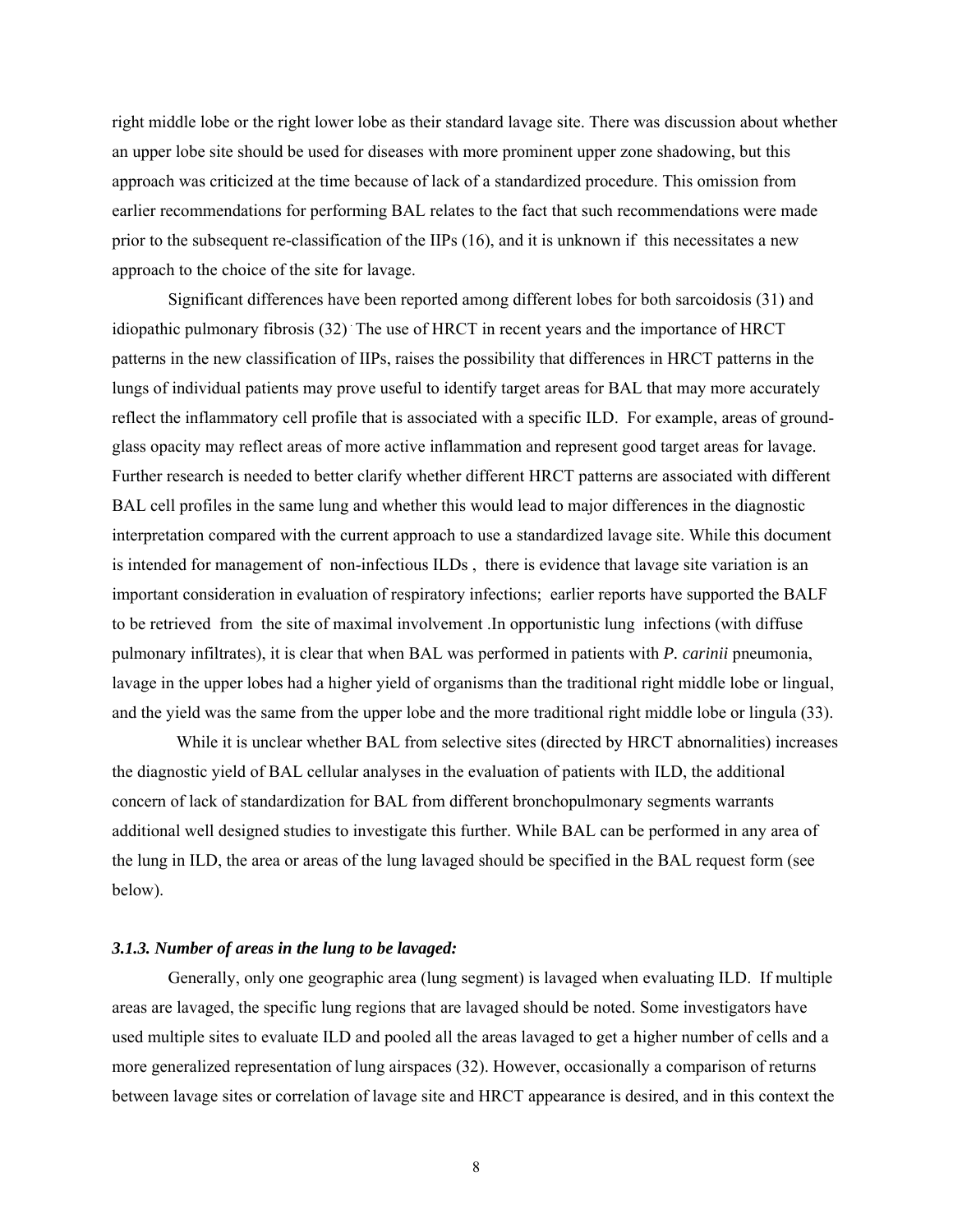returns will need to be kept separate. Pooling multiple lavages from different lavage sites also has the disadvantage of introducing greater variability into the procedure and compromising the efforts to improve BAL standardization, which is required for many research purposes. Using single aliquots to lavage different areas has the further disadvantage that such 'first aliquots' have been shown to contain a greater proportion of bronchial components than subsequent aliquots from the same site. If for any reason a non-standard site is used, it is recommended that the reason for this be stated and that the number of areas lavaged and whether lavage aspirates from different lung regions are pooled be noted and commented in the BAL request and report forms (see below).

### *3.1.4. Suction pressure during the procedure:*

Airways collapse when the suction pressure is too high, and this should be apparent to the bronchoscopist if it occurs during the BAL procedure The majority of physicians in one survey used low pressure wall suction (<60 mm Hg). Some prefer negative pressure generated by a hand-held syringe, adjusting pressure based on visualization of the airways. Regardless of specific technique, visual examination of the airway allows the bronchoscopist to monitor for airway collapse during the aspiration process. It is suggested that negative suction pressure remain at least below 100 mm Hg and adjusted to avoid visible airway collapse.

## *3.1.5. Total volume of normal saline instilled /number of aliquots/ volume of saline instilled in each aliquot for BAL:*

The volume of normal saline instilled during the BAL affects the BALF return and the results. This has been shown for both the cellular and protein contents of the BAL sample (34-36). The major changes seem to occur during the first 100 ml of the process. The fluid aspirated after 60 ml instilled is significantly different than obtained after 120 ml has been instilled. After two aliquots of 60 ml have been instilled and aspirated, the cells and protein returns appear to become consistent. In one study of ILD and control subjects, differences were not appreciated until at least 120 ml of fluid were instilled (37). This effect of volume on ILDs has been noted by others (38). Cellular analyses from BAL specimens collected from sequential BAL returns separately and analyzed separately from individual aliquots indicate that the BAL sample collected from the first aliquot tends to represent cells (epithelial cells) and protein (lactoferrin) from bronchiolar surfaces (23, 39, 40). It is suggested that at least a total volume of 100 ml of saline should be instilled to adequately sample cells and proteins on bronchoalveolar epithelial surfaces.

Although some experts have suggested a specific number of aliquots be used for BAL (11, 14), there is considerable variability in the number and volume of aliquots used by pulmonologists within and outside the United States. The choice of aliquot size can easily be standardized as it is apparent that this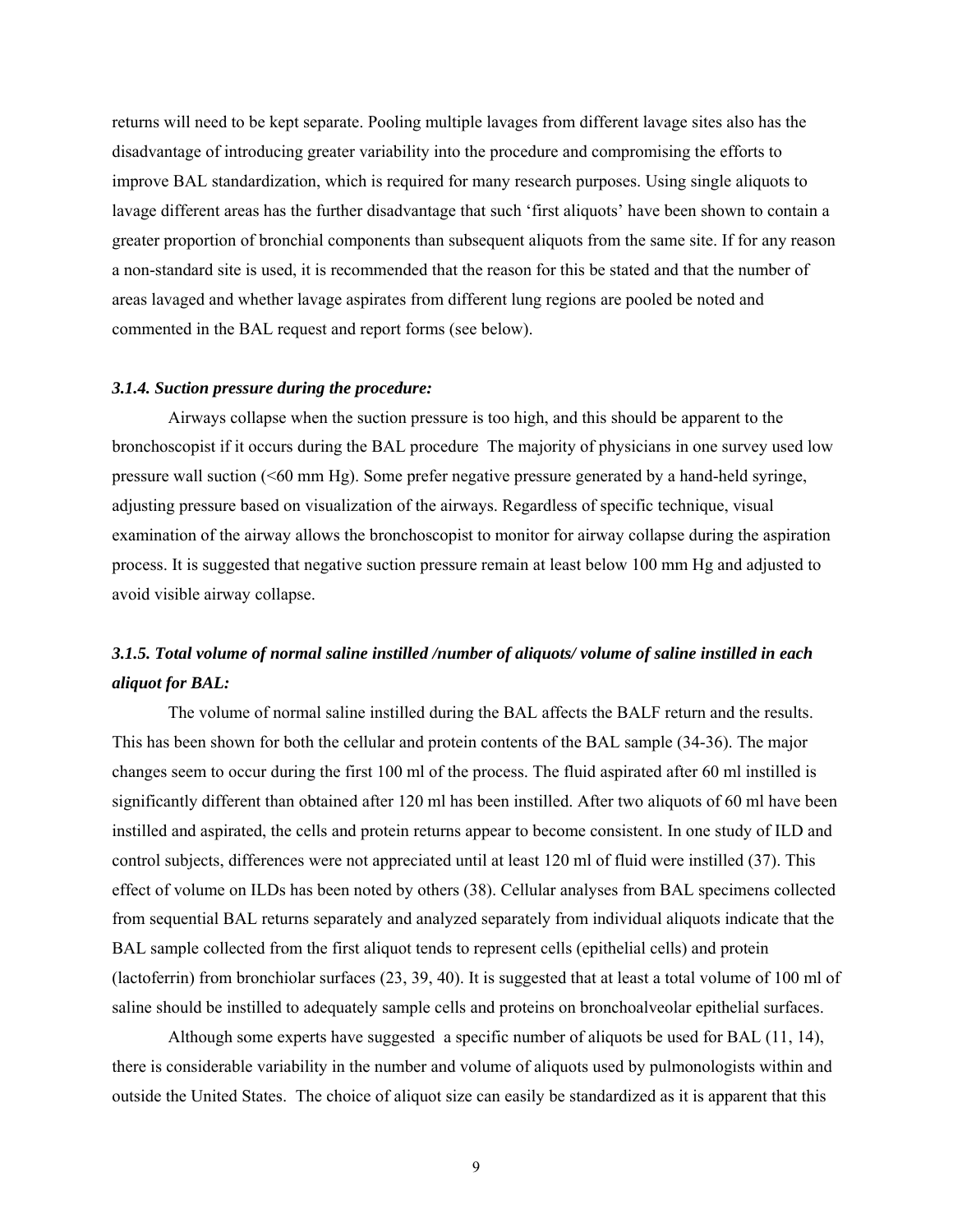is often determined merely by the size of the syringes available to the bronchoscopist in the local facility (usually either 20 or 60 ml). As noted above, the volume of the lavage is crucial for BAL sampling. In this regard 6 x 20 ml aliquots could provide similar returns to 2 x 60 ml lavages or other subdivisions of 120 ml totals. Larger volumes instilled into a broncho-alveolar units (spread over a larger 'alveolar' relative to 'bronchial' area than smaller instilled volumes) and use of larger volumes in humans has shown better alveolar sampling, with an increased proportion of cells and solutes found in the alveolar spaces (40). Larger total instilled volumes of a minimum of 100 ml and a recommended standard 240 ml using standard 4 x 60 ml aliquots have therefore been recommended by the European Respiratory Society (ERS) to improve standardization when more efficient alveolar sampling and accurate quantitative measurements are required (14, 40). This approach to standardization is important for investigators using the BAL samples for research as well as routine clinical purposes. However, when BAL is being performed in centers for routine clinical purposes as an aid to diagnosis of specific ILD, the BAL differential counts are not influenced by dilution and there is no evidence that they are influenced substantially by the variability in total introduction volumes or aliquot numbers and size used by different workers. A potential disadvantage of smaller instilled volumes (e.g.20 ml) is that they can recover a relatively higher proportion of 'bronchial components', thus this approach may be more useful for those studying airways diseases rather than ILDs.

An ERS Task Force has produced a comprehensive report on the many causes of variability in BAL, including variable dilution, and recommends better standardization of BAL procedure, including volume and number of aliquots instilled, to reduce this variability (14). Quantitative measurements of cell counts per ml and acellular components per ml are profoundly influenced by variable dilution, which may explain why their clinical utility remains poorly defined compared to differential cell counts that are not influenced by dilution. To facilitate future clinical developments, recommendations for standardization have been defined, which include the use of a standard total instilled volume of 200-240 ml introduced in 4 aliquots (14, 40).

## *3.1.6. Handling the first aliquot separately:*

The aspirated fluid after the first 20 ml has been reported to be distinctly different from additional aliquots (39). Therefore, some investigators have proposed that the first aliquot be handled in a different manner (39) or even discarded if one is studying diffuse ILDs. Alternatively, the first aliquot could be sent to microbiology laboratory for stains and cultures of infectious pathogen/s. However, the numbers of cells in the later aliquots are much larger than those retrieved after the earlier volumes of lavage (34, 37). In one study, it was determined that combining aliquots of fluid retrieved after the first 60 ml aliquot did not significantly change the overall lavage results (34). The initial fluid can be handled separately,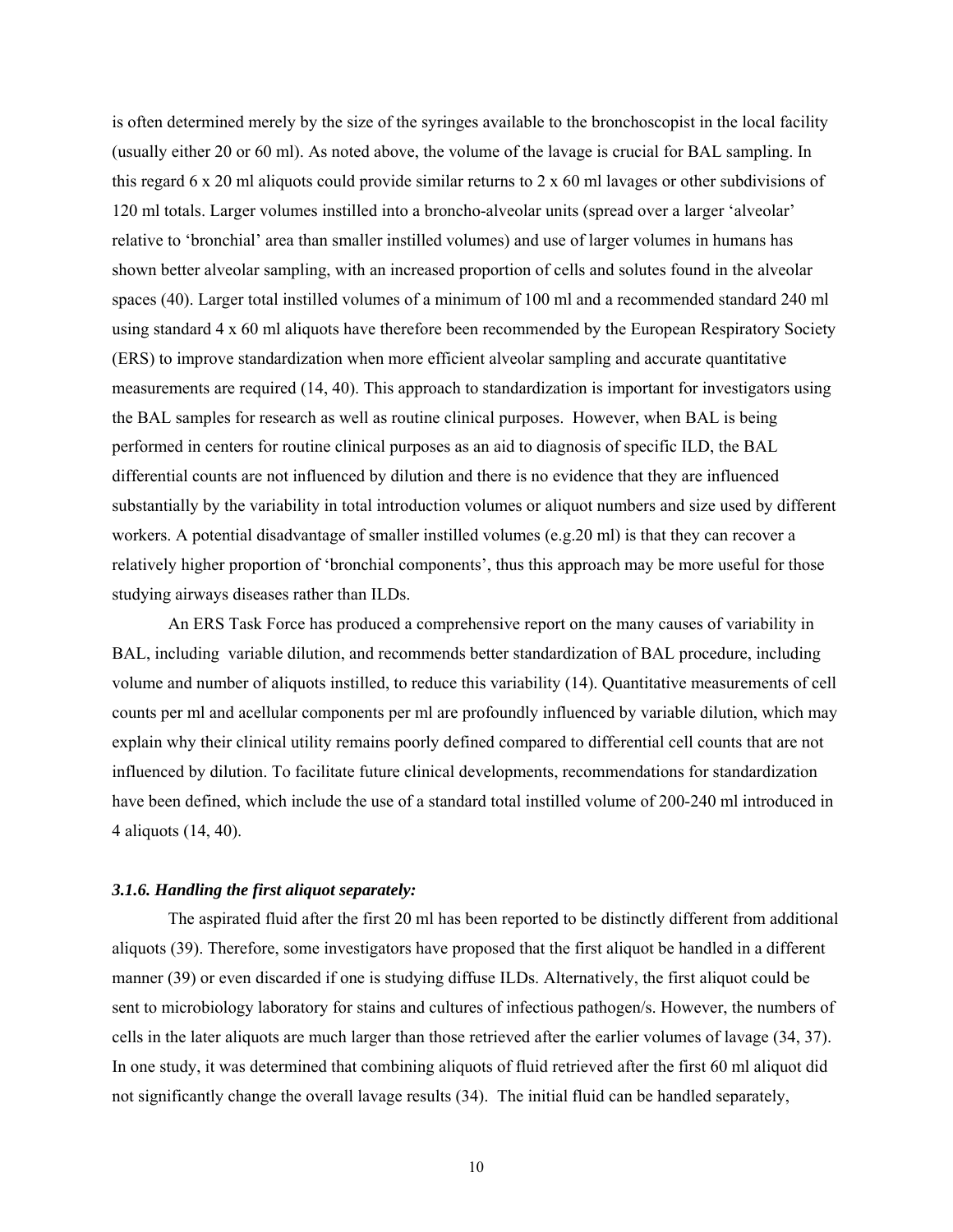especially if diseases that originate in the larger airways are being studied. However, this committee felt that it is acceptable to pool all the aspirated fluid for routine cellular analyses, but the technique that is used should be specified in the BAL request form (see below).

### *3.1.7. Variability of lavage return:*

The percent of instilled saline that is retrieved is also variable. If less than 5% of the volume instilled is retrieved, alveolar sampling is probably inadequate. In one study of nonbronchoscopic lavage, it was shown that patients with a greater than 5% return of instilled fluid have a higher diagnostic yield (41). This committee recommends that at least 30% of the instilled volume be aspirated to be considered an optimal alveolar sample, although smaller volumes may still retrieve diagnostic material. Small volume returns (especially those <10% of the total instilled volume) should not be considered true BAL samples.

For safety reasons, the lavage should be stopped if the volume instilled and retained within the lung becomes too large (e.g. persistent recovery of <5% per aliquot). Because this decision will depend on the volume of the instilled aliquots, the bronchoscopist should be aware of the total instilled and aspirated volumes after each aliquot is instilled. If the difference between instilled and aspirated volumes becomes considerable (e.g. greater than 100 ml), instilling additional aliquots in the area of this lavage is not recommended, but a second lavage in a separate area could be undertaken if the patient is tolerating the procedure.

## *3.1.8. Safety aspects of BAL procedure:*

 Bronchoalveolar lavage procedure has a well-proven safety record in both human research and in clinical applications that range from evaluating patients with asthma and chronic obstruc tive pulmonary disease to patients with acute respiratory distress syndrome and ventilator-associated pneumonia. The two most common complications linked to BAL procedure are fever and hypoxemia (42, 43), but these BAL-associated adverse events are almost always self-limited and have been linked, to some degree, to the use of larger total lavage volumes (44) Nonetheless, the BAL procedure can precipitate acute phase responses with an increase in circulating pro-inflammatory cytokines, an increase in peripheral blood neutrophils, an influx and transient sequestration of neutrophils into the lung, and alterations in iron homeostasis (45-47). Despite the concern that BAL procedure can induce procedure associated acute inflammatory responses, fever, and hypoxemia, it has a well established safety record when used to evaluate patients with VAP (48), patients with ARDS (28, 49), lung transplant recipients (50), immunocompromised patients with acute infiltrates (51), patients with impaired coagulation (52) , or patients with evolving respiratory failure (53). Although pneumothorax and significant bleeding have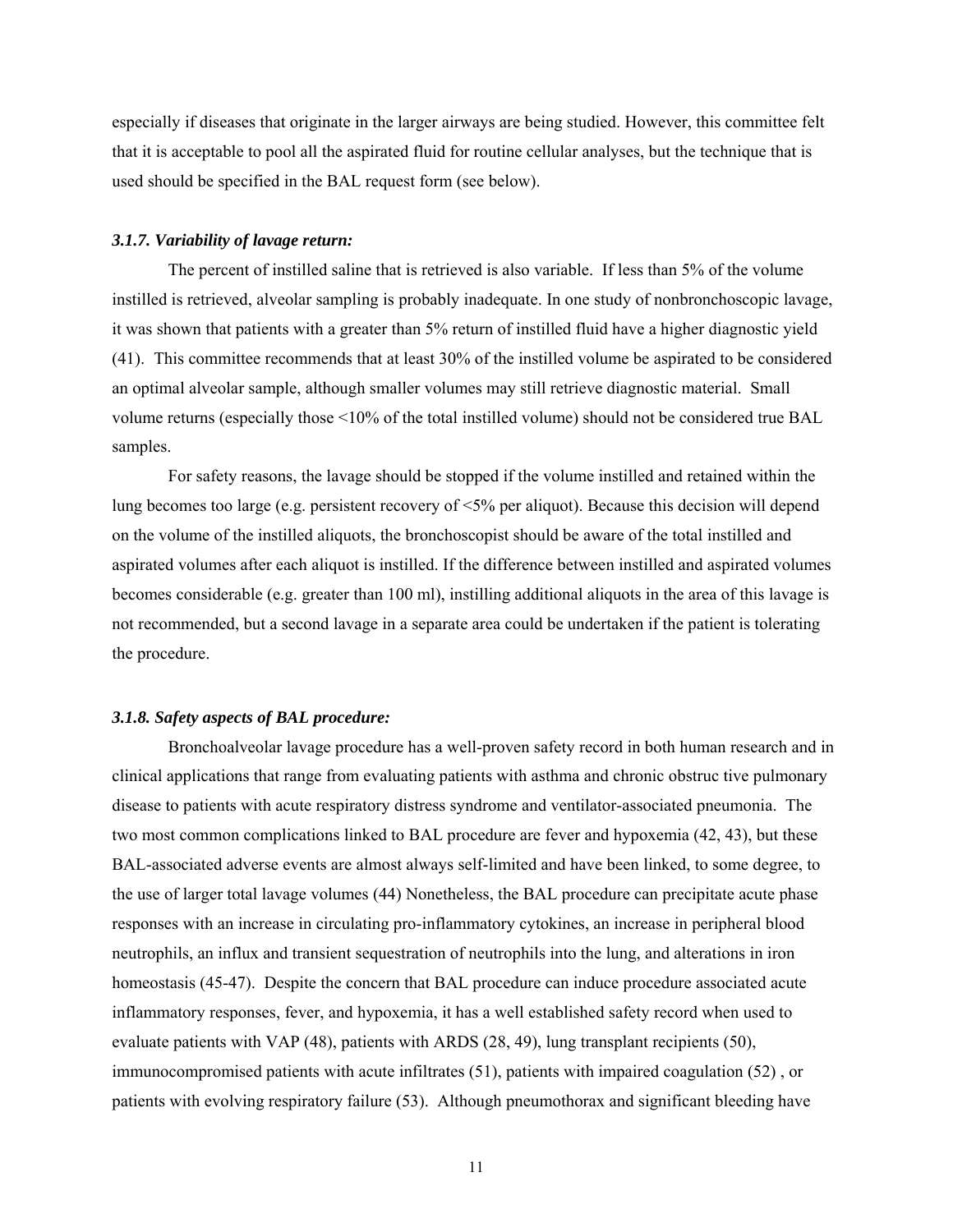been reported (28, 52, 54, 55), such complications are exceedingly rare when bronchoscopy and BAL are performed without an accompanying biopsy. BAL has been implicated to precipitate an acute respiratory decline immediately following the procedure; two reports of acute exacerbation of IPF have been associated with to the BAL procedure in the clinical setting (56, 57).

 Although BAL appears to be quite safe, adequate safety protocols should be utilized and be in place whenever bronchoscopy and BAL are performed to minimize the possibility of complications; the bronchoscopist should be prepared to identify and treat potential complications. A detailed history of complications associated with other procedures or trauma should be obtained, and the use of medications (e.g. clopidrogel, aspirin, coumadin, heparin) and/or medical conditions (e.g. uremia) that increase bleeding risk should be noted in keeping with good clinical practice. Coagulation studies (international normalized ratio, partial thromboplastin time, platelet count) may be performed to determine whether a significant coagulopathy is present that may increase the risk of bleeding complications. Intravenous access should be established in all patients who undergo conscious sedation, and personnel involved in the procedure should be adequately trained in conscious sedation protocols. Heart rate and oxyhemoglobin saturation should be monitored continuously throughout the procedure, and patients should not have an unstable medical condition such as recent myocardial infarction or unstable angina, Although adequate amounts of topical lidocaine (e.g. multiple 1-2 ml aliquots of 1% lidocaine) should be given to optimize patient comfort during the procedure, the total lidocaine dose should be kept to the minimum amount needed to achieve patient comfort and control cough, and contamination of BAL fluid with excessive lidocaine should be avoided to minimize the potentials of poor cell viability at the time of cellular analyses. Adherence to a stringent safety protocol has been shown to diminish and minimize the risk of complications in lung transplant recipients subjected to bronchoscopy (50). Similarly, adequate safety regimens should be in place and followed for every bronchoscopy procedure.

## *3.1.9. Summary of specific suggestions for the bronchoscopist performing the BAL procedure*

- ►Routine clinical evaluation prior to performing BAL should include enquiry and appropriate testing for bleeding tendencies.
- ► For patients with suspected ILD in whom it has been decided that a BAL can be tolerated and will be performed, the BAL target site should be chosen on the basis of a HRCT performed prior to the procedure , rather than choosing a traditional BAL site.
- ►A safety protocol, standard for fiberoptic bronchoscopy procedure should be followed to minimize the likelihood of procedure-related complications.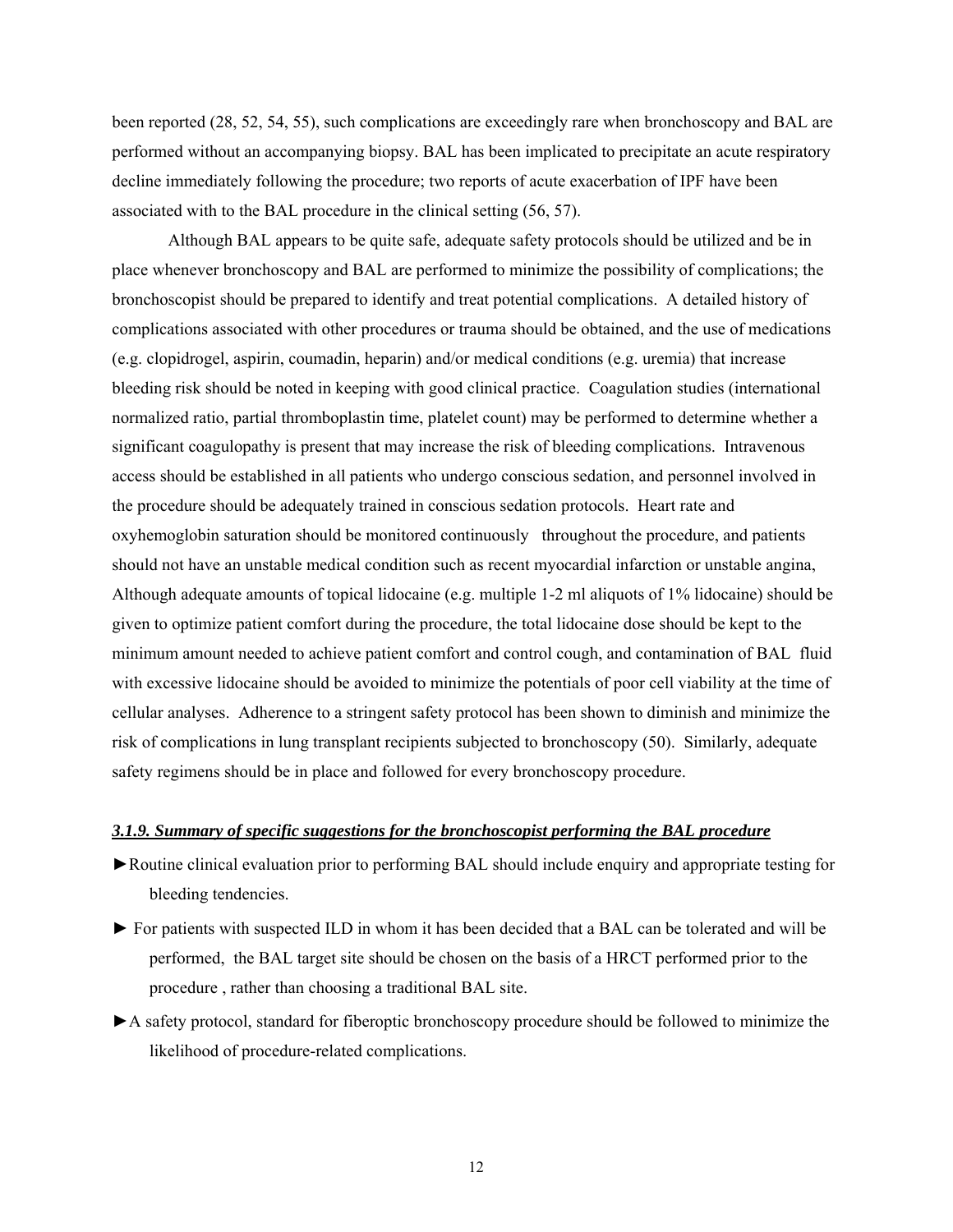- ►BAL should be performed with a fiberoptic bronchoscope in a wedge position in the selected bronchopulmonary segment.
- $\blacktriangleright$  The total instilled volume should be no less than 100 ml and should not exceed 300 ml, and 3 to 5 aliquots should be used.
- ►Total unretrieved volume of instilled BAL fluid should not be excessive (e.g. greater than 100 ml from one segment).
- ►Negative suction pressure should not exceed 100 mm Hg and should be adjusted to avoid visible airway collapse.
- $\blacktriangleright$  For optimal sampling of distal airspaces the total volume (pooled aliquots) retrieved should be  $\geq$ 30% of the total instilled volume. A total volume of retrieved fluid less than 30% may provide a misleading cell differential, especially if total retrieved volume is less than 10% of total instilled volume. If <5% of each instilled aliquot volume is recovered during the procedure due to retention of most of the fluid in the lavaged segment, the procedure should be aborted to avoid increased risk of tissue disruption and/or inflammatory mediator release due to overdistention of the lavaged segment..
- ► If <5% of each instilled aliquot volume is recovered during the procedure due to retention of most of the fluid in the lung, the procedure should be aborted to avoid increased risk to the patient.
- $\blacktriangleright$  A minimal volume of 5 ml (optimal volume = 10-20 ml) of a pooled BAL sample is recommended for BAL cellular analysis (the rest of the sample should be used for microbiology, virology, and malignant cell cytology laboratory testing as clinically indicated).
- ► It is acceptable to pool all aliquots of the aspirated fluid for routine analyses (including the first retrieved aliquot), but the technique used should be specified in the BAL request form (see below).

## **3.2. Standardized Request Form for BAL cellular analyses**

The committee recommends that a request form be completed and sent to the laboratory with the BAL fluid specimen for BAL cellular analysis (see Request form online appendix that should be utilized). This is useful for appropriate interpretation (see interpretation, below) and should include:

- Time and date of the procedure
- Smoking history
- Age and gender
- Pertinent clinical features (clinical suspicion of underlying diagnosis)
- Specific area(s) lavaged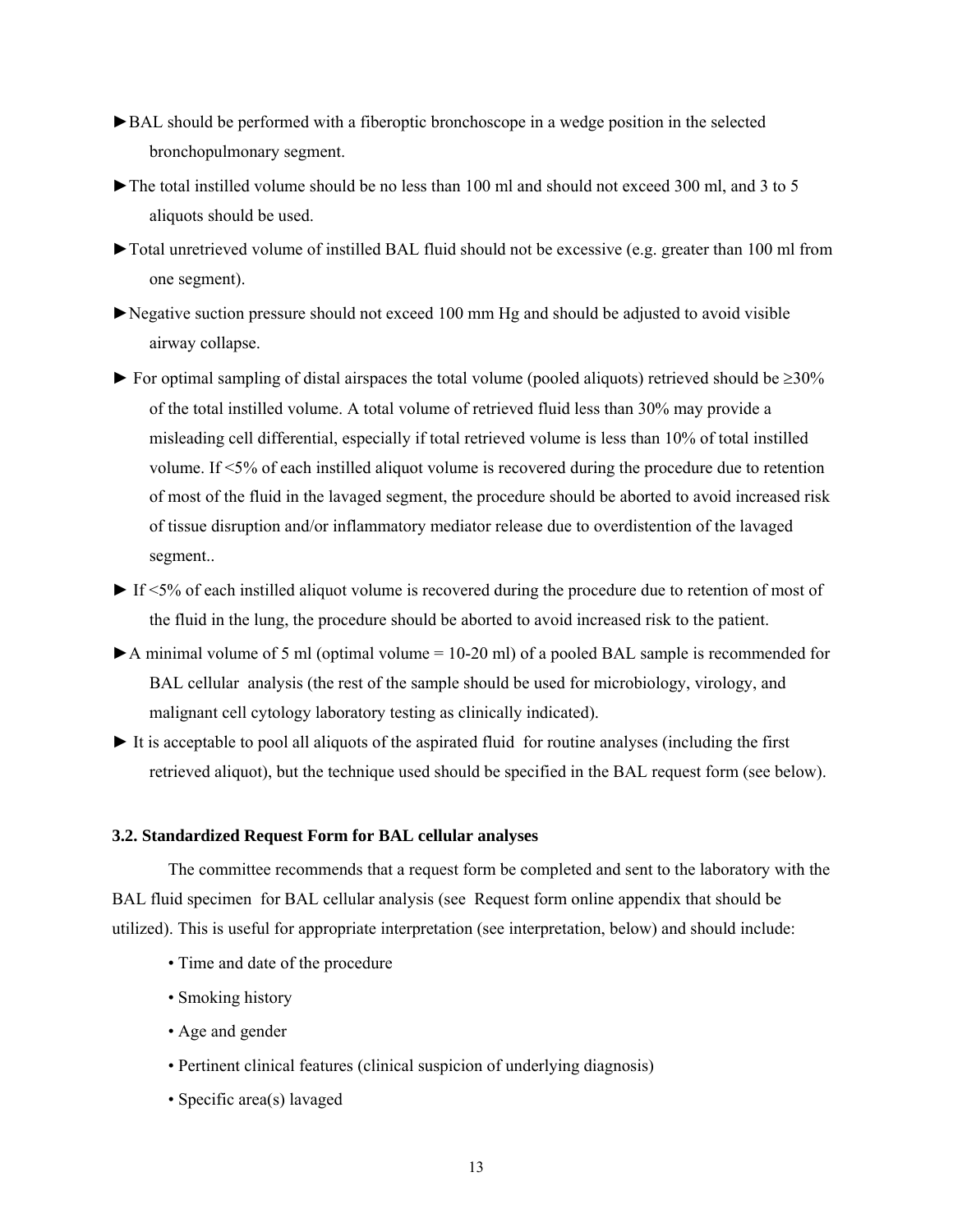- Total instilled volume
- Gross appearance of BAL fluid
- Patient position during the procedure
- Checkboxes for routine analysis and specific additional testing

# **3.3. Suggestions for specimen handling, transport to the laboratory and processing of the retrieved BAL fluid (BALF) specimen**

## *3.3.1. Specific suggestions for handling and transport of BALF specimen to the laboratory*

- ►BALF specimens should be collected in containers /aliquots that do not promote cell adherence to container surfaces (e.g. silicone-coated glass or polypropylene or other plastics that are designed for suspension tissue culture).
- ►BALF specimens can be transported 'fresh' at room temperature if the analytical laboratory is located within the same facility and there is minimal delay between BAL fluid retrieval and delivery to the laboratory to increase the likelihood of preservation of cell viability at the time of analyses trained and designated laboratory personnel.
- ► For anticipated delay in delivery to the laboratory beyond 30-60 minutes following retrieval of the fresh BALF, specimens should be transported at 4°C (e.g. on ice) and delivered within 1 hour.
- ►BALF specimens retrieved should not be frozen and/or not transported with dry ice for BAL cellular analyses.
- ►Transport periods greater than 1 hour in the original lavage saline are not recommended; the cells should be transferred to an appropriate tissue culture medium to preserve them for longer periods (e.g. MEM+25 mM HEPES or RPMI 1640+25mM HEPES).
- ►Rapid processing by designated laboratory technician trained in handling of BALF samples is ideal (i.e immediately after the specimen is delivered to the laboratory) and will provide optimal results; if significant delay in processing is unavoidable, viability of BAL cells are better preserved in nutrientsupplemented media (e.g. MEM+25mM HEPES or RPMI 1640+25mM HEPES) for up to 24 hrs. In selected facilities, such nutrient-supplemented media may be added to the container of the BALF specimen collected shortly after the procedure is completed; this will require appropriate coordination and elective arrangements between designated laboratory staff and clinical personnel handling the transport of the BALF specimen.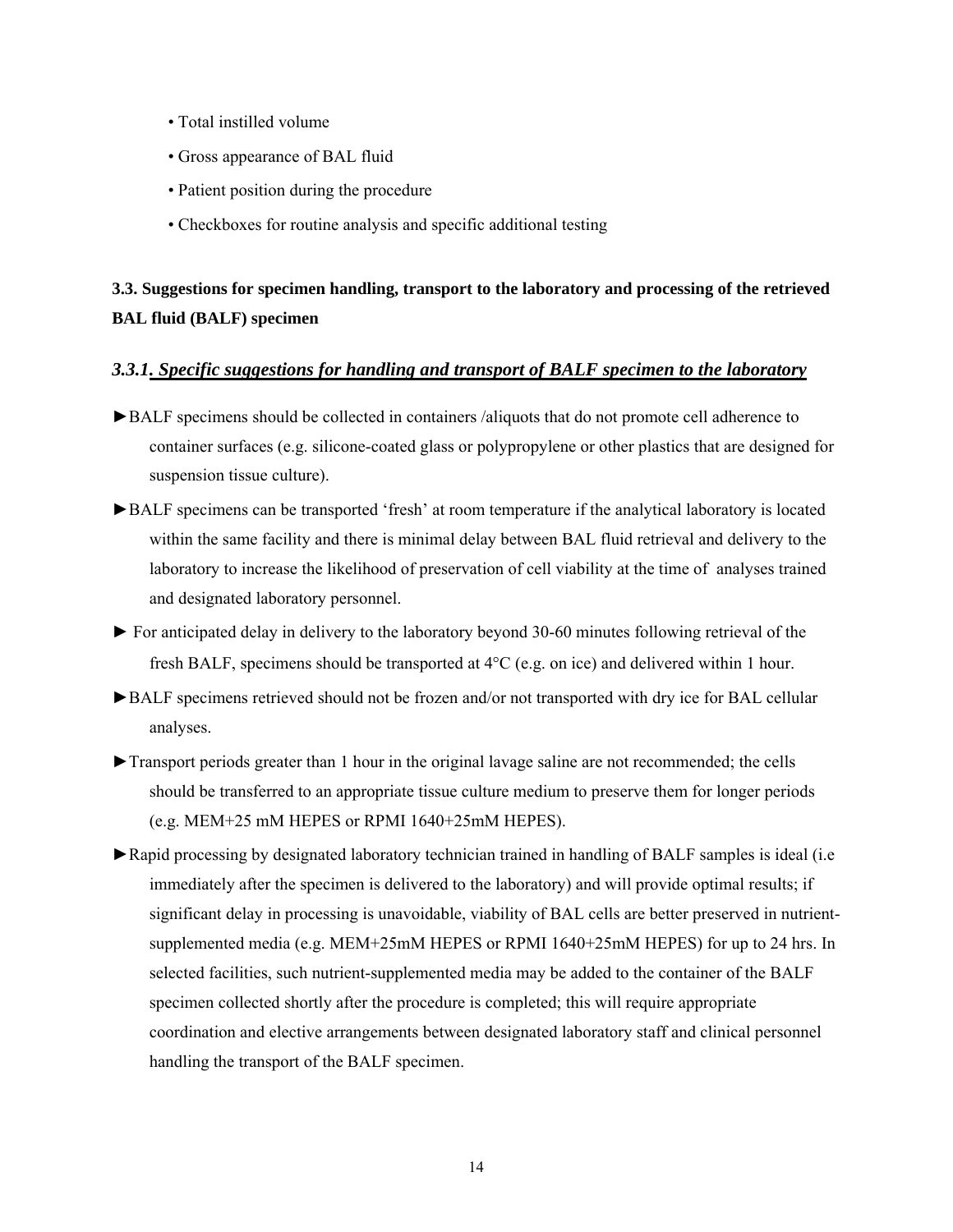#### *3.3.2.a. Handling of aspirated BAL fluid:*

The aspirated fluid can contain mucus material as well as the fluid itself. The handling of this fluid can affect the results of the BAL cellular analyses. Filtering BAL fluid though gauze prior to analysis has been used by some groups to remove the mucus. However, the cells in the BAL fluid may variably adhere to the gauze and adherent mucus. This may affect cell retrieval and the cellular profile of the BAL sample (30). The committee recommends that filtering BAL fluid with gauze should be avoided unless excessive amounts of mucus are present overtly. If filtration is performed, it should be specified in the report form (see below). Macrophages retrieved by BAL can be quite adherent to glass or similar surfaces, and macrophage adherence may be altered in various conditions, including cigarette smoking (58). Storage of cells at the time of the lavage should be in containers (e.g. polypropylene, other plastics designed for suspension tissue culture or silicone-coated glass) that do not promote cell adherence.

### *3.3.2.b. Centrifugation for cell concentration:*

Techniques used to concentrate proteins and cells may lead to loss of cells (59-61). A centrifugation speed of 250-300g for 10 minutes is recommended and should yield a cell pellet that can be readily resuspended with gentle agitation. Cell counts can be made on unconcentrated samples. If concentration is performed prior to cell counting, the method should be specified.

### *3.3.2.c. Summary of specific suggestions for the laboratory technicians:*

- ►BAL cellular analysis should be performed within one hour if in nutrient-poor media (e.g. saline).
- ►If BAL cellular analysis cannot be performed within 1 hour, cells can be transferred to tissue culture medium ( e.g. MEM+25mM HEPES or RPMI 1640+25mM HEPES) for processing that should be performed within 2-3 hours for optimal results.
- ►BAL fluid and BAL-derived cell suspensions should be processed in labware that do not promote cell adherence to container surfaces (e.g. silicone-coated glass or polypropylene or other plastics designed for suspension tissue culture).
- ►Mucus can be dissolved (e.g. dithiothreitol) if necessary.
- ►Specimens with gross mucus can be strained through 4x4 loose gauze if necessary.
- ►The BAL fluid should be centrifuged at an appropriate speed (e.g. 250-300g for 10 minutes) to maintain cellular integrity and allow uniform resuspension.
- $\blacktriangleright$  Cell suspensions should be refrigerated at 4 $\degree$ C and resuspended in tissue culture medium (eg. MEM+25mM HEPES) if not analyzed immediately.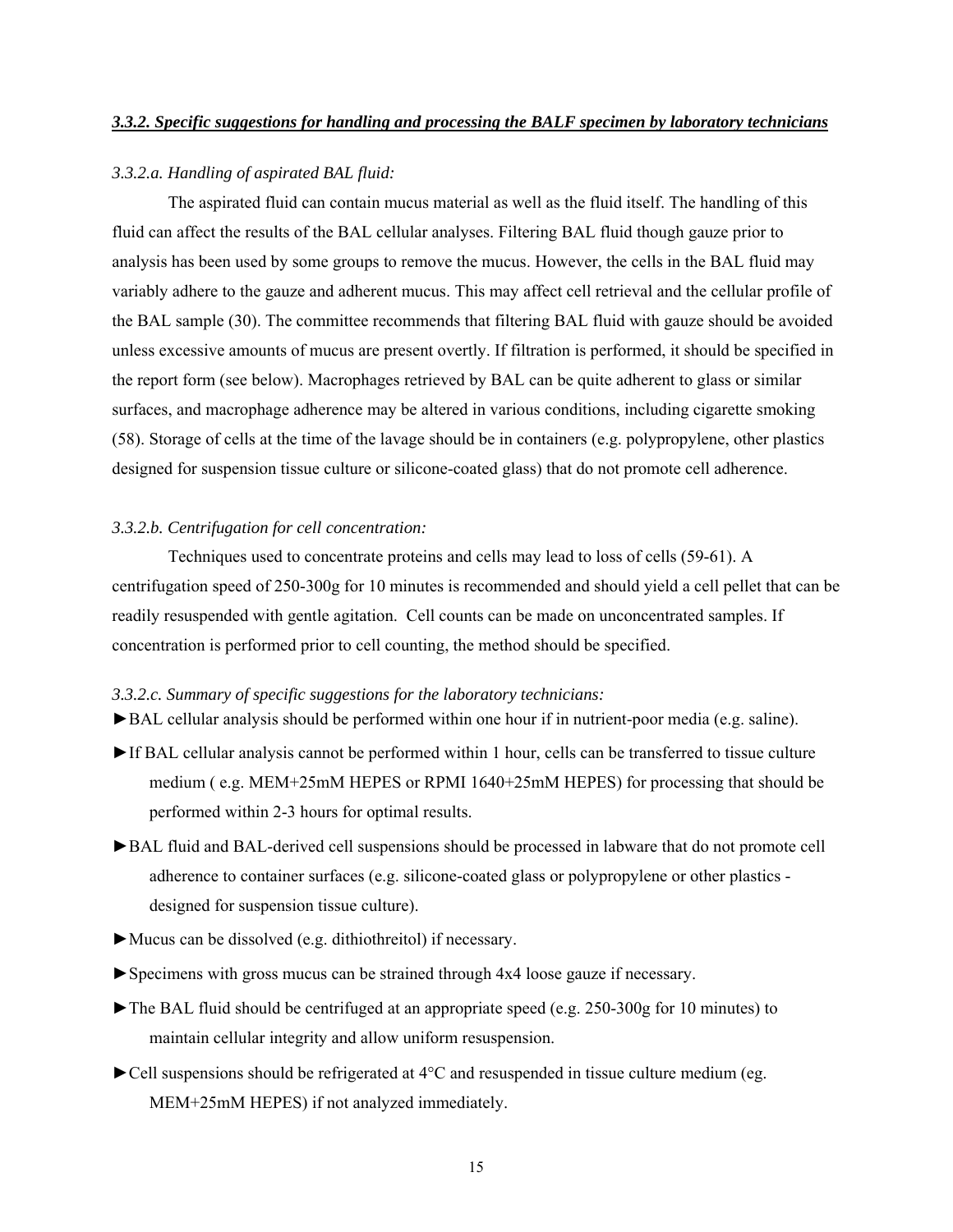- ►Nucleated cell counts should be obtained via a hemocytometer.
- ►Cell viability should be determined (Trypan blue exclusion) and reported.
- ►Specimens obtained more than 24 hrs prior to analysis are not suitable for analysis.
- ►Differential cell counts should be performed via cytocentrifugation with staining (Wright-Giemsa or May-Grunwald-Giemsa) and enumeration of at least 400 cells.
- ►A Diff-Quick stain is not recommended, as mast cells will not be identified.

# *3.3.3.Specific suggestions for additional analysis based upon clinical setting or initial BAL cell analyses*

- ► For patients with suspected ILD in whom BAL is performed, we suggest that lymphocyte subset analysis not be a routine component of BAL cellular analysis.
- ►Flow cytometry or immunocytochemistry for lymphocyte markers (B or T lymphocytes, Langerhans cells) should be performed as clinically indicated or when suspected from initial BAL cellular findings and the laboratory be alerted to the possibility of this additional analysis.
- ►Periodic Acid Schiff staining should be performed (alveolar proteinosis sediment) if Primary alveolar proteinosis is suspected clinically or based on initial BAL appearances.
- ►Oil red O staining should be performed if aspiration is suspected.
- ►Hemosiderin stain should be performed if hemorrhage is suspected and/or if initial BAL appearances raise suspicion of haemosiderin-laden macrophages.
- ►A separate report by a hematopathologist or cytopathologist is mandated for interpretation of isolated cells that are suspicious for malignancy.
- ►Inorganic dust bodies or particles within macrophages can be characterized by energy dispersive electron microprobe analysis if BAL cellular and microscopic appearances indicate their presence.

## *3.3.4. The storage of residual BAL fluid after cellular analyses:*

Proper storage of BAL samples is crucial for the subsequent measurement of certain markers. Cells stored at 4° C can be analyzed up to 24 hours after the procedure without significant changes in the total cell count and differentials (62) However, neutrophil apoptosis is known to have commenced by 9 hours and such cells can be rapidly phagocytosed by macrophages(63, 64).

Certain proteins may be temperature sensitive and require that BAL aliquots be stored at -80° C until analysis is performed. The handling of many of the proteins measured in the lung lining fluid are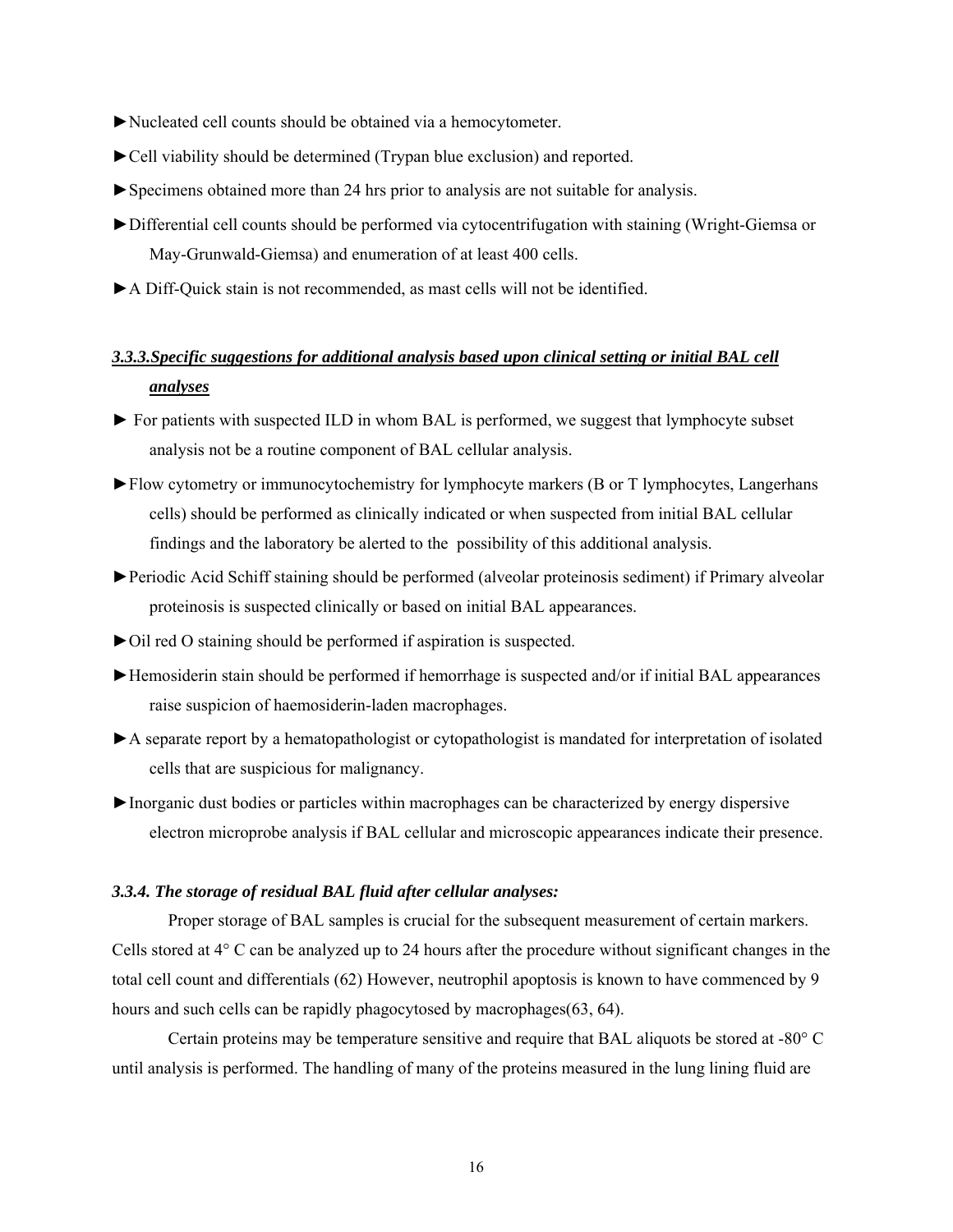detailed elsewhere (14). The committee recommends that the conditions under which BAL samples are stored be specified in the BAL report form (see below).

## **4. BALF AND CELLULAR ANALYSIS FOR DIAGNOSTIC EVALUATION IN ILD**

### *4.1. Gross analysis:*

The appearance of BAL fluids can give important clues concerning the cause of ILD. The presence of blood with a progressive increase in the intensity of bloody discoloration in the retrieved BAL fluid with sequential aliquots during the BAL procedure strongly suggests a pulmonary/alveolar hemorrhage syndrome (65). If BAL fluid is grossly cloudy /'milky'appearance with a light brown/beige color appearance and contains whitish flocculent material that settles to the bottom of a container when left to stand, the diagnosis of pulmonary alveolar proteinosis is suggested (66). If cloudy material is present but low-speed centrifugation is required to clear the fluid, the diagnosis of microlithiasisis suggested (67). If oily material layers out on the top of the BAL fluid, the presence of lipid material and lipoid pneumonia is suggested. The presence of a black cell pellet after centrifugation suggests that the subject is a likely smoker or has been exposed to significant amounts of carbonaceous material in inhaled air.

#### *4.2. Technical details for performing cell count and BAL cell differential counts in retrieved BALF:*

Identification and enumeration of cellular elements is an important component of the evaluation of BAL fluid (11-13), although relatively few published studies regarding the technical aspects of specimen preparation exist. The single most critical prerequisite for successful cellular analysis is maintenance of cell viability following collection. Saline solutions, as are used for washing of the alveolar space when a BAL is performed, have low pH and are nutrient poor and incapable of sustaining cells for more than a limited time, i.e. less than one hour. If the sample will not be examined immediately, the collection and replacement of the saline cell-free supernatant with tissue culture medium such as MEM with 25 mM HEPES buffer or RPMI 1640 with HEPES buffer prior to transport provides much improved sample stability, which may not be provided by merely keeping the specimen at 4°C. Centrifugation of the sample, removal of the supernatant, and resuspension in medium is the preferred method of supplementation. Refrigeration of the sample will also retard cellular degradation and is advisable if the delay in specimen analysis is greater than 8 hours (e.g. overnight). Samples greater than 24 hours old are generally not suitable for analysis, even with supplementation. It is important that the fluid volume be recorded in the BAL request/report form prior to supplementation with any medium.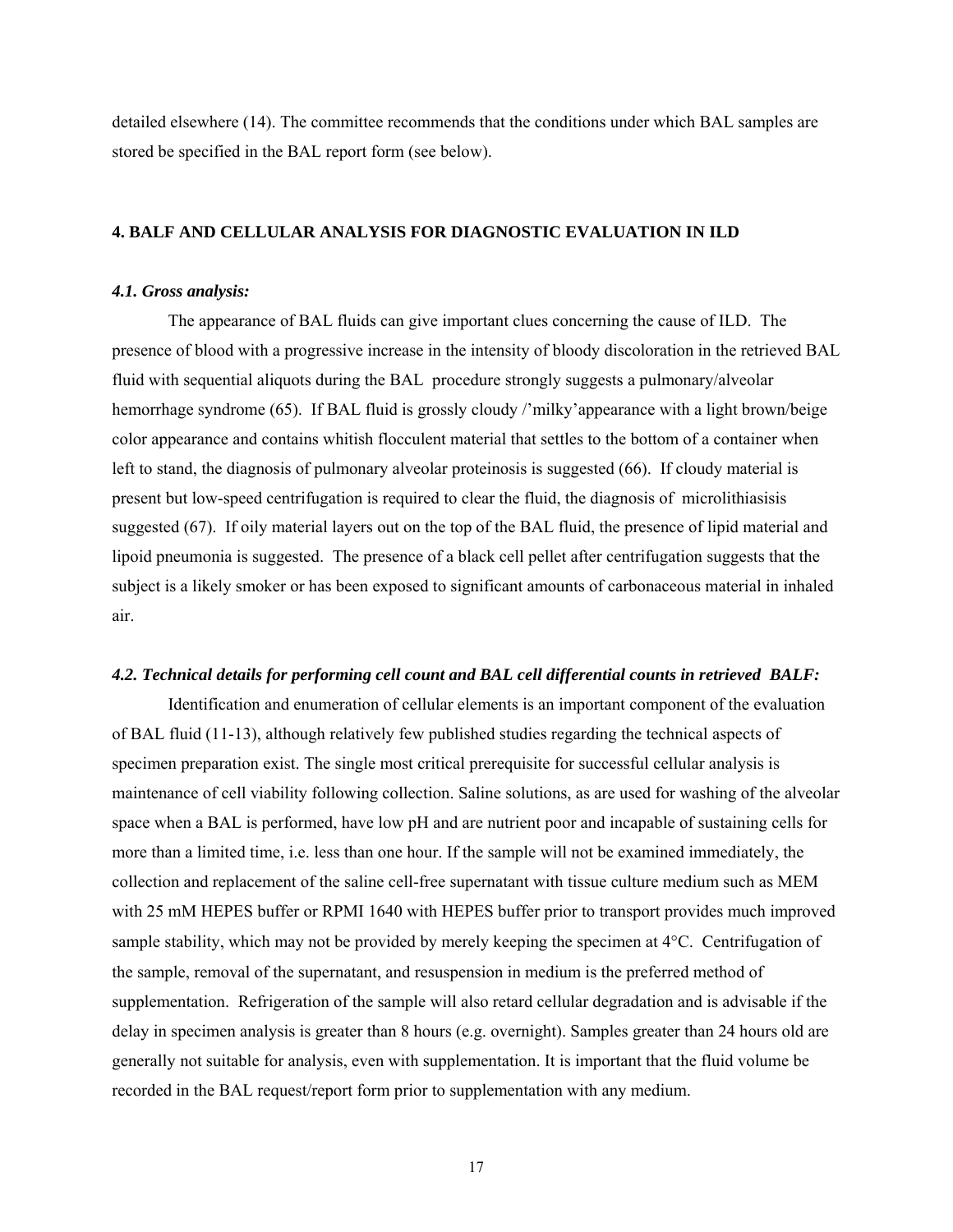Following receipt in the laboratory, the cellular elements may need to be separated from the mucus contained in the fluid, if excessive mucus is overtly present on gross inspection of the fluid. Although the commonly used method to remove mucus is to strain the sample through a single layer of sterile gauze, this is not recommended by the committee because some loss of cell types may occur. For the occasional samples with very excessive mucus, treatment of the sedimented cell pellet with dithiothreitol after centrifugation to remove and collect the fluid supernatant is recommended as an alternative method to dissolve mucus without loss of other material. The cellular elements should then be washed with MEM+25mM HEPES of a balanced electrolyte solution such as Hank's Balanced Salt Solution (HBSS) or phosphate buffered saline (PBS) which lack calcium and magnesium followed by centrifugation at 250-300g for 5 minutes. Following careful aspiration of the supernatant, it is suggested that the cells can be resuspended in a known volume of tissue culture media by gentle agitation. Vigorous vortexing should be avoided.

The committee suggests that a minimum volume of 5 ml of BAL fluid should be used for cell analysis; a larger amount (10-20 ml), however, provides a more optimal specimen. A nucleated cell count should then be obtained manually in duplicate using a hemocytometer, either in the well-mixed original fluid or after the first wash with the caveat that cells are progressively lost with repeated washing. The presence of increased numbers of red blood cells should be noted, but need not be routinely enumerated. Automated cell counters are unlikely to provide accurate cell counts, as they are unable to correctly enumerate epithelial cells and other non-hematopoietic cellular elements. Stabilized cellular control materials are now commercially available for the quality control of body fluid cell counts and these should be used for the quality control of BAL cell counts. It is important to use pipettes and tubes for specimen handling that do not promote cell adherence (siliconized glass or polypropylene), as plain glass surfaces can cause macrophages to become activated and adherent, resulting in their underestimation. The viability of the nucleated cells may be estimated by using Trypan Blue in a counting fluid (i.e. Trypan blue exclusion), especially if specimens have not been freshly obtained and analyzed. The absolute number of nucleated cells, cellular concentration and percent viability in the original specimen can then be calculated, assuming the original and post-wash volumes are known. A viability of greater than 90% is considered acceptable, and less than 80% suggests the possibility of significant specimen compromise and thus be considered suboptimal for cellular analyses and may underestimate the true cellular components of the ILD within the alveolar walls.

For the identification and enumeration of cellular subpopulations, the committee suggests that six cytocentrifuge preparations should be made. Although, it is recognized that the cytocentrifuge technique may underestimate lymphocytes, particularly if their numbers are high (61, 68), cytocentrifugation is a technique commonly available in clinical laboratories, is rapid, and provides improved cellullar detail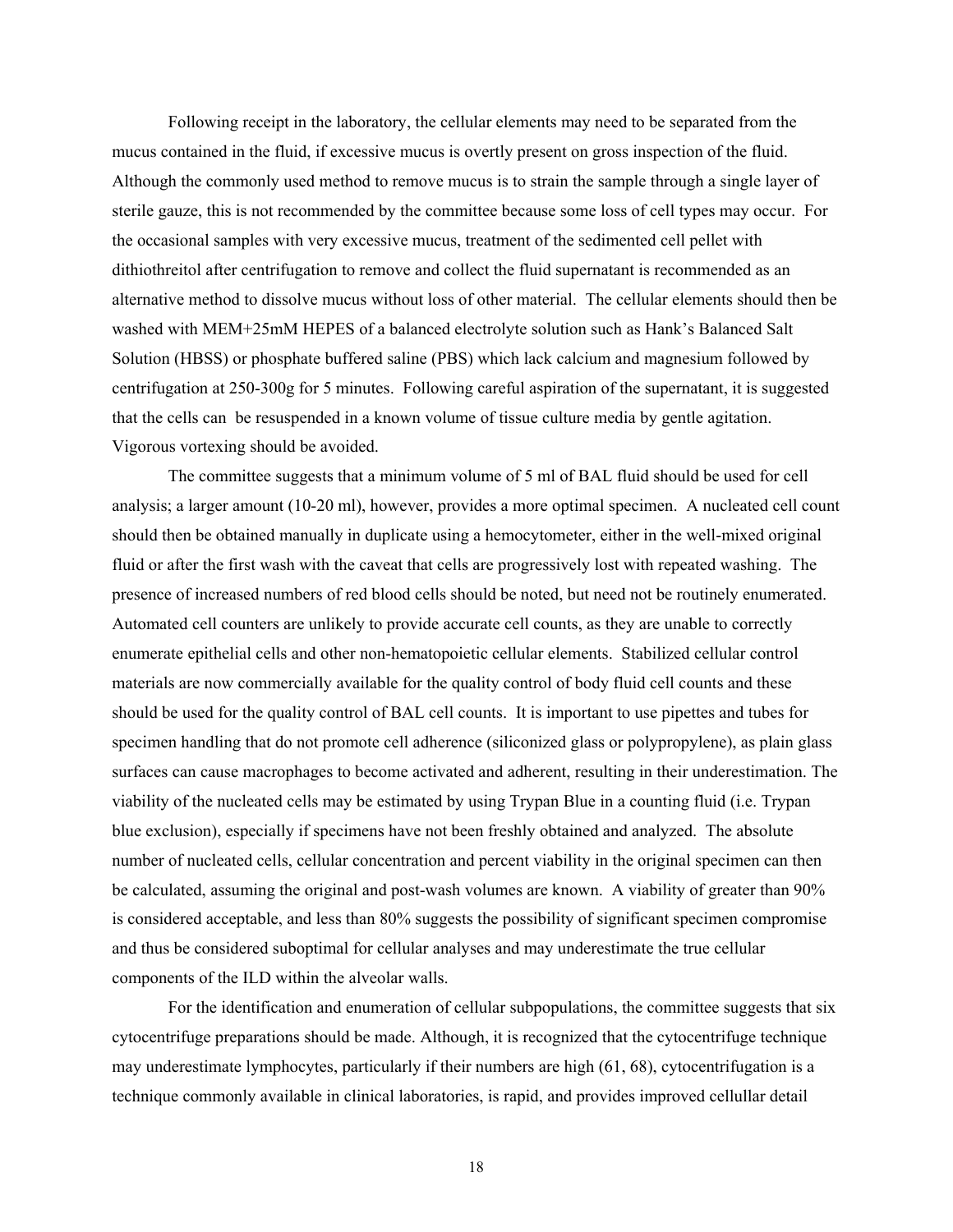compared with other methods. Two of the air-dried preparations should be stained with either Wright-Giemsa or May-Grunwald-Giemsa and subsequently protected by a coverslip. A Diff-Quick stain is suboptimal, as mast cells are poorly identified. Under low power magnification (200x), the presence of the morphologic abnormalities may be identified, e.g. dust particles, microorganisms, clusters of malignant cells, or acellular aggregates suggestive of alveolar proteinosis. Under high power magnification (500x), a differential count of the nucleated BAL immune cells should be performed, to include: macrophages, lymphocytes, neutrophils, and eosinophils. To provide a statistically meaningful estimate for populations representing less than 10% of the total, 400 cells should be evaluated, as is currently recommended for differential WBC counts in peripheral blood (69). The cells evaluated should be equally divided between the two slides and a random search method used to minimize processing and distributional artifacts. For cytocentrifuge preparations, the speed of the centrifuge, the area of the slide, and the number of cells counted have all been shown to lead to differences in counts (70). The presence of bacteria or other organisms as well as malignant cells should also be noted. The other remaining unstained slides should be retained for potential use for more specialized stains as indicated by clinical history or morphologic findings (e.g. iron stain for hemosiderin-laden macrophages, PAS for alveolar proteinosis, Oil Red O for aspiration, silver stain for fungal infection, etc). Specimens that are considered to accurately reflect distal airspace inflammatory cell patterns should not contain more than 5% epithelial cells.

Specific cutoffs that define abnormal increases in BAL cell differential counts are not supported by strong evidence, but differential counts in non-smoking, clinically normal individuals have been stated to show lymphocytes  $\leq 15\%$ , neutrophils  $\leq 3\%$ , eosinophils  $\leq 0.5\%$ , mast cells  $\leq 0.5\%$ , and macrophages > 80%(11) . Other studies in which BAL was performed in large cohorts of patients have used slightly different cutoffs to define BAL eosinophilia (eosinophils  $> 2\%$ , BAL neutrophilia (neutrophils  $> 4\%$ ), or BAL lymphocytosis (BAL lymphocytes >14%) (71). Additionally, percentages of neutrophils and lymphocytes tend to be somewhat higher for clinically normal, elderly individuals compared to younger adults (72, 73).

 Our analysis of the data presented in various published reports of BAL in normal individuals with or without smoking as an additional variable and in reports of BAL performed in patients with lung disease suggest that reasonable thresholds for increases in BAL cell differential counts are >15% for lymphocytes, >3% for neutrophils, and >1% for eosinophils. Healthy smokers can have up to a 10 fold increase in the number of macrophages per ml of BAL fluid but no increase in lymphocytes compared with healthy non-smokers. This results in their having slightly, but significantly, higher differential percentage counts of macrophages (≥85%) and slightly lower percentages of lymphocytes compared with healthy non-smokers.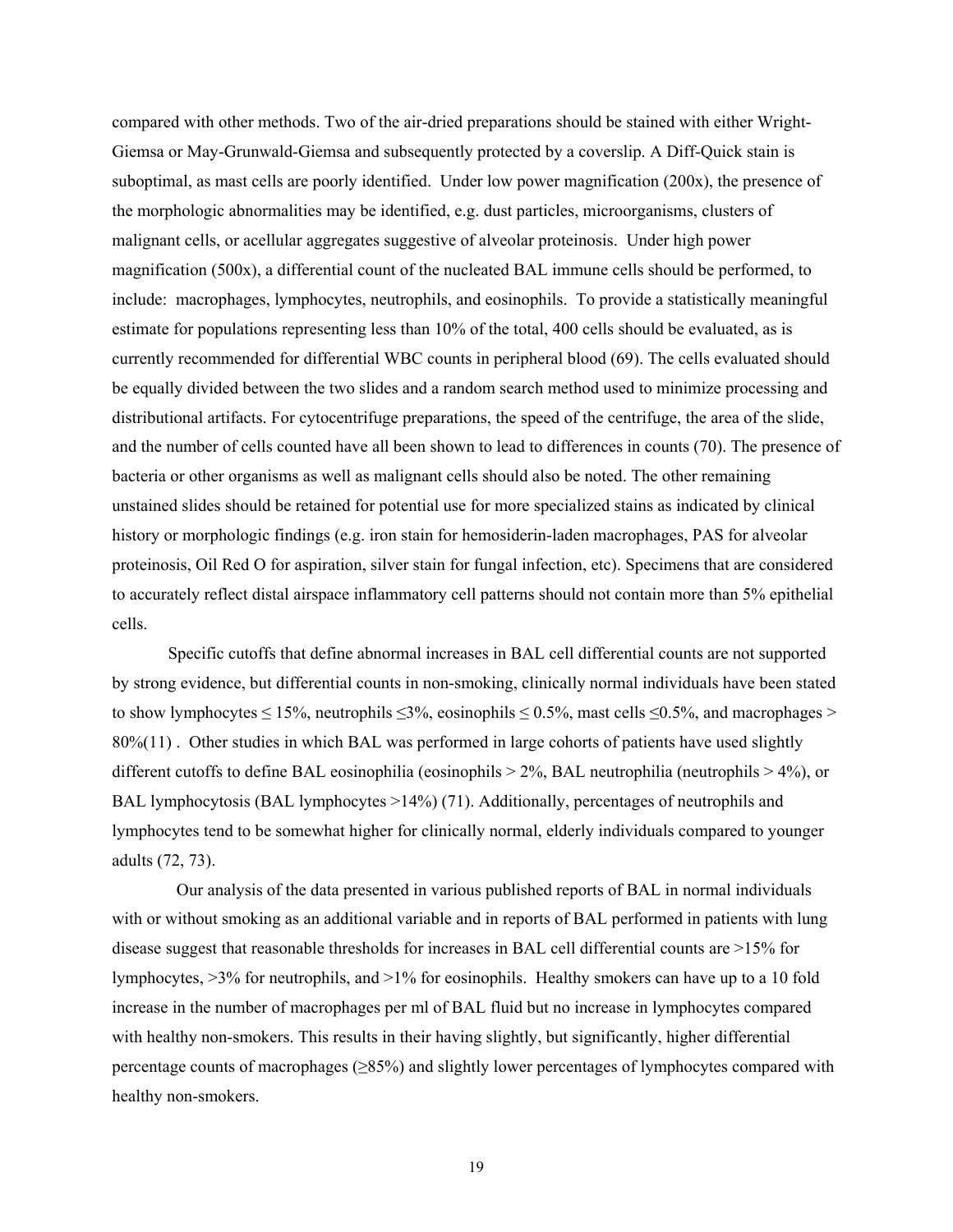#### *4.3. Infection screening:*

Pulmonary infection may present as a diffuse infiltrative lung disease, or infection may complicate the course of ILD. Because fungal or mycobacterial infections can masquerade or coexist with various forms of ILD, BAL fluid should be examined for infectious agents as clinically indicated when used in the evaluation of diffuse infiltrative lung disease. For patients with possible granulomatous diseases such as sarcoidosis, the committee suggests that minimal screening of BAL should include testing to identify mycobacterial and fungal infection in addition to BAL cellular component analysis. Other testing should also be performed as clinically indicated.

#### *4.4. Flow cytometry:*

In some instances, it may be desirable to enumerate the percentage of T cells, T cell subsets, or expression of other antigens on specific cellular subsets. In particular, assessment of the CD4/CD8 ratio could be considered in the presence of  $\geq$ 15% lymphocytes. However, the determination of T lymphocyte subsets on specimens that contain less than 15% lymphocytes is unlikely to yield useful information. These studies can be easily accomplished by standard flow cytometric techniques using the same cell preparation described above. In patients having known hematopoietic neoplasms, flow cytometry can provide evidence of pulmonary involvement by the identification and quantitation of abnormal blast or neoplastic lymphocyte populations with a high degree of sensitivity and specificity. For Langerhans cell histiocytosis, immunophenotying by either immunocytochemical or flow cytometric techniques can be important to support the diagnosis. Although flow cytometry may provide useful diagnostic clues in certain situations, the committee does not recommend analyses for T cell subsets by flow cytometry as a routine component for the cellular analysis of all BAL specimens.

#### **4.5. Reporting of BAL Cellular Analysis**

#### *4.5.1. The effect of underlying disease processes or tobacco smoking on BAL cellular analysis:*

Cigarette smoking can also have profound effects on the cell populations found in the BAL fluid (11). The greatest effect is an increase in the number of macrophages, which are often 10-fold greater in numbers than in nonsmokers. Neutrophils also appear in increased numbers. Because of this, it is essential to establish control ranges not only for healthy non-smokers but also for ex-smokers and current smokers for routine and research purposes. If a patient is a current cigarette smoker, changes in the BAL cellular profile that are attributed to a disease process may actually be due to inflammatory changes caused by the smoking habits of the patient. Because of the potential effects of cigarette smoking and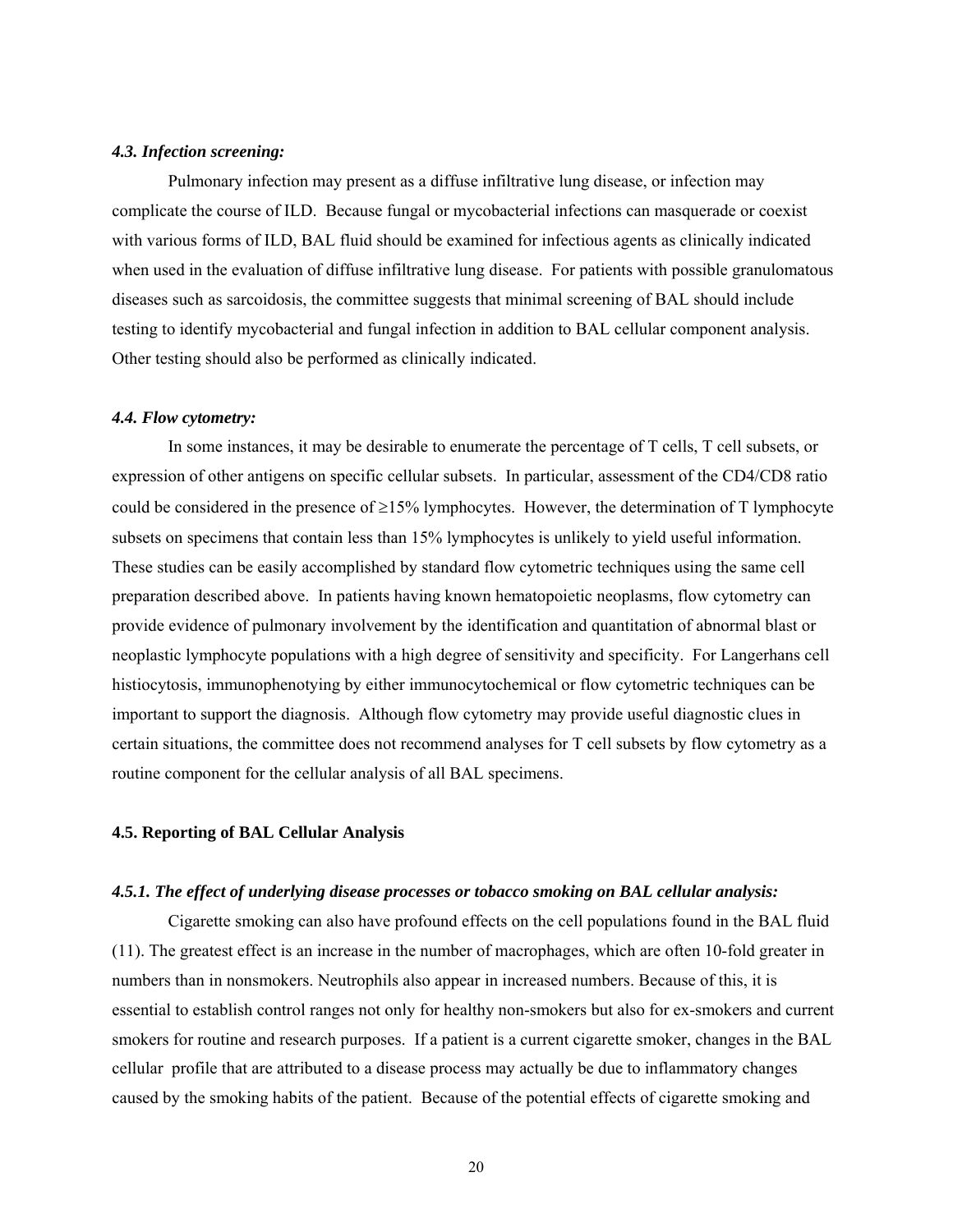underlying lung disease on technical aspects of BAL and WBC total cell counts and profiles, the underlying disease of the patient and cigarette smoking history should be included in the BAL request form for appropriate interpretation of the BAL cellular analyses.

## *4.5.2. The reporting of cellular components of the BAL fluid:*

The committee suggests that the results of the BAL cellular analysis be reported in a standardized manner; this report should include: patient demographic information, clinical information supporting the indication for performing the BAL, the initial specimen volume, color and turbidity, % viability for the nucleated cells, absolute total nucleated cell numbers, and immune cell differential percentages. The columnar ciliated epithelial cells should be reported as a percentage of the total nucleated cells, with less than 5% ciliated columnar epithelial cells (generally simply stated as 'epithelial cells') characteristic of adequate alveolar sampling. The presence of greater than 5% ciliated columnar epithelial cells suggests increased proximal airway sampling. Such samples should be considered suboptimal, and the interpretation qualified as potentially not being representative of the alveolar space. The differential cell counts should be reported as a percentage of total viable immune/inflammatory cells, excluding epithelial cells, and reference ranges should be included (15). The presence of other specific morphologic findings (e.g. malignant cells, lipoprotein bodies, etc.) should also be reported, and the results of any special stains should be described. If T cell subset analysis or other immunophenotypic studies are performed, the CD4/CD8 ratio or other findings should be reported. An interpretation of the quality of the study and significance of the laboratory findings in the patient's clinical context should also be provided, but requires that the appropriate clinical information be supplied in the request form for BAL cellular analyses (see below). The committee suggests that the report of the BAL cellular pattern should be accompanied by a formal interpretation by an expert in ILD or pathologist familiar with ILD.

## *4.5.3. The reporting of acellular components:*

While the clinical significance of the acellular component of the BAL fluid is unknown, this has been the topic of a specific ERS report (14). One aspect of that report was an analysis of the limitations of the currently available markers of BAL dilution (40). Instilled fluid is mixed with the endogenous fluid in the alveoli (epithelial lining fluid) during the lavage process. The aspirated fluid contains a mixture of the instilled and epithelial lining fluid. Determining the percentage of epithelial lining fluid, and hence the concentration of these constituents in the lung lining fluid, has been estimated by using a dilution marker.

The most common endogenous marker has been urea (74). Measurements of urea in the peripheral blood and epithelial lining fluid are assumed to be the same. Knowing the concentration of urea in the blood and in the aspirated BAL fluid, one can calculate the dilution. This does provide a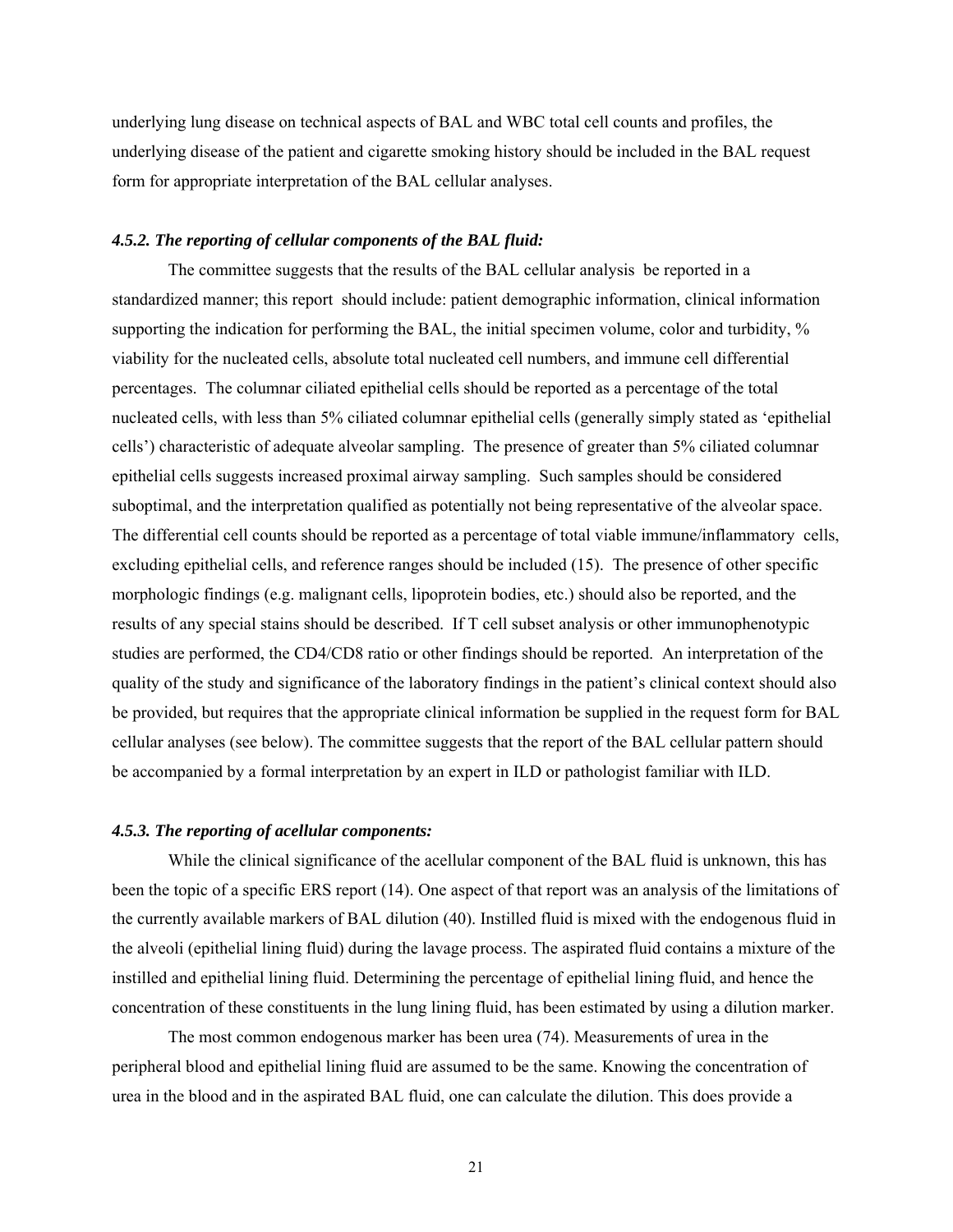relatively good marker of dilution in many conditions. However, the amount of urea in the lung rises during theBAL procedure and the dwell time during the bronchoscopy itself affects the measurements (75). Conditions, which increase epithelial permeability, such as ARDS and pneumonia, will also affect the results using this internal marker. Water has been shown to rapidly pass into the lung during the BAL procedure (76). Thus, it is unclear whether any internal marker can be reliably used to measure all the changes that occur during BAL (77).

The use of an external marker has also several limitations. While methylene blue was reported to be a relatively useful marker for some diseases (78), methylene blue is also taken up by the cells in the airway, reducing the concentration in the aspirated BAL fluid. To date, all external markers have been taken up to a varying degree by the biologically active cells, such as alveolar macrophages. One suggested method is to report the cells per ml of aspirated fluid (40). Using this correction method has allowed clinicians to quantitate the number of bacteria in the alveolar space and to therefore diagnose bacterial pneumonia (79, 80). Although this technique may fail to detect mild differences between groups, it should be hypothesized to detect changes that are one hundred fold or greater. Because all methods used to estimate the initial volume (prior to dilution with instilled normal saline and retrieval of the diluted specimen) of bronchoalveolar surface ("alveolar lining fluid") are problematic and may introduce considerable error, the committee recommends that total nucleated cell count can be reported as per ml of fluid aspirated. To improve the reliability of quantitative measurements of BAL acellular components, the committee acknowledges the ERS recommendations be followed using a standard total instilled volume of 200-240ml and a standard number of 4 aliquots (40)

The committee did not identify any benefit for analyzing and reporting acellular components of the BAL for routine clinical management of patients with ILD.

### *4.5.4. A formal standardized report form for BAL cellular analysis:*

The committee suggests that the interpretation of the cellular analyses be reported in a formal report form.The report should include/note the following:

- Clinical suspicion of the specific differential diagnosis of the ILD in question
- Cigarette smoking history
- Radiographic HRCT pattern
- Drug use (especially corticosteroids and other immunosuppressants)

The above should be sought and provided in the form requesting cellular analyses

- Volume and gross appearance (color and turbidity) of uncentrifuged BAL fluid
- Percent viability of nucleated cells (if performed)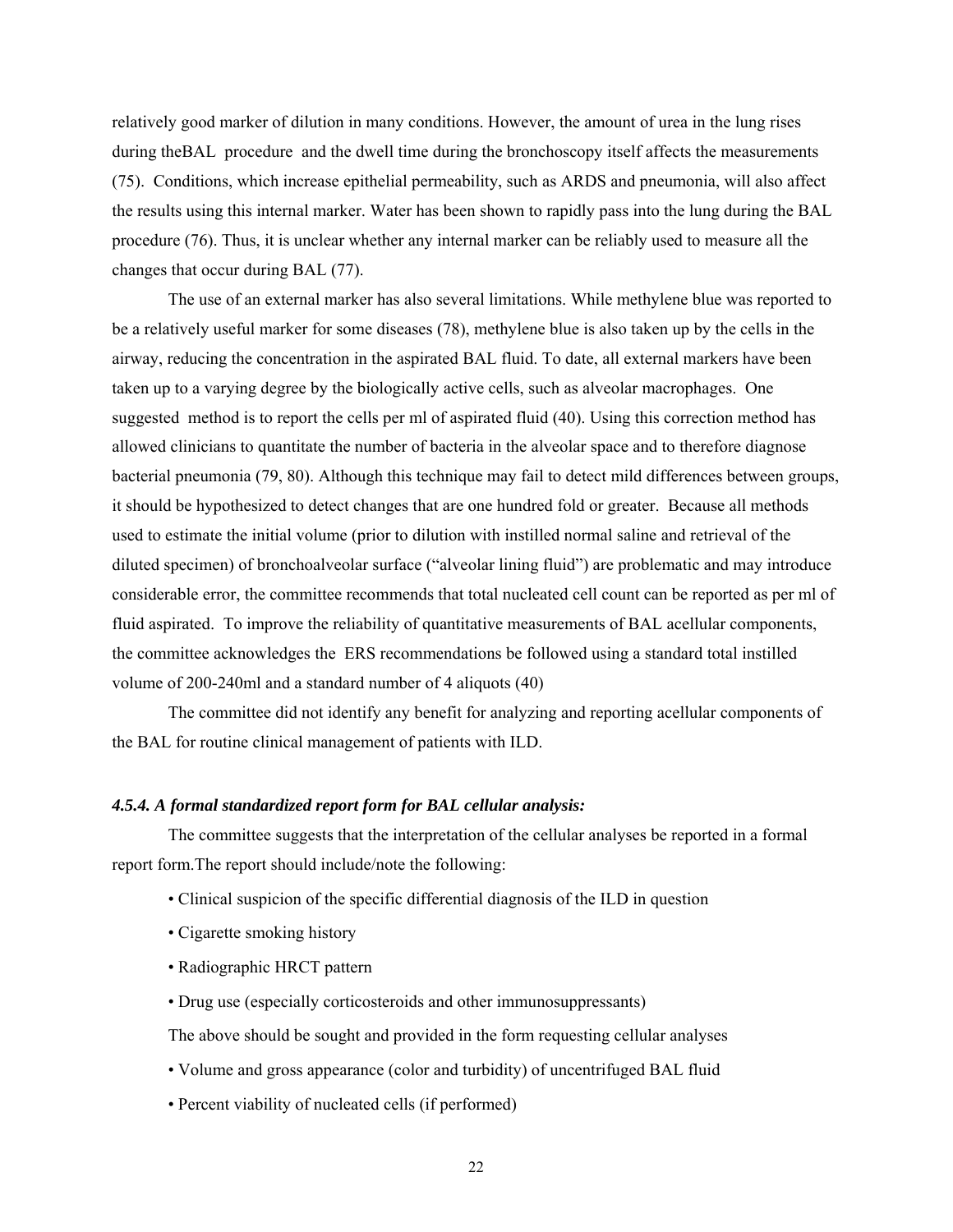- Absolute total nucleated cell number per ml of retrieved, pooled BAL
- BAL immune cell differential percentages
- Percentage of epithelial cells that comprise total nucleated cells
- Other specific morphologic findings (e.g. plasma cells, malignant cells, lipoprotein bodies, unusual appearance such as foamy AM, presence of foreign bodies, birefringent material)
- Quantitative measurements of BAL cells or acellular components should be expressed as per ml of aspirated fluid
- The committee suggests that all of the above essential clinical and cellular details should be integrated in a formal report (see on line appendix) interpretated by an expert in ILD and/or specialist with adequate familiarity with hematopoietic cellular morphology and ILD as well as technical aspects of cellular analyses of the BAL fluid that has been properly retrieved from the lung.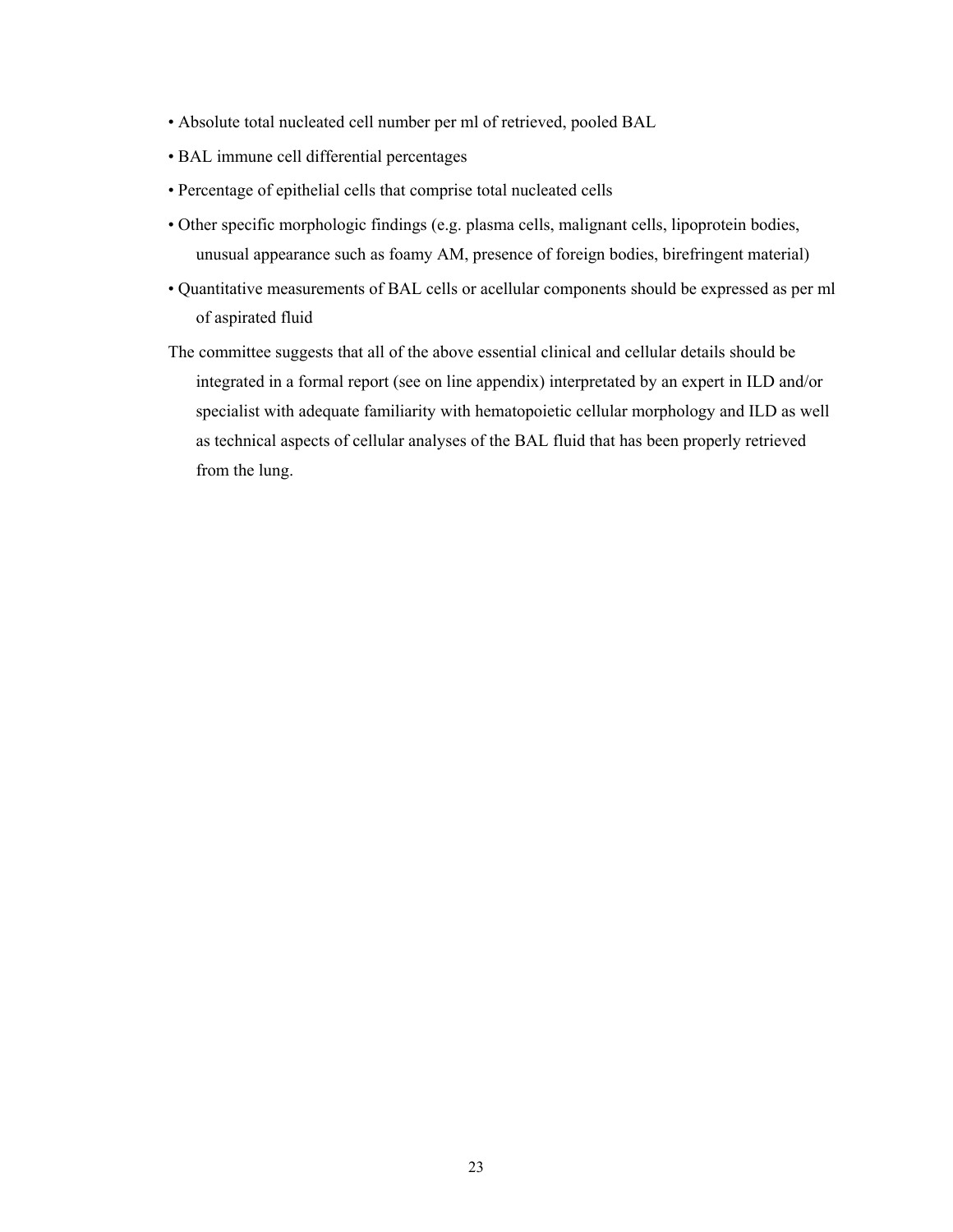### **5. CLINICAL APPLICATION OF BAL CELLULAR FINDINGS TO SPECIFIC TYPES OF ILD**

#### **5.1 Idiopathic Interstitial Pneumonia**

## *5.1.1. Idiopathic Pulmonary Fibrosis*

Idiopathic pulmonary fibrosis (IPF), the most common of the idiopathic interstitial pneumonias (IIP) and the classic progressive fibrosing interstitial lung disease, has been studied extensively with BAL. Knowledge of IPF has increased significantly over the last decade. Various definitions pertaining to ILD have evolved, and the clinical manifestations of different forms of ILD have been recognized. Initially the term IPF (or cryptogenic fibrosing alveolitis [CFA]) was liberally used to describe essentially all of the progressive, fibrosing non-granulomatous lung diseases of unknown cause. As the definition evolved, it was used to describe the disorders we now call the IIP. We now know that clinicopathologically and prognostically distinct disorders exist within the group of IIP (16), and that they can be separated by the pathologic patterns seen on surgical lung biopsy. IPF is now recognized as a distinct clinical entity manifested in adults and charecterized by the presence of the usual interstitial pneumonia (UIP) pattern, on surgical lung biopsy and /or HRCT scan of chest (16). Because of this diagnostic evolution, and the evolved knowledge of IIP over the last decade, many studies performed before 2000 are difficult to interpret. Therefore this section focuses on those studies where subjects met the ATS/ERS criteria published in 2000 (21) for diagnosis by surgical lung biopsy or clinical, radiographic, physiologic, and bronchoscopic data. All responses to PubMed searches using BAL and IPF or CFA were reviewed to assure the use of a surgical lung biopsy of UIP or a confident clinical diagnosis utilizing current criteria.

The typical BAL cellular profile in IPF consists predominantly of macrophages together with moderately increased percentages of neutrophils and eosinophils while lymphocyte percentages are generally normal (15, 81). However, these findings are regularly seen in a wide variety of fibrosing lung diseases other than IPF and therefore nonspecific (82). Neutrophil counts greater than 5% and sometimes up to 30% are seen in up to 90% of patients. The numbers of neutrophils may be directly proportional to the extent of disease seen on HRCT (83). Eosinophil counts greater than 5% are seen in up to 60% of patients. Atypical BAL cellular profiles include eosinophil counts greater than 20% or lymphocyte counts greater than 15%. With atypical findings like these, differential diagnoses such as eosinophilic lung disease (84), NSIP, COP, infection, hypersensitivity pneumonitis, and sarcoidosis (16) should be considered.

The value of BAL cell counts and patterns as a prognostic tool for an individual patient is limited. While increases in BAL neutrophils or eosinophils have been associated with shortened survival, not all studies have confirmed this (85). The presence of increased numbers of lymphocytes has been associated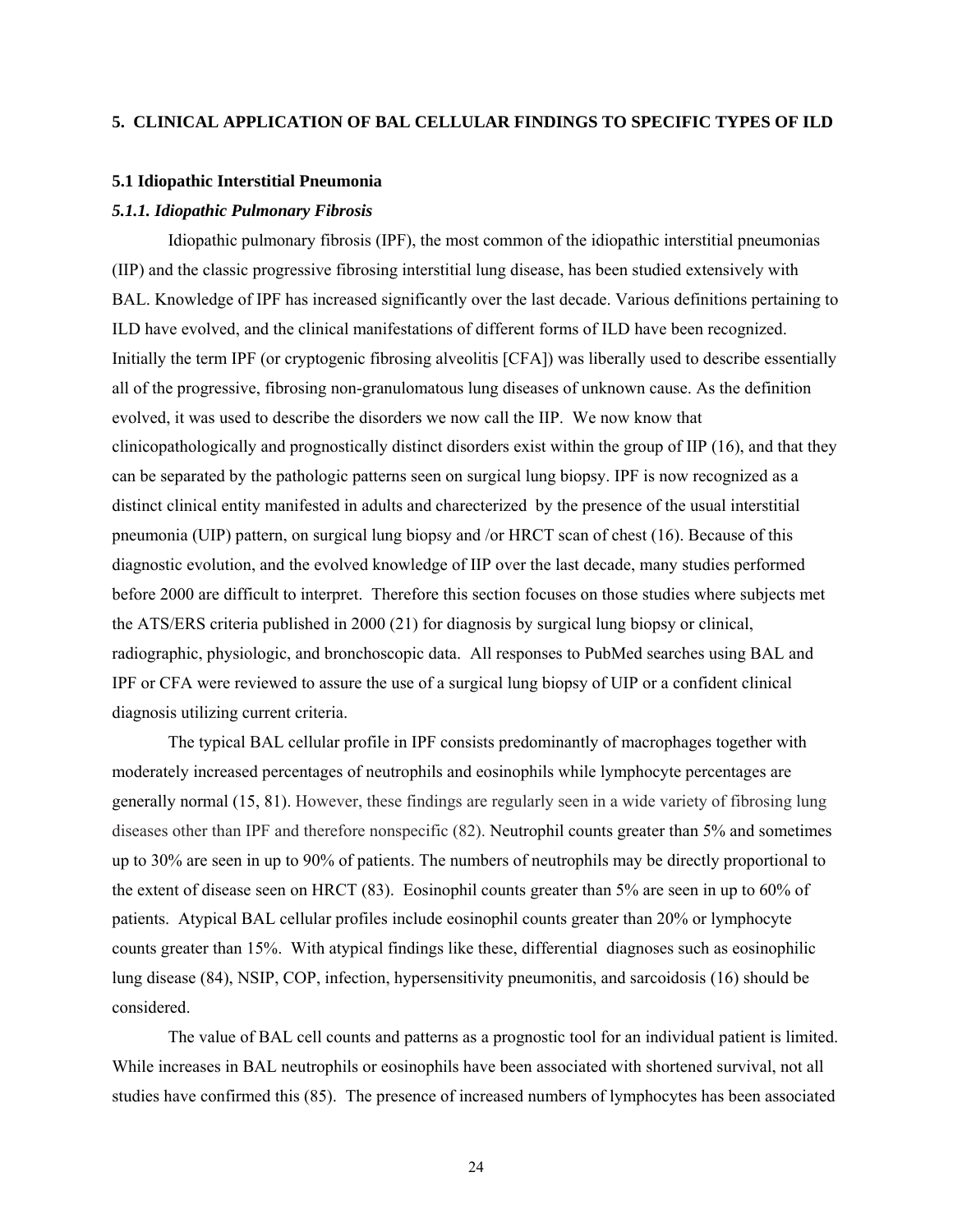with greater responsiveness to corticosteroid therapy and an improved survival; however, most of these studies were performed prior to the exclusion of NSIP from the diagnosis of IPF. Nevertheless, a recent paper on IPF (defined according to currently accepted diagnostic criteria) demonstrated that an increased baseline BAL neutrophil percentage was an independent predictor of early mortality, whereas lymphocyte and eosinophil percentages were not (86). This study supported the results of earlier studies that used older criteria for the diagnosis of IPF. A recent study of a large cohort of patients who met consensus criteria for the diagnosis of IPF revealed significant BAL lymphocytosis (>30%) in 6 of 74 patients (87), and the diagnosis for these 6 patients was ultimately determined to be NSIP or HP rather than IPF.

Overall, the data published in the literature to date have significant limitations and the BAL techniques utilized in the studies are highly variable to make a recommendation for the use of BAL cellular analysis to provide prognostically useful information for an individual patient at the time of diagnosis. Additionally, there is assuredly no role for serial BAL for the sole purpose of assessing response to therapy or prognosis.

# **The committee concludes the following regarding the clinical utility of BAL cellular analyses for IPF:**

## **AS AN AID FOR THE DIAGNOSIS:**

- The criteria for the diagnosis of IPF should be in accordance with current published guidelines for the clinical management of IPF
- BAL cellular profile alone cannot establish a definitive diagnosis of IPF
- Typical BAL cellular findings that do not suggest an alternative diagnosis may provide a more confident diagnosis of IPF when combined with a HRCT pattern that is suggestive of UIP (possible UIP pattern) plus supporting clinical criteria as described in current published guidelines for the clinical management of IPF
- Significant BAL lymphocytosis ( $>$  30 %) suggests a diagnosis other than IPF

## **FOR PROGNOSIS**

▪ Literature to date do not convincingly support the use of BAL cell profiles as prognostic indicators

## *5.1.2. Nonspecific Interstitial Pneumonia (NSIP)*

In 1994, Katzenstein and Fiorelli reported that NSIP could be distinguished histopathologically from other forms of IIP (88). Several subsequent reports and reviews have confirmed the characterization of NSIP, and the clinico-radiological-pathological features of idiopathic NSIP (patients who have no rheumatologic disease such as scleroderma) have helped to discriminate IPF/UIP from other forms of IIP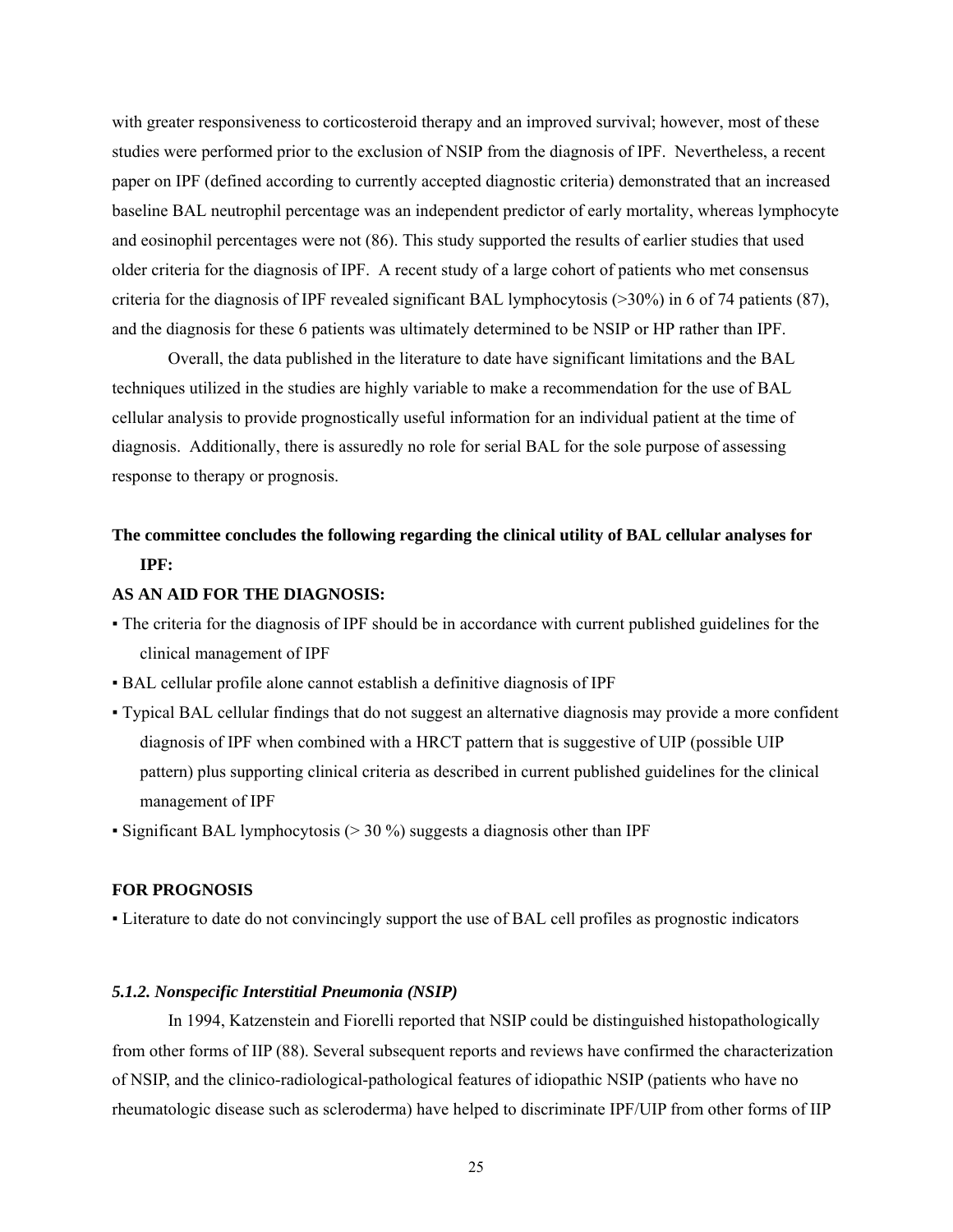(21, 89-93). NSIP is now recognized as an IIP with a relatively favorable prognosis compared to IPF. Recent studies have shown that a histological pattern of NSIP is rather common (93), and it can exhibit both interlobar and intralobar variability (22). Its histopathology is variable (cellular, mixed, or fibrotic), and clinical presentation ranges from subacute to chronic modes of onset. Although two studies have described an unfavorable prognosis in some NSIP patients (16, 93), IPF/UIP patients have poorer survival at 5 years after diagnosis compared to patients with NSIP, though this difference is considerably reduced at 10 years after detection (16, 93). Fibrotic changes in NSIP are temporally homogeneous (92), and fibroblastic foci with dense fibrosis are not prominently found on specimens obtained from surgical lung biopsy.

The BAL fluid cell profile in patients with cellular NSIP typically has an increased lymphocyte percentage with a reduced CD4/CD8 ratio. These characteristics are of limited diagnostic use in the absence of other findings, as both are common to a variety of disease processes such as infection, collagen vascular diseases, hypersensitivity pneumonitis, drug-induced reaction, and malignancy. When observed in association with clinico-radiological features compatible with NSIP, however, they may strongly suggest the presence of NSIP. Although BALF from patients with cellular NSIP usually exhibit an increase in the lymphocyte percentage with a reduced CD4/CD8 ratio (94), patients with fibrotic NSIP rarely show these features. This discrepancy limits the utility of the BAL fluid cell profile as a sole diagnostic criterion for differentiating NSIP from other forms of IIP. Among patients with fibrotic NSIP (Katzenstein's group 2 and 3), some show BALF CD8 T lymphocytosis, while others exhibit BALF fluid cell profiles similar to those observed in IPF/UIP patients (low lymphocyte percentage but frequent increases in neutrophils or eosinophils (90, 94) . This BAL cell profile is similar to that observed for NSIP associated with collagen vascular disease (90, 92, 94-96). Anecdotal findings have shown resolution of BAL fluid lymphocytosis with clinical improvement.

# **The committee concludes the following regarding the clinical utility of BAL cellular analyses for NSIP:**

## **AS AN AID FOR DIAGNOSIS:**

- BAL cell profiles usually show an increase in lymphocyte percentage with cellular NSIP, and the CD4/CD8 ratio tends to be decreased if BAL lymphocyte subsets are characterized
- BAL lymphocytosis is usually not observed with fibrotic NSIP
- The finding of BAL lymphocytosis combined with diffuse ground glass opacities on HRCT supports a diagnosis of cellular NSIP, but other entities such as HP, COP, drug toxicity, or sarcoidosis are also associated with BAL lymphocytosis.
- **FOR PROGNOSIS**: Unknown; no convincing reports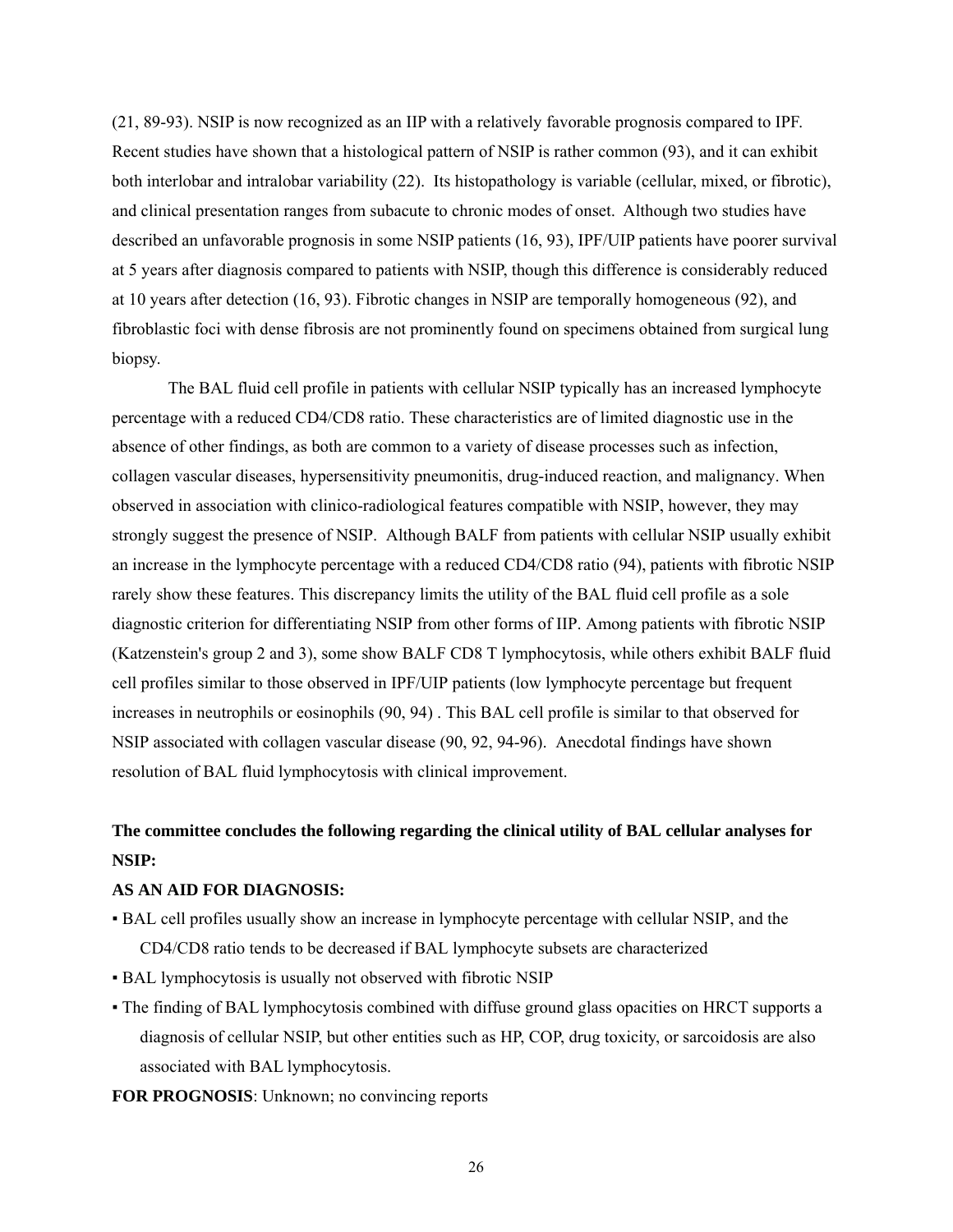### *5.1.3. Cryptogenic Organizing Pneumonia (COP)*

Cryptogenic organizing pneumonia is an idiopathic interstitial pneumonia of unknown cause (16) that has also been studied with BAL. Previously called idiopathic bronchiolitis obliterans with organizing pneumonia (BOOP), the disease is differentiated from organizing pneumonias that occur with inhalation injuries, radiation, connective tissue diseases, transplant rejection, various drugs and viral pneumonias (97); (98); (99).

Because the radiograph and clinical course are similar to many pulmonary diseases, diagnostic bronchoscopy is usually performed using BAL and biopsy to exclude fungal, mycobacterial, and malignant diseases. The BAL cellular profile in COP is mixed, consisting of lymphocytes, neutrophils, eosinophils, plasma cells, mast cells, and foamy macrophages in variable degrees. Although some studies have attempted to correlate the radiographic presentation with expected BAL profile (100), there is no consensus that any cell profile is diagnostic for COP. Some estimation of disease chronicity helps define whether the BAL is compatible with COP. Lymphocytes typically predominate in chronic cases. Fulminant COP typically has higher BAL neutrophil percentages (101). Eosinophil percentages are usually between 2% and 25% of cells. Higher percentages should prompt consideration of eosinophilic pneumonia. Because COP has a high proclivity for relapse after corticosteroids are stopped, BAL profiles have been compared between patients who relapse and those who continue to improve after corticosteroids; no differences have been found (102).

When compared to other interstitial lung diseases, BAL from COP has increased numbers of lymphocytes (103, 104). A mouse model of COP has been developed in CBA/J mice infected with 1 x 106 plaque-forming units of reovirus 1/L (105). These mice develop corticosteroid responsive follicular bronchiolitis and intraalveolar fibrosis similar to human COP. Depletion of either CD4 (+) or CD8(+) lymphocytes has been shown to limit fibrosis and development of the COP lesion (105). Although HP and sarcoidosis may also have an increased lymphocyte percentage, the clinical presentations and HRCT are usually different from COP, and an increase in BAL eosinophils is usually absent in sarcoidosis.

## **The committee concludes the following regarding the clinical utility of BAL cellular analyses for COP:**

#### **AS AN AID FOR THE DIAGNOSIS:**

▪ The cellular profile of excess BAL lymphocytes in the setting of peripheral alveolar infiltrates in which infectious and malignant disease has been excluded by bronchoscopy strongly suggests COP

#### **FOR PROGNOSIS**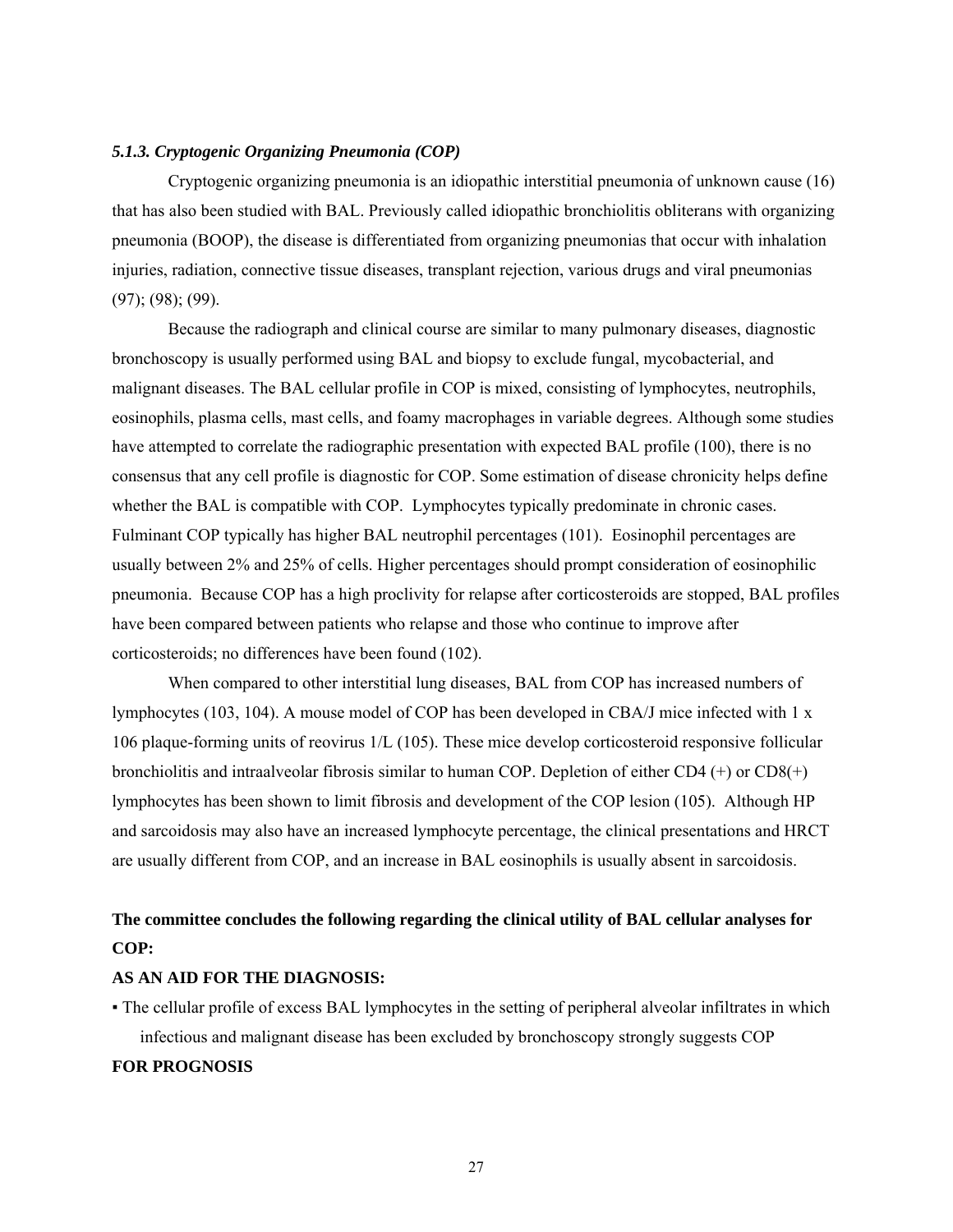▪ BAL cellular analysis is not helpful in determining the response to therapy, predicting relapse, or monitoring the course of disease

### *5.1.4. Eosinophilic Interstitial Lung Diseases*

Eosinophilic lung diseases (ELD) are a heterogeneous group of disorders defined by prominent accumulations of eosinophils. These include drug-induced pulmonary eosinophilia, acute or chronic eosinophilic pneumonia, parasitic infections, hypereosinophilic syndrome, allergic angiitis and granulomatosis (Churg-Strauss syndrome), and allergic bronchopulmonary aspergillosis. Additionally, prominent eosinophil infiltration may occur with malignancy, pulmonary Langerhans cell histiocytosis (PLCH), other systemic vasculitides, or sarcoidosis. Peripheral blood and tissue eosinophilia have been noted in various inflammatory disorders: skin conditions (eczema, dermatitis, and generalized drug reactions), malignancies (Hodgkin's disease and lung cancer), chronic granulomatous disorders (tuberculosis, sarcoidosis), fungal diseases (coccidioidomycosis, aspergillosis), drug and chemical-related conditions, and idiopathic pulmonary infiltrates with eosinophilia syndromes. In adults, drug-induced eosinophilic pneumonia (drug-EP) constitutes a frequent cause of pulmonary infiltrate with or without eosinophilia and/or alveolar eosinophils.

The introduction of BAL in the diagnostic evaluation of ILD has expanded the list of ELD substantially by identifying disorders characterized by an increase in the number of eosinophils in BAL fluid but not necessarily in blood eosinophils. The diagnostic value of BAL eosinophilia may be particularly helpful if the level of blood eosinophils is normal. The diagnosis of pulmonary eosinophilia can be made if BALF shows 25% or more eosinophils on the cell differential count (106). Because ELD may be mistaken for other diseases, especially severe community-acquired pneumonia, the diagnosis may be missed or delayed (107). Because of the diversity of clinical conditions that cause pulmonary eosinophilia, the differential diagnostic process is often tedious and difficult. A working diagnosis can usually be reached by obtaining a complete clinical history (including occupations, hobbies, drug exposures, and recreational activities), a thorough physical examination, a chest radiograph, skin testing, and serologic studies for fungi and paragonimiasis. An increased number of eosinophils in BAL fluid can be seen in a variety of inflammatory disorders, including chronic granulomatous disord ers (e.g. tuberculosis or sarcoidosis) (108), fungal diseases (e.g. coccidiodomycosis or aspergillosis), extrinsic allergic alveolitis (EAA), hypersensitivity pneumonitis (HP) (109, 110), drug- and chemical-related conditions (111), idiopathic pulmonary fibrosis (IPF) (112, 113), lung involvement with collagen vascular disease (15, 106, 112, 114), and *P. carinii* pneumonia (115, 116). However, these conditions rarely include more than 10% eosinophils. Patients with a higher percentage of eosinophils most likely have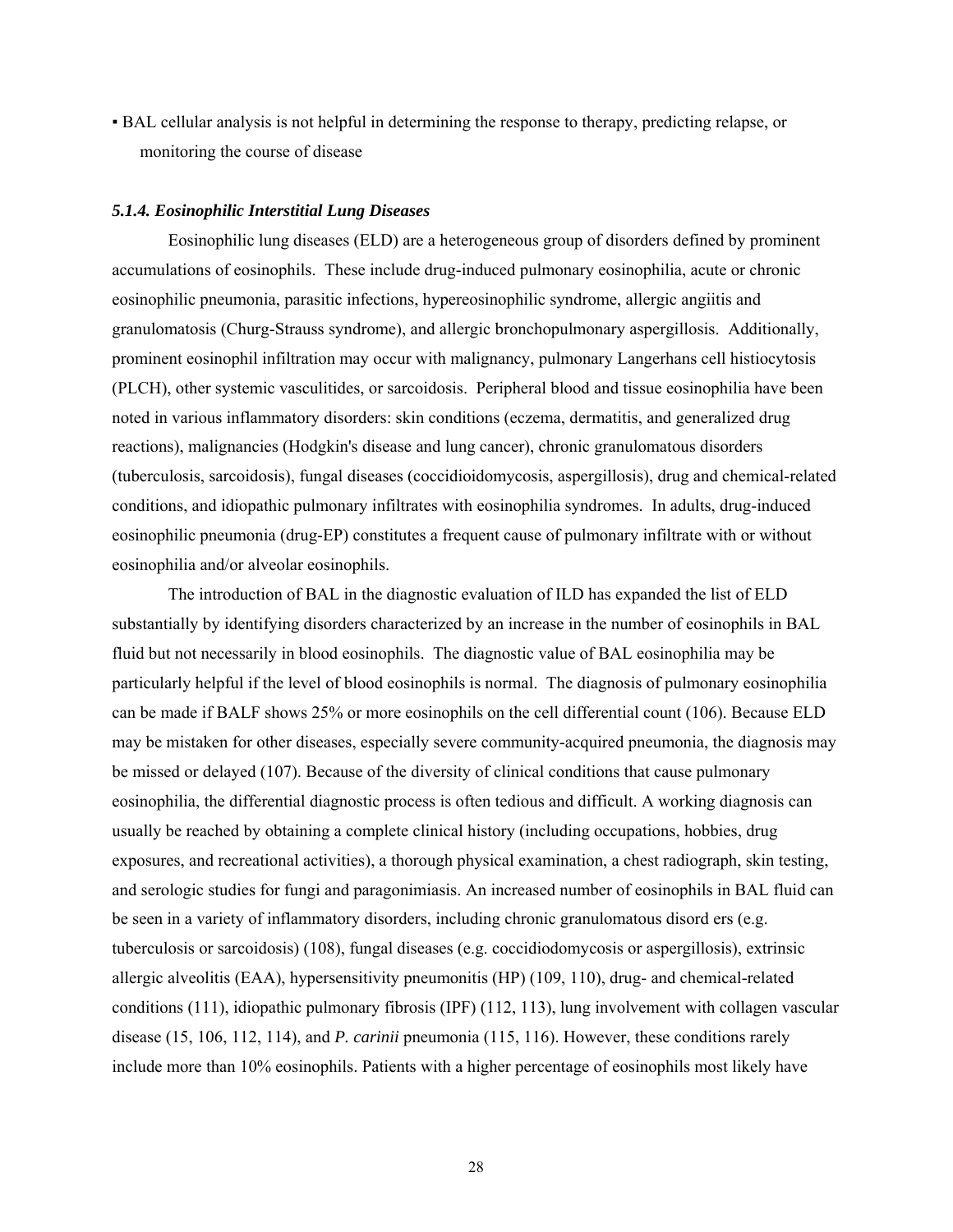ELD. The clinical presentation of a chronic eosinophilic pneumonia (CEP) may mimic IPF, but CEP has a more favourable outcome.

Acute eosinophilic pneumonia (EP) is an acute febrile illness that can result in life-threatening respiratory failure, and the presence of eosinophils in BAL is often striking and can be of diagnostic value. The diagnosis of lung eosinophilia can usually be made quickly and safely with examination of BAL fluid (BAL fluid differential with  $\geq$  25% eosinophils) together with clinical information in most cases even when the patient is already critically ill. Moreover, lung biopsy is often not an option in patients who are acutely ill due to acute EP. Furthermore, the presence of BAL fluid findings consistent with diffuse alveolar damage (DAD) may strengthen the suspicion of acute EP (117). Intervention with corticosteroids results in rapid complete recovery without relapse. Chronic eosinophilic pneumonia (CEP) is an illness of unknown aetiology occurring predominantly in women (106, 118). BAL fluid analysis demonstrates high percentages of eosinophils in the acute stage of CEP with normalization of the BALF cell profile after treatment with corticosteroids. A typical clinical presentation, consisting of an increase of the percentage eosinophils in BAL fluid and a prompt response to corticosteroids, can be diagnostic of CEP in most cases and obviate the need for lung biopsy.

# **The committee concludes the following regarding the clinical utility of BAL cellular analyses for ELD:**

### **AS AN AID FOR THE DIAGNOSIS:**

- ELD is usually associated with a prominent increase in BAL eosinophils
- The finding of a large increase in BAL eosinophil differential percentage ( $\geq$ 25%) combined with peripheral radiographic opacities or consolidation on CXR or HRCT strongly supports a diagnosis of AEP, CEP, or drug-induced ELD
- When combined with consistent clinical data, the finding of BAL eosinophilia provides strong support for a confident diagnosis of an ELD syndrome

#### **FOR PROGNOSIS:** unknown

# *5.1.5. Desquamative Interstitial Pneumonia and Respiratory Bronchiolitis with Interstitial Lung Disease*

Respiratory bronchiolitis (RB), respiratory bronchiolitis-associated interstitial lung disease (RB-ILD), and desquamative interstitial pneumonia (DIP) have overlapping features and are all highly associated with smoking. RB-ILD has a histopathologic pattern indistinguishable from smoking-related RB, which is a relatively common finding on histopathologic examination of lungs from heavy smokers. RB-ILD is characterized by accumulation of pigmented macrophages and mild inflammatory changes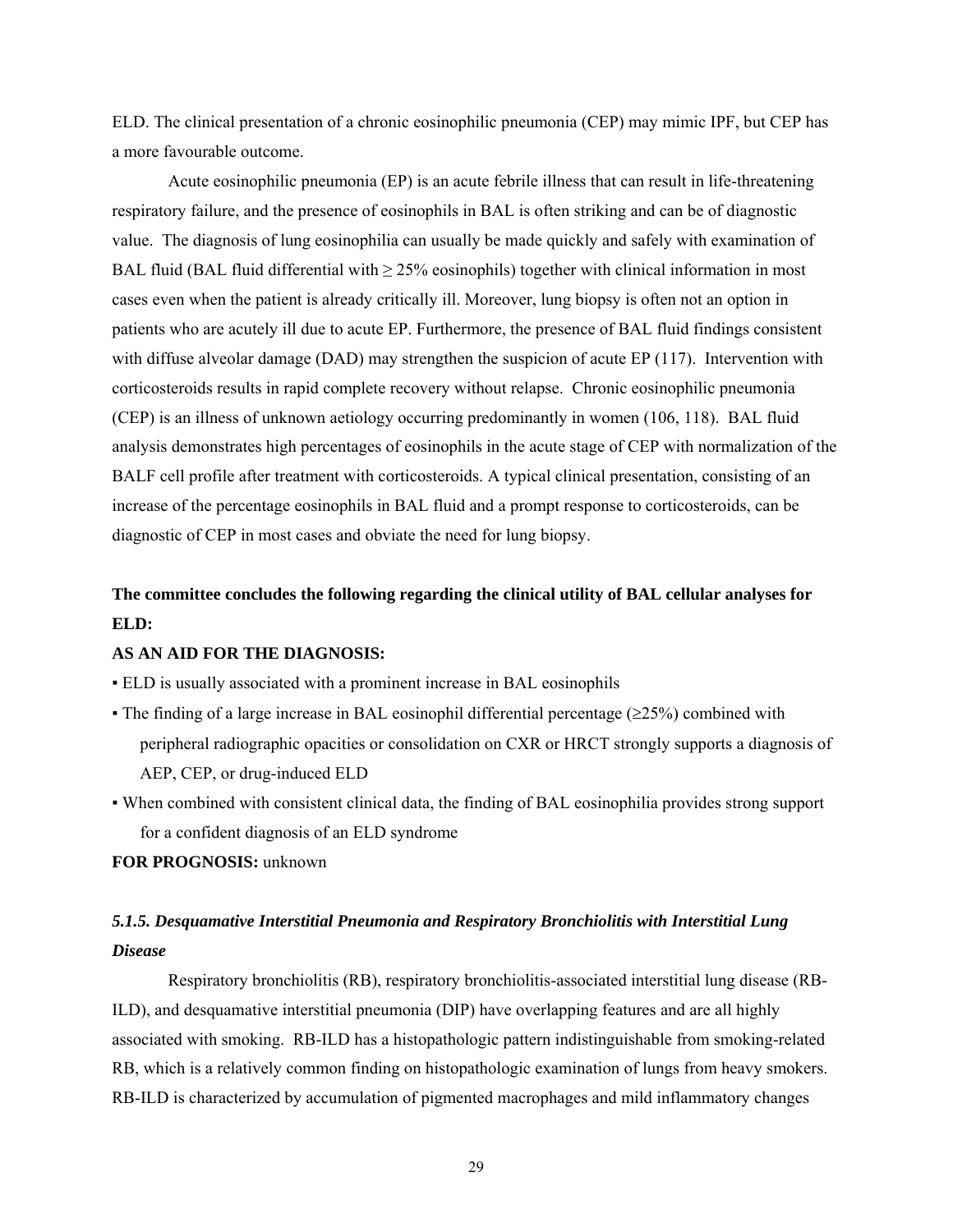centering on respiratory bronchioles and neighbouring alveoli, mild alveolar septal thickening, and fibrosis (119-122). The diagnosis of RB-ILD is based upon clinical features (symptoms, clinical signs, pulmonary function changes and radiological or preferably HRCT abnormalities). Variability in the classification of patients in some previous studies as having RB versus RB-ILD poses problems in interpreting studies of RB-ILD. RB is generally differentiated from RB-ILD by a relative lack of symptoms and imaging studies (HRCT) that do not show diffuse parenchymal changes that are seen in RB-ILD. The histological features of DIP are similar to RB-ILD. Lung tissue is characterized by greatly increased numbers of tan-brown macrophages in alveolar spaces with mild alveolar septal thickening, with or without mild fibrosis, but bronchiolar inflammation is not prominent as in RB-ILD(123). In some studies DIP and RB-ILD have been considered distinct pathological conditions, but in others these entities are described as extremes of a spectrum of the same smoking-related process (81, 119-121, 123, 124).

There are relatively few BAL data in the literature for RB-ILD and DIP, probably due to the rarity of these diseases combined with the difficulty of studying patients with well-defined clinical features. In the ATS/ERS consensus on IIP (16) an increase in alveolar macrophages containing brown golden or black pigmented inclusions, indistinguishable from those found in normal smokers, is reported in RB-ILD. The absence of this finding should prompt the consideration of other diagnoses. A slight increase in neutrophils may also be observed. The BAL cellular pattern typically shows an increase in pigmented macrophages in DIP, but it has been associated with increases in neutrophils, eosinophils and lymphocytes as well. However, these descriptions of BAL findings have been based upon relatively little data for these forms of IIP (125-128). Since the ATS statement on IIP was published, comprehensive reviews on RB-ILD and DIP (119-122, 129, 130) and on the role of BAL in ILD (131-135) have appeared in the literature. A role for BAL in the diagnosis of RB-ILD is suggested with characteristic BAL findings consisting of a considerable increase in brown pigmented macrophages accompanied by a modest increase in neutrophils, but not eosinophils or lymphocytes (130). Clearly, there is an overlap between RB-ILD and DIP not only for BAL but also for histological, HRCT and clinical features (136). BAL cannot be considered diagnostic for DIP or RB-ILD, but BAL cellular analysis may aid in the differential diagnosis. The recent classification of RB-ILD and DIP opens new perspectives for future BAL data, improving characterization of patients with more accurate and precise criteria (16, 137).

# **The committee concludes the following regarding the clinical utility of BAL cellular analyses for DIP and RB-ILD**

### **AS AN AID FOR THE DIAGNOSIS:**

▪ Large numbers of pigmented macrophages in BAL fluid are consistent with a diagnosis of DIP or RB-ILD and may be accompanied by increased numbers of neutrophils and/or eosinophils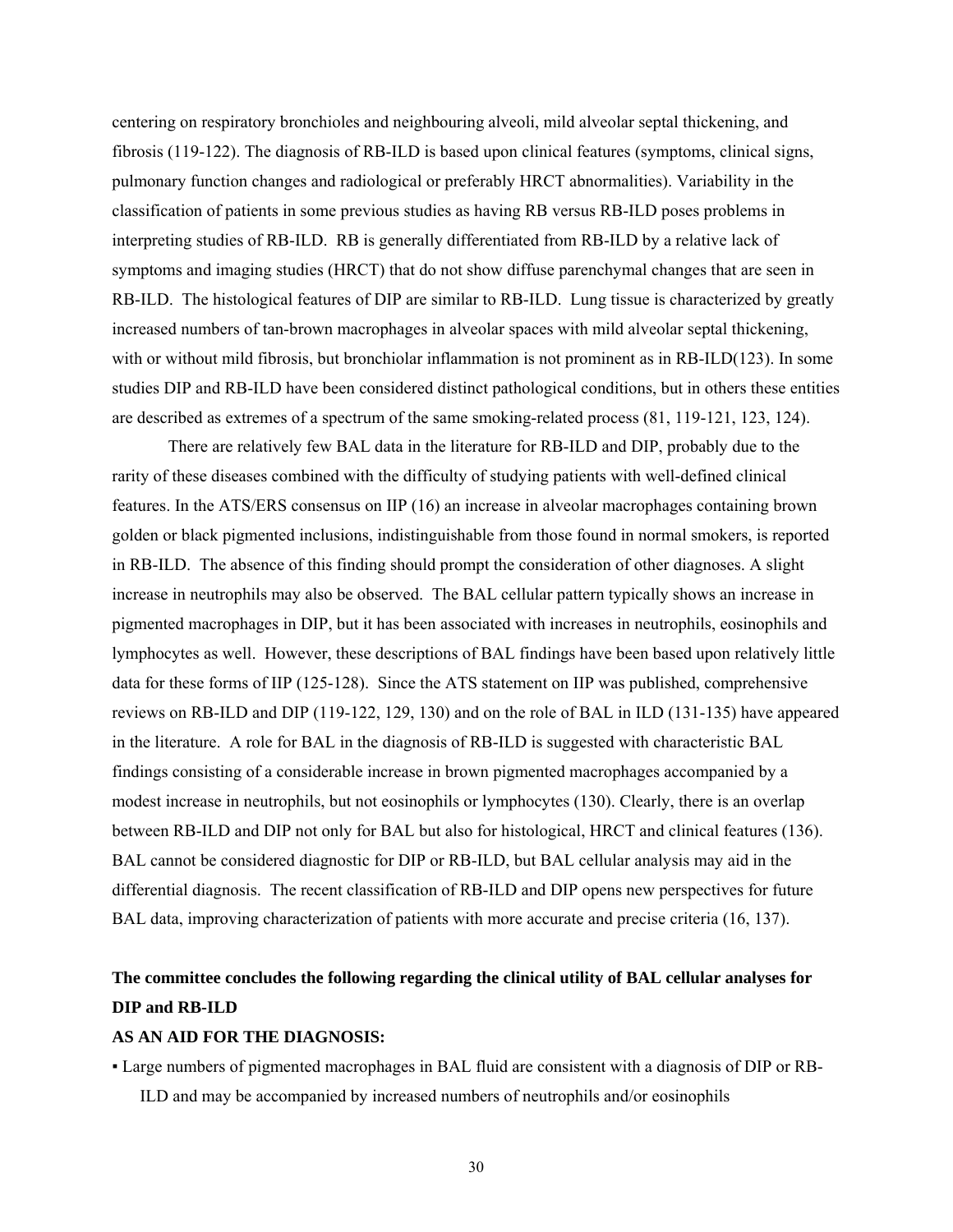### **FOR PROGNOSIS**: unknown

#### *5.1.6. Acute Interstitial Pneumonia (AIP)*

The currently recognized entity of AIP (16) corresponds to the majority of the cases of rapidly progressive, fibrotic pneumonitis that were first described by Hamman and Rich in 1935 (138). The initial reports by Hamman and Rich drew attention to ILD and pulmonary fibrosis, and the eponym, Hamman-Rich syndrome, was used to describe progressive pulmonary fibrosis for which no cause could be identified. Although the term Hamman-Rich syndrome was at one time used synonymously with IPF and thought to be a variant of UIP in Liebow's classification system as described in 1975 (139), the Hamman-Rich syndrome was eventually linked to the histopathologic finding of DAD (140, 141), and the clinical descriptor, AIP, was chosen as the name for the clinical entity. AIP is now recognized as a form of IIP that is distinct from IPF/UIP and other forms of IIP (16). The cardinal features of AIP include the rapid onset of symptoms, the absence of an identifiable cause, and the presence of DAD on examination of lung tissue (16).

Bronchoalveolar lavage cellular findings may vary according to the time that it is performed during the natural course of AIP, but generally an increase in total cells and neutrophils, which may be accompanied by evidence of hemorrhage (presence of RBCs and/or hemosiderin), has been reported (127, 142). However, very little data from a cohort that is larger than a case series or case reports exists in the literature, in contrast to BAL data for ARDS or other ILD entities. Although BAL cellular findings in AIP are non-specific, the cellular pattern can provide supportive data and assist in the differential diagnosis by identifying or excluding other diagnoses such as acute EP, acute HP, infection, or DAH. Nonetheless, performance of a surgical lung biopsy is advocated if BAL does not provide a definitive diagnosis and the clinical presentation does not fit with a diagnosis of ARDS.

# **The committee concludes the following regarding the clinical utility of BAL cellular analyses for AIP :**

## **AS AN AID FOR THE DIAGNOSIS :**

- BAL cellular findings are non-specific and not diagnostic of AIP
- A prominent increase in neutrophils in BALF that cannot be explained by pulmonary infection is consistent with a diagnosis of AIP in the appropriate clinical setting
- A surgical lung biopsy may be required to detect histopathologic changes that characterize this entity and make a confident clinical diagnosis

## **FOR PROGNOSIS** : unknown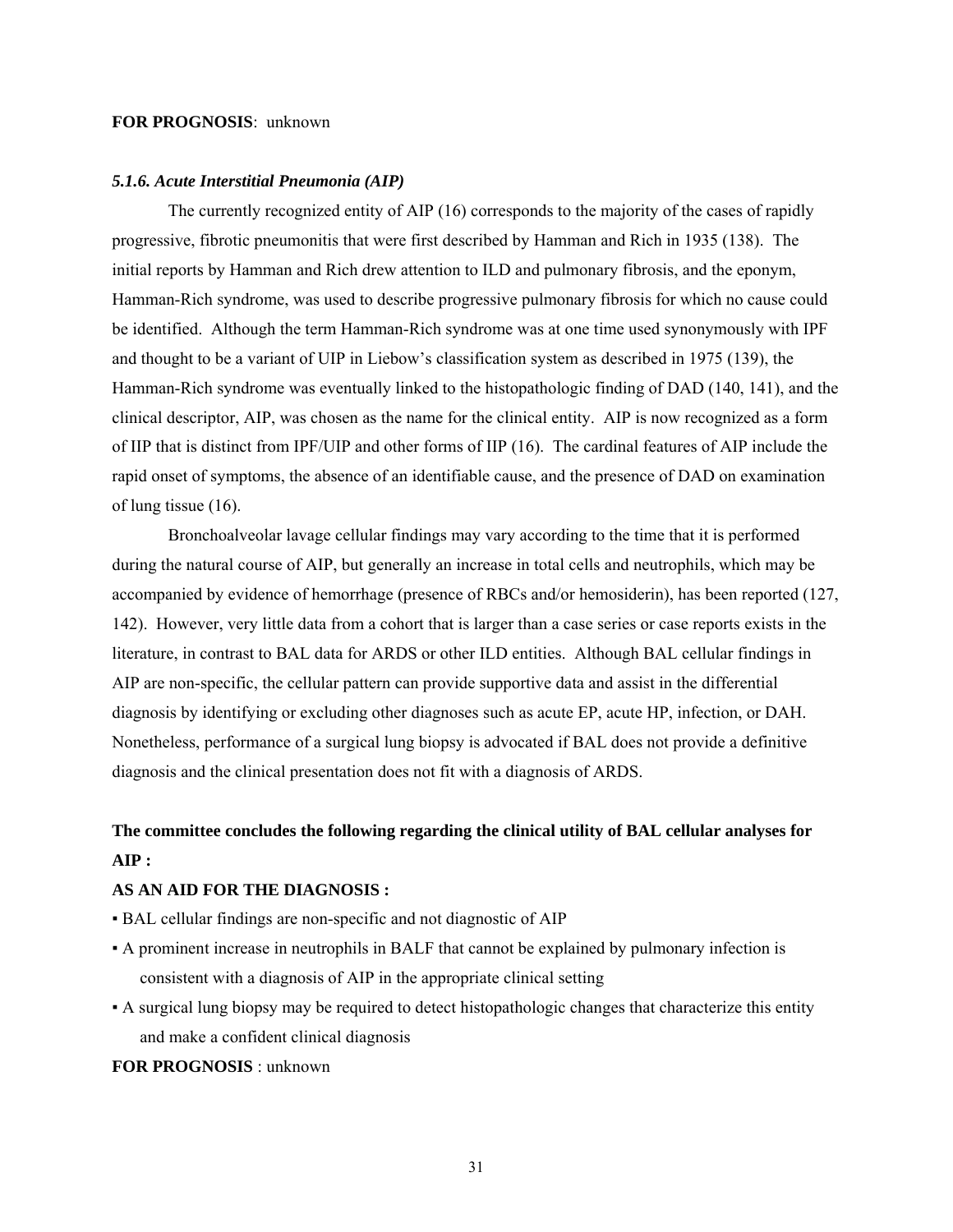#### *5.1.7. Lymphoid Interstitial Pneumonia (LIP)*

The term LIP has persisted as a clinicopathologic entity from the time that it was initially coined by Liebow and Carrington in 1969 (143). However, our understanding of this disorder has changed since its initial description and classification, and many experts would classify LIP as a pulmonary lymphoproliferative disorder and possibly a preneoplastic lesion. The development of immunohistochemical methods, however, has allowed the differentiation of LIP from truly neoplastic lesions including mucosa-associated lymphoid tissue (MALT) lesions, which are low-grade B cell lymphomas, and has shown that malignant transformation is unusual in LIP (144-146). The ATS consensus statement on IIP (16) suggested that LIP should be "regarded as a histologic variant of diffuse pulmonary lymphoid hyperplasia with predominantly interstitial changes" that is related to follicular bronchiolitis, a peribronchiolar lymphocytic infiltrate that has germinal centers (147). Whatever its etiology, its histologic pattern is that of an IIP, although its incidence is very low and some cases have been reexamined and reclassified as cellular NSIP (16).

Due to the rarity of LIP, especially idiopathic LIP that is not associated with infection or autoimmunity, there is relatively little literature concerning BAL in LIP. Many publications are only case reports or pertain exclusively to children. Taking into consideration the paucity of literature reports on BAL in LIP, some investigators have reported a significant increase in both total lymphocytes and the differential percentage of lymphocytes in BAL fluid from patients with LIP (148-150). The largest case series of patients with LIP that was not associated with infection consisted of 15 subjects of whom three had idiopathic LIP. BAL was performed in 6 patients, and the mean percentage of lymphocytes on differential cell count was 31% (148). Examination of immunoglobulin gene expression by BAL lymphocytes can assist in diagnosis. The detection of monoclonal immunoglobulin gene rearrangement of BAL lymphocytes suggests the presence of pulmonary lymphoma rather than LIP (149-151).

## **The committee concludes the following regarding the clinical utility of BAL cellular analyses for LIP:**

#### **AS AN AID FOR THE DIAGNOSIS:**

- BAL cellular analysis by itself cannot establish a diagnosis of LIP
- BAL lymphocytosis in combination with clinical features and HRCT findings that are suggestive of LIP can be supportive of this diagnosis

## **FOR PROGNOSIS:** unknown

#### **5.2. Sarcoidosis**

Sarcoidosis is a multisystem disease of unknown etiology, histopathologically defined by the presence of epithelioid cell granulomata in multiple organs. These granulomas are characterized by a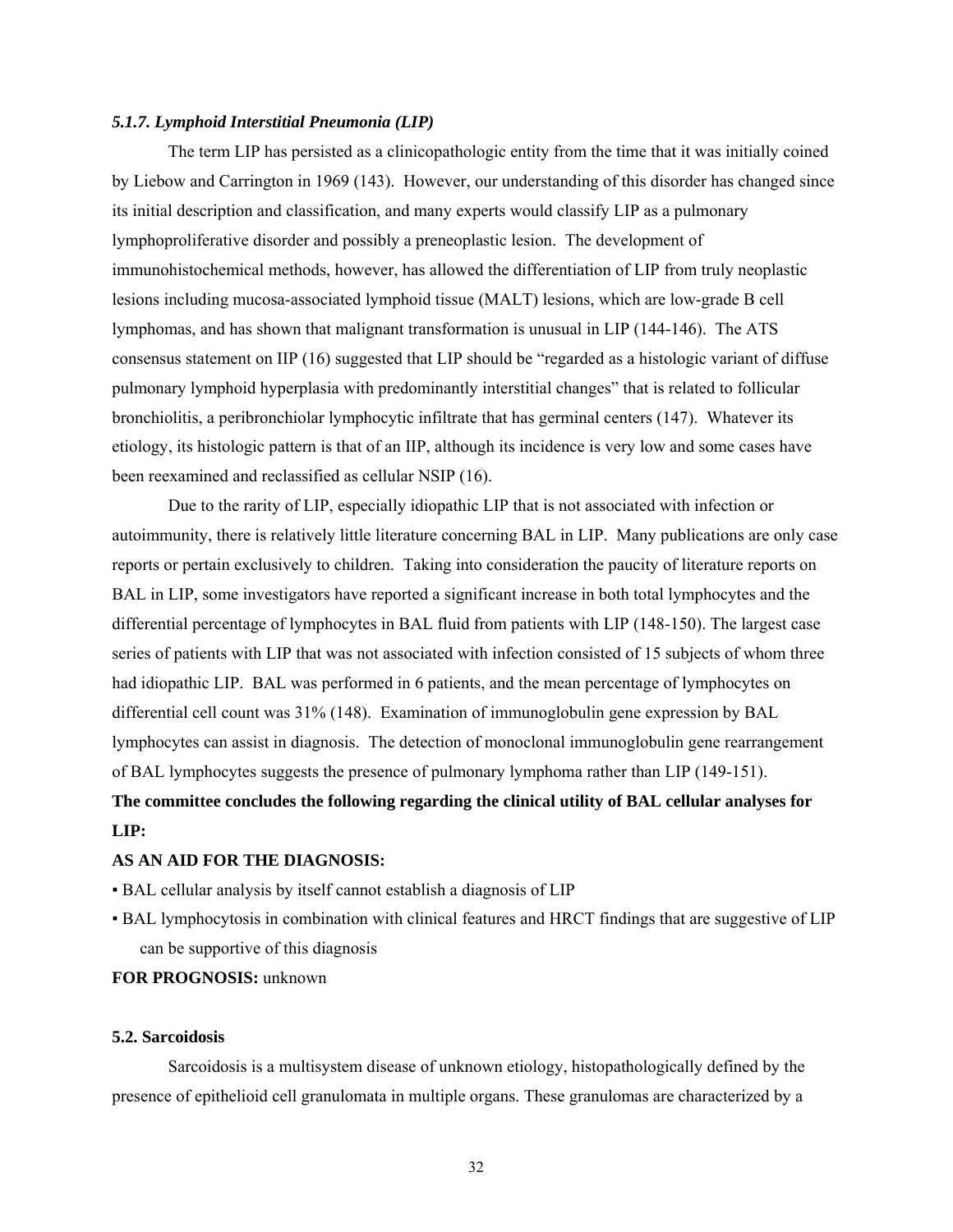surrounding rim of lymphocytes. Bronchoalveolar lavage allows recovery of airspace lymphocytes which have been shown to be predominantly activated T-cells of the Th-1-phenotype that typically accumulate in all involved organs. Phenotypically, these cells are characterized by expression of CD4, HLA-DR and other activation markers. The increased CD4/CD8 ratio at sites of involvement has been included in the definition of sarcoidosis in 1991(152), whereas the more recent update of the definition in the ATS/ERS Statement of 1999 replaced the CD4/CD8 ratio with "heightened Th-1 immune response" (153). The reduction in lymphocyte numbers that is frequently observed in peripheral blood of patients with sarcoidosis has been attributed to the localized T-cell accumulation in tissues affected by granulomatous inflammation.

BAL has added immensely to our understanding of the immunopathogenesis of sarcoidosis (12, 132, 154-173), and a number of studies have shown a good correlation between the type and number of inflammatory cells obtained by BAL and those observed in histological sections of lung biopsy specimens as well as cells derived from mechanically disaggregated lung tissue (174-176). In sarcoidosis, BAL shows an excess of lymphocytes in 90% of patients at the time of diagnosis. The total cell count in BAL is usually only mildly elevated in pulmonary sarcoidosis, in contrast to the marked elevation in hypersensitivity pneumonitis, (157-159). The relative proportion of lymphocytes is higher in clinically active disease (range 20 – 80, mean around 40 %), but clinically inactive sarcoidosis patients have a lower percentage (mean of 30 %). There is considerable overlap in lymphocytes between active and inactive disease, and BAL cell counts may be normal in  $10 - 15\%$  of patients (176). In late or advanced sarcoidosis, neutrophils may also be increased, as well as the number of mast cells (177).

Certain BAL parameters other than lymphocytosis can also be helpful in differentiating sarcoidosis from other entities. A normal or only mildly elevated total cell count with a predominance of lymphocytes, a normal percentage of eosinophils and neutrophils, and the lack of plasma cells or foamy alveolar macrophages is characteristic for sarcoidosis. Hypersensitivity pneumonitis, in contrast, usually shows an additional mild increase in BAL neutrophils and eosinophils plus the presence of plasma cells (178-180). In IPF, the lymphocyte count is normal or only mildly elevated. Recently, Drent and colleagues were able to differentiate between the three most prevalent forms of ILD (sarcoidosis, IPF, and hypersensitivity pneumonitis) via computer program for analyzing BAL data, using a discriminate analysis of logistic regression (181).

The BAL CD4/CD8 ratio is increased in about  $50 - 60$  % of patients with sarcoidosis. The diagnostic value of this ratio has been debated recently because of the high variability in sarcoidosis (181, 182). The ratio may even be decreased in 15 % of patients. Nevertheless, three independent groups found almost identical values for the sensitivity and specificity of an elevated ratio for diagnosing sarcoidosis (183-185). The sensitivity was rather low, reaching 55 %. The specificity was high at 95 %. The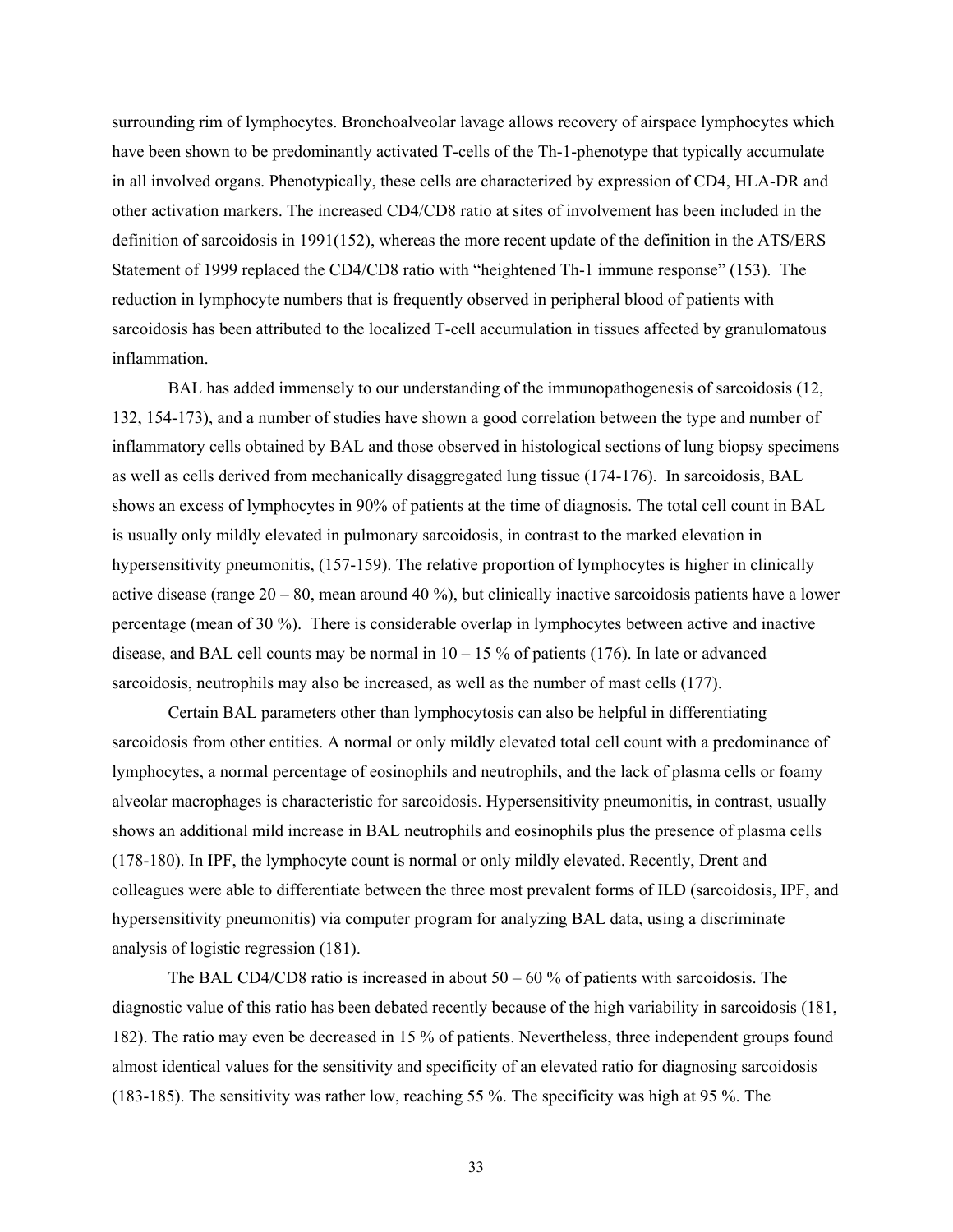specificity of the CD4/CD8 ratio was higher than the specificity of transbronchial biopsy in one study (184), and an elevated CD4/CD8 T cell ratio may have a diagnostic specificity that is similar to the histopathological demonstration of granulomata in patients with a compatible clinical and radiological profile that fits with the diagnosis of sarcoidosis. A recent study sought to quantify how the likelihood for a given diagnosis changes with the knowledge of BAL cell differentials and the CD4/CD8 ratio. Welker et al, found that, when lymphocytes were combined with the CD4/CD8, the probability of sarcoidosis was doubled if the CD4/CD8 ratio was high (186). They were able to demonstrate an added informative value of the CD4/CD8 ratio, especially in sarcoidosis and hypersensitivity pneumonitis.

The presence of abnormal BAL cell counts (i.e increased) has been considered as an 'alveolitis' in early reports of BAL cellular findings. Because the BAL procedure collects cells from airways and alveoli, the term "alveolitis" has remained controversial, and the use of this term is generally discouraged. It had been suggested that patients with a 'high intensity alveolitis' showed clinical deterioration, but patients with a 'low intensity alveolitis' remained stable (187). However, the prognostic value of BAL lymphocytes and its value as an indicator for corticosteroid therapy was subsequently shown to be questionable. Many subsequent studies have shown that the degree of lymphocytosis at time of diagnosis is of no prognostic significance (177, 188-191). Additionally, patients with a good prognosis and high likelihood of spontaneous remission, such as those with acute sarcoidosis (Löfgren's syndrome), can have very high CD4/CD8 ratios (192). Therefore, the quantification and also the subtyping of lymphocytes in BAL fluid from patient with sarcoidosis have not fulfilled the early promise of a useful marker of disease activity in sarcoidosis. However, the finding of an asociated increased BAL neutrophils may have prognostic value. Two independent groups have shown that increased neutrophils in BAL correlated with clinical deterioration during follow-up (172, 173), but additional prospective studies are needed to confirm this finding.

# **The committee concludes the following regarding the clinical utility of BAL cellular analyses for sarcoidosis:**

## **AS AN AID FOR THE DIAGNOSIS:**

- BAL fluid analysis usually reveals a prominent increase in lymphocytes on the differential cell count, although a BAL lymphocytosis is not always present
- The finding of an increase in the CD4/CD8 ratio combined with a BAL lymphocytosis strongly supports a diagnosis of sarcoidosis, particularly when combined with consistent clinical and radiographic findings

## **FOR PROGNOSIS:**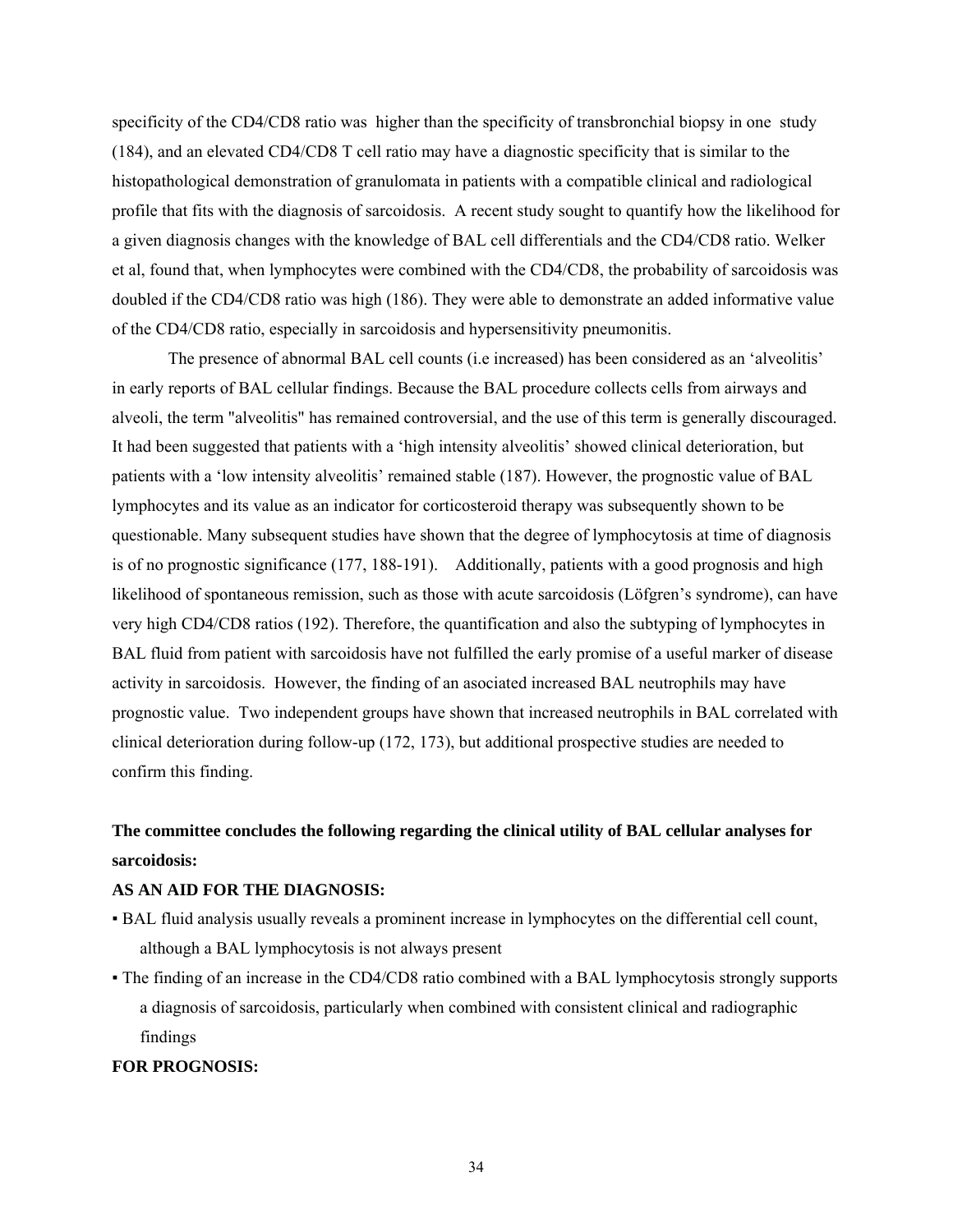▪ BAL cellular findings such as a very high proportion of lymphocytes ('intense lymphocytic alveolitis') or CD4/CD8 lymphocyte ratio do not have prognostic value

#### **5.3. Hypersensitivity Pneumonitis**

 Hypersensitivity pneumonitis(HP), also known as extrinsic allergic alveolitis, is an immunologically mediated lung disease that results from repeated inhalation of a variety of finely dispersed antigens such as organic dusts and low molecular weight chemical compounds (193). The disease is characterized by a diffuse lymphocytic inflammation affecting the small airways and pulmonary parenchyma. HP has been classified into acute, subacute and chronic on the basis of its clinical presentation. Long-term outcome of the subacute/chronic forms is variable, but the disease may evolve to fibrosis or emphysematous changes and lead to irreversible lung damage (193). The clinical presentation seems to depend on several factors, including the amount and duration of exposure to the antigen, the nature of the inhaled dust, and the host response. HP occurs more frequently in nonsmokers than in smokers, despite the same exposure risk (194-197). The reasons for the apparent protection provided by smoking is unknown, but it is possibly related to the local immunosuppressive effect of cigarette smoking, which may decrease the immune reaction against the antigen, thus preventing the exaggerated response necessary to develop HP (198, 199). Although cigarette smoking has an apparent suppressive effect on the development of HP, smoking has no suppressive effect on disease progression once the disease is established (196). Moreover, when the disease occurs in smokers, the clinical course seems to be more insidious and chronic, suggesting that cigarette smoking worsens the clinical behavior of the disease (200, 201). It is important to emphasize that the characteristics of the inhaled antigen (i.e. fungi versus proteins), the clinical form of presentation (acute versus subacute/chronic) and the smoking status of patients can affect the BAL findings, and they should be considered when BAL cells and noncellular BAL constituents are evaluated.

The BAL cell profile in HP is characterized by a significant increase in the total cell count, especially a remarkable elevation in the percentage of lymphocytes, which often exceeds 50%. This marked BAL lymphocytosis is the most consistent finding in this disease, and it has been reported in all the clinical presentations (202-205). In pigeon breeder's disease, BAL lymphocytes in subacute  $\leq 3$ months of symptoms before diagnosis) and chronic ( $> 12$  months) cases are usually over 50%, although levels are significantly higher in subacute compared with chronic HP (206). In general, BAL lymphocyte percentage of less than 30% makes the diagnosis of HP uncertain, and it is important to recognize that BAL lymphocytosis may be also found in a number of asymptomatic individuals who are exposed to the antigen but do not develop the disease (207). It is unknown whether the latter finding represents an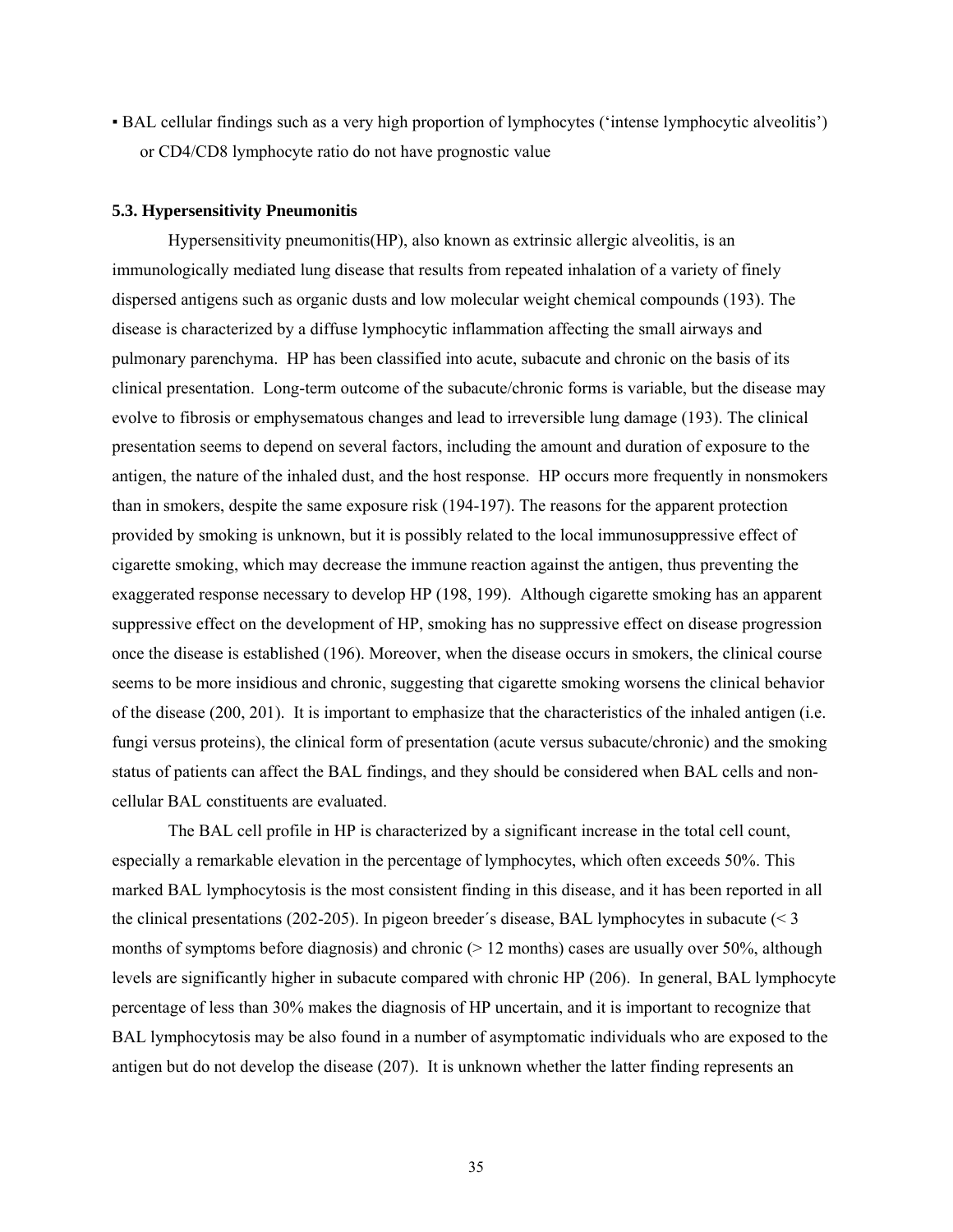appropriate, normal inflammatory response or whether the apparent "normal" individuals exposed to antigens that can induce HP have a subclinical, low-intensity lower airway inflammation.

 Drent and coworkers evaluated BAL inflammatory cell profiles from 59 nonsmoking HP patients at various time-points after termination of antigen inhalation (109). When patients were lavaged soon after exposure (less than 24 hours), BAL contained increased numbers of neutrophils, lymphocytes, eosinophils and mast cells, with a concomitant reduction of alveolar macrophages. At 2-7 days after antigen exposure, BAL was primarily characterized by an increase in lymphocytes, plasma cells and mast cells. Although higher than controls, a significant drop in BAL neutrophils was observed compared with the group of patients studied in the first 24 hours. In BAL obtained more than one week after exposure, the distribution of cell types displayed a tendency to return to normal values, with the exception of the lymphocytes.

The majority of the BAL lymphocytes are T cells that express a variety of activation markers such as the p75 chain of interleukin (IL)-2 receptor, "very late activation antigen" (VLA-1), and class II antigens of the major histocompatibility complex (HLA)-DR (208, 209). Flow cytometry and polymerase chain reaction analyses of T cell receptor β chain variable regions have demonstrated an overexpression of cells bearing Vβ2, Vβ3, Vβ5, Vβ6, and Vβ8 gene segments (210). Evaluation of CD4+/CD8+ T lymphocyte subpopulations has given contradictory results. It is the general belief that HP is characterized by an exaggerated accumulation of  $CD8^+$  T cells with a decrease in the  $CD4^+/CD8^+$  ratio, and a number of studies have supported this notion (209-213) Nevertheless, some authors have found that both subsets are increased without changes in the CD4+/CD8+ ratio, while others have reported an opposite finding with a predominance of  $CD4^+$  on the surface phenotypes of BAL T cells and an increased  $CD4^+$ / $CD8^+$  ratio (194, 204, 205). This apparent discrepancy may, in part, be related to the antigen that causes the HP. Ando et al.(214) found significant differences between summer-type HP ( $CD4<sup>+</sup>/CD8<sup>+</sup>$  ratio:  $0.6 \pm 0.1$ ) versus farmer's lung  $(4.4 + 0.7)$  and also reported intermediate values in bird fancier's lung and ventilation pneumonitis  $(\sim 2.0)$ . An additional finding was that, in general, smokers with HP exhibited higher levels of CD4 with an increased CD4<sup>+</sup>/CD8<sup>+</sup> ratio, suggesting that exposure to tobacco smoke may elevate this ratio in patients with HP (214). An increase in the CD4+ subpopulation has been also reported in chronic cases that may evolve to fibrosis (215).

Thus, BAL CD4<sup>+</sup>/CD8<sup>+</sup> ratio in HP is quite variable and is probably affected by the clinical form (acute versus chronic), exposure to tobacco smoke, the type and dose of inhaled antigen, and, possibly, the time elapsed since antigen exposure. The influence of other cofactors such as viral infection, nonspecific irritants, immunological conditions, and genetic background is unknown. A predominant increase in CD8<sup>+</sup> appears to be observed primarily in nonsmokers with acute HP, while a prevalence of CD4<sup>+</sup> T cells is frequently found in smokers or those with chronic/fibrotic forms of the disease (205).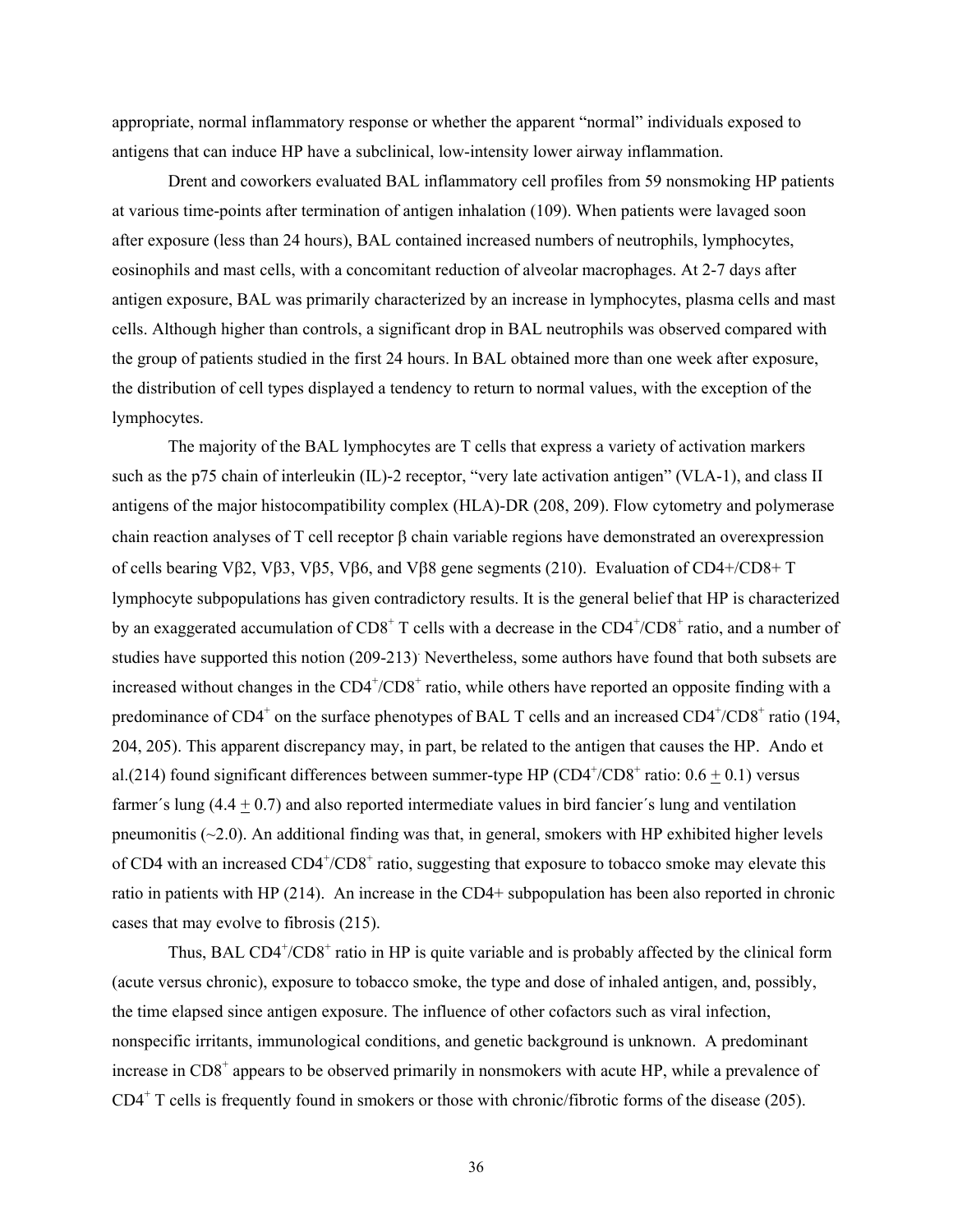Additionally, increased natural killer cells, nonmajor histocompatibility complex (MHC)-restricted cytotoxic lymphocytes, and lymphokine-activated killer cells are usually detected in BAL from patients with HP (208).

Other changes in BAL cellular composition in addition to a T cell lymphocytosis have been reported. High titres of BAL specific antibodies and a lung tissue B cell expansion are also found in HP (216), and a number of studies have documented a modest but significant increase of plasma cells (217). In a study in which 1,260 BAL fluids from patients with different interstitial lung diseases were analyzed, plasma cells were found more often in patients with HP and drug-induced pneumonitis (218). Interestingly, for HP patients with plasma cells in BAL, the plasma cells are higher at 2-7 days after the last antigen exposure and then progressively decrease over time, and the plasma cells are accompanied by increased numbers of lymphocytes, eosinophils and mast cells and a lower CD4+/CD8+ ratio as compared with HP patients without BAL plasma cells (217).

Although the percentage of BAL macrophages in HP patients is very low, the absolute number of macrophages is comparable to those in controls because of the increase in total BAL cells. Alveolar macrophages are in a high state of activation and display a higher intensity expression of HLA-DQ and HLA-DP than those from patients with IPF or from healthy subjects (219). Likewise, alveolar macrophages from HP patients overexpress intercellular adhesion molecule (ICAM)-1, an important cell surface glycoprotein that functions as an adhesion molecule (220). In addition, an increase in the percentage of AM containing surfactant protein A (SP-A) has been found in HP patients (221).

A moderate, but significant increase of the percentage of neutrophils has been found after inhalation challenge (acute transient increase in neutrophils), and BAL neutrophilia is found in about half of the patients with chronic bird breeder´s disease (109, 180, 222, 223). Acute episodes of HP are usually associated with an increase in the number of circulating neutrophils with the subsequent migration of these cells into the lungs (223-225). Because most patients are lavaged days and even weeks after the last exposure, the early increase of neutrophils is only revealed if BAL is performed soon after antigen challenge, although BAL neutrophils can remain higher than control subjects even one month after antigen challenge (109). In a study of chronic HP, Haslam and coworkers (180) evaluated 15 patients with chronic changes, most of whom were exposed to the antigen up to the time of BAL. A significant increase of neutrophils was observed in half of them. A more recent study has shown an increase in BAL neutrophils in one third of patients with chronic pigeon breeder´s disease (226). Currently, it is not clear if this increase in BAL neutrophils is related to a recent exposure or is part of the chronic response.

Mast cells play an important role in inflammation, fibrosis and remodeling. Several studies have documented a small but significant increase in HP (180, 227, 228), and electron microscopy suggests that these cells resemble bronchial subepithelial tissue mast cells rather than those from dermal connective

37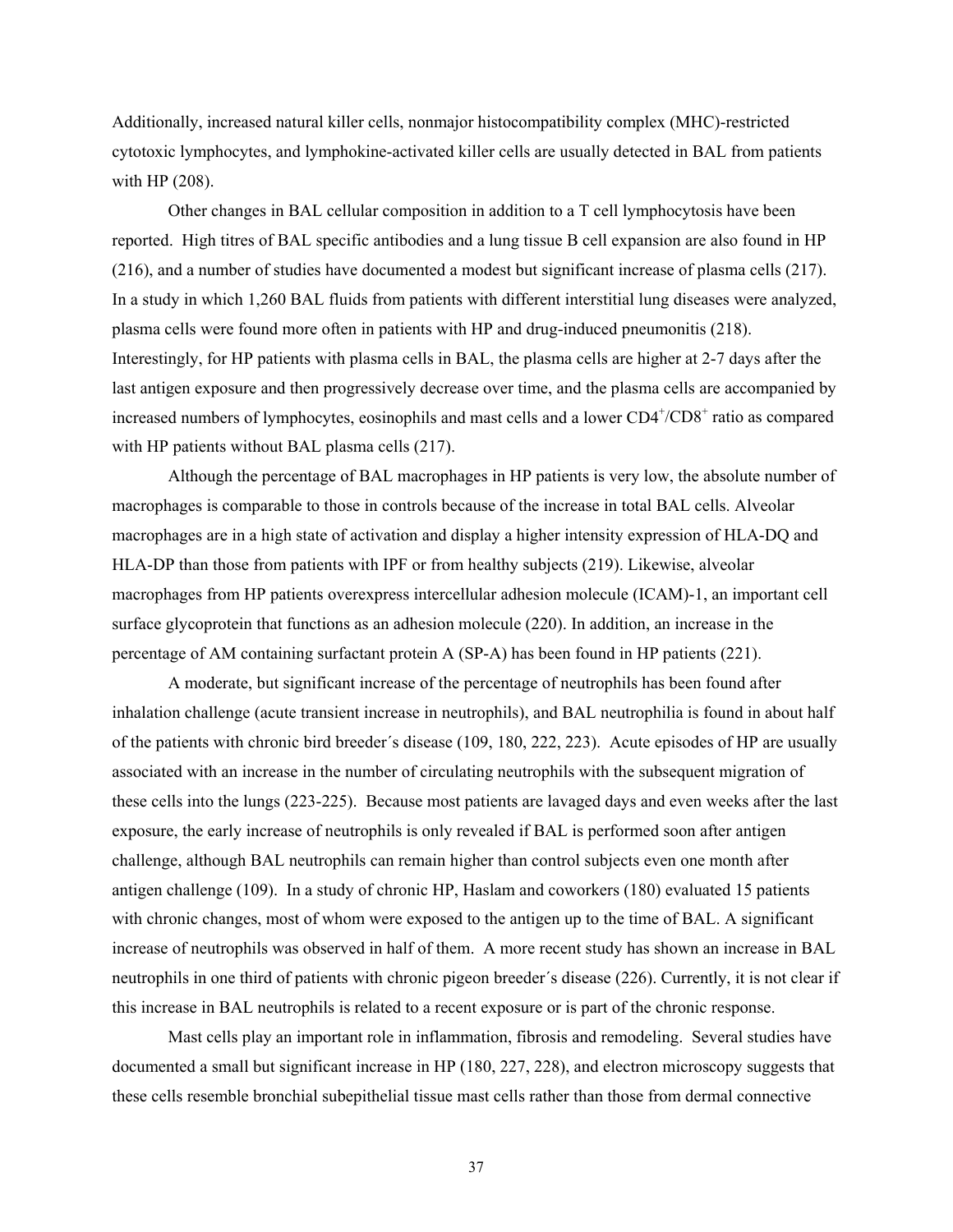tissue and alveolar interstitial tissue (180). Additionally, several ultrastructural changes suggestive of activation and degranulation have been describe (180, 228), and histamine is present in BAL supernatants (227). A recent study including patients with sarcoidosis, IPF, COP, rheumatoid lung, RB-ILD and HP, showed that mast cells are increased in COP and HP (229), but no correlations were found with smoking history or the lymphocyte surface markers CD3, CD4, and CD8. Interestingly, increased mast cells have not only been reported in acute farmer´s lung, but also in a number of ex-farmer´s lung patients who had quit farming and even in some normal farmers (230).

# **The committee concludes the following regarding the clinical utility of BAL cellular analyses for hypersensitivity pneumonitis:**

#### **AS AN AID FOR THE DIAGNOSIS:**

- BAL lymphocytosis supports the diagnosis.
- The diagnosis of HP can be confidently made in a patient with an interstitial lung disease that is accompanied by: a) an antecedent exposure and positive serum antibodies against the putative antigen; b) the presence of small poorly defined nodules, ground glass and a mosaic attenuation pattern on HRCT; and c) *greater than 50% lymphocytes in the BAL differential cell count.*
- Alternative diagnoses should be suspected if BAL lymphocytosis is absent.

▪ Non-smoking patients with an acute or subacute presentation of HP may display an increase of CD8+ Tcells with a decrease in the CD4/CD8 T lymphocyte ratio, whereas patients who are active smokers or have a chronic presentation usually have an increased CD4/CD8 ratio.

**FOR PROGNOSIS**: Uncertain

#### **5.4. Connective Tissue Disease (CTD) /Collagen Vascular Disease (CVD)**

 Our understanding of the rheumatological diseases, particularly the different patterns of diffuse lung disease that occur in these diseases, has evolved significantly over recent years. Much of this has been stimulated by the discussion around, and publication of, the document on classification of IIP (16). Although the statement on idiopathic disease cannot be applied directly to rheumatological diseases, it is very clear that a number of common patterns exist. Importantly, in many of the rheumatological diseases, different patterns of diffuse lung disease may occur in different patients and, of relevance, a combination of airway or other intrathoracic disease may co-exist with diffuse lung disease in the same patient, and subclinical disease can be identified in individuals with no pulmonary symptoms when their lungs are investigated as part of routine evaluation. The pathological patterns of UIP, NSIP, LIP, DAD, COP and DIP can all be found in patients with rheumatological disease, and these pathological patterns of diffuse lung disease can coexist with airway diseases including bronchiolitis obliterans and bronchiectasis.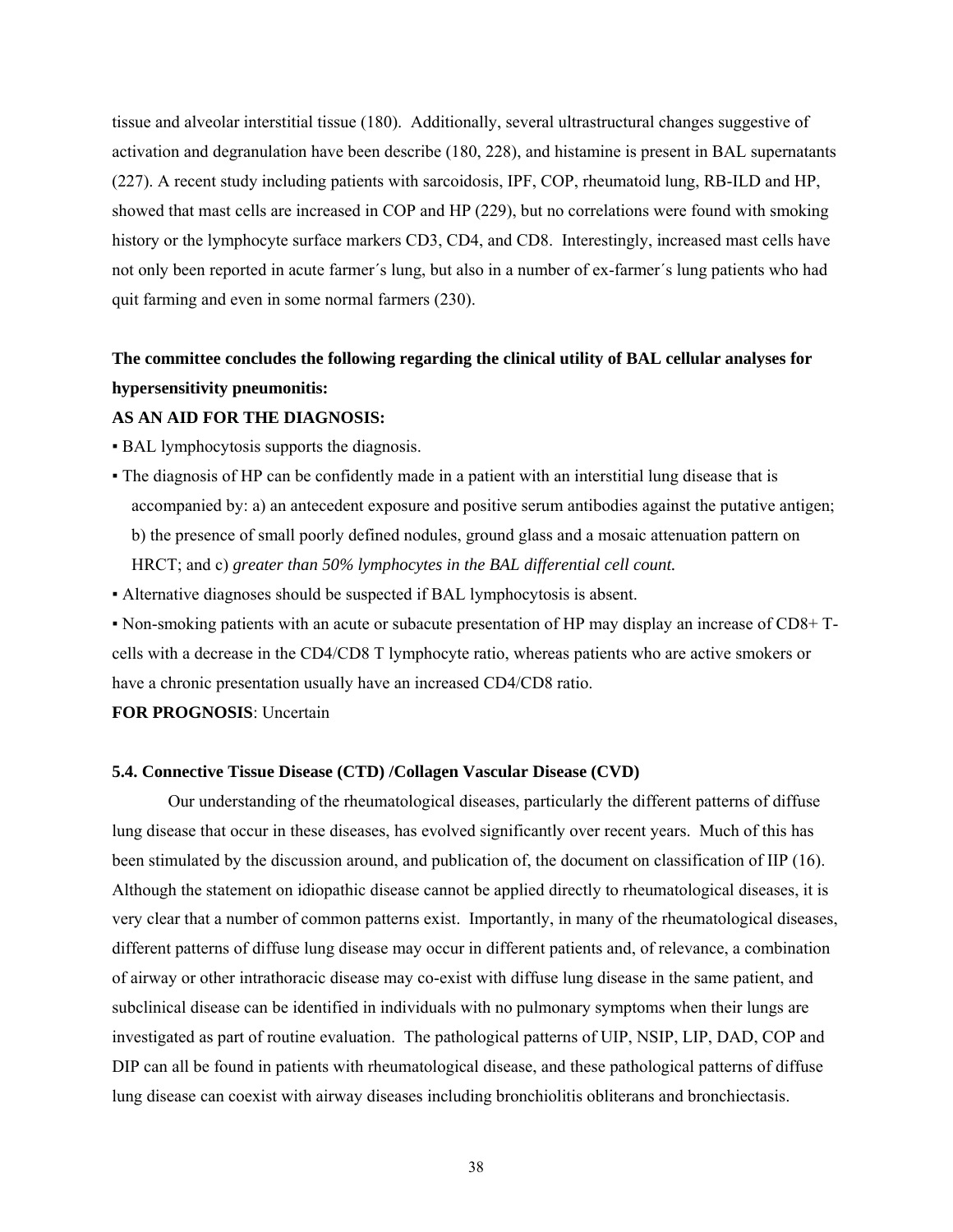Historic data on BAL cell patterns do not take into account more recent detailed knowledge of the different patterns of diffuse lung disease that occur in the rheumatological diseases. Additionally, the absence of prospective studies of treatment (with the exception of systemic sclerosis) does not allow any statement of the prognostic significance of BAL cell findings to be made in most circumstances, and correlations of lung histopathology with BAL cell profiles have been fairly limited, although some data are available for systemic sclerosis (SSc). There are little data concerning the clinical significance of BAL cell patterns and CTD-associated ILD in the context of currently available HRCT imaging, although this has been studied to some degree in SSc. Although there are a number of studies that have explored BAL cellular findings longitudinally, these findings have not been correlated with treatment response, prognosis, or the HRCT pattern. In historic series, the presence of excess neutrophils, eosinophils and lymphocytes is reported in a small number of patients with "collagen vascular disease" (231).

In the Clinical Guidelines and Indications for Bronchoalveolar Lavage that was published by the task force on BAL in 1992 (13), CTD cases were subdivided into those with and without "ILD." The predominant abnormality reported was an excess of BAL neutrophils, with eosinophils reported as increased in SSc only while neutrophils were elevated in rheumatoid arthritis (RA), systemic lupus erythematosus (SLE) and Sjögren's syndrome. This document stated that there was little diagnostic value of BAL in CTD except to differentiate associated lung disorders such as infection, pulmonary hemorrhage, alveolar proteinosis or a superimposed drug-induced disorder. Similarly, statements about prognosis need to be somewhat more guarded now than those reported in previous studies when an increase in lymphocytes was thought to be predictive of a relatively good prognosis but predominant neutrophils and eosinophils indicative of a poorer prognosis, because of our currently more refined appreciation of the varied patterns of diffuse lung disease and combinations with airway disease that can be observed in patients with CVD. In the American Review of Respiratory Disease Supplement on BAL (15) BAL cell counts were reported in 14 patients with "connective tissue disease," and the major differences were between the numbers of neutrophils and eosinophils in comparison to controls. More recent studies have focused on individual rheumatological diseases and some clearer messages are emerging.

## *5.4.1. Systemic sclerosis*

There have been a number of studies of BAL in SSc. Frigieri (232) performed bilateral BAL in the right middle and left upper lobe and found a combination of lymphocytes, eosinophils and neutrophils in the BAL cell differential. They concluded that a single lavage performed in the right middle lobe was able to accurately identify lung inflammation associated with SSc. In the largest study of BAL cell findings in SSc, Bouros et al (95) reported BAL findings in 73 patients, and increases in numbers of neutrophils

39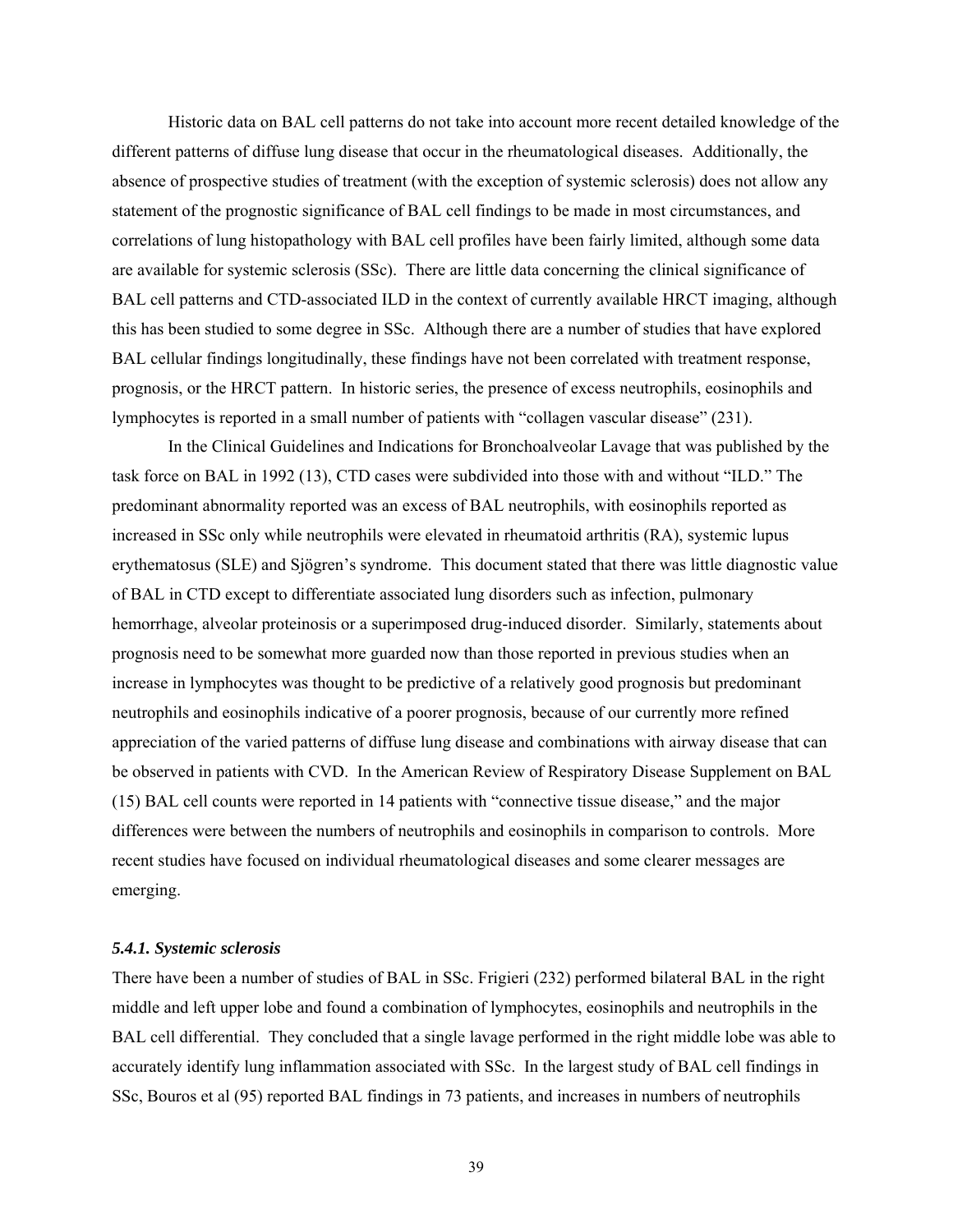and/or eosinophils and/or lymphocytes were observed. More eosinophils were present in those individuals with an NSIP pattern of diffuse lung disease in contrast to those with a UIP/end stage lung pattern of disease. Neutrophil and lymphocyte numbers did not differ between these two subgroups. More lymphocytes were present in individuals whose biopsies showed cellular NSIP versus those with a fibrotic NSIP pattern. In separate studies from the same group it has been shown that increased BAL neutrophils are associated with the finding of extensive changes on HRCT, especially reticular abnormalities (83). Lymphocytes were present irrespective of whether there was any disease observed on HRCT. These findings are consistent with a number of other studies of BAL cellular analysis in patients with SSc.

BAL differential cell counts in SSc are of questionable prognostic value. The presence of excess granulocytes was associated with greater impairment of lung function in one study (233), and Schnabel et al (234) confirmed the studies of Silver et al (233, 235) in reporting reduction in BAL neutrophils following cyclophosphamide treatment, which coincided with improvement in lung function. However, in another study of cyclophosphamide therapy given intravenously, this lavage cell response was not seen even though some of the patients were found to have improvement in lung function. Excess numbers of neutrophils has been described by some authors to predict more progressive disease (233, 236, 237). However, it has been shown that an increase in neutrophils reflects an increase in the extent of disease on HRCT, particularly the reticular pattern, and this increase is, therefore, likely a marker of more extensive disease rather than an independent index of progressive disease (238). In one retrospective, uncontrolled study, a decreased likelihood of response to treatment was associated with the presence of neutrophils (239). In another study (240) BAL cellular analysis showing excess neutrophils or eosinophils was used as the index to initiate treatment with immunosuppressive therapy, and these patients were allocated to receive treatment or no treatment. Patients with increased inflammatory cells in their BAL had a better outcome with treatment than those without treatment, but a significant proportion of patients with normal BAL cell profiles deteriorated. Furthermore, increased inflammatory cells in BAL may be present in individuals with normal chest radiography and pulmonary function tests (232)**.** Because many patients with apparently normal BAL cellular profiles may exhibit progressive disease, the presence of an abnormal BAL cell profile as the only index for treatment with immunosuppressive therapy is not supported. Additionally, serial BAL as a monitor of disease activity cannot be recommended as a clinical tool and and should be reserved for research purposes, although one study has shown that a abnormal BAL cell profile was associated with lung function deterioration (233)**.** Lastly, two recent, large clinical trials that included BAL cellular analysis did not find useful correlation of BAL cell profiles with disease progression or response to treatment (71, 241).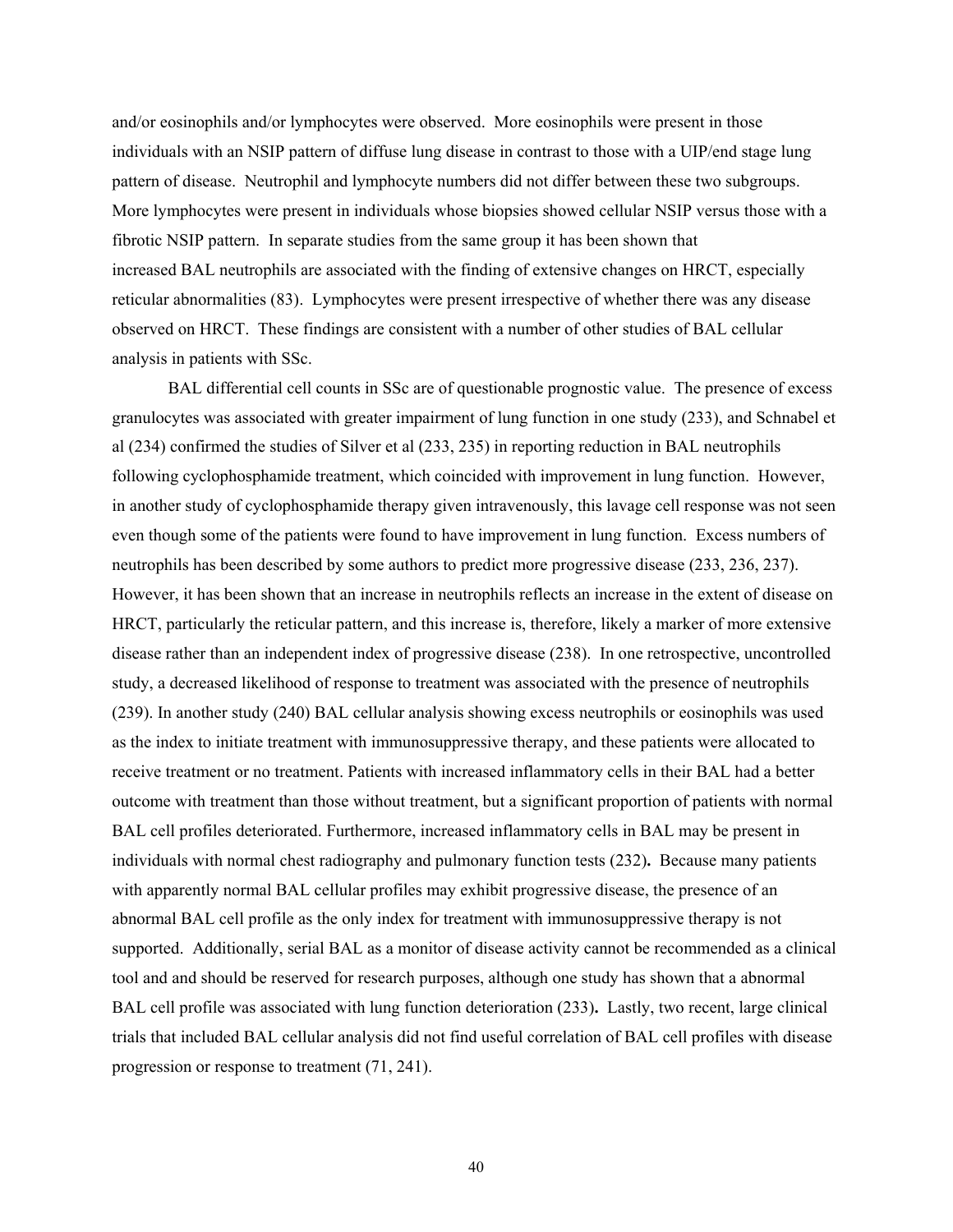## **The committee concludes the following regarding the clinical utility of BAL cellular analyses for SSc:**

## **AS AN AID FOR THE DIAGNOSIS:**

- The predominant lavage pattern in SSc consists of neutrophilia with or without increased eosinophils.
- Some patients have a lymphocytosis, especially those with a cellular NSIP pattern.

#### **FOR PROGNOSIS**:

- BAL cell profiles should not be used to determine whether treatment should be started or to monitor disease activity.
- BAL cell profiles do not predict response to therapy or prognosis.

## *5.4.2. Rheumatoid arthritis*:

Twenty-four patients were evaluated in one of the first studies of rheumatoid arthritis (242). Nine patients with clinical and chest imaging evidence of diffuse lung had an increased percentage of neutrophils in BAL. Five patients who lacked clinical evidence of lung disease but had imaging or lung function changes showed an increase in BAL lymphocytes in comparison to a third group of patients that had no evidence of lung disease and lacked BAL cellular changes. The findings were interpreted as showing that subclinical lung disease was characterized by BAL lymphocytosis, whereas the presence of diffuse lung disease was associated with an increase in BAL neutrophils. However, the co-existence of airway and diffuse lung disease was not considered. In a second study in 1990 of 39 patients (243), 25 individuals had an excess of lymphocytes and 8 an excess of granulocytes. The abnormal BAL cell profile was independent of the presence or absence of rheumatoid factor. Another study from Japan (244) showed increased BAL neutrophils 55% of the cohort but an increase in lymphocytes in only 25%. Gabbay et al. reported BAL findings in 36 patients who underwent intensive imaging, lung function testing, and BAL. Evidence of lung inflammation (defined as elevations in neutrophils, eosinophils and/or lymphocytes) were reported for 52% of the patients, and more than one cell type was increased in 7 patients. An abnormal BAL cell profile was present in all 5 individuals who had symptoms combined with chest imaging and physiological abnormalities as compared to 10 of 13 asymptomatic patients with radiological and physiological abnormality and 0 of 11 who were asymptomatic and had no abnormalities on chest imaging or pulmonary function testing.

# **The committee concludes the following regarding the clinical utility of BAL cellular analyses for RA :**

## **AS AN AID FOR THE DIAGNOSIS:**

▪ Lymphocytes are a more prominent feature in RA than in SSc.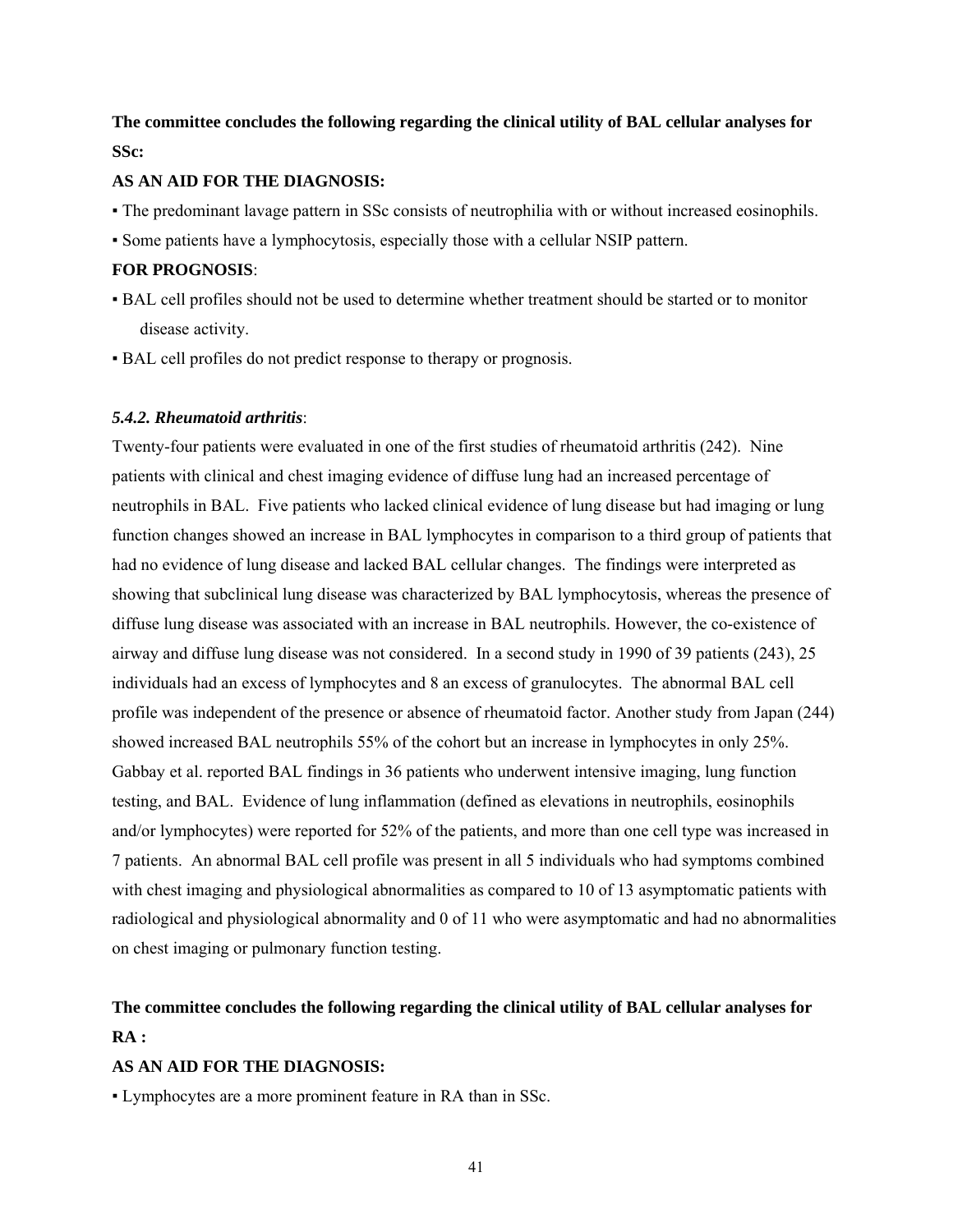▪ Good studies to correlate BAL with HRCT patterns of disease are lacking **FOR PROGNOSIS**: unknown

## *5.4.3. Primary Sjögren's syndrome***.**

There have been few studies of this condition using BAL. Delavanga, et al. (245) performed BAL on 23 patients and found that the major abnormality was an increase in lymphocytes. Patients with higher numbers of lymphocytes had more frequent respiratory symptoms and chest radiographic evidence of lung disease. Deheinzeiln et al. (246) demonstrated an excess of lymphocytes and/or polymorphonuclear leukocytes in 13 of 20 patients who had BAL. Lung biopsies that were performed in 12 of these patients showed a wide range of abnormalities that likely accounted for the variability in the BAL cell profile. A longitudinal study (247) of pulmonary involvement in primary Sjögren's syndrome examined 18 individuals who had a previous documentation of an abnormal BAL cell profile consistent with inflammation (14, lymphocytes alone; 4, lymphocytes together with neutrophils) and were lavaged a second time after a two-year interval. Six of the 14 patients with lymphocyte excess when first lavaged had normal differential cell counts, and only one of the remaining 8 had developed an increase in neutrophils. The pattern of mixed BAL inflammatory cell patterns did not change in 4 patients with a mixed BAL cell pattern when initially lavaged, and all five patients with an abnormal HRCT (subpleural lines in 3 patients, ground glass opacities in one and ground glass opacities with subpleural lines in the fifth patient), showed an excess of neutrophils and lymphocytes in BAL. The presence of alveolar neutrophils was associated with a greater rate of decline in gas transfer.

# **The committee concludes the following regarding the clinical utility of BAL cellular analyses for Primary Sjögren's syndrome:**

## **AS AN AID FOR THE DIAGNOSIS:**

- Lymphocytosis is prominent and usually associated with good outcome.
- Excessive neutrophils, when present, are associated with persistent disease.

### **FOR PROGNOSIS**: unknown

## *5.4.4. Dermatomyositis/Polymyositis***.**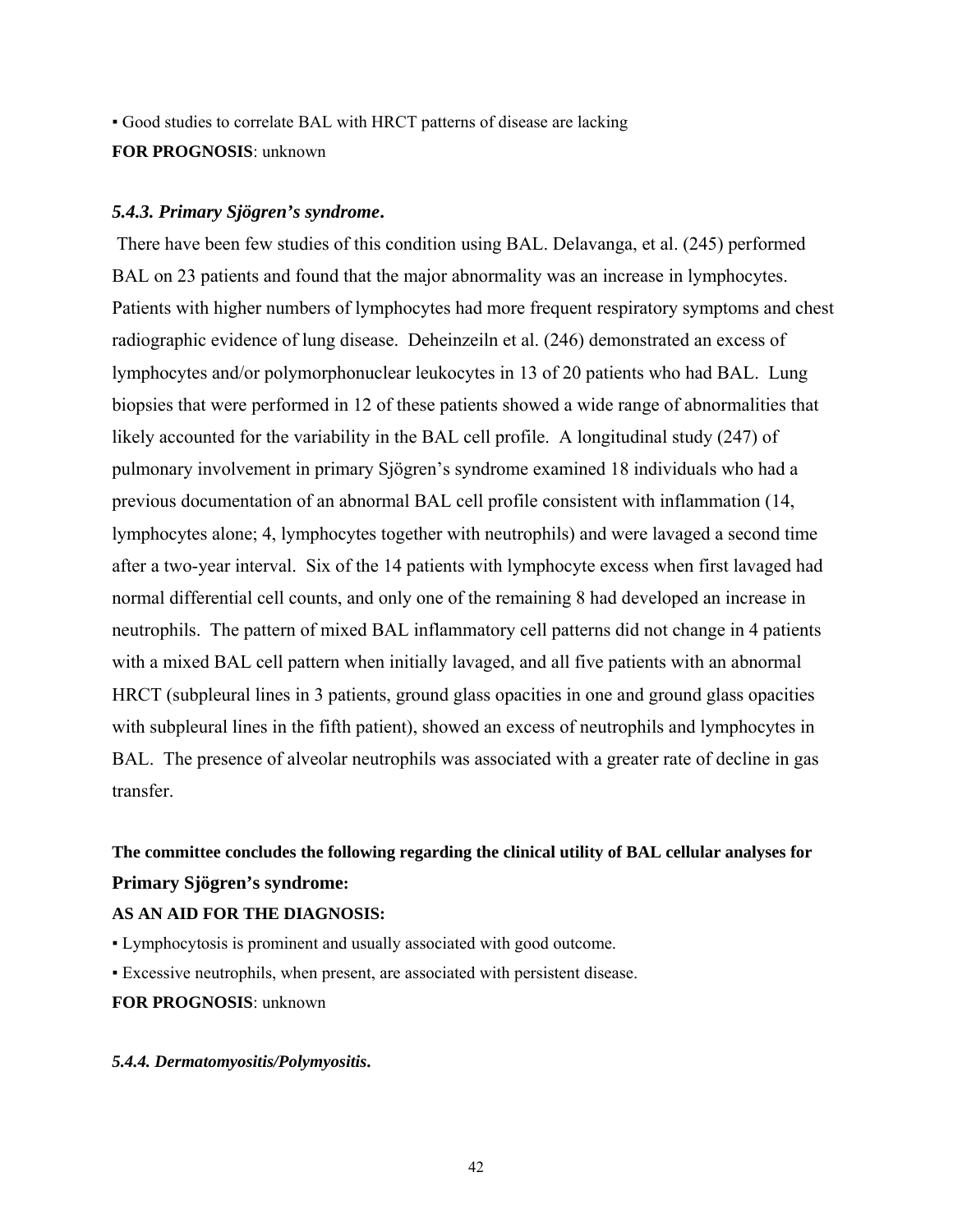Inreased neutrophils and/or lymphocytes in BAL have been reported by a number of investigators. An earlier, small study showed an increased lymphocyte count in 3 out of 5 patients in whom the procedure was performed (248). Komosci et al (249) found that of eight patients subjected to BAL, four had elevated neutrophils and lymphocytes, while an additional patient had lymphocytosis only. These BAL cell changes were observed despite patients being on treatment that was sufficiently adequate to control the myositis. Schnabel et al (250) screened 63 consecutive patients with polymyositis/dermatomyositis and identified diffuse lung disease in 20 of the 63. The clinical and serological features of the anti-Jo1 syndrome were present in the majority of patients. Ten of the patients with progressive diffuse lung disease had BAL neutrophilia and extensive ground glass opacities on HRCT. An abnormal BAL cell differential was, however, not demonstrated for the remaining 10 individuals without rapidly progressive disease.

# **The committee concludes the following regarding the clinical utility of BAL cellular analyses for dermatomyositis/polymyositis:**

## **AS AN AID FOR THE DIAGNOSIS:**

▪ Increased lymphocytes and neutrophils represent the most common BAL abnormality.

#### **FOR PROGNOSIS:**

▪ Increased neutrophils have been associated with disease progression.

#### *5.4.5. Systemic lupus erythematosus***.**

There have been very few studies of BAL in SLE. Therefore, the committee is unable to make any clear statement on the use of BAL analysis in diagnosis or management of SLE.

*5.4.6. Undifferentiated connective tissue disease***.** Todate, there have been three reports of bronchoalveolar lavage in undifferentiated connective tissue disease (251-253). In a study by Kumanovics (253), 13 patients with signs of lung disease were investigated. Eleven of the 13 had an increase in total cell numbers in BAL. Lymphocytes were increased in six, neutrophils were increased in two, and a mixed BAL cell pattern (lymphocyte and neutrophil increase) was identified in one. No conclusions regarding BAL cellular analysis in undifferentiated connective tissue disease can be drawn.

# *5.4.7. Conclusions regarding the clinical utility of BAL cellular analyses for all CTD/CVD-associated ILD:*

▪ There is a paucity of studies of BAL in CTD-ILD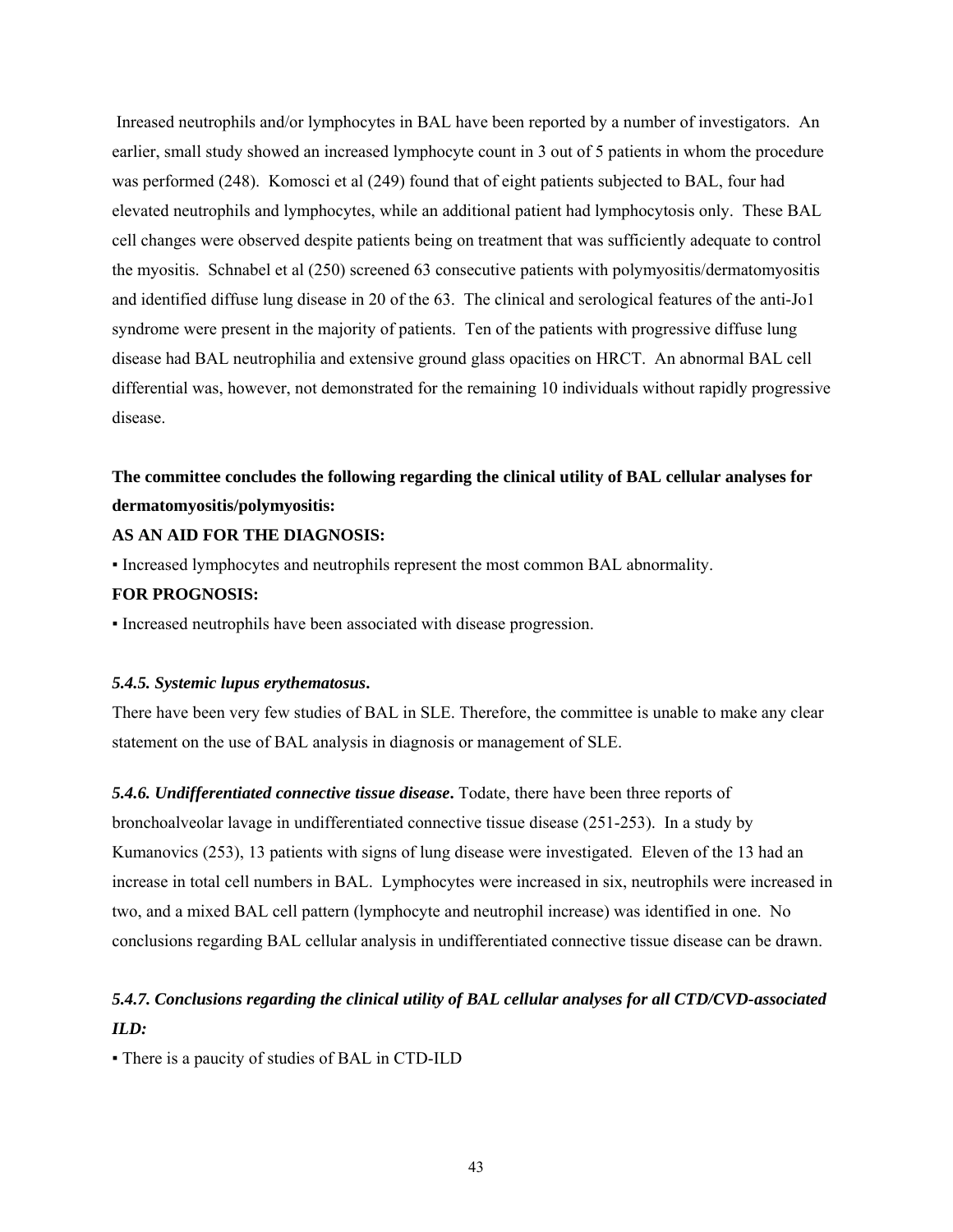- Many of the studies combine different rheumatological diseases and very few make any effort to correlate lavage findings with HRCT or lung biopsy, with the exception of SSc
- The prevalence of mixed patterns of disease in the lungs of patients with rheumatological diseases makes any precise interpretation of the predominant pattern of altered BAL cell profiles uncertain
- Subclinical lung inflammation as reflected by abnormal BAL cell patterns is frequently present.
- Eosinophilia appears to be an infrequent finding in BAL.
- BAL lymphocytosis tends to be a predominant finding in Sjögren's syndrome and RA.
- Neutrophilia appears to be more common when the HRCT pattern is suggestive of fibrosis, and the numbers of neutrophils increase with increasing amount of lung involvement on HRCT.
- There is a striking lack of knowledge concerning
	- (1) the significance of an abnormal BAL cell profile in subclinical disease
	- (2) the progression of different patterns of altered BAL cell profiles and the significance of such changes
	- (3) whether BAL reflects disease the specific inflammatory cell types involved in disease pathogenesis
	- (4) the relationship BAL findings, HRCT, and/or biopsy for most rheumatological diseases
	- (5) the role of BAL cell subtype analysis
	- (6) whether BAL cell profiles can be used, together with HRCT, to classify the predominant pattern of lung disease

Thus, the role of BAL cellular analyses in management of ILD associated with CTD/CVD is unclear.

#### **5.5. Occupational Interstitial Lung Disease**

Environmental exposures at work place can cause specific ILD in a genetically predisposed person .Such 'occupation induced ILD' includes the pneumoconioses, a group of chronic lung diseases caused by the accumulation of asbestos, silica, silicate or coal dust in the distal respiratory tract and pulmonary parenchyma combined with the tissue reaction to their presence, metal-induced granulomatous disorders (induced by beryllium, aluminum, titanium, and man-made mineral fibers), hard metal disease (HMD) and, less frequently, fibrotic changes due to exposure to iron, silver, barium and rare earth metals. The diagnosis of coal worker pneumoconiosis (CWP), silicosis and asbestosis is generally based upon a relevant exposure history, a compatible clinical picture and typical roentgenologic abnormalities. Diagnostic criteria for chronic beryllium disease (CBD) include a history of beryllium exposure and a positive response to an *in vitro* peripheral blood or BAL T-cell proliferationtest (Be lymphocyte proliferation test, BeLPT). Tissue examination is usually required for the exclusion of other ILD.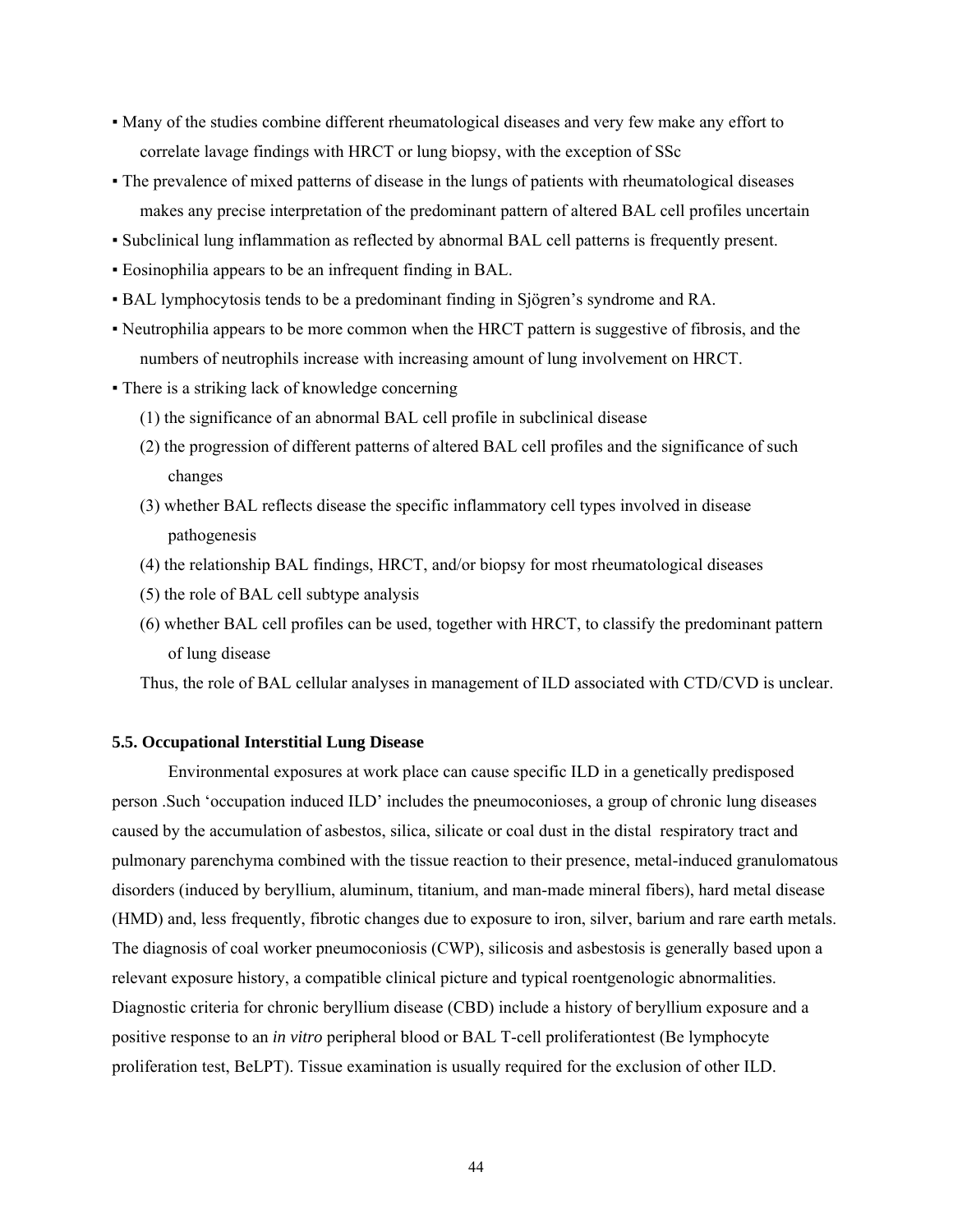Significant limitations in published reports to date include 1) differences in BAL technical procedures; 2) use of the International Labour Organization (ILO) chest X-ray classification (which has been demonstrated to have low sensitivity and specificity in ILO score when correlated with HRCT studies) to categorize study subjects as exposed or diseased; 3) the potential for study bias because the inclusion and exclusion criteria, recruitment and sampling modalities and current treatments were reported only in a limited number of studies; and 4) the potential for test review bias as most studies did not include blind interpretation of BAL results with respect to the clinical and radiological data that were reported. Data duplication may also have occurred, because many studies that originated from a limited number of research groups. Because of these limitations, the overall level of evidence for the diagnostic accuracy of BAL in dust induced lung diseases is very low.

#### *5.5.1. Coal Workers Pneumoconiosis.*

 Coal dust inhaled by miners and other coal workers can lead to the development of simple CWP or progressive massive fibrosis (PMF), which are defined by the presence of multiple radiographic shadows smaller or greater than one cm in diameter, respectively. Risk is thought to increase with the cumulative exposure to coal dust. CWP lesions are usually found in the upper lobes with a posterior predominance in the early stages. The pathological hallmark of CWP is a densely pigmented dust macula resulting from accumulation of carbon dust-laden macrophages around the respiratory bronchiole associated with minimal collagenous scarring and focal emphysema. The enlargement and coalescence of adjoining macules lead to nodular lesions, in which clear fibrosis and vascular destruction occur. Nodules may subsequently coalesce into the large opacities that are characteristic of PMF.

BAL cellular profiles of CWP have been described in several studies (254-261) of which six are from the same research groups in Northern France. They report an increase in the total cell counts with increased numbers of alveolar macrophages, lymphocytes and polymorphonuclear leukocytes. An elevated proportion of macrophages that have engulfed numerous black and bright-brown polyhedral and large rectangular particles was reported in one study (257). These changes are seen in current smokers, non-smokers and former smokers, but a dramatic increase in the percentages and total numbers of alveolar macrophages seen in current smokers may obscure the effect of coal dust. Progression to PMF does not seem to modify the BAL cell pattern. A slight increase in lymphocyte percentage has been reported in simple pneumoconiosis versus PMF patients in one study (257). Several studies have reported that exaggerated amounts of macrophage mediators capable of injuring lung parenchimal cells and promoting lung fibrosis are released in the lower respiratory tract of coal workers and CWP affected subjects. Higher levels of interferon-γ have been found in the BAL fluid of both exposed and CWP affected workers, and exaggerated levels of fibronectin, IL-1, MCP-1, PDGF, TGF-β and IGF-1 have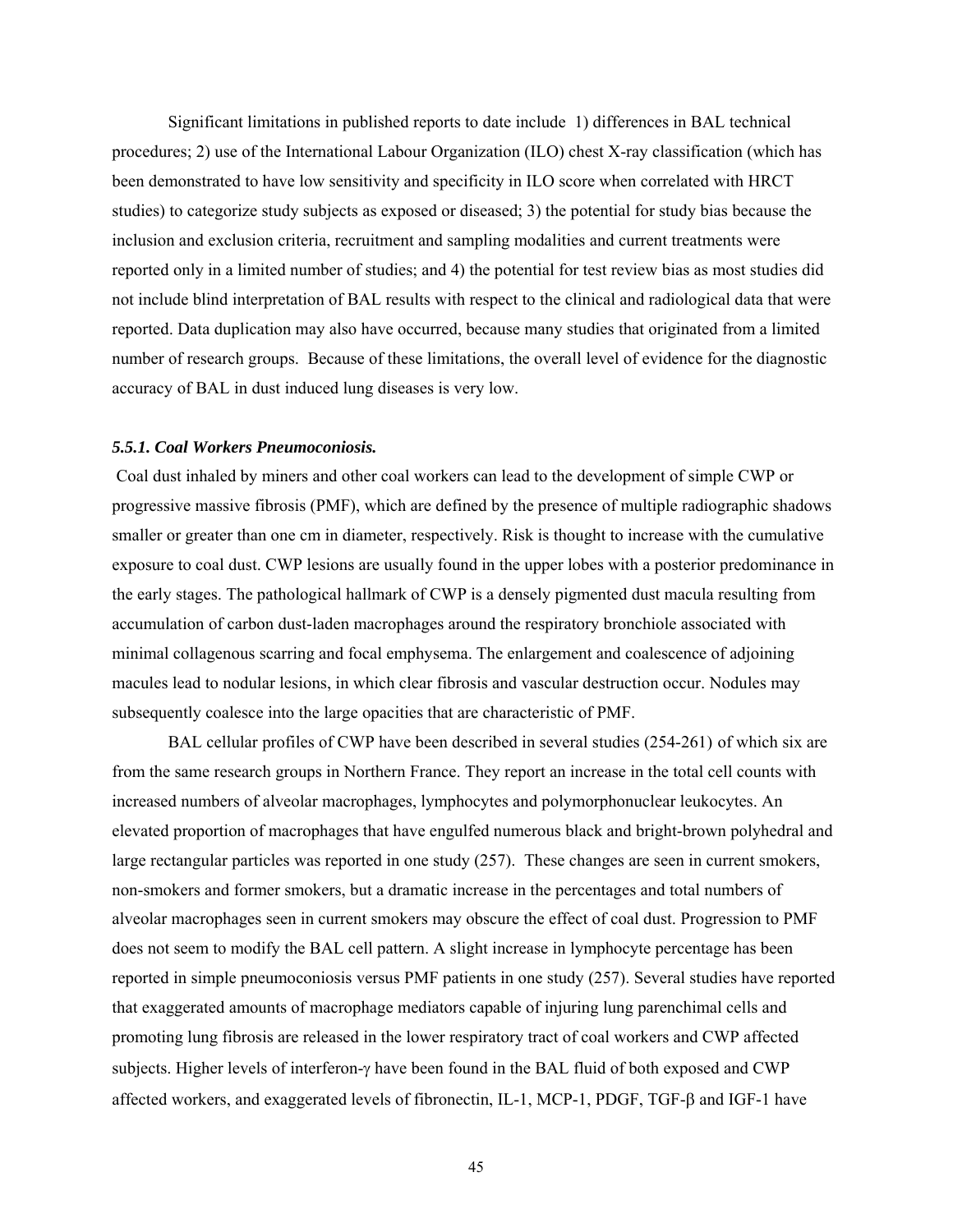been found in individuals with CWP, but not in exposed, unaffected workers. In summary, BAL cell profiles indicative of excess numbers of macrophages may suggest CWP or PMF in a non-smoking worker.

# **The committee concludes the following regarding the clinical utility of BAL cellular analyses for CWP:**

## **AS AN AID FOR THE DIAGNOSIS:**

▪ BAL cell profiles indicative of increased numbers of macrophages and elevated proportion of coal dustladen macrophages are suggestive of CWP or progressive massive fibrosis (PMF).

## **FOR PROGNOSIS**: Unknown

*5.5.2. Silicosis.*Silicosis is caused by the exposure to respirable particles of crystalline silica in a variety of occupational settings. The histologic hallmark of silicosis is the silicotic nodule that is formed by dustladen macrophages (which contain silica particles that can be identified via polarized light microscopy) and hyalinized connective tissue surrounded by fibrous tissue in an onion-like pattern. Silicotic nodules may coalesce and form large conglomerates involving the pulmonary arteries and the airways, ultimately leading to PMF.

 BAL cellular data on silicosis patients have been reported in numerous original articles (262- 274). The BAL cellular profiles of silica-exposed subjects are characterized by increased numbers of macrophages in non-smoking subjects. This macrophage pattern is associated with moderately increased percentages of lymphocytes and neutrophils in patients with silicosis. Lymphocyte CD4/CD8 ratios of 1.4 and 0.8 were reported in two studies on mixed dust pneumoconiosis (275, 276). Some studies have shown that fibroblast products (e.g. type III procollagen) and macrophage lysosomal enzymes (e.g. alkaline phosphatase) were present at higher levels in the BAL fluid of silicosis patients, and higher levels of immunoglobulins were found both in the exposed and the affected subjects. Some studies have assessed the levels of silica exposure using particle quantification by optical or electron microscopy (265, 266, 270, 272, 274). Although different approaches have been used for light microscopy particle counts, these studies found an increased number of particles within the macrophages in silica exposed and silicosis affected subjects compared to non-exposed controls. However, significant differences in dust burden for exposed individuals versus those with silicosis were not detected. In summary, BAL profiles of silica-exposed workers and workers with silicosis are characterized by an excess of BAL macrophages that is appreciable in non-smokers. Increased numbers of lymphocytes and neutrophils seem to characterize the inflammatory process associated with progression to silicosis.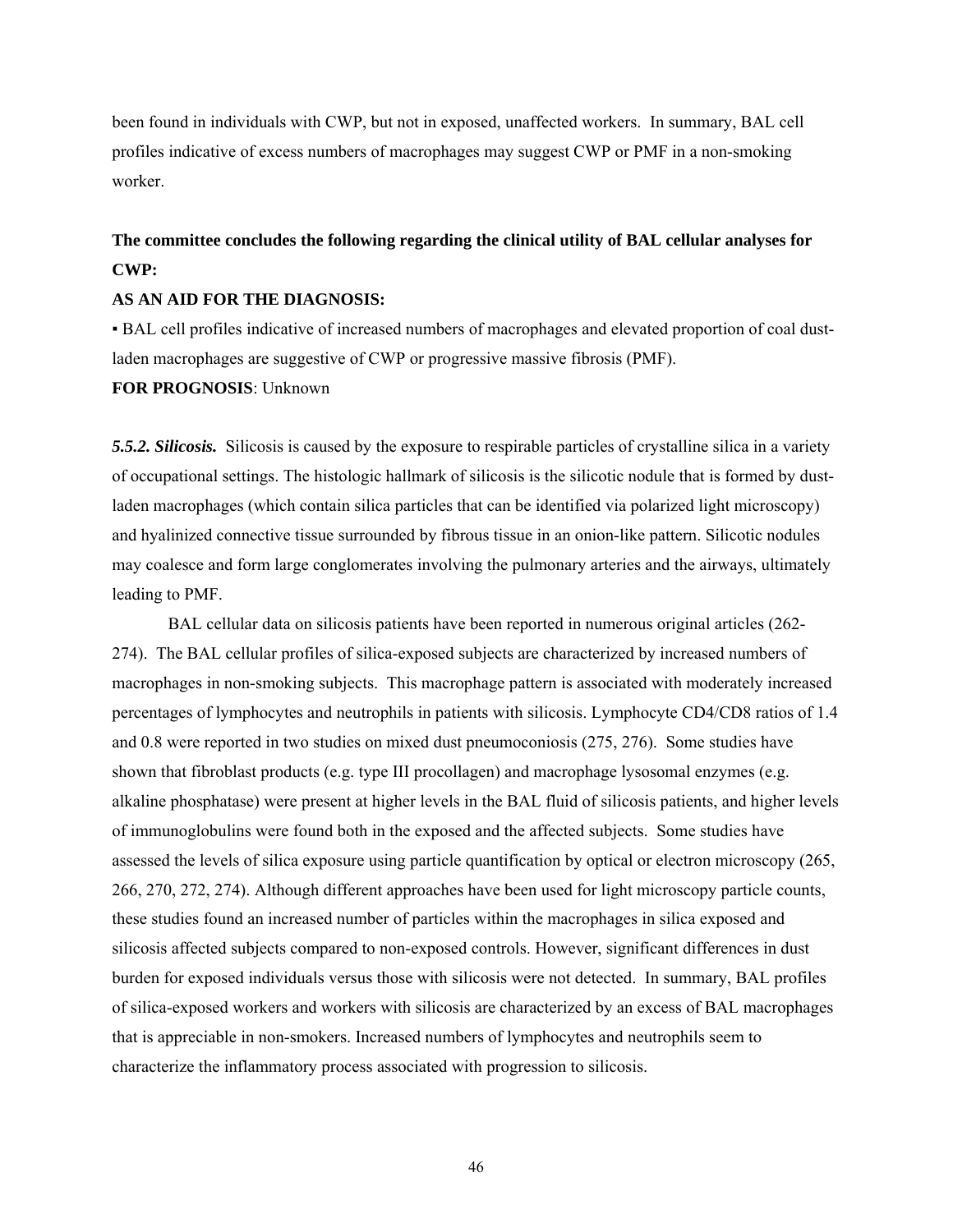**The committee concludes the following regarding the clinical utility of BAL cellular analyses for silicosis :** 

#### **AS AN AID FOR THE DIAGNOSIS:**

▪ BAL profiles of silica-exposed workers and workers with silicosis are characterized by an excess in BAL macrophages and an increased silica particle burden of macrophages that is appreciable in nonsmokers

## **FOR PROGNOSIS**

▪ Increased numbers of lymphocytes and neutrophils have been associated with progression to silicosis.

## *5.5.3. Asbestosis:*

Exposure to fibrous silicates, which have been widely used for industrial purposes including construction of buildings and homes, is the cause of asbestosis. Despite the decline in its use in the past decades, asbestos, due to its environmental persistence, is still a serious health hazard in most industrialized countries. Asbestosis is characterized by a process of interstitial lung fibrosis associated with retention of asbestos fibers and formation of ferruginous bodies. Four grades of severity of asbestosis have been described: starting with (1) the presence of discrete foci of fibrosis limited to the walls of first order respiratory bronchioles, (2) extension of fibrosis into adjacent alveolar ducts and septa, (3) coalescence of fibrotic foci involving the respiratory bronchioles and surrounding alveoli, and (4) the obliteration of the parenchyma with fibrous tissue and honeycombing. The distribution of abnormalities in early or mild disease is subpleural and predominates in lower lung lobes, but it may subsequently spread to the central lung zones and to the upper lung fields.

BAL cellular profile data have been reported in numerous studies (275, 277-312). Although the BAL protocols employed in the published studies varied considerably in terms of lavaged areas and instilled fluid volumes, BAL cellular profiles of asbestos-exposed individuals were characterized by increased numbers of macrophages and, to a lesser degree, increased neutrophils. Individuals with asbestosis tend to have increased macrophages acompanied by a smaller increase in neutrophils and eosinophils. Lymphocyte numbers are also increased in the non-smoking asbestos-exposed subjects and in patients with asbestosis. When lymphocyte CD4/CD8 subpopulations data were reported, the CD4/CD8 ratios ranged from 1.0 to 3.9 in asbestos-exposed subjects and from 0.8 to 6.9 in patients with asbestosis. Quantification of soluble mediators in BAL fluid and in ex vivo BAL cell cultures showed increased levels of oxidants, neutrophil products, proinflammatory cytokines and fibroblast growthrelated factors in the lower respiratory tract of asbestos-exposed and subjects with asbestosis.Inhaled asbestos fibers deposited in the respiratory and terminal bronchioles become coated by an iron-rich protein layer and form brownish, club-shaped structures called asbestos bodies (AB) whose thin,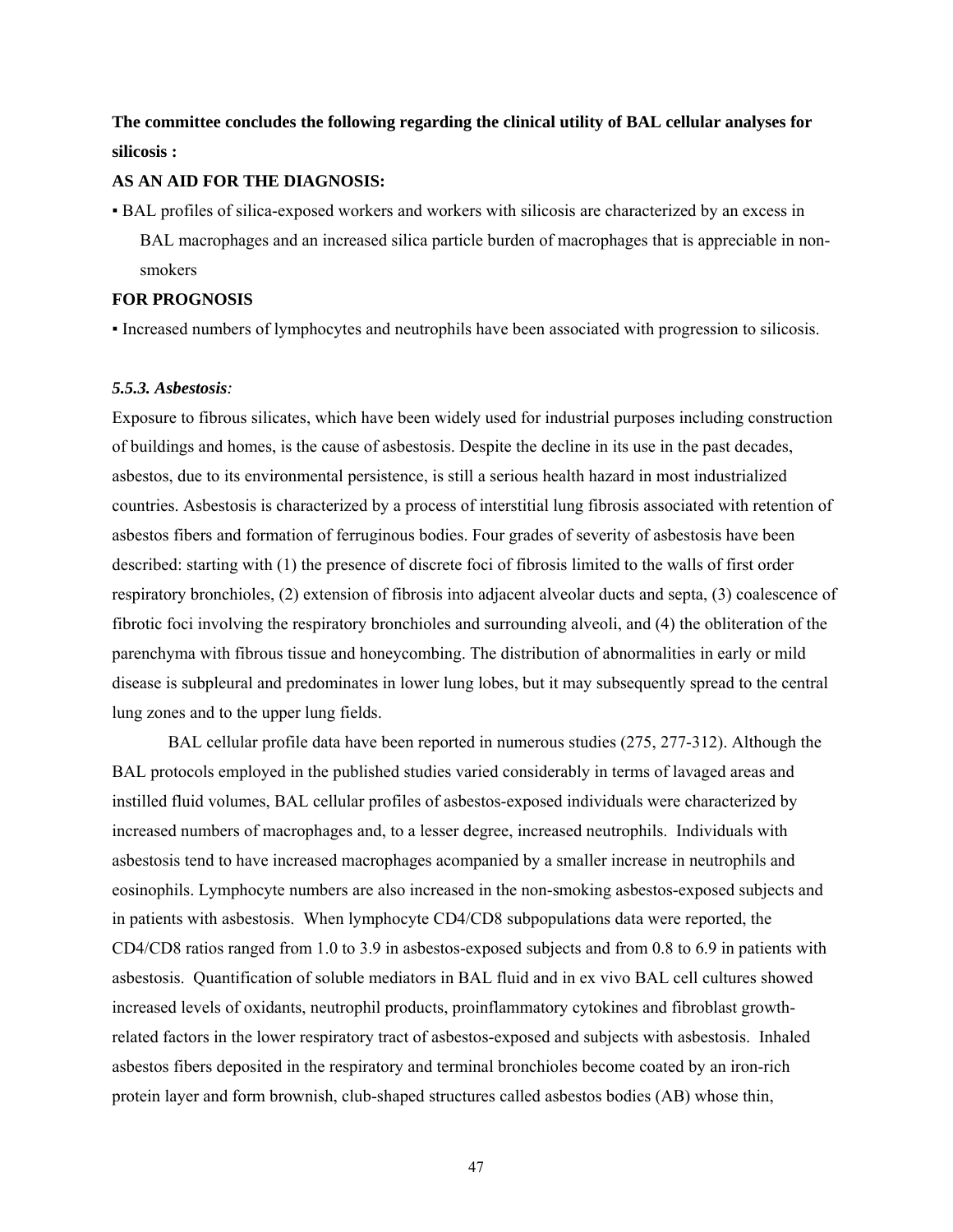transparent and colorless cores distinguishes them from other ferruginous bodies. Although many studies have been published that measured AB counts in BAL fluid (285, 292, 293, 303-305, 309, 312), these studies have not convincingly demonstrated significant differences in AB concentration between asbestos-exposed and patients with asbestosis.

In summary, non-smoking, asbestos-exposed individuals and patients with asbestosis can have a BAL cell profile that is characterized by a dramatic increase in the numbers of all BAL cell types. Macrophage activation soluble products are increased both in exposed individuals and in subjects with lung disease, while markers related to collagen production are increased in those with lung disease. AB counts in BAL do not discriminate between individuals with significant asbestos exposure versus those with asbestosis.

## **The committee concludes the following regarding the clinical utility of BAL cellular analyses for asbestosis:**

### **AS AN AID FOR THE DIAGNOSIS:**

- BAL profiles in the non-smoking asbestos-exposed individuals and in patients with asbestosis are characterized by an increase in all BAL cell types
- Asbestos body/fiber counts in BAL do not discriminate between exposure and disease

## **FOR PROGNOSIS:** Unknown

*5.5.4. Chronic beryllium disease.* BAL cellular profiles in beryllium (Be) exposed workers have been reported in numerous manuscripts (313-330). These studies evaluated individuals with beryllium exposure and evidence of sensitization (i.e., with a positive Be-lymphocyte proliferation test (Be-LPT) but no granulomatous histology) or individuals with CBD. BAL profiles in CBD are characterized by a moderate increase in cell counts that can be entirely ascribed to the dramatic expansion of lymphocytes. This lymphocytic BAL cell pattern is associated with the presence of mononuclear cell interstitial infiltrates and granulomas in the lung tissue. A positive correlation has been found between ground glass and nodule extension on HRCT scans and the lymphocyte numbers (317). All the studies analysing T cell subsets reported an increase in the CD4/CD8 ratio that ranged from 3.7 to 7.2.

 Beryllium sensitization is usually detected by performing the Be-LPT on peripheral blood mononuclear cells and routinely used for screening of Be-exposed subjects. Results are expressed as peak stimulation index (peak SI), and higher values of peak SI have been reported for BAL Be-LPT compared to peripheral blood Be-LPT. BAL studies have shown increased levels of TNF-α and IL-6 in the lavage fluids of CBD patients compared to normal controls or non-diseased, sensitized subjects (315, 330). Th1 cytokines are found in Be-stimulated but not in unstimulated BAL cell cultures (329, 330). Soluble BAL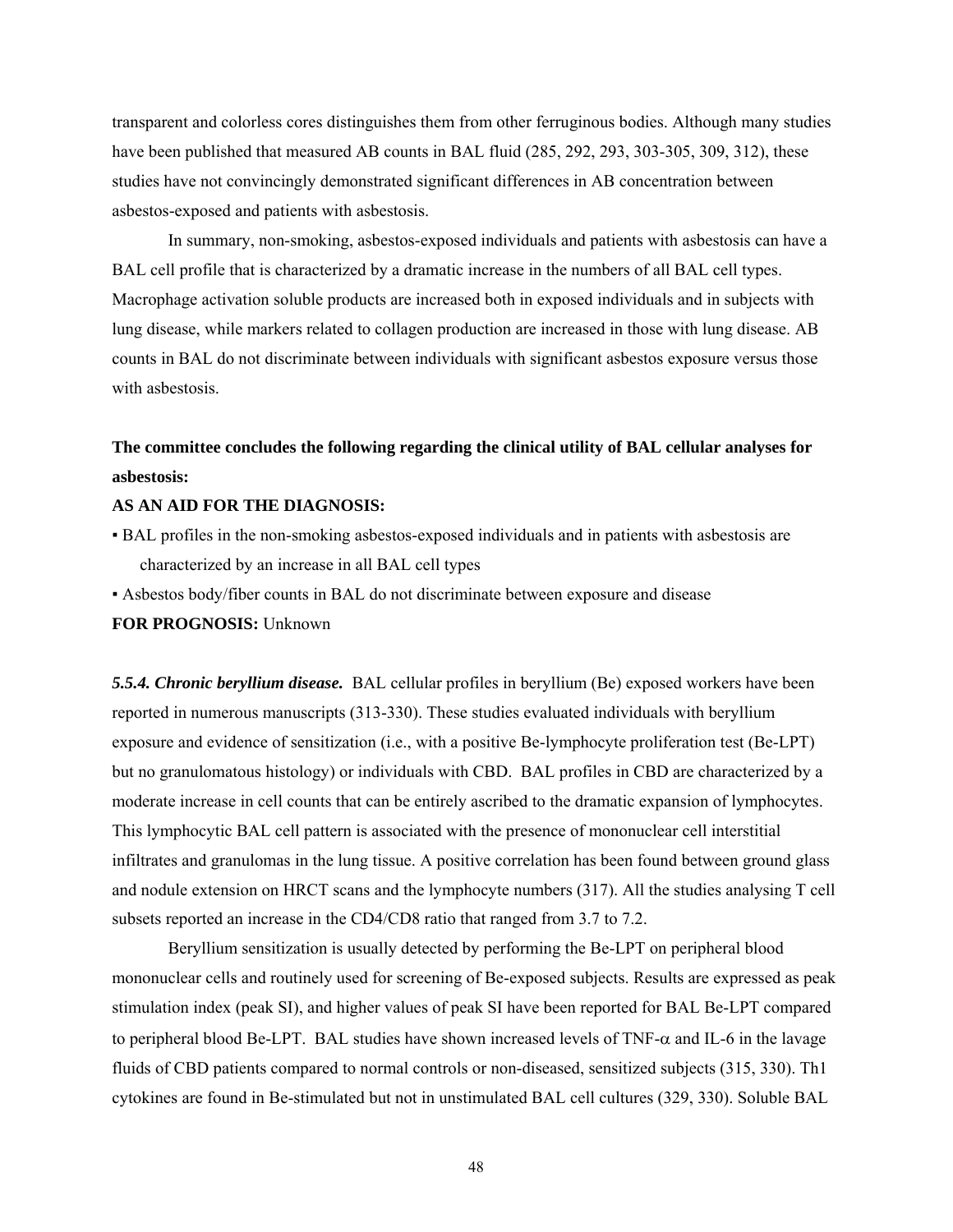markers of inflammation are increased in CBD compared to Be sensitized subjects, however these determinations are performed only in research settings. Therefore, the immunocytological BAL profile can provide support to a CBD diagnosis and may help with obtaining a firm diagnosis in subjects not undergoing biopsy, and increased soluble mediator levels may be suggestive of active disease. A positive BAL Be-LPT may be diagnostic of CBD in blood Be-LPT negative individuals.

# **The committee concludes the following regarding the clinical utility of BAL cellular analyses for CBD:**

## **AS AN AID FOR THE DIAGNOSIS:**

- A BAL lymphocytosis is the hallmark of CBD
- The immunocytological BAL profile provides support to a CBD diagnosis and may help with obtaining a firm diagnosis in subjects not undergoing biopsy or in whom granulomas are not obtained on TBB.
- A BAL Be-LPT may be positive even when blood Be-LPT testing is negative. A positive BAL BeLPT can replace blood BeLPT as one of the dfining criteria for CBD.

**FOR PROGNOSIS:** Uunknown

#### *5.5.5. Hard metal disease***.**

Hard metals include cemented alloys of tungsten carbide with cobalt and other metals such as titanium, tantalum, molybdenum or nickel, used in the production of cutting tools and other machine parts. Sporadically, workers manufacturing or using hard metal tools may develop an occupational asthma syndrome and/or a giant cell interstitial pneumonitis dominated by the infiltration of mononuclear and multinucleated, foreign body type giant cells with aspects of desquamative alveolitis and interstitial fibrosis, defined as hard metal disease (HMD). The pathogenesis of HMD is still unclear, but it may be related to a hypersensitivity reaction to aerosolized cobalt dust. BAL data are available from 30 HMD patients and from 19 HM-exposed subjects reported as case reports (331-342). BAL in HMD patients shows a marked increase in BAL cell numbers, reaching 2500-3000 cells/ml in three patients. The BAL cell pattern is mixed (lymphocytic, neutrophilic, and eosinophilic) with variable proportions of these three cell types. Different BAL cell patterns have been ascribed to different phases of the disease. CD4/CD8 ratios were available for 7 patients and ranged from 0.1 to 1.6 (336-338). Giant cell counts have been published for 20 subjects with a range of 0.1 to 10% (331-333, 337). Although the disease is characterized by high BAL cell counts with giant cells considered to represent the disease hallmark, there is not sufficient evidence to support their diagnostic usefulness in the clinical setting.

## **The committee concludes the following regarding the clinical utility of BAL cellular analyses for hard metal disease:**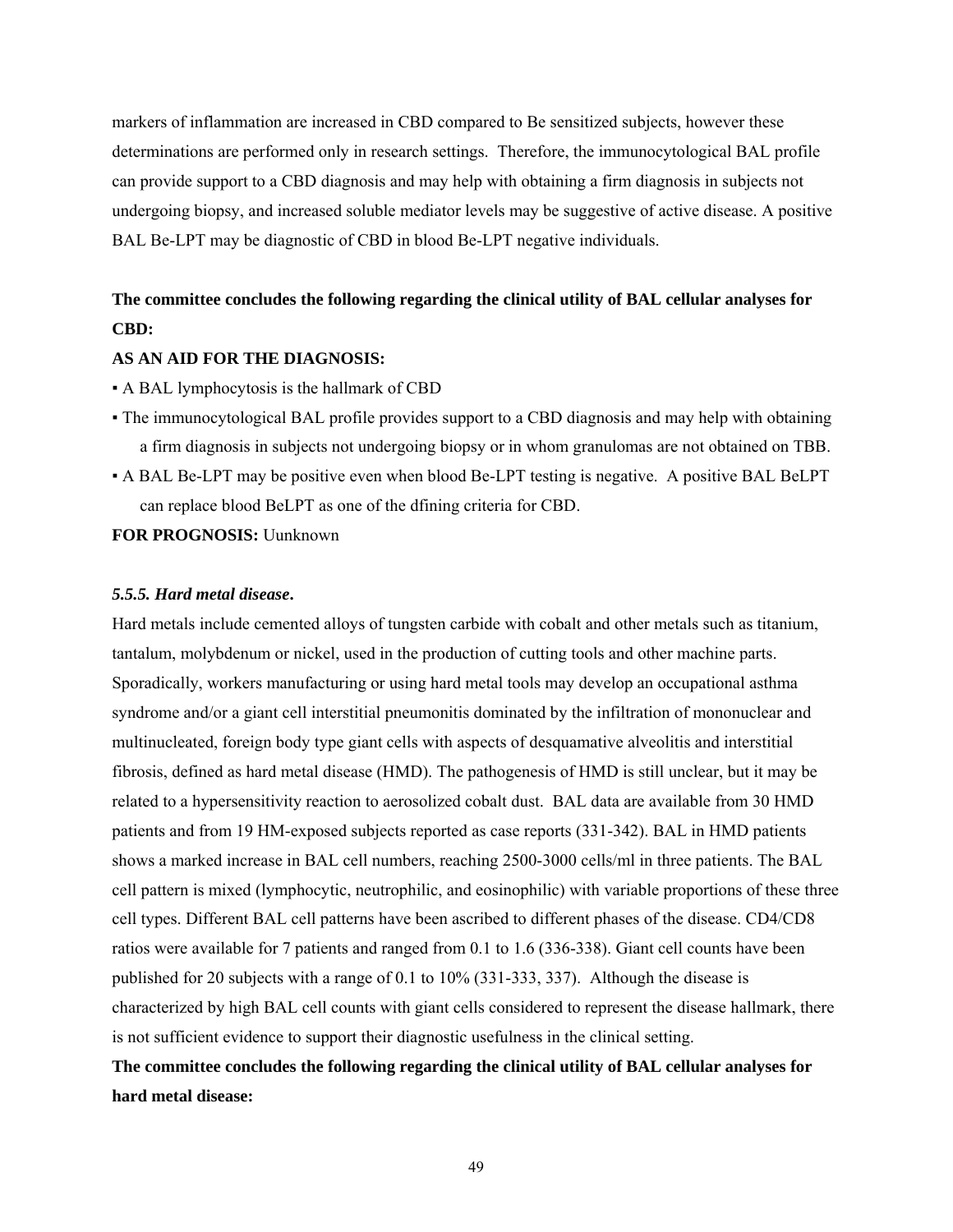#### **AS AN AID FOR THE DIAGNOSIS:**

▪ Although giant cells represent the disease hallmark of hard metal disease, current evidence does not support a diagnostic role for detection of giant cells in BAL for diagnosis.

### **FOR PROGNOSIS:** Unknown

#### **5.6. Other Specific Non-IIP Interstitial Lung Diseases**

#### *5.6.1. Pulmonary Langerhans Cell Histiocytosis*

Langerhans cell histiocytosis (LCH) is a rare, chronic granulomatous disorder involving the monocyte–macrophage cell lineage. Although LCH is one disease, its clinical features vary from an isolated bone lesion to multiple organ involvement (343-346). Localized disease has been previously called eosinophilic granuloma, and multisystem forms were often referred to by eponyms such as Hand-Schüller-Christian disease, histicytosis X and Letterer–Siwe disease, but the terminology has now been simplified to LCH (347). The clinical features of pulmonary LCH (PLCH) are variable. The majority of patients are smoking adults who have nonspecific respiratory symptoms, and recurrent pneumothorax is one of the characteristic manifestations. Immunohistochemical studies are useful in recognizing Langerhans cells (LC), which stain for the S-100 protein, CD1a, and HLA-DR (347-350). Because LCs can be identified in several pathologic pulmonary processes, the mere presence of LCsis not diagnostic of PLCH. Histologic diagnosis of pulmonary LCH in adults rests on the identification of typical lung lesions, coupled with reliable demonstration of increased numbers of LCs (346).

The central histopathological feature of LCH is the abnormal proliferation of LCs (351, 352), which are differentiated cells of monocyte–macrophage lineage that function as antigen-presenting cells. There are two unique morphologic features for the definitive identification of LCs: the presence of Birbeck granules, which appear as pentalaminar (five-layered), tennis racquet-shaped intracellular structures on electron microscopy (343) and the strong presence of the CD1a antigen on the cell surface, which is not observed for other cells of histiocytic origin (346, 349). Langerhans cells are widely distributed in normal tissues including epidermis, interdigitating cells of lymph nodes, thymus, mucosal epithelium of the gastrointestinal systems and the cervix, and lung (353-356). Cigarette smoke causes an increase in LCs in the lungs of patients with PLCH as well as in asymptomatic smokers (353). The origin of the expanded population of LCs is unknown, although locally produced cytokines, such as  $TNF-\alpha$  and granulocyte–macrophage colony-stimulating factor (GM-CSF), may have a central role in the recruitment of LCs into the lung (357).

According to the "Histiocyte Society " the diagnosis of LCH is regarded as "presumptive" when the typical morphological characteristics of Langerhans' cells are seen with light microscopy, and as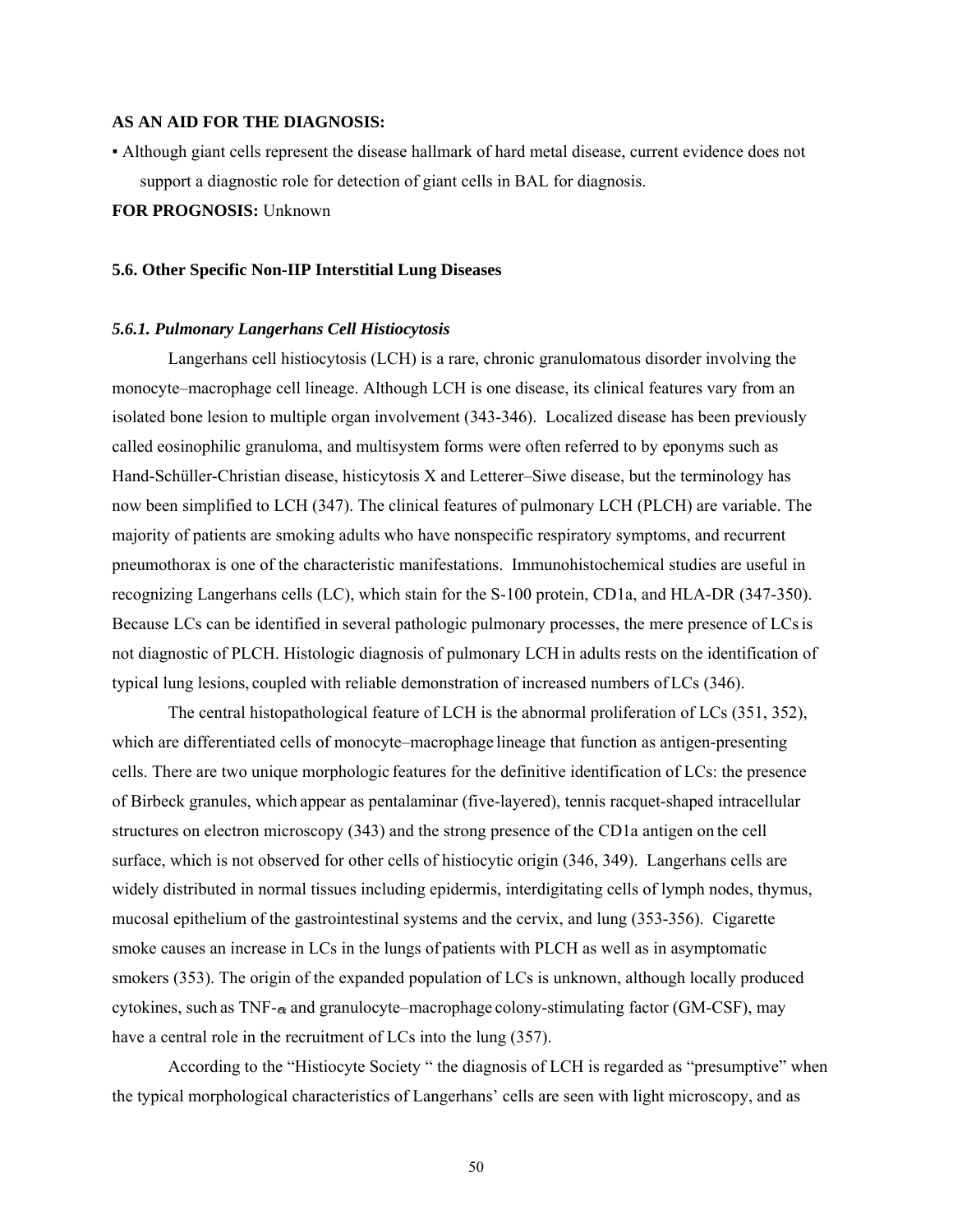"designated" when additional stains (eg, protein S-100) are positive (358). Diagnosis is "definite" if stains for CD1a antigen are positive and/or intracytoplasmic organelles (Birbeck granules) are seen with electron microscopy (358, 359). Pulmonary LCH is one of the few diseases in which BAL has a high diagnostic value and can replace lung biopsy (132, 360). The BAL cell examination often shows increased numbers of total cells and macrophages with modest elevation of neutrophils and eosinophilis (361-363). These are not diagnostic and may be related to smoking history of most patients, because in nonsmoking LCH patients, the number of macrophages were not increased (363). In the active phase, lymphocyte number also increases with reduction in CD4/CD8 ratio (364). Because LCH is an abnormal proliferation of LC, the demonstration of LC in BAL fluid supports the diagnosis in an appropriate clinicoradiologic setting (361). Even though the demonstration of Birbeck granule is highly specific for LC, the ultrastructural analysis is time consuming and the immunohistochemical study with monoclonal antibody is much easier (365-368). Positive staining for S-100 protein is far less specific for LC (350). However, the presence of LC even with more specific CD1 (OKT6) positivity is not, in itself, diagnostic, because they were found in normal smokers and the patients with other diseases like ILD or bronchoalveolar carcinoma (353, 354, 356, 369). The quantity of LC in BAL fluid is a discriminating feature that differentiates PLCH from other entities, but it is not yet certain how much LC should be present to allow a definitive diagnosis of PLCH to be made on the basis of BAL analysis. It was reported that all patients with PLCH had LC more than 5% of BAL cells in contrast to much less value (< 3.6%) in all other conditions (365). By reviewing all the published literatures (354, 356, 363, 365-368, 370-373) using this 5% as a cutoff value, among 125 normal controls and 571 patients with other types of ILD, only two cases (one with hypersensitivity pneumonitis and the other with chronic bronchitis) had 5% CD1 positive cells (371); all others had a much lower value. Therefore, LC more than 5% of BAL cells is highly suggestive of LCH. Although flow cytometry can be used to quantitate LCs in BAL, autofluorescence of macrophages from smokers can interfere with accurate flow cytometric analysis for positive cells. Smoking cessagion rapidly reduces cell recovery in bronchoalveolar lavage fluid, while alveolar macrophage fluorescence remains high and immunocytochemistry would provide more accurate quantitation (374). However low numbers of LC cannot exclude PLCH, because the lesions are patchy and the number of LC is dependent on the stage and decrease as the disease progresses.

# **The committee concludes the following regarding the clinical utility of BAL cellular analyses for PLCH:**

## **AS AN AID FOR THE DIAGNOSIS:**

▪ When HRCT and clinical data suggest the diagnosis of PLCH, BAL cellular findings can be supportive and help confirm the diagnosis.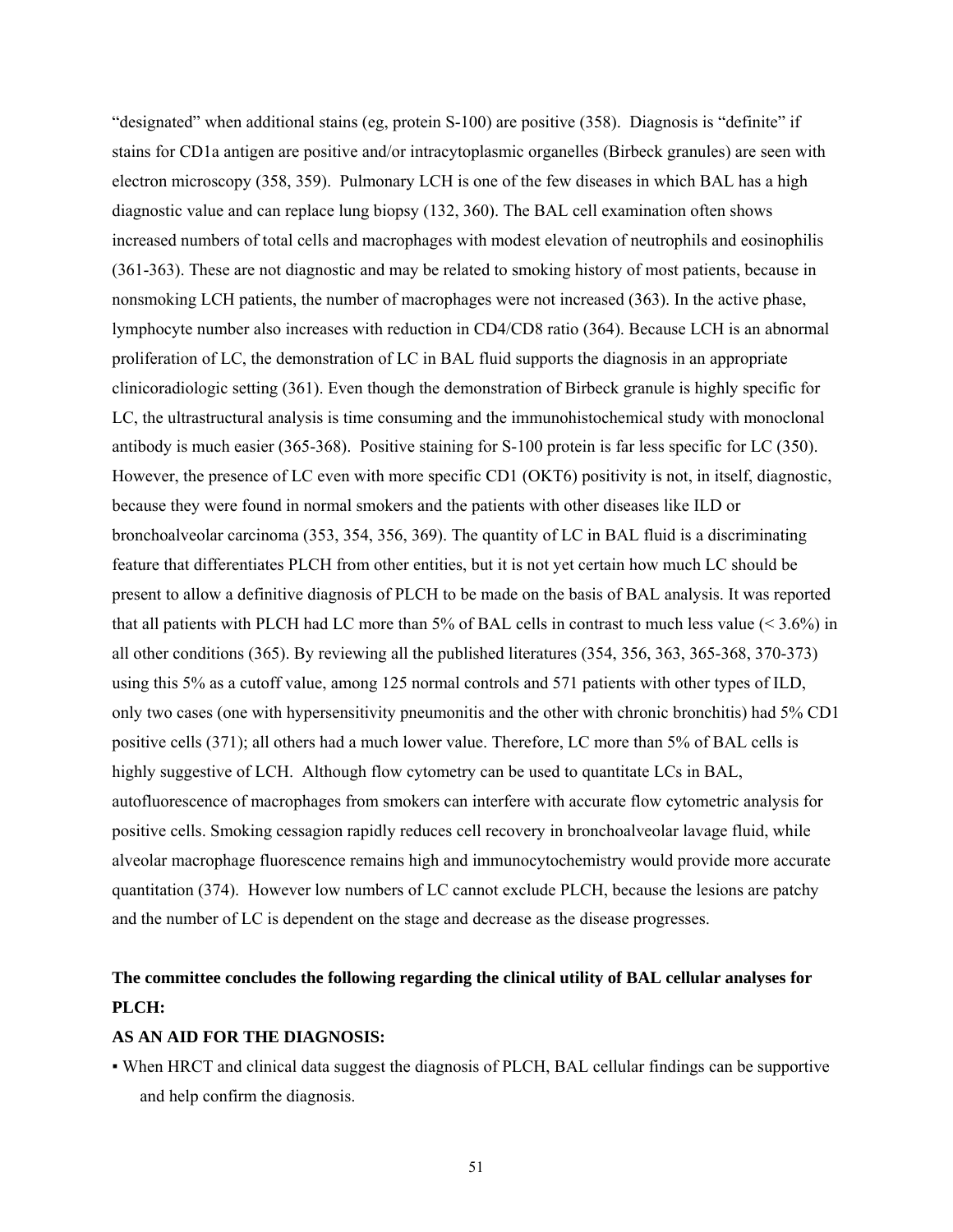- When the HRCT is nondiagnostic, the finding of elevated levels of CD1a staining (>5 percent of cells) in the BAL fluid strongly supports the diagnosis.
- Non diagnostic BAL findings (<5% CD1 cells) do not exclude PLCH in otherwise clinically suspected cases and surgical lung biopsy should be considered in such situations for establishing or eliminating the diagnosis of PLCH.

**FOR PROGNOSIS:** Unknown

#### *5.6.2. Pulmonary Alveolar Proteinosis*

Pulmonary alveolar proteinosis (PAP) is a rare disease in which alveoli are filled with phospholipid-rich proteinacious material. More than 90% of cases occur as a primary acquired disorder of unknown etiology, but occasionally it occurs in association with other conditions, and congenital PAP is a distinct familial disorder that is transmitted in an autosomal recessive manner (375-379). Secondary PAP has been described in association with (1) lung infections (377, 378), (2) hematologic malignancies and other conditions altering a patient's immune status (376), and (3) exposure to inhaled chemicals or minerals, such as silica, aluminum dust, insecticides, and titanium (380-383). Most patients are men (male:female ratio 2.65:1.0) and smoke, and the age distribution at diagnosis closely resembles that of the population as a whole (377). PAP usually presents with the gradual onset of progressive dyspnea, a minimally productive cough, or fatigue which are variably associated with weight loss and low-grade fever. Marked fever usually indicates the presence of a complicating infection. Chest X-ray findings are suggestive of the "butterfly" or "bat wing" appearance of pulmonary edema without other radiographic signs of left heart failure (384). HRCT scanning has a characteristic appearance of patchy or geographic air-space "ground-glass" opacities or consolidation with some thickening of the interlobular septa, often in polygonal shapes, resulting in a "crazy-paving" appearance (385). Hypoxemia is common, and elevated serum LDH has been reported (386). PAP is a disease in which BAL has one of the highest diagnostic yields, making surgical lung biopsy unnecessary in most cases (387). Additionally, lung lavage has a major value in the treatment.

A recent major advance is the discovery of animal models of PAP based on deletion of genes for GM-CSF itself or the GM-CSF receptor. Mice lacking either GM-CSF (GM-/-) or ßc (ßc-/-) receptor have impaired surfactant clearance by alveolar macrophages, leading to a condition that resembles human PAP (388, 389). Bone marrow transplant with the ßc-chain-repleted stem cells corrected the PAP in the ßcdeleted mice (390). Thus deficiency of GM-CSF is suspected as a pathogenetic mechanismfor acquired primary PAP in adults. In the patients with PAP, GM-CSF level in the BAL fluid was actually higher than normal (391, 392) and the demonstration of neutralizing anti–GM-CSF antibodies in the serum and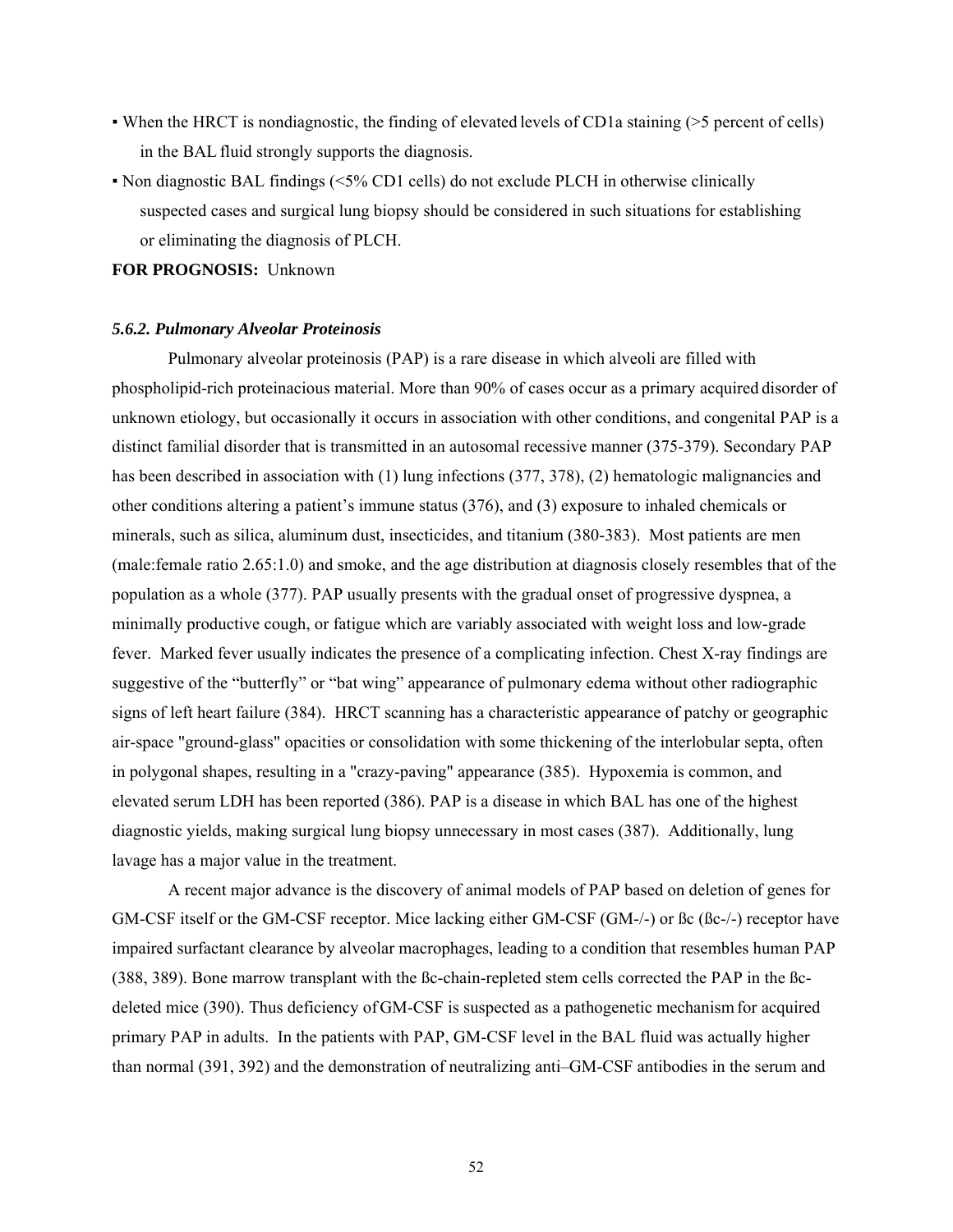BAL fluid has suggested that the disease may have an autoimmune pathogenesis (391, 393-395) with the pulmonary disease resulting from a blockade of endogenous GM-CSF.

When BAL is performed, the retrieved fluid is grossly cloudy or milky and contains dense, white flocculent material that settles out fairly rapidly when left to stand (66, 396). Stained cytospins show pauci-cellular fluid with an amorphous basophilic granular background material and the characteristic (although not specific) dense, globular structures, which stain pink with PAS but do not stain with Alcian Blue, differentiating them from mucins (66, 397-400). Morphologically abnormal "foamy" macrophages engorged with diastase-resistant PAS-positive intracellular inclusions are also present. Ultrastructurally, the BAL sediment is identical to the intra-alveolar material seen in biopsy specimens: abundant lamellar bodies and cellular debris are present (401). The alveolar macrophages are usually enlarged with abundant intracellular bodies and lipid droplets or empty vacuoles. The major constituent of the lavage fluid is lecithin, a major phospholipid component of surfactant (402, 403). Also increased concentration (10- to 50-fold) of surfactant protein A (SP-A) and surfactant protein D was found in BAL fluid and serum (404-407) . These findings in conjunction with electron microscopic features and sequential reports demonstrating the restoration of normal surface activity after ethyl alcohol extraction confirm that the accumulated alveolar material is surfactant-derived (377). Biochemical analysis of BAL fluid has shown a higher protein and phospholipid concentration with qualitative abnormalities in phospholipid composition (408). Various tumor markers, including carcinoembryonic antigen and CA 19-9 have been detected in the BAL fluid and serum of patients with PAP (409). However, they were also found in other pulmonary diseases (410) and the specificity of these findings for PAP compared to other diffuse lung disorders remains to be determined. One recent study suggested that elevated pulmonary SP-D levels in BAL fluid compared to levels in the serum could be highly specific for PAP (406). Such tests, however, are currently experimental and their clinical value needs to be confirmed in larger populations. Cells are usually sparse in BAL fluid, and the differential cell count of the lavage fluid is usually not helpful in the diagnosis (383); decreased percentage and absolute number with defective function of macrophages was reported. However, both a lymphocyte-predominant pattern (411) and a macrophage-predominant pattern (407) have been reported in small series of patients. The CD4/CD8 ratio among the lymphocytes in the BAL fluid was similarly variable and both low and high ratios found (411, 412).

A number of other conditions may be considered for differential diagnosis of PAP. Exogenous lipoid pneumonia frequently has opaque/milky BAL fluid and *Pneumocystis carinii* is a fairly common potential cause of a false-positive diagnosis of PAP (66). Special stains such as lipid staining, Gomori's methenamine silver (GMS) or fluorescent stain for *P. carinii* should be done. Amiodorone and chlorphenteramine toxicity may show lamellated inclusion bodies within macrophages, which mimic PAP (399, 413, 414). Although rare, amyloid has reported to be found in BAL fluid, but it can be easily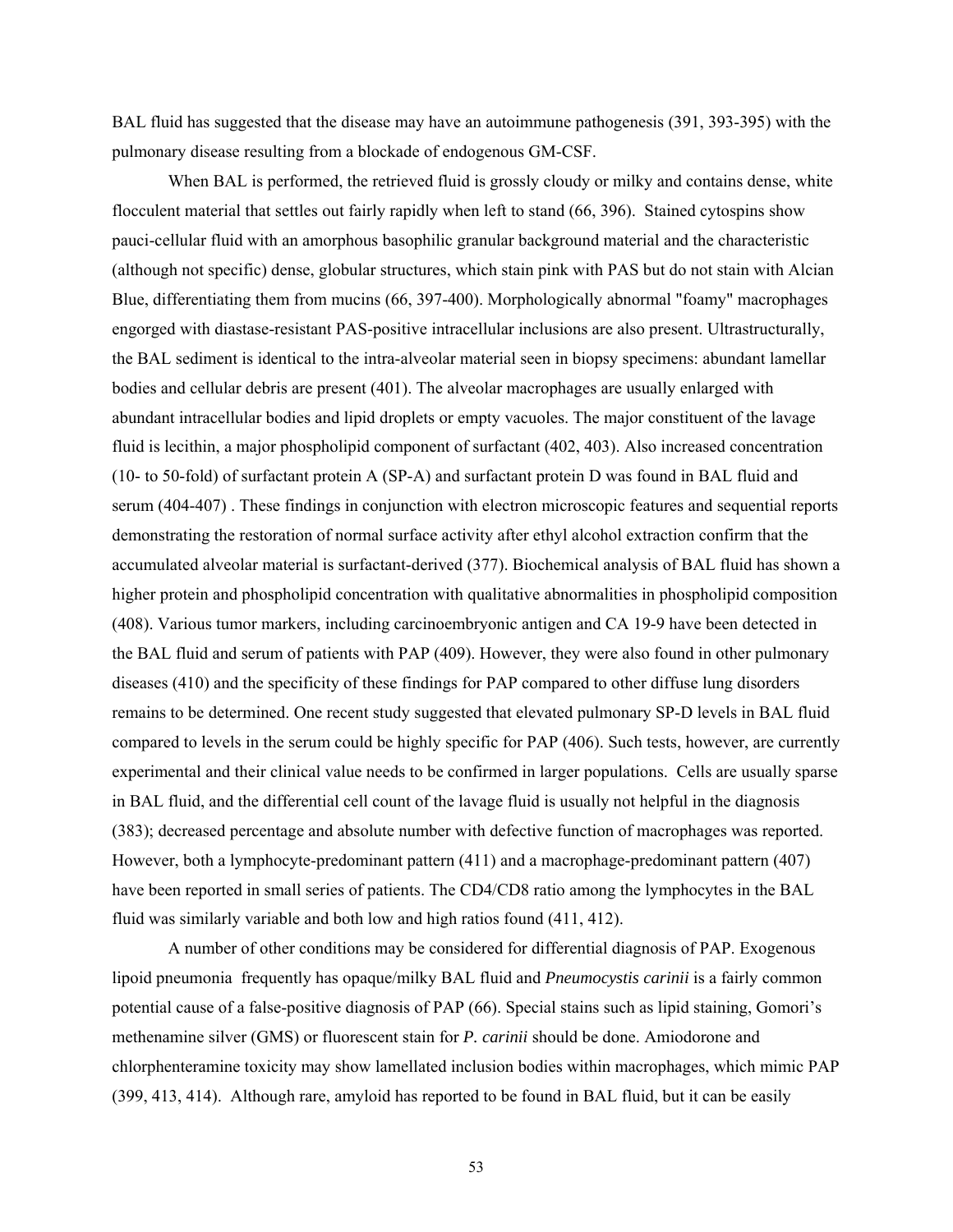differentiated and identified by special stains such as Congo red and electron microscopy showing parallel and interlacing arrays of fibrils (415). Sometimes resolving pneumonia with collections of eosinophilic globular extracellular material, which represented fibrin, can lead to a false-positive diagnosis of PAP. Surfactant may accumulate in conjunction with tuberculosis(416), *Pneumocystis carinii* (417), or endogenous lipid pneumonia associated with an obstructed bronchus (418). Thus in the absence of large amounts of surfactant and supporting clinical and radiologic findings, the diagnosis of PAP should be made with caution.

Although the gross apperance and the microscopic features of the BAL fluid are very charcteristic, in the future, additional tests on the BAL fluid, particularly for the presence of specific pulmonary surfactant apoproteins such as SP-D, may further increase the specificity in diagnosing PAP. Serologic diagnosis by demonstration of autoantibodies against GM-CSF has been reported to be by highly sensitive (100%) and specific (98%) (419). Gene therapy may be a future treatment option for patients with specific genetic defects and for other adult patients with possible autoimmune-mediated PAP, and future pathophysiologic insights will likely lead to targeted therapeutic strategies.

# **The committee concludes the following regarding the clinical utility of BAL cellular analyses for PAP:**

## **AS AN AID FOR THE DIAGNOSIS:**

- BAL fluid retrieved from patients with PAP is typically cloudy or milky in nature and contains dense, white flocculent material that rapidly settles with gravity. This amorphous material, particularly its globular structures, stain positive with PAS staining but negative with Alcian Blue, and cytospins usually show relatively few inflammatory cells.
- BAL fluid analysis in combination with typical HRCT findings and clinical presentation can strongly support a diagnosis of PAP.
- Lung biopsy may not be required for a confident diagnosis.

#### **FOR PROGNOSIS:** Unknown

### *5.6.3. Alveolar Hemorrhage Syndromes*

Diffuse alveolar hemorrhage (DAH) refers to a distinct subset of pulmonary hemorrhage with widespread bleeding into distal airspaces, presumably because of microvascular injury associated with an immunologic or autoimmune disorder (420-422). It can occur in association with a variety of conditions or as a disease isolated to lung (420-428). Because extensive DAH can be life threatening, early recognition of DAH is critical and may decrease the likelihood of respiratory failure and end-stage renal disease. Unfortunately, the diagnosis is frequently delayed due to the absence of hemoptysis (429, 430).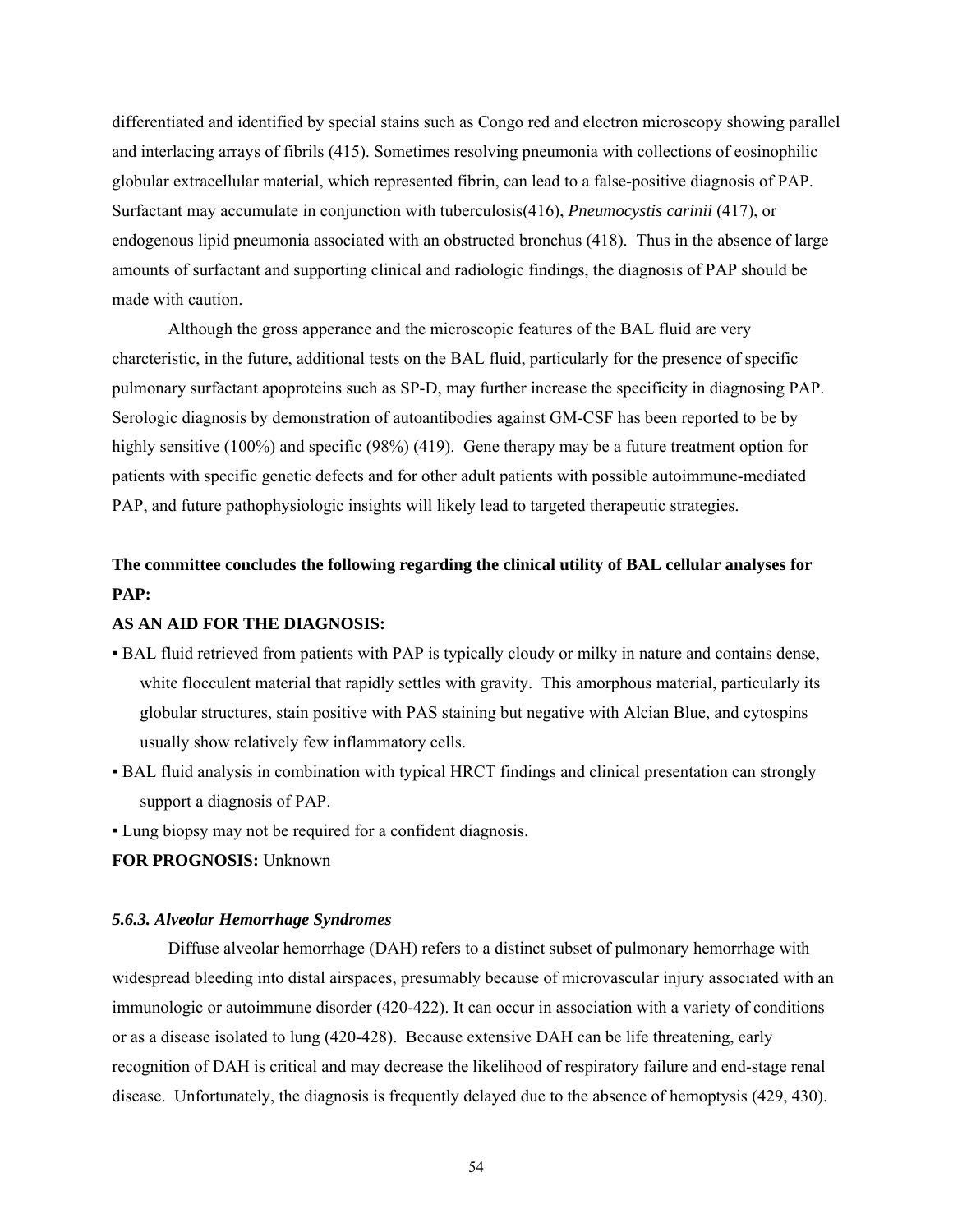Furthermore, alveolar hemorrhage is not an uncommon problem in immunocompromised patients, including bone marrow or stem cell transplantation (431-436), in whom invasive diagnostic procedures are risky because of the high likelihood of the presence of a bleeding diathesis. In this situation, BAL has the advantage of not only being less invasive and less risky, but also being very effective in the diagnosis of infections, which were often identified in these patients (433, 435, 437).

No clear definition of DAH has been unanimously accepted from BAL data, but several definitions have been proposed in the literature. One definition holds that grossly bloody BAL fluid in all aliquots, or progressively bloodier BAL fluid with each instilled aliquot from at least three different samples identifies DAH (438), and this has been confirmed pathologically at autopsy in some patients (432). However, discrepancies have been found between this gross finding of bloody BAL fluid and the histology (433, 439). In a study that examined 77 patients who died of pulmonary complications, 4 among 8 patients with confirmed DAH at autopsy had grossly normal BAL fluid, but 7 of 13 patients without DAH also had hemorrhagic BAL fluid (439). Additionally, no correlation of the bloody appearance of BAL fluid or the presence of large numbers of RBCs in BAL specimens with either an elevated hemosiderin score or the presence of alveolar hemorrhage in tissue specimens was reported (440). Although bloody BAL fluid is suggestive, it is not in itself a definite sign of DAH, especially in the presence of thrombocytopenia or other coagulopathy. Furthermore, BAL fluid that is clear and appears free of significant hemorrhage does not exclude the possibility of DAH.

Hemosiderin has been used as a key marker to define DAH, and the presence of numerous hemosiderin laden macrophages is probably more specific, or at least a reasonable marker for AH. However, the absence of hemosiderin in alveolar macrophages does not exclude the possibility of recent (less than 48 hour) or remote (greater than 12 days) alveolar hemorrhage (441), because animal experiments and human studies have shown that it requires at least 48–72 hours after the onset of hemorrhage into the airspaces for hemosiderin (a hemoglobin degradation product) to be detected in BAL macrophages (442-444). Total clearance of hemosiderin is possible within 2 to 4 weeks after an acute hemorrhage, but it may not be cleared for up to 2 months (444). In chronic bleeding the siderophages tend to accumulate in the alveolar spaces for a longer time and can be observed in BAL fluid for several months after bleeding ceases (441). Furthermore, the mere presence of siderophages without their quantification is insufficient to diagnose acute hemorrhage, because normal individuals, especially smokers (up to 3 %) and patients with interstitial lung diseases may have up to 5% siderophages in their alveoli (427, 445, 446). In order to quantify the alveolar macrophage (AM) hemosiderin content in BAL samples, Golde and colleagues proposed a numerical scale based on the blue intensity of AM on an iron stain (Prussian blue or Perls) graded from 0-4 (0 - no color; 1 - faint blue or trace of hemosiderin in a minor portion of cytoplasm; 2 - deep blue in a minor portion of the cell or intermediate color throughout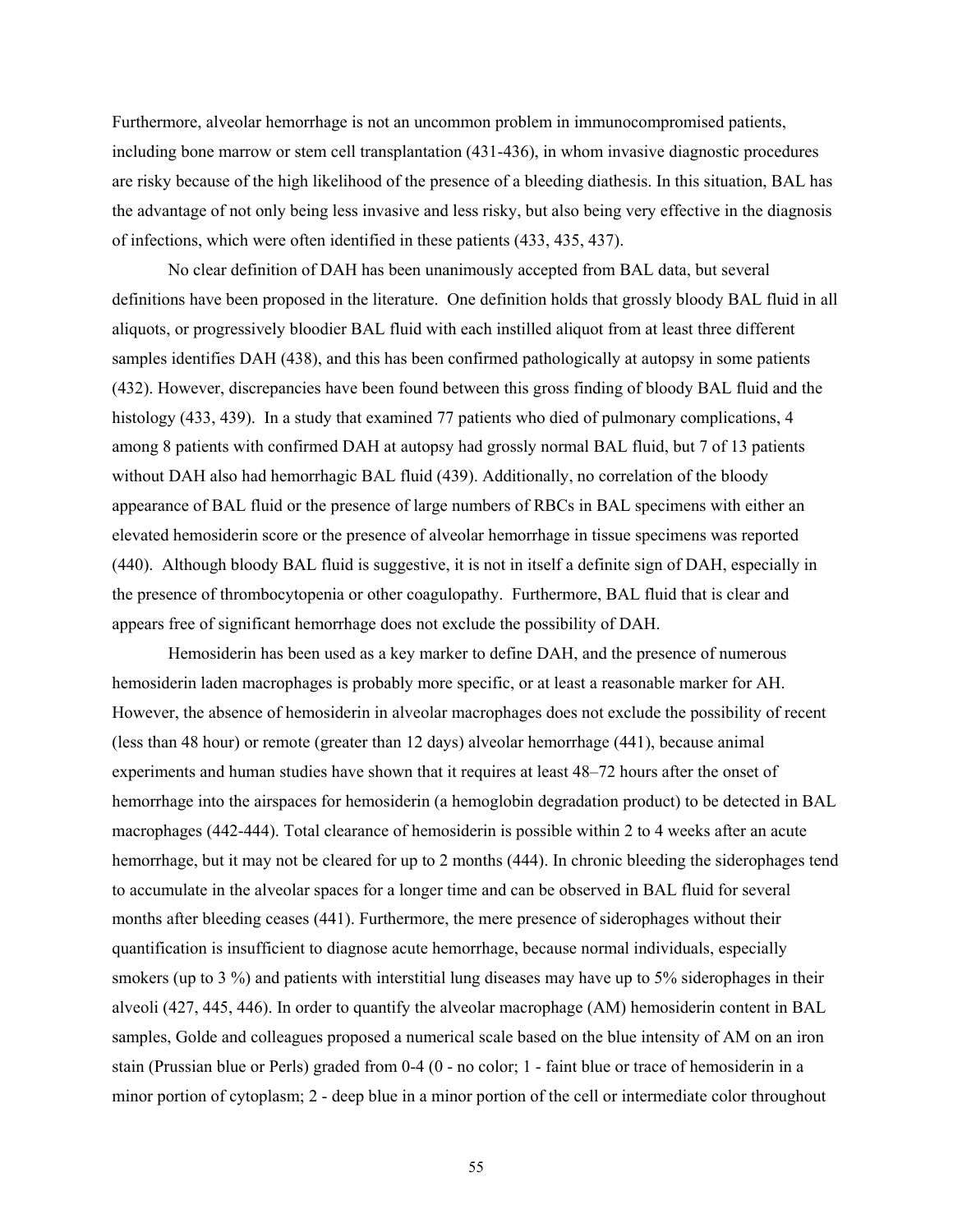the cytoplasm; 3 - deep blue in most areas of cytoplasm; 4 - deep blue throughout the cell or macrophages filled with hemosiderin). The mean score for 100 AM was calculated (Golde score) (430, 447). The efficacy of this Golde scale was validated 12 years later by Kahn in 51 immunosuppressed and 8 nonimmunocompromised patients with new pulmonary infiltrates. It correlated closely with the histologic severity of DAH in 26 patients from whom a lung biopsy or autopsy specimens were available. Golde score greater than 100 correlated with severe DAH and 20-100 with moderate hemorrhage (440). Similar validation via correlations with histologic diagnosis was provided by others (430, 448). Although the quantification of the hemosiderin content of AM improved the specificity of the diagnosis of DAH by BAL (446), this laboratory technique is very time-consuming and difficult for routine use. However, good correlation between the percentage of siderophages and the Golde score has been reported (429), and a percentage of siderophages equal or greater than 20% is sufficient and is an easier determinant of the diagnosis of DAH than the Golde score; in normal individuals, the siderophage count is always lower than 10% of BAL AM. However, smoking can lead to increased numbers of iron-positive macrophages (429), and a minority (less than 5%) of the patients with collagen vascular disease and vasculitis had ironpositive AM (427). However special consideration is needed in case of thrombocytopenia (< 50,000/mm<sup>3</sup>), coagulopathy or drugs (e.g. heparin or aspirin), renal failure, and heart transplantation due to chronic heart failure (447, 448).

Most patients with DAH present with dyspnea and bilateral diffuse alveolar infiltrates on chest roentgenogram. Hemoptysis is usually present, but not always. Anemia that may be a feature of lowgrade, chronic alveolar hemorrhage further supports the diagnosis; however anemia is usually not present in acute DAH. Therefore, any diffuse bilateral alveolar infiltrate on chest roentgenogram should prompt the consideration of DAH, and diagnostic bronchoscopy and BAL should be done early. The progressively bloodier fluid retrieved in each aliquot is suggestive, even though not definitely diagnostic in itself. BAL fluid should be sent for the microbiologic studies for possible infection and cytospin slides should be stained for iron (Prussian blue or Perls). A siderophage count more than 20% of BAL cells or Golde (hemosiderin) score more than 100 is indicative of significant AH. However, Maldonado and colleagues (449) have reported that >20% hemosiderin-laden macrophages can be seen in some patients with diffuse alveolar damage (DAD), and DAD must be considered in the differential diagnosis. Similarly, increased numbers of hemosiderin-laden macrophages have been observed in biopsy specimens from patients with IPF accompanied by secondary pulmonary hypertension, although an increase in hemosidering-laden macrophages in BAL from such patients has not yet been reported (450). Additionally, interpretation should be performed cautiously in cases with a bleeding tendency. Once the diagnosis of AH is established, careful clinical evaluation is essential for the differential diagnosis of underlying disease, especially renal diseases, collagen-vascular diseases, and systemic vasculitis, with

56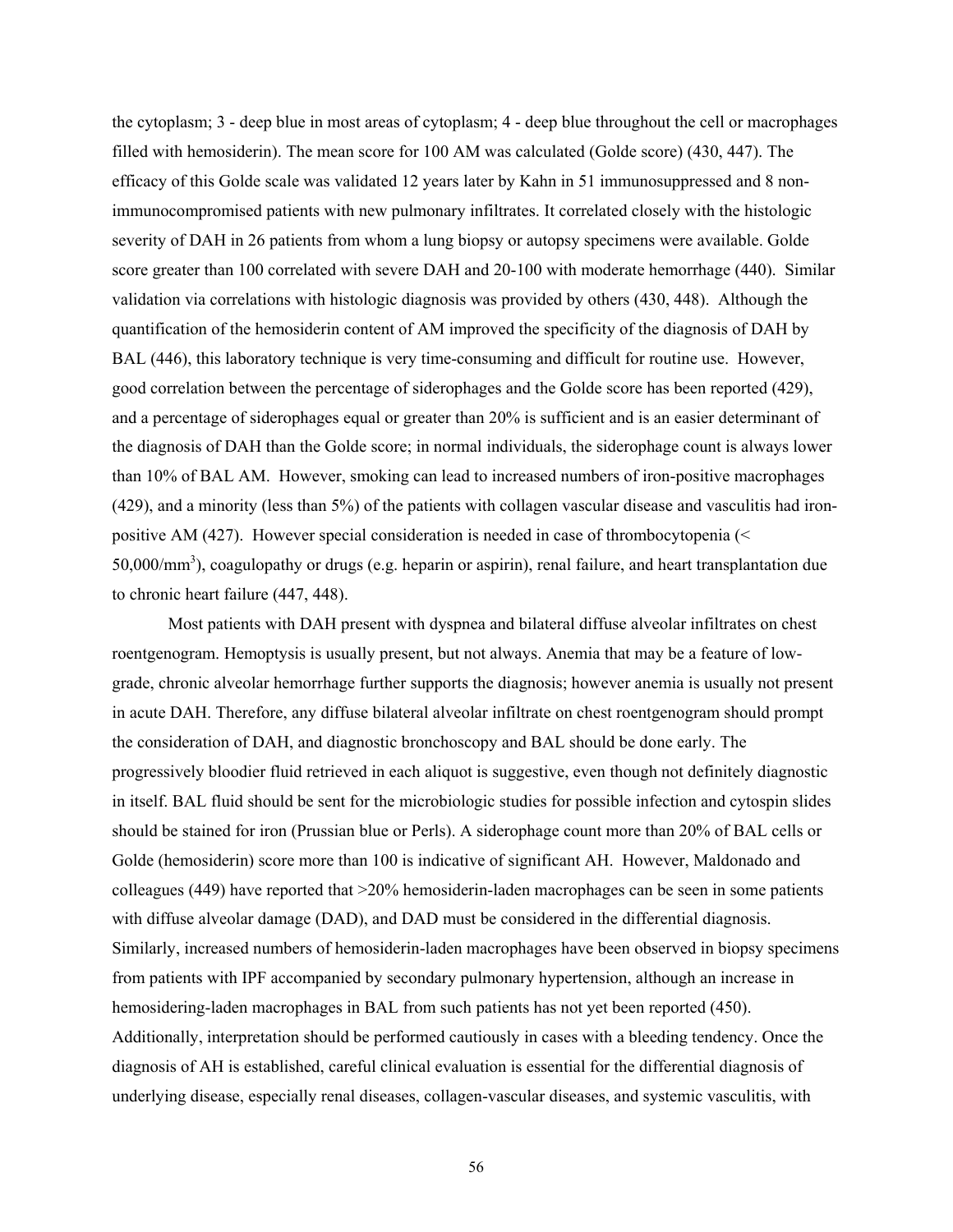serologic studies including anti –GBM antibody and ANCA. However, the results of these serologic tests are generally too late for early decision-making, and tissue biopsy results (including direct immunofluorescence studies) may be more quickly available. Furthermore, histopathologic diagnoses lend justification to the long-term immunosuppression required for many patients with DAH.

# **The committee concludes the following regarding the clinical utility of BAL cellular analyses for Alveolar hemorrhage syndromes:**

#### **AS AN AID FOR THE DIAGNOSIS:**

- The finding of progressively bloody BAL fluid with sequential aliquots, especially if accompanied by the identification of a large number of BAL macrophages containing hemosiderin, supports a diagnosis of DAH.
- BAL cannot identify specific causes of DAH.

**FOR PROGNOSIS**: Unknown

#### *5.6.4. Drug-Induced Interstitial Lung Disease*

A large number of drugs are potentially pneumotoxic and capable of inducing radiologic infiltrates. Drug-induced ILD syndromes, which can range from acute to chronic in onset and clinical presentation, encompass a wide range of pulmonary pathologies (451) and associated radiologic patterns (452) that include acute noncardiogenic pulmonary edema, alveolar hemorrhage, diffuse alveolar damage, eosinophilic pneumonia, hypersensitivity pneumonitis, drug-induced lupus, and pulmonary fibrosis. However, there are no generally accepted criteria that one can use to absolutely determine if radiologic infiltrates are caused by exposure to a drug, and drug-induced pneumotoxicity is often an idiosyncratic reaction. The two most common patterns of drug-induced ILD are that of (1) a relatively acute hypersensitivity response that may be associated with compartimentalized airspace or peripheral blood eosinophilia or (2) a subacute to chronic form that may mimic some forms of IIP and have some degree of fibrosis (453, 454).

Numerous published studies have examined BAL cell profiles in drug-induced ILD (455-464). Although total cell count may be normal, it is usually increased. Increased numbers of neutrophils, eosinophils, and/or lymphocytes may be present in BAL, and mast cells and/or plasma cells may also be identified. Lymphocytes have frequently been examined for some ILD induced by drugs such as methotrexate, amiodarone, nitrofurantoin, or bleomycin, and a low CD4 to CD8 T lymphocyte ratio is frequently present, even if total lymphocytes/ml BAL fluid is not elevated (459, 462). However, a predominance of CD4 T lymphocytes has been reported with drugs such as methotrexate or nitrofurantoin (460, 465). The inflammatory cells that flux into the lung and that are retrieved in BAL fluids likely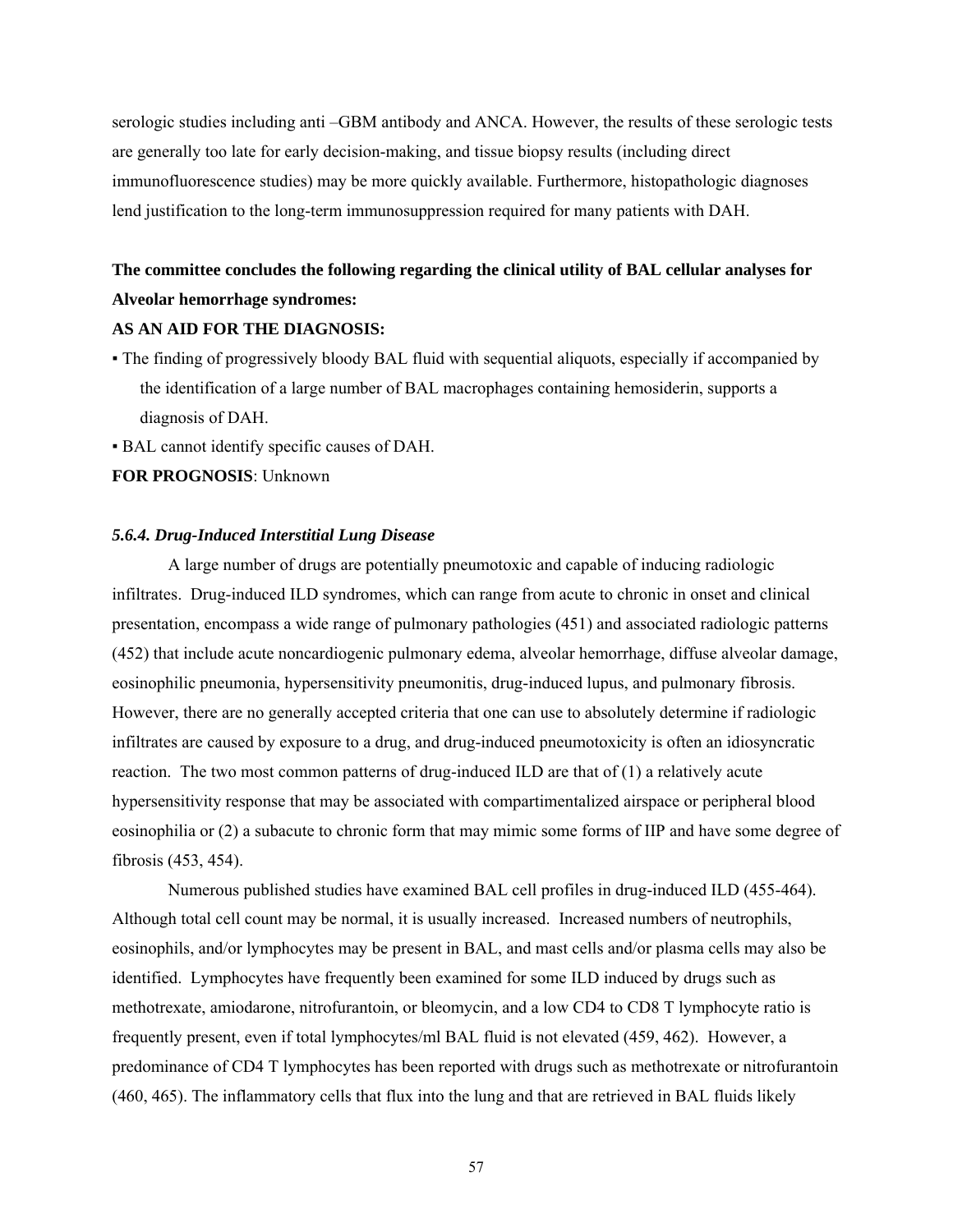reflect the type of inflammation induced by a particular drug combined with pro-inflammatory gene expression (i.e. cytokines and chemokines) of a given individual in response to a toxic drug reaction in the lung. Amiodarone causes characteristic changes in the alveolar macrophage population with foamy intracytoplasmic alterations corresponding to a form of phospholipidosis (462, 466).

The use of prescribed and over-the-counter medications needs to be carefully examined when patients are evaluated for ILD. The differential diagnosis is frequently complicated by the presence of disorders such as connective tissue diseases that can cause ILD, and pneumotoxicity may be superimposed on ILD that is already present. Nonetheless, radiologic evaluation including HRCT scanning can establish a pattern that suggests acute inflammation (ground glass attenuation), pulmonary edema, pulmonary hemorrhage, or chronic fibrotic changes caused by specific drug exposure. Bronchoalveolar lavage and BAL fluid analysis can establish the presence of pulmonary hemorrhage and/or lower tract infection. It can also detect an expansion of inflammatory cell populations that supports the diagnosis of a pneumotoxic drug reaction. The detection of large numbers of eosinophils or lymphocytes suggests inflammation that may respond particularly well to anti-inflammatory therapy.

# **The committee concludes the following regarding the clinical utility of BAL cellular analyses for DILD:**

## **AS AN AID FOR THE DIAGNOSIS:**

▪ BAL cell profiles (e.g. BAL lymphocytosis or eosinophilia) in an appropriate clinical setting, especially when combined with HRCT findings, can support a diagnosis of drug-induced ILD.

▪ BAL analysis can be used to rule out other potential entities such as pulmonary hemorrhage or infection. **FOR PROGNOSIS**: UNKNOWN

#### *5.6.5. Radiation Pneumonitis*

Therapeutic irradiation of thoracic malignancies can be complicated by radiation pneumonitis and radiation fibrosis. Symptomatic radiation pneumonitis usually manifests after 1 to 3 months of completion of radiotherapy and is observed in approximately 7 to 8 percent of patients (467, 468). Radiation fibrosis usually evolves over a 6 to 24 month period and may occur in patients who did not have manifestations of acute pneumonitis (467). Early histopathologic changes following lung irradiation, which generally occur within the first 2 months, are characterized by capillary and small vessel injury, vascular congestion, and increased capillary permeability with hyaline membrane formation (469). An intermediate stage at 2 to 9 months is characterized by pulmonary capillary obstruction and interstitial fibrosis with septal thickening which can subside with mild radiation injury. A chronic phase may arise, typically after nine months, with severe injury and is characterized by progressive septal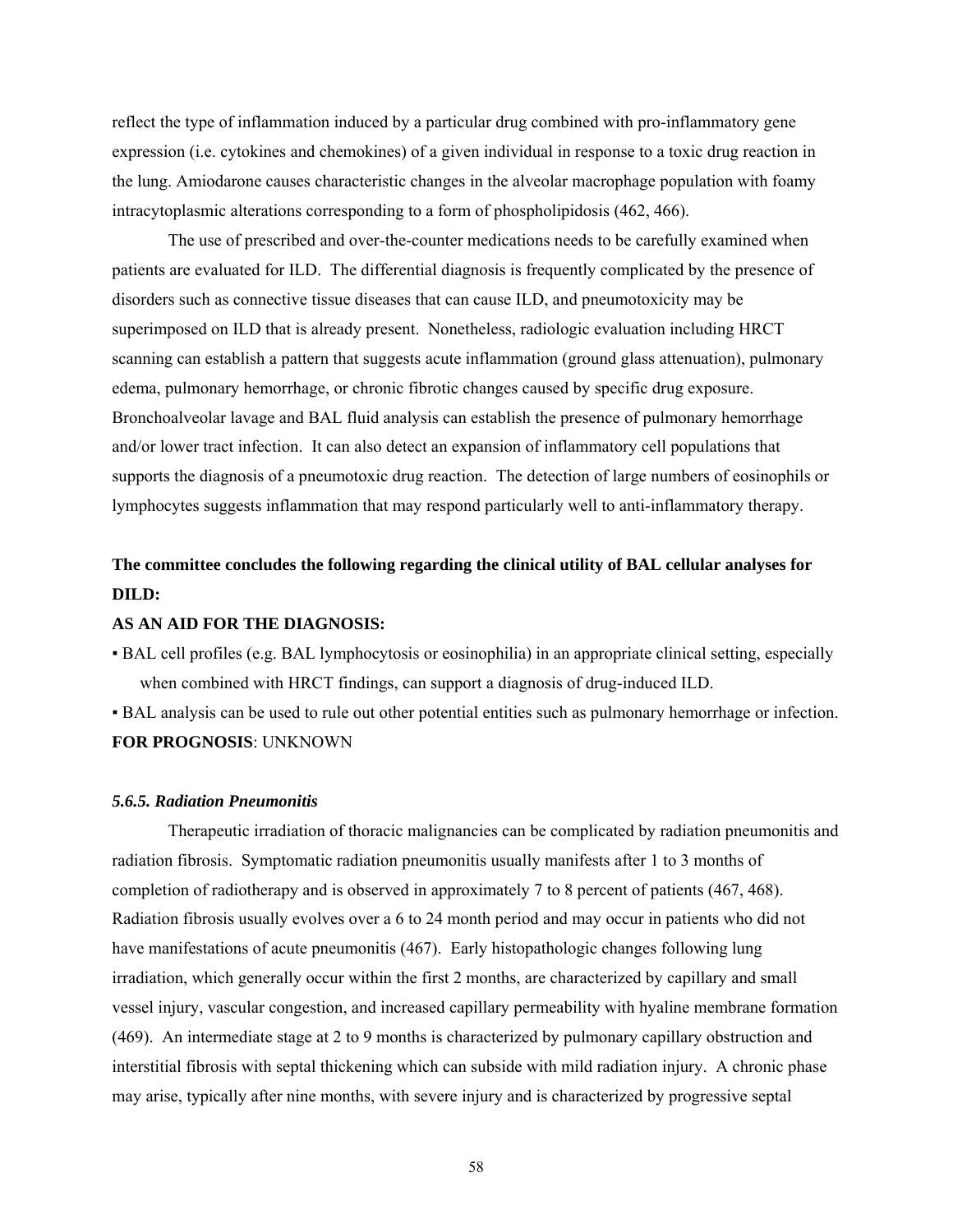thickening and vascular sclerosis (470). Endothelial cell damage is thought to play a key role in pulmonary radiation injury, and host factors, such as impaired production of plasminogen activator by endothelial cells, may predispose to radiation fibrosis (471). Animal models of radiation pneumonitis generally show increased neutrophils and lymphocytes in BAL fluid (472, 473), and a study in patients demonstrated increased lymphocytes and eosinophils in BAL fluid from those who developed radiation pneumonitis (474). Increased BAL lymphocytes have been found in the controlateral lung following thoracic irradiation for breast cancer (475), suggesting that radiation pneumonitis may be, at least in part, immunologically mediated, perhaps as a response to autoantigens generated by the effect of ionizing radiation on lung tissue.

Because individuals who receive thoracic irradiation may have other causes of radiologic infiltrates, bronchoscopy with BAL may be necessary to exclude other causes of symptomatic pulmonary dysfunction such as pulmonary hemorrhage, diffuse spread of malignancy, pulmonary infection, or drug toxicity. The presence of increased inflammatory cells and exclusion of the aforementioned entities strongly supports radiation pneumonitis if the appropriate temporal association with thoracic irradiation is present. However, patients given radiotherapy often receive drugs that can induce lung inflammation and damage with associated increases in BAL inflammatory cells, making it difficult to determine the specific cause of perturbations in BAL cell differential counts.

## **The committee concludes the following regarding the clinical utility of BAL cellular analyses for Radiation Pneumonitis:**

#### **AS AN AID FOR THE DIAGNOSIS:**

- BAL can be useful in evaluating patients with ILD that may be linked to radiation injury by excluding confounding entities such as hemorrhage or infection.
- The presence of significantly increased numbers of lymphocytes cells combined with an appropriate clinical setting and HRCT findings can lend support to the diagnosis.

**FOR PROGNOSIS**: unknown

#### **7. OTHER ILD**

Various other disorders can alter lung parenchyma and cause diffuse changes on thoracic imaging, but these entities are relatively uncommon causes of ILD. These include lipoid pneumonia, chronic aspiration pneumonitis, lymphangitic or bronchoalveolar carcinoma and lymphangioleiomyomatosis (LAM). Diffuse pulmonary infiltrates may also be associated with*,*  amyloidosis, pulmonary alveolar microlithiasis, bronchiolitis, giant cell pneumonitis, various metabolic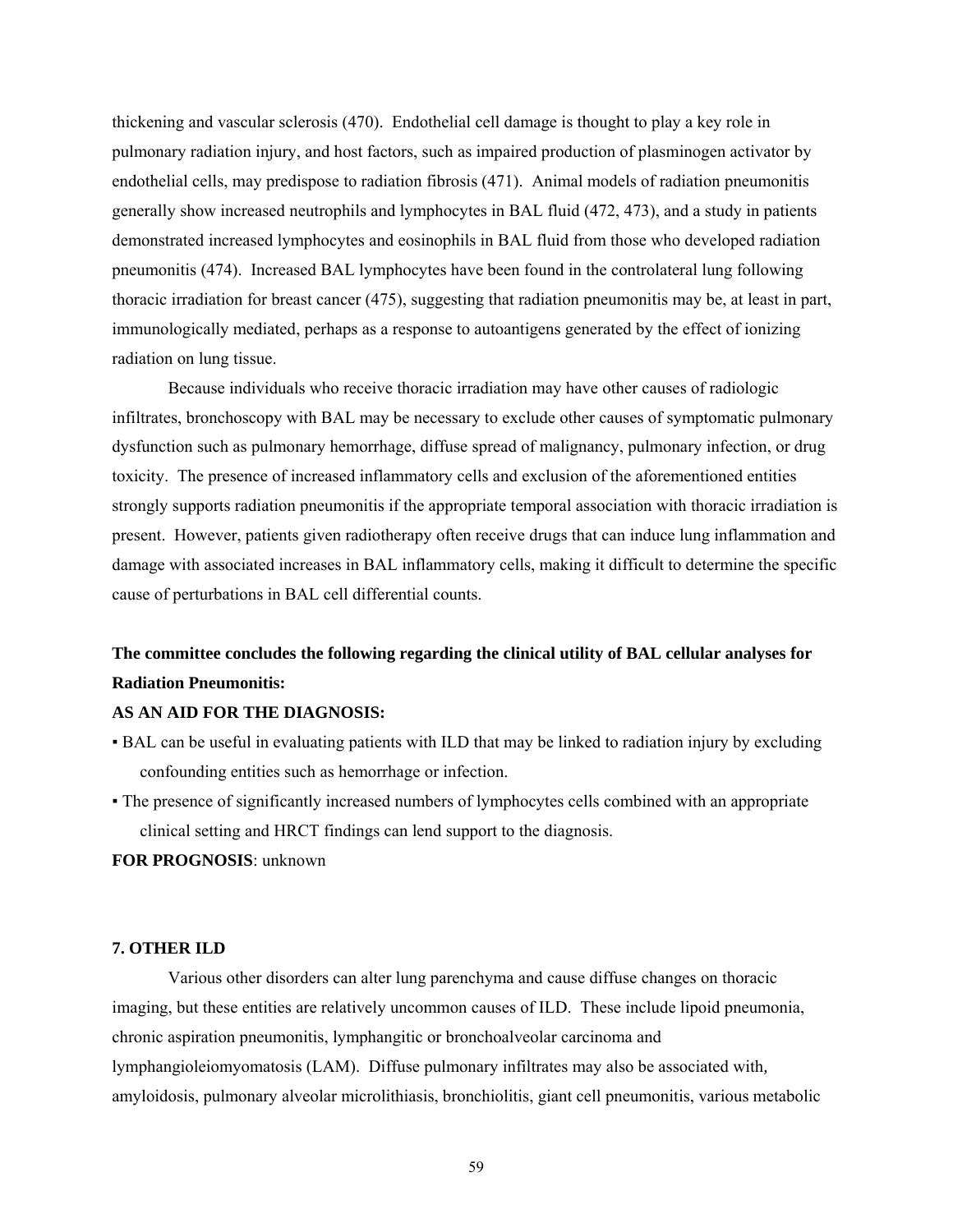disorders (e.g. lysosomal storage diseases or Hermansky-Pudlak syndrome), or gastrointestinal disease (e.g. inflammatory bowel disease). Although BAL studies have been performed in patients with these latter entities, the data are relatively limited, and BAL analysis appears to be of limited diagnostic value.

Exogenous lipoid pneumonia, which is most commonly associated with mineral oil aspiration, can cause diffuse radiographic infiltrates and may be associated with granulomatous or fibrotic histopathology (476). Fat globules in alveolar spaces and AM are typically seen, and BAL will usually retrieve AM that have vacuolated cytoplasm and stain positive for fat with Sudan or oil red O stains (476, 477).

Pulmonary fibrosis has been associated with chronic, subclinical aspiration of gastric contents that occurs in patients with esophageal problems such as gastroesophageal reflux and/or hiatal hernia (476), and gastroesophageal reflux has been identified in many patients with IPF (478). Although semiquantative scoring of BAL AM via staining with oil red O has been described and associated with chronic aspiration (479), the use of this technique and scoring of staining intensity has not been validated. Although some investigators have reported a lipid-laden AM scoring method as useful to identify repetitive aspiration in children (480, 481), others have found such scoring to be non-specific and of limited utility in identifying children with chronic silent aspiration (482). Other markers, such as pepsinlike activity, may prove more valuable in the diagnosis of aspiration of gastric secretions (483). However, no studies have validated the utility of BAL pepsin concentrations in the diagnosis of gastric aspiration.

Bronchoalveolar carcinoma, lymphangitic carcinoma, or infiltration of the lung with bonemarrow-derived malignant cells can all give interstitial patterns on chest radiographic imaging. Bronchoalveolar carcinoma can be diagnosed via sputum cytology, examination of BAL fluid, or transbronchial lung biopsy, and surgical lung biopsy is usually unnecessary (476, 484). Lymphangitic carcinomatosis, which is usually caused by metastasis of adenocarcinomas from various organs, typically gives an interstitial pattern on chest radiography and often causes considerable thickening of interlobular septae on HRCT (485). Bronchial brushings, BAL analysis, or bronchoscopic lung biopsies usually show positive cytopathology or histopathology (486).

Lymphangioleiomyomatosis (LAM), which is either sporadic or associated with tuberous sclerosis and occurs almost exclusively in females, is a rare disorder characterized by smooth muscle proliferation leading to progressive respiratory failure due to cyst formation throughout the lungs (487). A presumptive clinical diagnosis of LAM can be made on the characteristic appearance of cysts on HRCT, particularly when extrapulmonary manifestations of LAM or angiomyolipoma are present (487, 488). The diagnosis can be unequivocally demonstrated by surgical lung biopsy or transbronchial biopsy that shows characteristic histologic changes combined with positive staining of smooth muscle cells with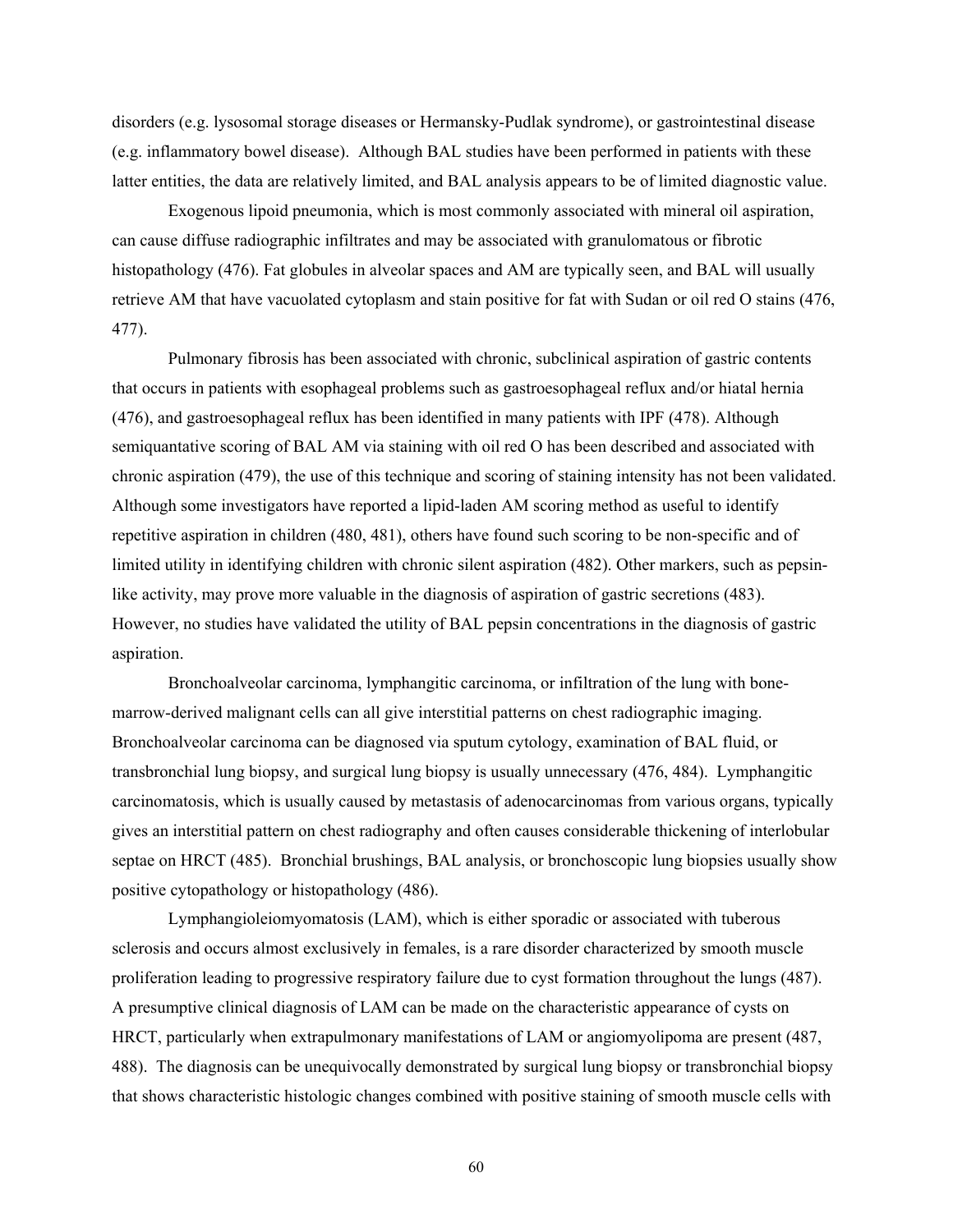the monoclonal antibody, HMB45 (487, 489, 490). Bronchoalveolar lavage does not contribute to the diagnosis and appears to have no role when LAM is clinically suspected, although it can be used to rule out other possibilities.

# **The committee concludes the following regarding the clinical utility of BAL cellular analyses for other ILD:**

## **AS AN AID FOR THE DIAGNOSIS:**

## *Lipoid pneumonia*

▪ BAL will usually retrieve AM that have vacuolated cytoplasm and stain positive for fat with Sudan or oil red O stains.

## *Chronic aspiration pneumonitis*

- Semiquantative scoring of BAL AM via oil red O staining has been described and associated with chronic aspiration, but the use of this technique and scoring of staining intensity has not been validated.
- Some investigators have reported a lipid-laden AM scoring method as useful to identify repetitive aspiration in children, but others have found such scoring to be non-specific and of limited utility in identifying children with chronic silent aspiration.
- Other markers, such as pepsin-like activity, may prove more valuable in the diagnosis of aspiration of gastric secretions.

## *Bronchoalveolar carcinoma*

- Can be diagnosed via sputum cytology, examination of BAL fluid, or transbronchial lung biopsy.
- Surgical lung biopsy is usually unnecessary for diagnosis.

## *Lymphangitic carcinomatosis*

▪ Bronchial brushings, BAL analysis, or bronchoscopic lung biopsies usually show the malignant cells.

## *Lymphangioleiomyomatosis*

- BAL does not contribute to the diagnosis and appears to have no role when LAM is clinically suspected.
- BAL can be helpful in ruling out other possible diagnoses.

## *Amyloidosis*

▪ BAL does not provide diagnostic cell patterns.

## *Pulmonary alveolar microlithiasis*

- BAL may be cloudy and clear only with low-speed centrifugation.
- Microliths may be seen in the BAL cell pellet.

## *Bronchiolitis*

▪ BAL does not provide diagnostic cell patterns.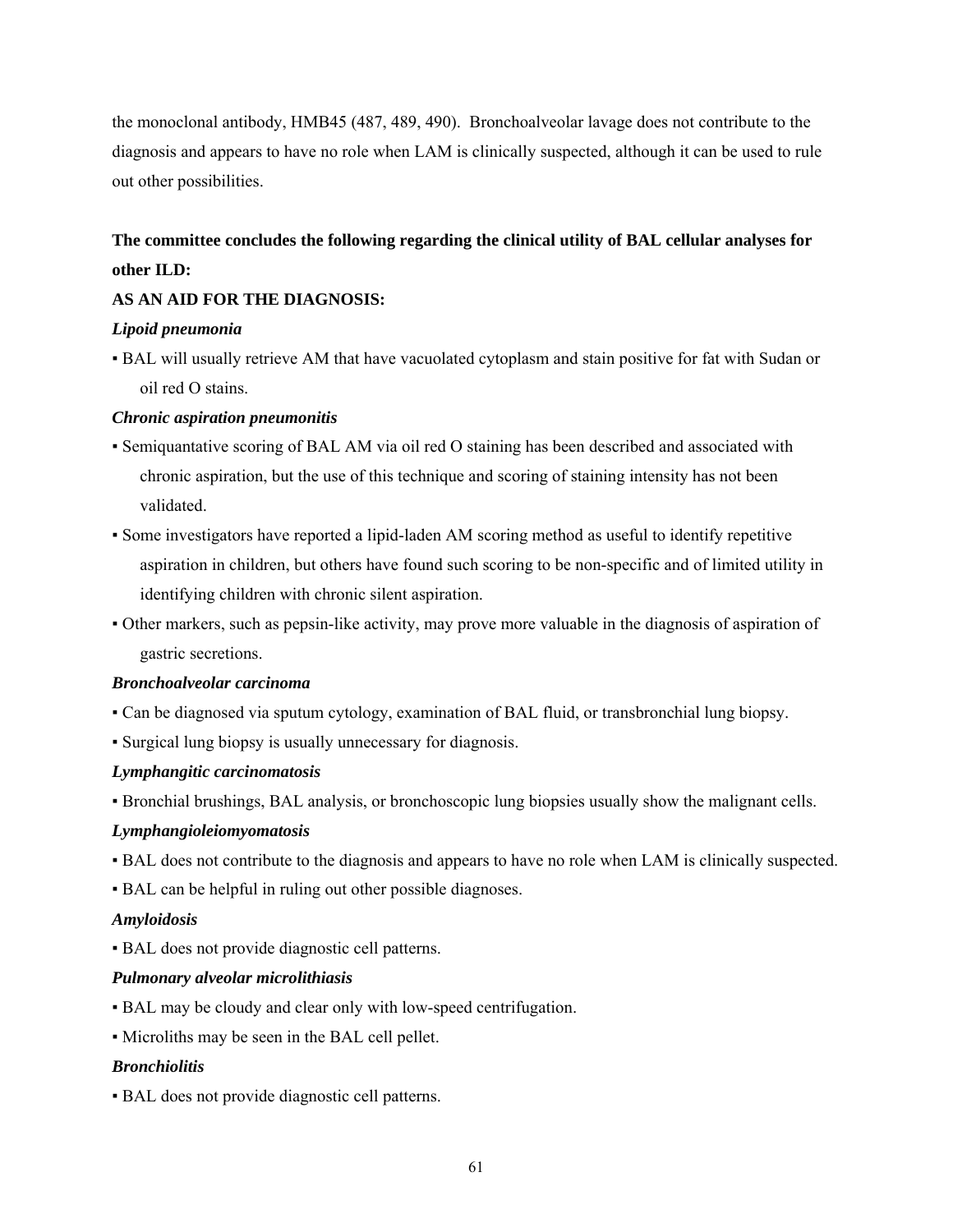#### **FOR PROGNOSIS**: Unknown

## **8. CLINICAL UTILITY OF BAL CELLULAR ANALYSIS IN THE EVALUATION OF ACUTE ONSET ILD**

Bronchoalveolar lavage findings can assist in the diagnosis of acute onset ILD. Acute onset of ILD was defined by the committee as illness ≤4 weeks duration, shortness of breath, hypoxemia, and diffuse radiographic infiltrates in a patient with no history of prior lung disease and no obvious risk factors for ARDS (e.g. sepsis, trauma, aspiration). Diagnostic considerations include infection, noninfectious ILD (AIP, acute EP, DAH, acute HP, acute COP, pneumotoxic drug reactions, or radiation injury), or acute exacerbation of previously undiagnosed IPF. Examination of BAL fluid can detect infection or hemorrhage, and the BAL cell profile may show large numbers of eosinophils, which is strongly supportive of a diagnosis of acute EP. Additionally, large numbers of lymphocytes would suggest acute HP or drug toxicity, especially if accompanied by plasma cells and an appropriate exposure history. Lung injury due to severe pneumonia or DAD is associated with desquamation of type II pneumocytes (491), and reactive type II pneumocytes in BAL are commonly observed with drug reactions, respiratory infection, or other forms of acute lung injury (492, 493). Bronchoscopy with BAL at the time of acute presentation may facilitate diagnosis and minimize procedural risk if a diagnosis can be made that obviates the need to progress to a surgical lung biopsy.

# **The committee concludes the following regarding the clinical utility of BAL cellular analyses for diagnostic evaluation of acute onset ILD:**

- Marked BAL eosinophilia supports the diagnosis of acute EP.
- BAL is useful in detecting alveolar hemorrhage syndromes or infection.
- Marked BAL lymphocytosis suggests HP or drug toxicity as the etiology in the appropriate clinical setting.

#### **9. FUTURE DIRECTIONS:**

Since its introduction into clinical investigation in the 1970's, it is clear that BAL has been an extremely valuable research tool for the retrieval and study of cells involved in lung inflammation, lower respiratory tract infections, and extra-cellular components in epithelial surface liquid. Research utilizing BAL has not only generated extensive data concerning the identity and functions of immune cells in the peripheral airspaces, but also identified mediators and other products derived from inflammatory cells and diseased lung tissue that play important roles in disease pathogenesis. Unfortunately, only a small portion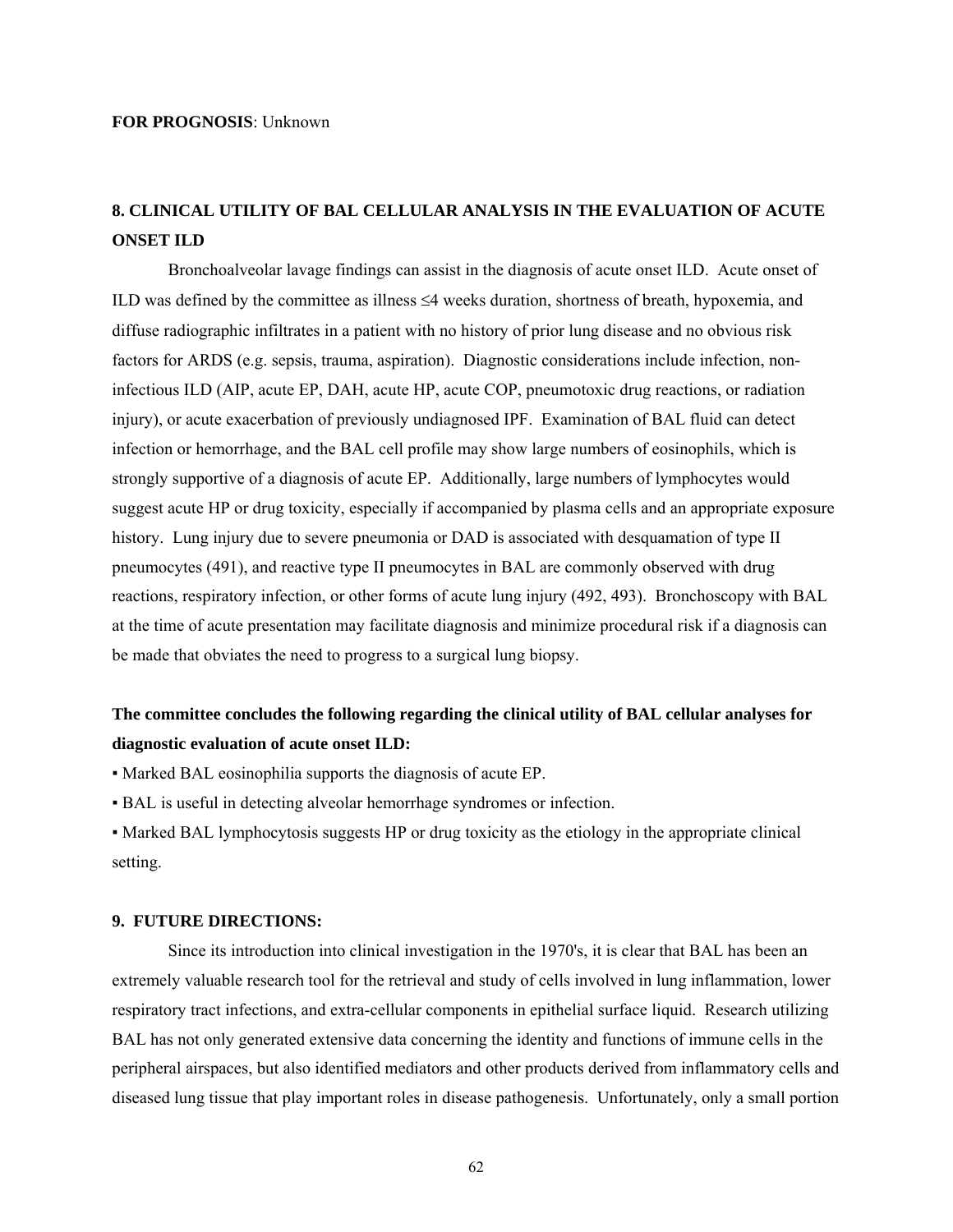of this mass of research information has yet been shown to be of value to the practicing clinician in the diagnosis or management of ILD.

The fact that methods are still lacking to accurately assess disease activity, stage various diseases and render a prognosis, aid the selection of optimal approaches to treatment, or monitor response to therapeutic interventions constitutes a major problem that needs to be resolved through additional clinical investigation. Identifying specific and sensitive markers that can address these problems remains an elusive but vitally important target. Universal adoption of a reasonably standardized BAL procedure will undoubtedly improve the chance of identifying clinically relevant differences between disorders and stages of disease. It will also enable centers to pool information to achieve the large patient groups necessary to more adequately investigate the value of BAL markers to indicate clinical disease activity, detect disease progression, provide a prognosis, and guide treatment strategies.

Another important clinical problem is the evolving importance of histopathologic patterns within the spectrum of IIP to define subgroups that constitute distinct disease entities that indicate different management approaches. Because of differences in prognosis and treatment, a large number of patients with possible IIP may need to undergo definitive surgical lung biopsy unless a reasonably confident diagnosis can be reached via other diagnostic testing. Under these circumstances, it is clearly important, whenever possible, to identify other diagnostic groups, such as those related to known etiologic agents, using less invasive procedures that avoid the use of the higher risk procedure of surgical lung biopsy. To minimize risk further, an important objective for research is to seek less invasive approaches to differentiate the distinct subgroups within the idiopathic forms of ILD. Multi-center studies that prospectively compare BAL with HRCT and histological patterns in large groups of patients will be facilitated by improvements in BAL standardization. Such studies have the potential to better define the underlying inflammatory and histological events associated with different HRCT appearances, which may reduce the need for biopsies and provide information that can guide effective therapy.

Breakthroughs in knowledge that can lead to a better understanding of pathogenetic mechanisms in ILD will undoubtedly be facilitated by the identification of full genomic sequence information by the human genome project. Rapidly expanding computational capabilities combined with evolving highthroughput gene expression technologies are now being exploited to establish gene expression profiles for various specific disease states including ILD. These cutting edge methods may eventually prove extremely useful in making an accurate diagnosis, identifying useful biomarkers that determine patients response to therapeutic interventions and predict clinical course, choosing and implementing effective therapies, monitoring disease activity, and assessing the effect of therapeutic interventions. Acquisition of new knowledge of the pathobiology of various lung diseases is being aided by the recent development of DNA microarray and other technologies that identify and monitor expression patterns of vast numbers

63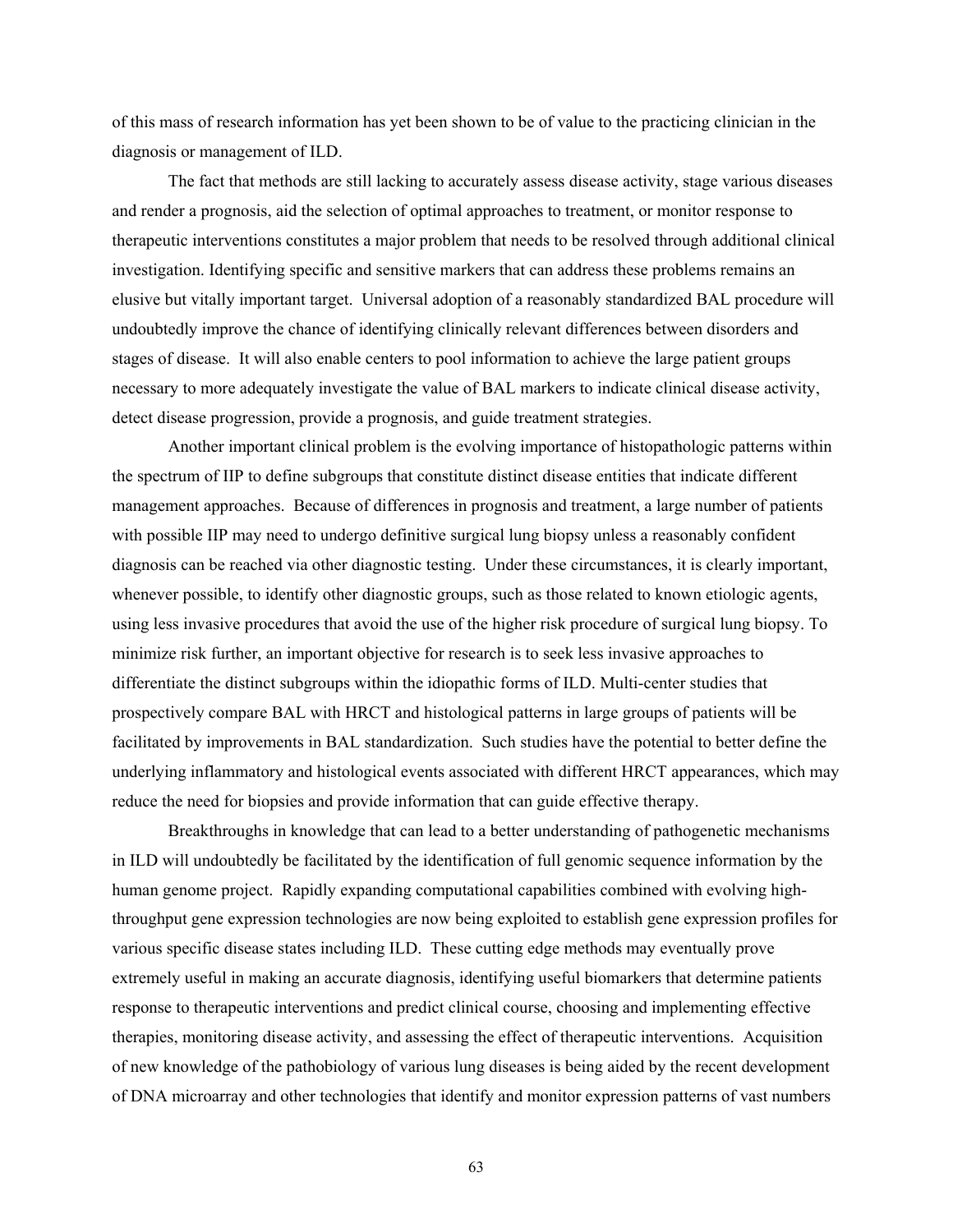of genes (494, 495). In addition, recent advances in proteomics that allow mapping and identification of multiple protein expression patterns by 2D gel electophoresis, image analysis, protein spot transfer and mass spectrometry may allow the identification and quantatitation of products of genes linked to disease pathogenesis (496).

Some early investigations that utilized electrophoretic techniques to examine protein profiles in BAL from patients with ILD were able to show some differences between IPF and sarcoidosis (497, 498), and later studies using two-dimensional electrophoretic techniques allowed enhanced fingerprinting of digested proteins from BAL supernatant fluids and demonstrated different profiles for IPF, sarcoidosis, and HP (499, 500). Rottoli et al. (501) used protein mapping via 2-dimensional electrophoresis to construct protein maps from BAL fluid that could profile differences among IPF, systemic sclerosis, and sarcoidosis, and Sabounchi-Schüutt et al. (502) have used similar techniques to identify inflammatory serum markers of patients with sarcoidosis and speculated that proteins in BAL fluid and/or peripheral blood may eventually provide disease-specific markers. The development of techniques that employ (1) mass spectrometry combined with ionization of peptides via matrix-assisted laser-desorption ionization (MALDI) or electrospray ionization (ESI) or (2) mass spectrometry combined with the use of surface chromatography to capture proteins on a chip surface (SELDI) coupled with greatly enhanced computational abilities and proteomics databases hold considerable promise for the study of ILD via this emerging technology. Although these newer techniques for proteome analysis are still being developed and have yet to be widely applied to the study of ILD, they have already been applied to the study of markers in BAL fluid in patients with lung inflammation (503).

A global analysis approach has identified many genes with increased expression in IPF(495), and certain gene products that may play an important role in IPF pathogenesis and/or serve as disease biomarkers, such as pigment epithelium-derived factor (504) matrilysin (505), and osteopontin, have been identified using these methods. Thonhofer et al. (506) examined gene expression by stimulated BAL cells from patients with sarcoidosis and showed that over a thousand genes were up- or down-regulated, including selective up-regulation of B-MYB, a potent growth factor for lymphocytes and regulator of apoptosis, and FABP4, a regulator of lipid metabolism and arachidonic acid uptake by macrophages. Not only can microarray genetic analysis provide characteristic gene expression patterns for specific ILD, but distinct expression patterns may differentiate one ILD from another. Validation of this concept has been provided by Selman et al. (507), who demonstrated distinct gene expression patterns in lung tissue for patients with IPF versus HP, and an exciting application of microarray-derived gene expression patterns to BAL cells has now been used to differentiate patients with chronic rejection versus those without via sequential profiling of BAL cells based on extracted RNA as the indicator of gene activity (508). In lung transplantation, although the diagnosis of chronic rejection currently depends upon spirometry as a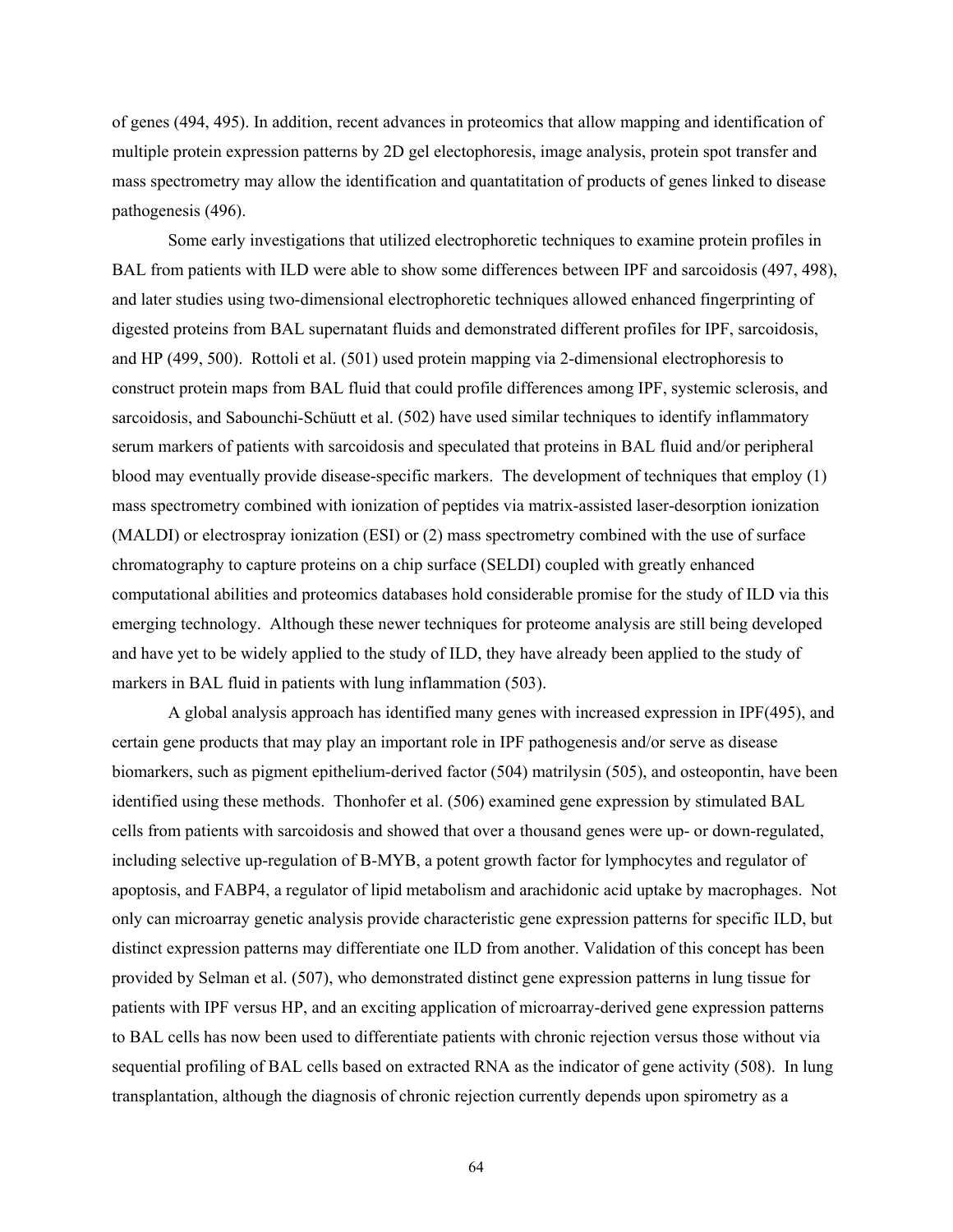surrogate marker to detect and grade it (509), techniques to diagnose chronic rejection via microarray analysis of BAL cell gene expression (508) or BAL fluid protein analysis via MALDI-TOF profiles (510) have been reported and may provide a sensitive and accurate means of detecting the onset of obliterative bronchiolitis. Similar techniques are being investigated to detect acute cellular rejection (511).

In addition to profiling of lung tissue and/or BAL cells, comparisons of BAL cell gene expression with peripheral blood may allow the identification of signatures that may give diagnostic information, provide an index of disease activity, or assist in the selection of specific pharmacologic interventions for effective treatment of the disorder. Microarray investigations of peripheral blood mononuclear cells from patients with acute sarcoidosis have demonstrated that expression of the Bcl-2 family of genes shows a pro-survival profile, while NFkB is up-regulated in sarcoidosis patents with progressive disease (512). Additionally, Rutherford et al. (513) have demonstrated specific peripheral blood gene expression patterns that correlate with self-limited disease. Such studies, especially when combined with examination of biopsy specimens and/or BAL cells, may allow the identification of circulating biomarkers, such as osteopontin in peripheral blood (514) that may eventually prove useful in clinical practice.

Despite significant diagnostic potential, very few patients have been investigated so far using gene and protein mapping approaches. The applications of the powerful techniques of gene and protein mapping to the study of interstitial lung diseases are still at a very early stage. To exploit their full potential in the future will require access to large collections of well-characterized clinical samples. Collections of blood, biopsies and BAL samples can all make important contributions to our understanding and differentiation of various forms of ILD.

Standardization of the clinical procedure of BAL will undoubtedly contribute greatly to the use of BAL in the diagnosis of specific ILD and allow comparison of BAL data among centers around the world. The Committee strongly encourages the adoption of the technical aspects of performing and analyzing BAL fluid for cellular analyses outlined in this statement by pulmonologists and laboratories worldwide.

65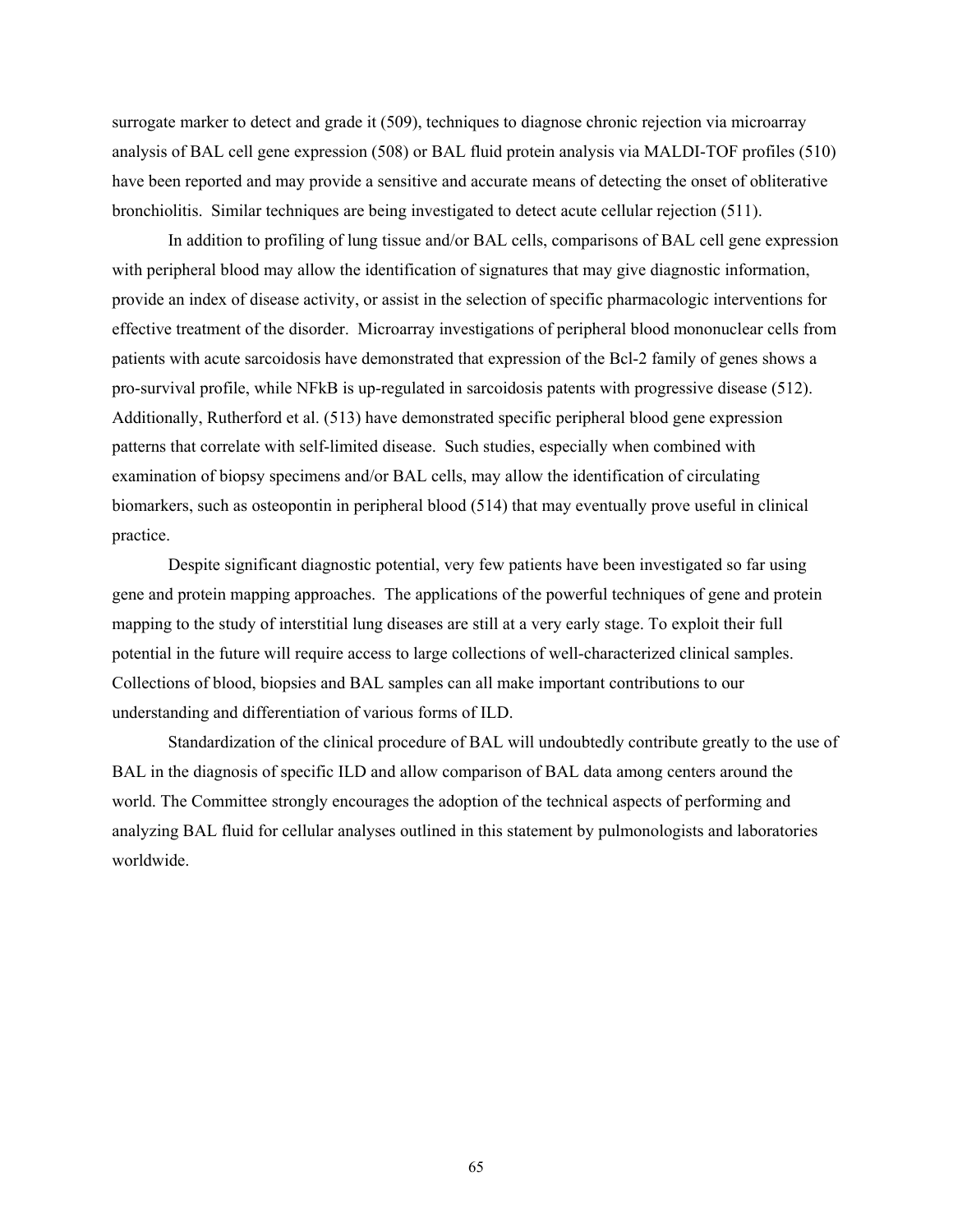## **BRONCHOALVEOLAR LAVAGE CELLULAR ANALYSIS REQUEST FORM**

| <b>Patient Information:</b><br>Name: |  |
|--------------------------------------|--|
| Med. record $#$ :                    |  |
| Date of Birth:                       |  |
| Gender: M F<br>Age:                  |  |
| Current smoker:<br>Yes No            |  |
| Ex-smoker (quit $>2$ yrs):<br>Yes No |  |
| Remote smoker (quit >20 yrs): Yes No |  |
| Never smoker<br>Yes No               |  |
| Bird exposure?<br>Yes No             |  |
| Coagulopathy?<br>Yes No              |  |

#### **Other Required Information:**

- A. Date of procedure
- B. Time of procedure
- $C.$  Name of physician ordering  $BAL$
- D. Ordering physician contact information

- A. Additional Information:
	- 1. Pertinent clinical features: \_\_\_\_\_\_\_\_\_\_\_\_\_\_\_\_\_\_\_\_\_\_\_\_\_\_\_\_\_\_\_\_\_\_\_\_\_\_\_\_\_\_\_\_\_\_\_\_\_\_\_\_\_\_
	- 2. Radiographic/CT pattern:
	- 3. Preliminary diagnosis: \_\_\_\_\_\_\_\_\_\_\_\_\_\_\_\_\_\_\_\_\_\_\_\_\_\_\_\_\_\_\_\_\_\_\_\_\_\_\_\_\_\_\_\_\_\_\_\_\_\_\_\_\_\_\_\_\_
	- 4. Drug-induced?
	- 5. Lung (R or L) and area lavaged (e.g. RML, lingula, etc.):  $\Box$  Right Lung  $\Box$  RML  $\Box$  RUL  $\Box$  RUL  $\Box$  Left Lung  $\Box$  Lingula  $\Box$  LLL  $\Box$  LUL (not lingula)
	- 6. Total volume instilled (mL): \_\_\_\_\_\_\_\_\_\_\_\_\_\_\_\_\_\_\_\_\_\_\_\_\_\_
	- 7. Total volume of BAL fluid retrieved (mL):
	- 8. Volume of BAL fluid sent to laboratory:
- B. BAL cell analysis is optimal if an adequate volume (e.g. 10-20 mL) is available for testing. If BAL volume is limited, please identify tests that **must** be performed and prioritize your requests.
	- \_\_\_\_ Cell count and differential (Wright-Giemsa stain)
	- \_\_\_\_ T lymphocyte subsets by flow cytometry
	- Hemosiderin stain
	- Other testing (specify):

C. Tests for infectious agents: use separate microbiology forms as needed

- D. Malignancy suspected? Send aliquot to pathology
- D. Specimens must be promptly transported to the laboratory at room temperature and must not be frozen. If not analyzed immediately, BAL cell suspensions can be kept at  $4^{\circ}$ C for up to 2 hours in nutrientpoor media (normal saline). Specimens for BAL cellular analysis can be maintained in nutrientsupplemented media for up to 24 hrs.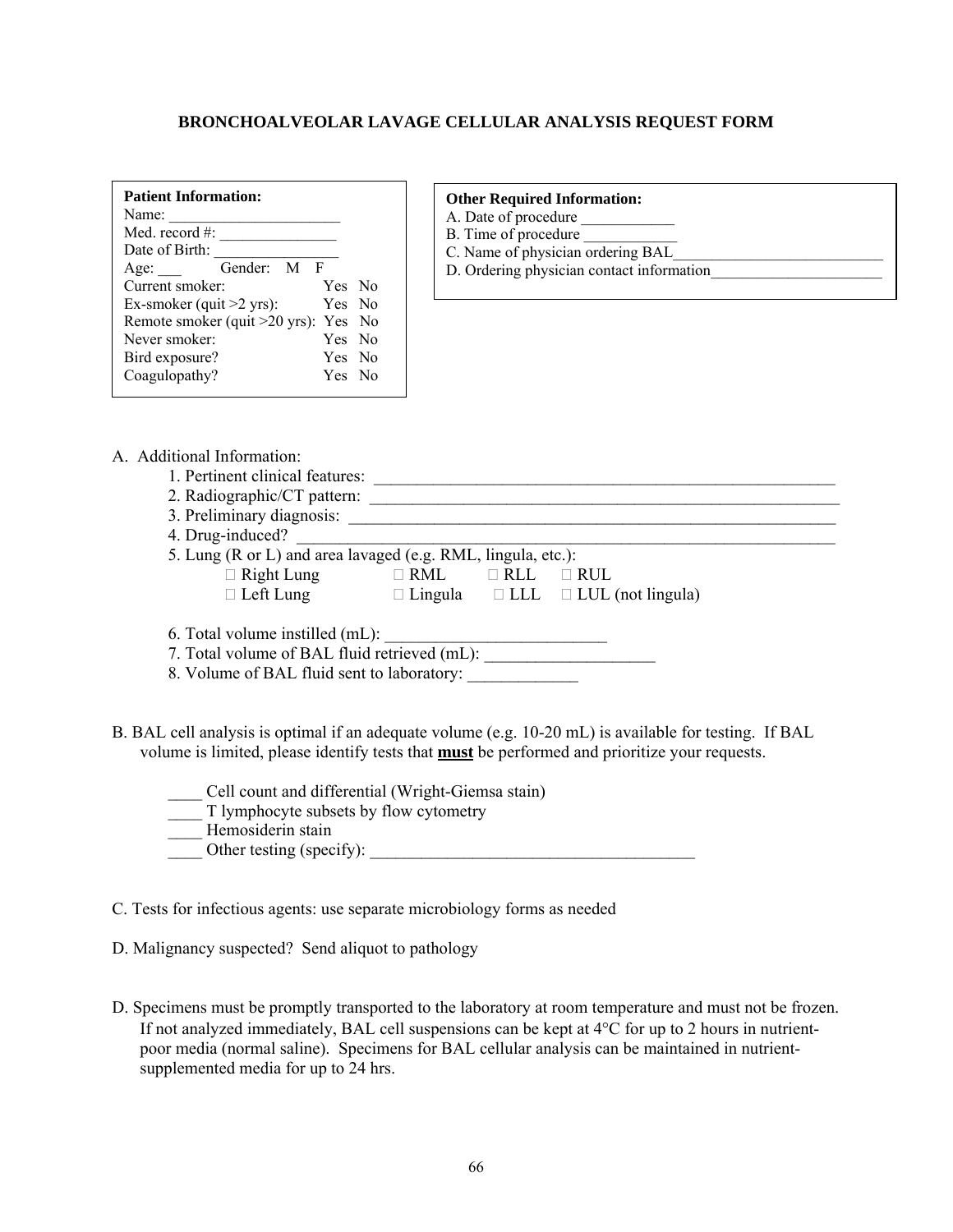## **BRONCHOALVEOLAR LAVAGE CELLULAR ANALYSIS FINAL REPORT FORM**

## **General Information:**

| General Imormation;                                                                                                                                                                                                                                                                                                                                                                           |                                 |                                                                                                         |                                                                                      |
|-----------------------------------------------------------------------------------------------------------------------------------------------------------------------------------------------------------------------------------------------------------------------------------------------------------------------------------------------------------------------------------------------|---------------------------------|---------------------------------------------------------------------------------------------------------|--------------------------------------------------------------------------------------|
| Patient name:<br>Med. record # $\frac{1}{2}$ $\frac{1}{2}$ $\frac{1}{2}$ $\frac{1}{2}$ $\frac{1}{2}$ $\frac{1}{2}$ $\frac{1}{2}$ $\frac{1}{2}$ $\frac{1}{2}$ $\frac{1}{2}$ $\frac{1}{2}$ $\frac{1}{2}$ $\frac{1}{2}$ $\frac{1}{2}$ $\frac{1}{2}$ $\frac{1}{2}$ $\frac{1}{2}$ $\frac{1}{2}$ $\frac{1}{2}$ $\frac{1}{2}$ $\frac{1}{2}$<br>Date of procedure:                                    |                                 |                                                                                                         |                                                                                      |
| 1. Volume of original BAL fluid received and analyzed: _________________________<br>2. Appearance of original BAL fluid (color and turbidity):<br>3. BAL cell profile:                                                                                                                                                                                                                        |                                 |                                                                                                         |                                                                                      |
| Viability of nucleated cells (% of total):<br>Total nucleated cell count (per µL)<br>Macrophages (% of differential)<br>Lymphocytes (% of differential)<br>Neutrophils (% of differential)<br>Eosinophils (% of differential)<br>Epithelial cells (% of differential)<br>- Type: squamous __ bronchial _<br>Mast cells (% of differential)<br>Other cell type (% of differential)<br>$-Type:$ |                                 | $\mathcal{L}^{\text{max}}$ , where $\mathcal{L}^{\text{max}}$                                           |                                                                                      |
| Flow cytometry: % CD4 positive                                                                                                                                                                                                                                                                                                                                                                | % CD8 positive<br>CD4/CD8 ratio |                                                                                                         |                                                                                      |
| BAL cell profile reference values:                                                                                                                                                                                                                                                                                                                                                            |                                 | % Macrophages<br>% Lymphocytes<br>% Neutrophils<br>% Eosinophils<br>% Epithelial cells<br>CD4/CD8 ratio | $[80-100]$<br>$[0-15]$<br>$[0-3]$<br>$\lceil 0-1 \rceil$<br>$[0-5]$<br>$[0.9 - 2.5]$ |

## **BAL cell profile interpretation:**

Sample adequate? Yes No

Additional comments:

BAL cell profile interpretation provided by: \_\_\_\_\_\_\_\_\_\_\_\_\_\_\_\_\_\_\_\_\_\_\_\_\_\_\_\_\_\_\_\_\_\_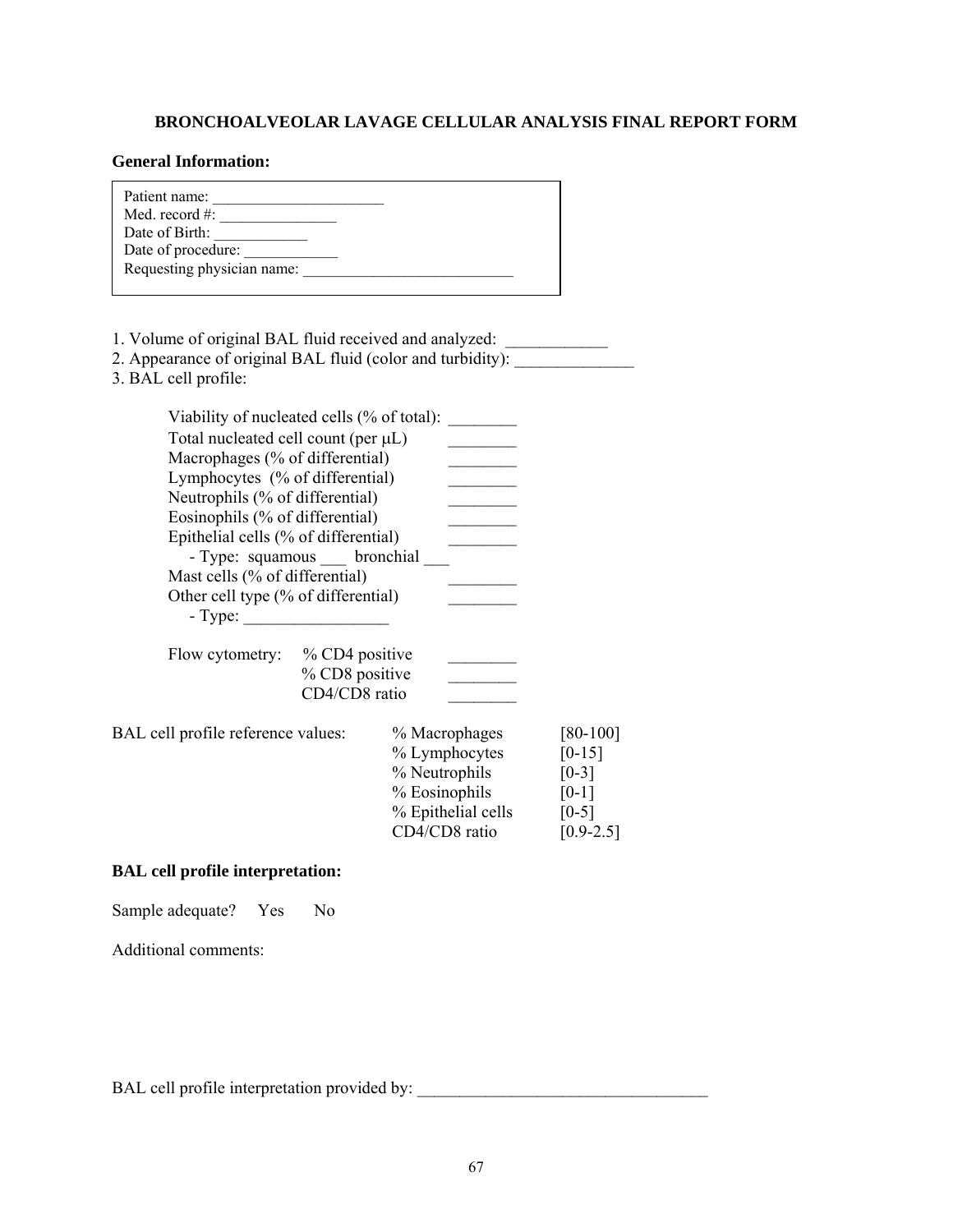## **REFERENCES**

1. Stitt HL. Bronchial aspiration and irrigation with a hypertonis saline solution. *J Med* 1927;5:112-117.

2. Stitt HL. Bronchial lavage. *Bull StLouis Medical Society* 1932;26:246-249.

3. Kylstra JA, Rausch DC, Hall KD, Spock A. Volume-controlled lung lavage in the treatment of asthma, bronchiectasis, and mucoviscidosis. *Am Rev Respir Dis* 1971;103:651-665.

4. Ramirez J, Schultz RB, Dutton RE. Pulmonary alveolar proteinosis: A new technique and rationale for treatment. *Arch Intern Med* 1963;112:419-431.

5. Myrvik Q. ESL, and B. Fariss. Studies on pulmonary alveolar macrophages from the normal rabbit: A technique to procure them in a high state of purity. *J Immunol* 1961;101:128- 132.

6. Collins FMaGBM. Delayed hypersensitivity and arthus reactivity in relation to host resistance in salmonella infected mice. *J Immunol* 1968;101:830-845.

7. Reynolds HYaRET. Pulmonary host defences. I. Analysis of protein and lipids in bronchial secretions and antibody responses after vaccination with pseudomonas aeruginosa. *J Immunol* 1973;111:358-368.

8. Reynolds HYaRET. Pulmonary host defenses. Ii. Interaction of respiratory antibodies with pseudomonas aeruginosa and alveolar macrophages. *J Immunol* 1974;111:369-380.

9. Reynolds HYaHHN. Analysis of proteins and respiratory cells obtained from human lungs by bronchial lavage. *J Lab Clin Med* 1974;84:559-573.

10. Reynolds HY. Use of bronchoalveolar lavage in humans-past necessity and future imperative. *Lung* 2000;178:271-293.

11. Klech H, W. Pohl and eds. Technical recommendations and guidelines for bronchoalveolar lavage (bal). Report of the european society of pneumology task group. *Eur Respir J* 1989;2:561-585.

12. Klech H, Hutter, and eds. Clinical guidelines and indications for bronchoalveolar lavage (bal); report of the european society of pneumonolgy task group on bal. *Eur Respir J*  1990;3:937-976.

13. Klech H, C. Hutter, U Costabel and eds. Clinical guidelines and indications for bronchoalveolar lavage (bal); report of the european society of pneumology task group on bal. *European Respiratory Review* 1992;2:47-127.

14. Haslam PL, Baughman RP. Report of ers task force: Guidelines for measurement of acellular components and standardization of bal. *Eur Respir J* 1999;14:245-248.

15. Committee TBC-oS. Bronchoalveolar lavage consituents in healthy individuals, idopathic pulmonary fibrosis, and selected comparison groups. *Am Rev Respir Dis* 1990;141:S169-S202.

16. Travis WD, T.E. King, Bateman, and et al. American thoracic society/european respiratory society international multidisciplinary concensus classification of the idiopathic interstitial pneumonias. This joint statement of the american thoracic society (ats), and the european respiratory society (ers) was adopted by the ats board of directors, june 2001 and by the ers executive committee, june 2001. *Am J Respir Crit Care Med* 2002;165:277-304.

17. Ahmad M, Livingston DR, Golish JA, Mehta AC, Wiedemann HP. The safety of outpatient transbronchial biopsy. *Chest* 1986;90:403-405.

18. Simpson FG, Arnold AG, Purvis A, Belfield PW, Muers MF, Cooke NJ. Postal survey of bronchoscopic practice by physicians in the united kingdom. *Thorax* 1986;41:311-317.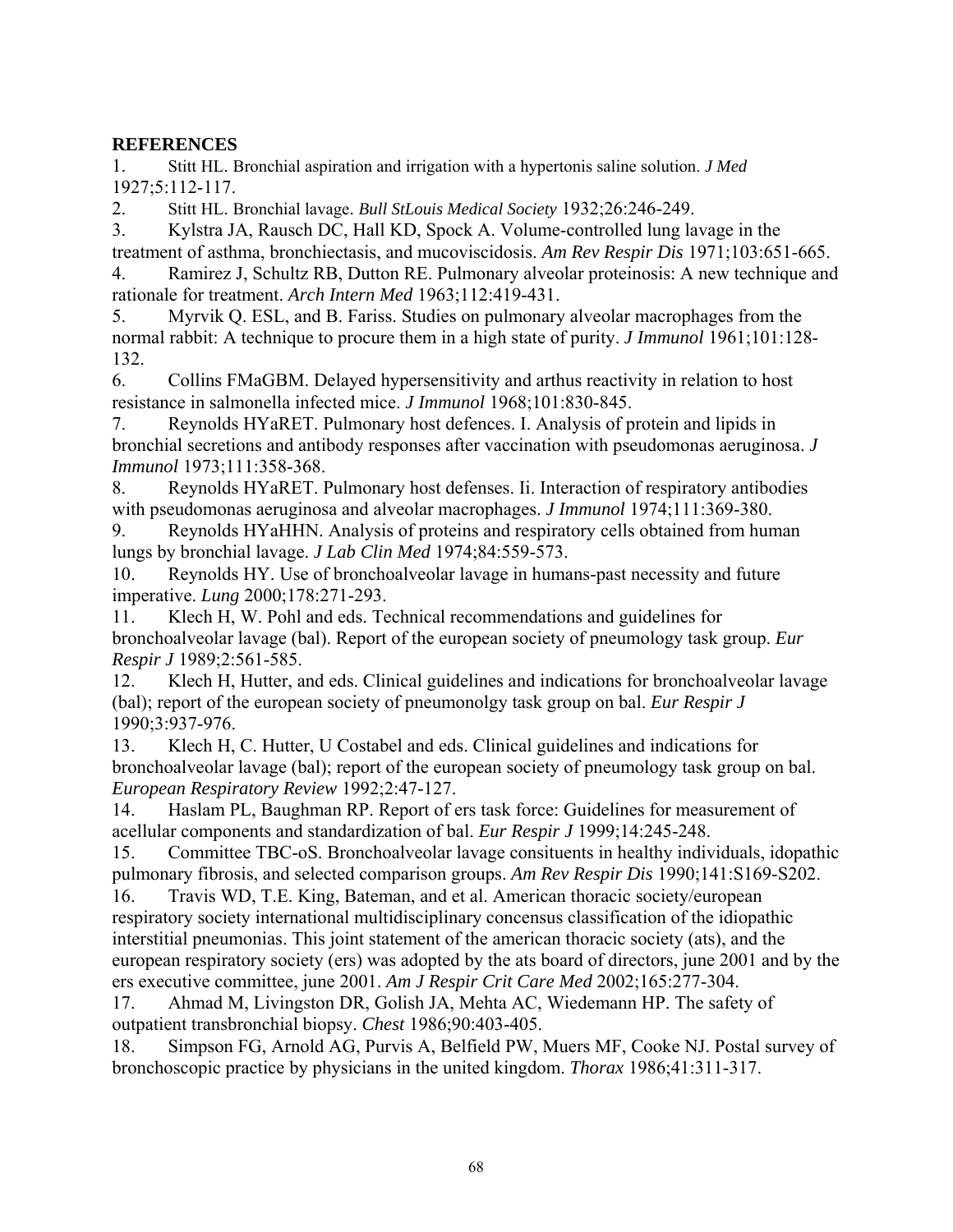19. Kramer MR, Berkman N, Mintz B, Godfrey S, Saute M, Amir G. The role of open lung biopsy in the management and outcome of patients with diffuse lung disease. *Ann Thorac Surg*  1998;65:198-202.

20. Utz JP, Ryu JH, Douglas WW, Hartman TE, Tazelaar HD, Myers JL, Allen MS, Schroeder DR. High short-term mortality following lung biopsy for usual interstitial pneumonia. *Eur Respir J* 2001;17:175-179.

21. American thoracic society. Idiopathic pulmonary fibrosis: Diagnosis and treatment. International consensus statement. American thoracic society (ats), and the european respiratory society (ers). *Am J Respir Crit Care Med* 2000;161:646-664.

22. Flaherty KR, Travis WD, Colby TV, Toews GB, Kazerooni EA, Gross BH, Jain A, Strawderman RL, Flint A, Lynch JP, Martinez FJ. Histopathologic variability in usual and nonspecific interstitial pneumonias. *Am J Respir Crit Care Med* 2001;164:1722-1727.

23. Martin TR, Raghu G, Maunder RJ, Springmeyer SC. The effects of chronic bronchitis and chronic air-flow obstruction on lung cell populations recovered by bronchoalveolar lavage. *Am Rev Respir Dis* 1985;132:254-260.

24. Baughman RP. Asthma and other diseases. In baughman rp. St. Louis: Mosby; 1992.

25. Metzger WJ, Zavala D, Richerson HB, Moseley P, Iwamota P, Monick M, Sjoerdsma K, Hunninghake GW. Local allergen challenge and bronchoalveolar lavage of allergic asthmatic lungs. Description of the model and local airway inflammation. *Am Rev Respir Dis*  1987;135:433-440.

26. Metzger WJ, Nugent K, Richerson HB, Moseley P, Lakin R, Zavala D, Hunninghake GW. Methods for bronchoalveolar lavage in asthmatic patients following bronchoprovocation and local antigen challenge. *Chest* 1985;87:16S-19S.

27. Health NIo. Workshop summary. Summary and recommendations of a workshop on the investigative use of fiberoptic bronchoscopy and bronchoalveolar lavage in individuals with asthma. *J Allergy Clin Immunol* 1985;76:145-147.

28. Steinberg KP, Mitchell DR, Maunder RJ, Milberg JA, Whitcomb ME, Hudson LD. Safety of bronchoalveolar lavage in patients with adult respiratory distress syndrome. *Am Rev Respir Dis* 1993;148:556-561.

29. Guerra LFaRPB. Use of bronchoalveolar lavage to dignose bacterial pneumonia in mechanically ventilated patients. *Crit Care Med* 1990;18:169-173.

30. Kelly C, Ward C, Bird G, Hendrick D, Walters H. The effect of filtration on absolute and differential cell counts in fluid obtained at bronchoalveolar lavage. *Respir Med* 1989;83:107-110.

31. Peterson MW, Nugent KM, Jolles H, Monick M, Hunninghake GW. Uniformity of bronchoalveolar lavage in patients with pulmonary sarcoidosis. *Am Rev Respir Dis* 1988;137:79- 84.

32. Garcia JG, Wolven RG, Garcia PL, Keogh BA. Assessment of interlobar variation of bronchoalveolar lavage cellular differentials in interstitial lung diseases. *Am Rev Respir Dis*  1986;133:444-449.

33. Baughman RP, Dohn MN, Shipley R, Buchsbaum JA, Frame PT. Increased pneumocystis carinii recovery from the upper lobes in pneumocystis pneumonia. The effect of aerosol pentamidine prophylaxis. *Chest* 1993;103:426-432.

34. Dohn MN, Baughman RP. Effect of changing instilled volume for bronchoalveolar lavage in patients with interstitial lung disease. *Am Rev Respir Dis* 1985;132:390-392.

35. Davis GS, Giancola MS, Costanza MC, Low RB. Analyses of sequential bronchoalveolar lavage samples from healthy human volunteers. *Am Rev Respir Dis* 1982;126:611-616.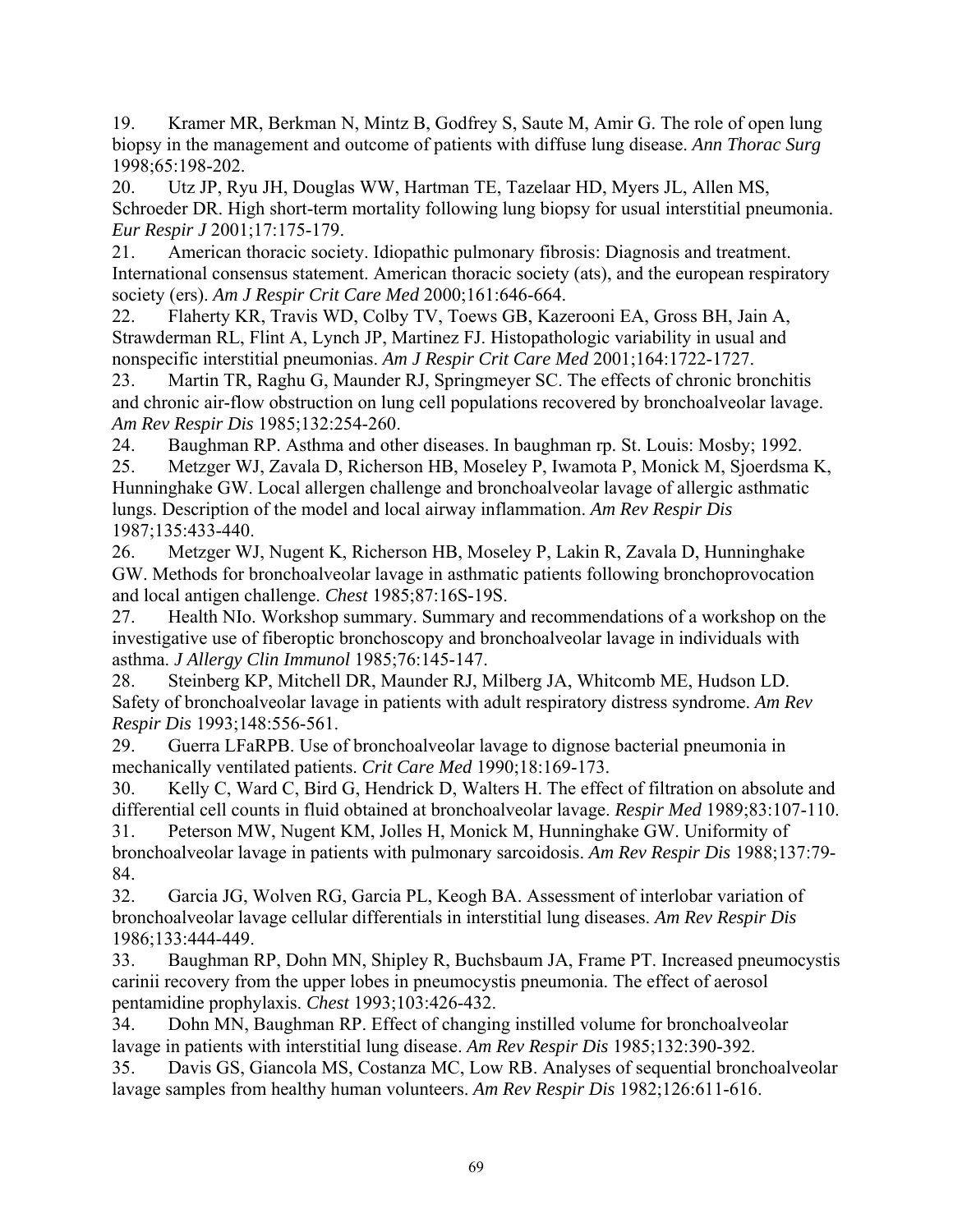36. Merrill W, O'Hearn E, Rankin J, Naegel G, Matthay RA, Reynolds HY. Kinetic analysis of respiratory tract proteins recovered during a sequential lavage protocol. *Am Rev Respir Dis*  1982;126:617-620.

37. Helmers RA, Dayton CS, Floerchinger C, Hunninghake GW. Bronchoalveolar lavage in interstitial lung disease: Effect of volume of fluid infused. *J Appl Physiol* 1989;67:1443-1446.

38. Thompson AB, Bohling T, Payvandi F, Rennard SI. Lower respiratory tract lactoferrin and lysozyme arise primarily in the airways and are elevated in association with chronic bronchitis. *J Lab Clin Med* 1990;115:148-158.

39. Rennard SI, Ghafouri M, Thompson AB, Linder J, Vaughan W, Jones K, Ertl RF, Christensen K, Prince A, Stahl MG, et al. Fractional processing of sequential bronchoalveolar lavage to separate bronchial and alveolar samples. *Am Rev Respir Dis* 1990;141:208-217.

40. Baughman RPRSI. Bronchoalveolar lavage: General approaches to correct for variability of dilution and lung permeability. *Eur Respir J* 1999:66, 28-31.

41. Baughman RP, Spencer RE, Kleykamp BO, Rashkin MC, Douthit MM. Ventilator associated pneumonia: Quality of nonbronchoscopic bronchoalveolar lavage sample affects diagnostic yield. *Eur Respir J* 2000;16:1152-1157.

42. Strumpf IJ, Feld MK, Cornelius MJ, Keogh BA, Crystal RG. Safety of fiberoptic bronchoalveolar lavage in evaluation of interstitial lung disease. *Chest* 1981;80:268-271.

43. Pingleton SK, Harrison GF, Stechschulte DJ, Wesselius LJ, Kerby GR, Ruth WE. Effect of location, ph, and temperature of instillate in bronchoalveolar lavage in normal volunteers. *Am Rev Respir Dis* 1983;128:1035-1037.

44. Dhillon DP, Haslam PL, Townsend PJ, Primett Z, Collins JV, Turner-Warwick M. Bronchoalveolar lavage in patients with interstitial lung diseases: Side effects and factors affecting fluid recovery. *Eur J Respir Dis* 1986;68:342-350.

45. Krause A, Hohberg B, Heine F, John M, Burmester GR, Witt C. Cytokines derived from alveolar macrophages induce fever after bronchoscopy and bronchoalveolar lavage. *Am J Respir Crit Care Med* 1997;155:1793-1797.

46. Standiford TJ, Kunkel SL, Strieter RM. Elevated serum levels of tumor necrosis factoralpha after bronchoscopy and bronchoalveolar lavage. *Chest* 1991;99:1529-1530.

47. Huang YC, Bassett MA, Levin D, Montilla T, Ghio AJ. Acute phase reaction in healthy volunteers after bronchoscopy with lavage. *Chest* 2006;129:1565-1569.

48. Fagon JY, Chastre J, Wolff M, Gervais C, Parer-Aubas S, Stephan F, Similowski T, Mercat A, Diehl JL, Sollet JP, Tenaillon A. Invasive and noninvasive strategies for management of suspected ventilator-associated pneumonia. A randomized trial. *Ann Intern Med*  2000;132:621-630.

49. Hertz MI, Woodward ME, Gross CR, Swart M, Marcy TW, Bitterman PB. Safety of bronchoalveolar lavage in the critically ill, mechanically ventilated patient. *Crit Care Med*  1991;19:1526-1532.

50. Dransfield MT, Garver RI, Weill D. Standardized guidelines for surveillance bronchoscopy reduce complications in lung transplant recipients. *J Heart Lung Transplant*  2004;23:110-114.

51. Peikert T, Rana S, Edell ES. Safety, diagnostic yield, and therapeutic implications of flexible bronchoscopy in patients with febrile neutropenia and pulmonary infiltrates. *Mayo Clin Proc* 2005;80:1414-1420.

52. Weiss SM, Hert RC, Gianola FJ, Clark JG, Crawford SW. Complications of fiberoptic bronchoscopy in thrombocytopenic patients. *Chest* 1993;104:1025-1028.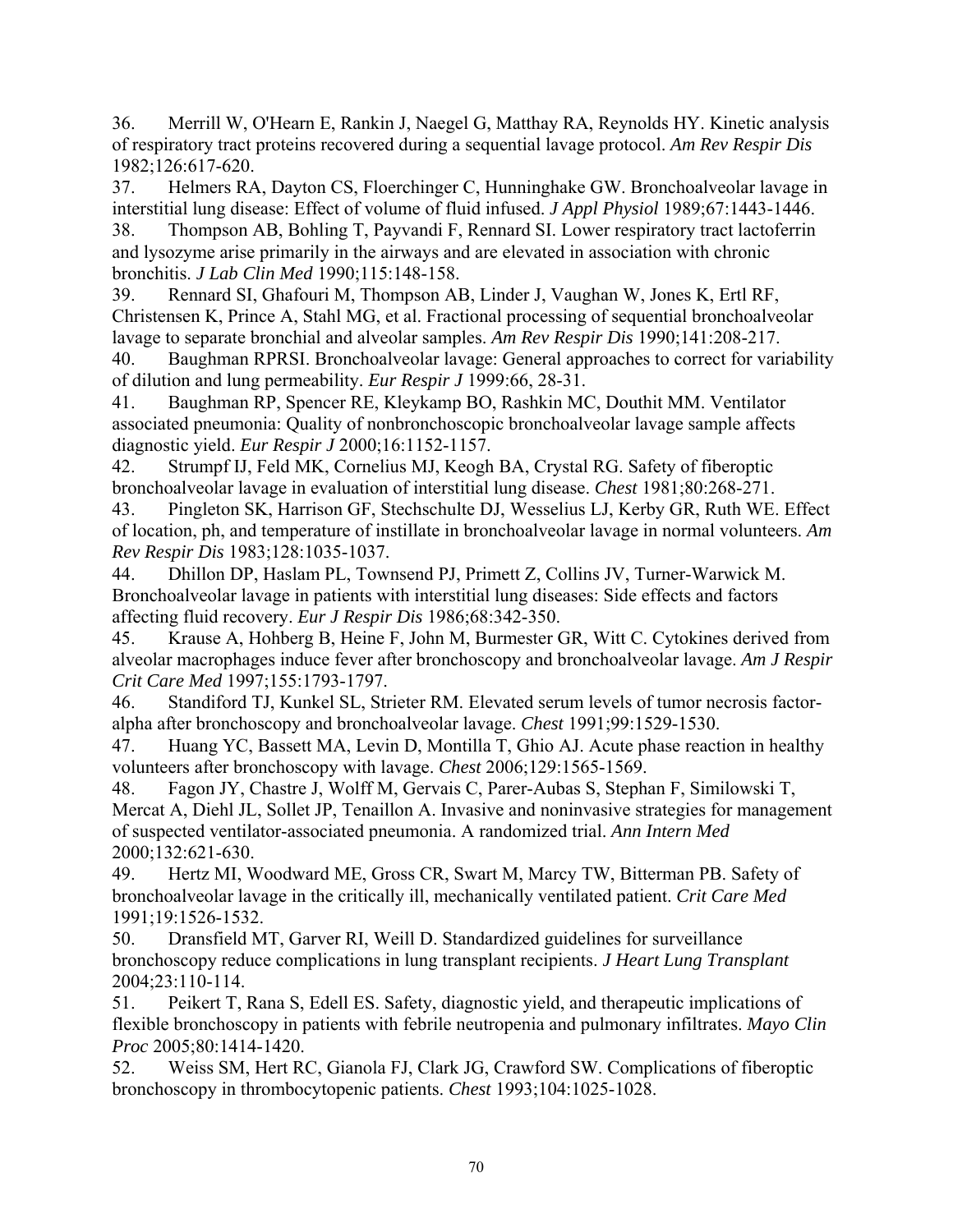53. Antonelli M, Conti G, Riccioni L, Meduri GU. Noninvasive positive-pressure ventilation via face mask during bronchoscopy with bal in high-risk hypoxemic patients. *Chest*  1996;110:724-728.

54. Bulpa PA, Dive AM, Mertens L, Delos MA, Jamart J, Evrard PA, Gonzalez MR, Installe EJ. Combined bronchoalveolar lavage and transbronchial lung biopsy: Safety and yield in ventilated patients. *Eur Respir J* 2003;21:489-494.

55. Cazzadori A, Di Perri G, Bonora S, Lanzafame M, Allegranzi B, Concia E. Fatal pneumothorax complicating bal in a bone marrow transplant recipient with bronchiolitis obliterans. *Chest* 1997;111:1468-1469.

56. Hiwatari N, Shimura S, Takishima T, Shirato K. Bronchoalveolar lavage as a possible cause of acute exacerbation in idiopathic pulmonary fibrosis patients. *Tohoku J Exp Med*  1994;174:379-386.

57. Kim DS, Park JH, Park BK, Lee JS, Nicholson AG, Colby T. Acute exacerbation of idiopathic pulmonary fibrosis: Frequency and clinical features. *Eur Respir J* 2006;27:143-150.

58. Schaberg T, Lauer C, Lode H, Fischer J, Haller H. Increased number of alveolar macrophages expressing adhesion molecules of the leukocyte adhesion molecule family in smoking subjects. Association with cell-binding ability and superoxide anion production. *Am Rev Respir Dis* 1992;146:1287-1293.

59. Mordelet Dambrine M, A. Arnoux, G. Stanislas-Leguern, D. Sandron, J. Chretien, and G. Huchon. Processing of lung lavage fluid causes variability in bronchoalveolar cell count. *Am Rev Respir Dis* 1984:305-306.

60. Willcox M, Kervitsky A, Watters LC, King TE, Jr. Quantification of cells recovered by bronchoalveolar lavage. Comparison of cytocentrifuge preparations with the filter method. *Am Rev Respir Dis* 1988;138:74-80.

61. Saltini C, Hance AJ, Ferrans VJ, Basset F, Bitterman PB, Crystal RG. Accurate quantification of cells recovered by bronchoalveolar lavage. *Am Rev Respir Dis* 1984;130:650- 658.

62. Rankin J, G.P. Nagegal, and H.Y. Reynolds. . Use of a central laboratory for analysis of bronchoalveolar lavage fluid. *Am Rev Respir Dis* 1986:186-190.

63. Hebert MJ, Takano T, Holthofer H, Brady HR. Sequential morphologic events during apoptosis of human neutrophils. Modulation by lipoxygenase-derived eicosanoids. *J Immunol*  1996;157:3105-3115.

64. Savill JS, Wyllie AH, Henson JE, Walport MJ, Henson PM, Haslett C. Macrophage phagocytosis of aging neutrophils in inflammation. Programmed cell death in the neutrophil leads to its recognition by macrophages. *J Clin Invest* 1989;83:865-875.

65. Robbins RA, Linder J, Stahl MG, Thompson AB, 3rd, Haire W, Kessinger A, Armitage JO, Arneson M, Woods G, Vaughan WP, et al. Diffuse alveolar hemorrhage in autologous bone marrow transplant recipients. *Am J Med* 1989;87:511-518.

66. Maygarden SJ, Iacocca MV, Funkhouser WK, Novotny DB. Pulmonary alveolar proteinosis: A spectrum of cytologic, histochemical, and ultrastructural findings in bronchoalveolar lavage fluid. *Diagn Cytopathol* 2001;24:389-395.

67. Mariotta S, Guidi L, Papale M, Ricci A, Bisetti A. Pulmonary alveolar microlithiasis: Review of italian reports. *Eur J Epidemiol* 1997;13:587-590.

68. Fleury-Feith J, Escudier E, Pocholle MJ, Carre C, Bernaudin JF. The effects of cytocentrifugation on differential cell counts in samples obtained by bronchoalveolar lavage. *Acta Cytol* 1987;31:606-610.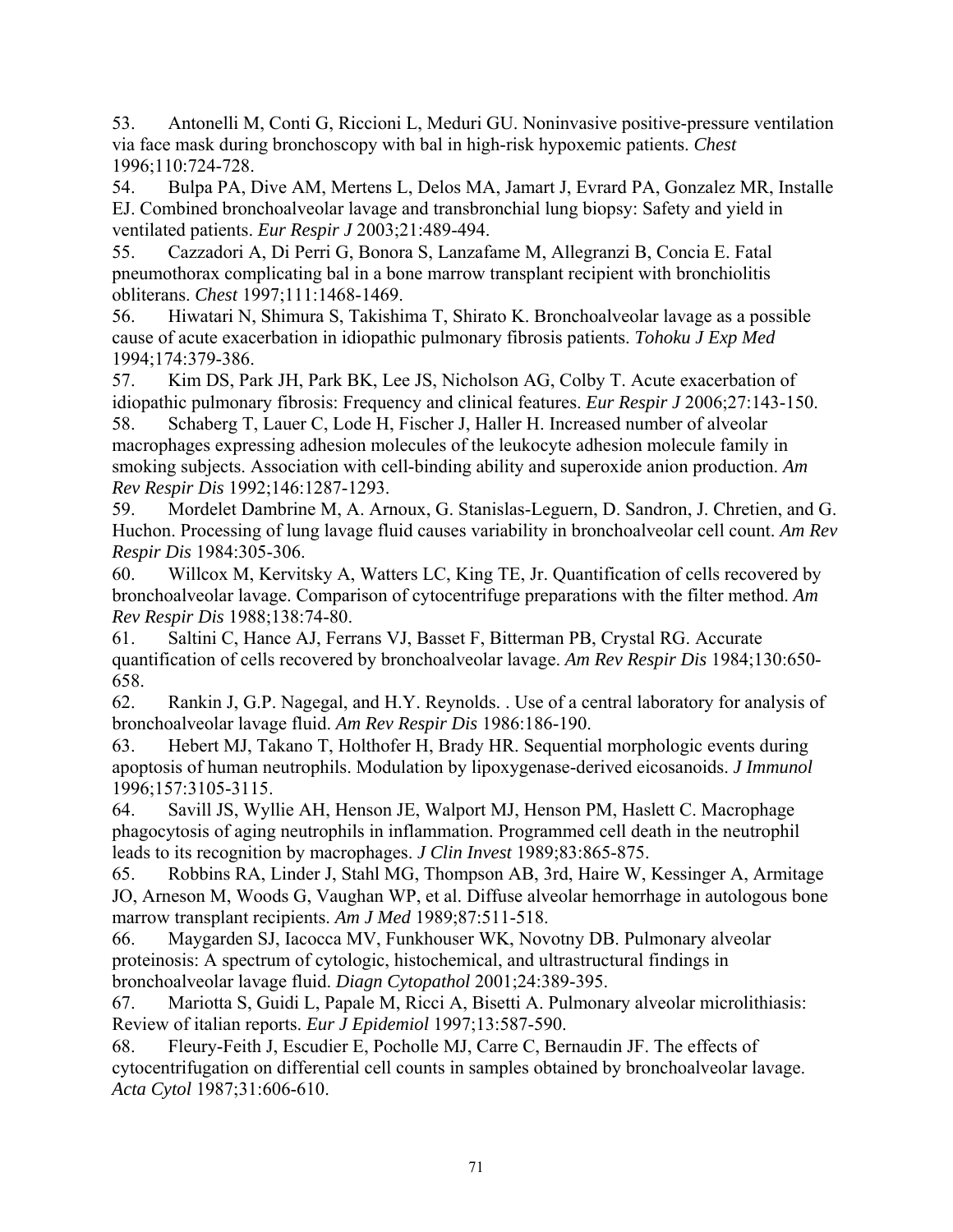69. (NCCLS) NCfCLS. Reference leukocyte differential count (proportional) and evaluation of instrumental methods.; 1992.

70. De Brauwer EI, Drent M, Mulder PG, Bruggeman CA, Wagenaar SS, Jacobs JA. Differential cell analysis of cytocentrifuged bronchoalveolar fluid samples affected by the area counted. *Anal Quant Cytol Histol* 2000;22:143-149.

71. Goh NS, Veeraraghavan S, Desai SR, Cramer D, Hansell DM, Denton CP, Black CM, du Bois RM, Wells AU. Bronchoalveolar lavage cellular profiles in patients with systemic sclerosisassociated interstitial lung disease are not predictive of disease progression. *Arthritis Rheum*  2007;56:2005-2012.

72. Meyer KC, Rosenthal NS, Soergel P, Peterson K. Neutrophils and low-grade inflammation in the seemingly normal aging human lung. *Mech Ageing Dev* 1998;104:169-181.

73. Meyer KC SP. Bronchoalveolar lymphocyte phenotypes change in the normal aging human lung. *Thorax* 1999:697-700.

74. Rennard SI, Basset G, Lecossier D, O'Donnell KM, Pinkston P, Martin PG, Crystal RG. Estimation of volume of epithelial lining fluid recovered by lavage using urea as marker of dilution. *J Appl Physiol* 1986;60:532-538.

75. Marcy TW, Merrill WW, Rankin JA, Reynolds HY. Limitations of using urea to quantify epithelial lining fluid recovered by bronchoalveolar lavage. *Am Rev Respir Dis* 1987;135:1276- 1280.

76. Kelly CA, Fenwick JD, Corris PA, Fleetwood A, Hendrick DJ, Walters EH. Fluid dynamics during bronchoalveolar lavage. *Am Rev Respir Dis* 1988;138:81-84.

77. Baughman RP. The uncertainties of bronchoalveolar lavage. *Eur Respir J* 1997:1940- 1942.

78. Baughman RP, Bosken CH, Loudon RG, Hurtubise P, Wesseler T. Quantitation of bronchoalveolar lavage with methylene blue. *Am Rev Respir Dis* 1983;128:266-270.

79. Cantral DE, Tape TG, Reed EC, Spurzem JR, Rennard SI, Thompson AB. Quantitative culture of bronchoalveolar lavage fluid for the diagnosis of bacterial pneumonia. *Am J Med*  1993;95:601-607.

80. Thorpe JE, Baughman RP, Frame PT, Wesseler TA, Staneck JL. Bronchoalveolar lavage for diagnosing acute bacterial pneumonia. *J Infect Dis* 1987;155:855-861.

81. Cushley M, Davidson, A, DuBois, R and et al. . The diagnosis, assessment and treatment of diffuse parenchymal lung disease in adults. *Thorax* 1999:S1-S30.

82. U. C. Atlas of bronchoalveolar lavage. Phildaelphia, PA: Chapman and Hall; 1998.

83. Wells AU, Hansell DM, Rubens MB, Cullinan P, Haslam PL, Black CM, Du Bois RM. Fibrosing alveolitis in systemic sclerosis. Bronchoalveolar lavage findings in relation to computed tomographic appearance. *Am J Respir Crit Care Med* 1994;150:462-468.

84. Allen JN, Davis WB. Eosinophilic lung diseases. *Am J Respir Crit Care Med*  1994;150:1423-1438.

85. Tabuena RP, Nagai S, Tsutsumi T, Handa T, Minoru T, Mikuniya T, Shigematsu M, Hamada K, Izumi T, Mishima M. Cell profiles of bronchoalveolar lavage fluid as prognosticators of idiopathic pulmonary fibrosis/usual interstitial pneumonia among japanese patients. *Respiration* 2005;72:490-498.

86. Kinder BW, Brown KK, Schwarz MI, Ix JH, Kervitsky A, King TE, Jr. Baseline bal neutrophilia predicts early mortality in idiopathic pulmonary fibrosis. *Chest* 2008;133:226-232.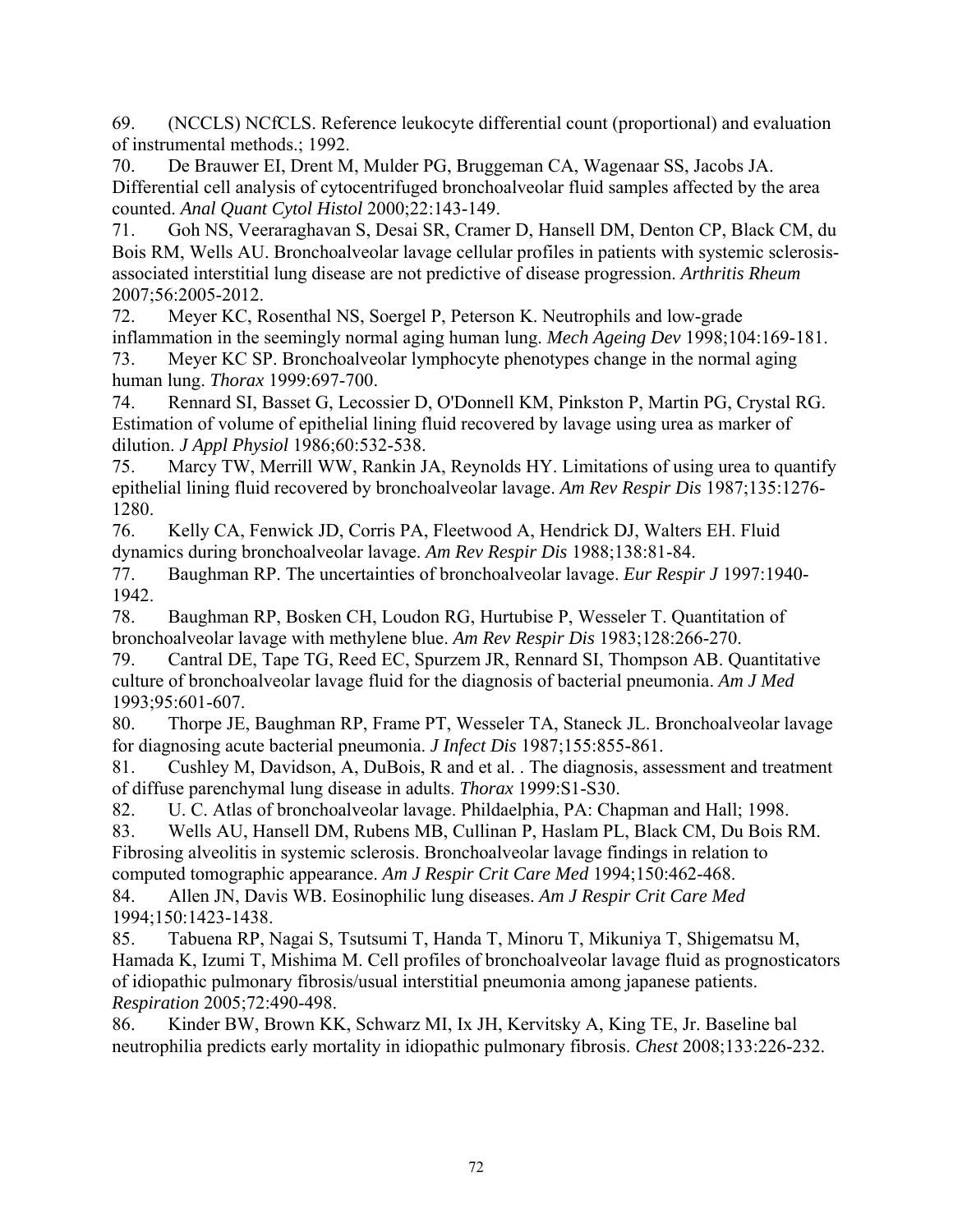87. Ohshimo S, Bonella F, Cui A, Beume M, Kohno N, Guzman J, Costabel U. Significance of bronchoalveolar lavage for the diagnosis of idiopathic pulmonary fibrosis. *Am J Respir Crit Care Med* 2009;179:1043-1047.

88. Katzenstein AL, Fiorelli RF. Nonspecific interstitial pneumonia/fibrosis. Histologic features and clinical significance. *Am J Surg Pathol* 1994;18:136-147.

89. Bjoraker JA, Ryu JH, Edwin MK, Myers JL, Tazelaar HD, Schroeder DR, Offord KP. Prognostic significance of histopathologic subsets in idiopathic pulmonary fibrosis. *Am J Respir Crit Care Med* 1998;157:199-203.

90. Nagai S, Kitaichi M, Itoh H, Nishimura K, Izumi T, Colby TV. Idiopathic nonspecific interstitial pneumonia/fibrosis: Comparison with idiopathic pulmonary fibrosis and boop. *Eur Respir J* 1998;12:1010-1019.

91. Cottin V, Donsbeck AV, Revel D, Loire R, Cordier JF. Nonspecific interstitial pneumonia. Individualization of a clinicopathologic entity in a series of 12 patients. *Am J Respir Crit Care Med* 1998;158:1286-1293.

92. Daniil ZD, Gilchrist FC, Nicholson AG, Hansell DM, Harris J, Colby TV, du Bois RM. A histologic pattern of nonspecific interstitial pneumonia is associated with a better prognosis than usual interstitial pneumonia in patients with cryptogenic fibrosing alveolitis. *Am J Respir Crit Care Med* 1999;160:899-905.

93. Nicholson AG, Colby TV, du Bois RM, Hansell DM, Wells AU. The prognostic significance of the histologic pattern of interstitial pneumonia in patients presenting with the clinical entity of cryptogenic fibrosing alveolitis. *Am J Respir Crit Care Med* 2000;162:2213- 2217.

94. Shimizu S, Yoshinouchi T, Ohtsuki Y, Fujita J, Sugiura Y, Banno S, Yamadori I, Eimoto T, Ueda R. The appearance of s-100 protein-positive dendritic cells and the distribution of lymphocyte subsets in idiopathic nonspecific interstitial pneumonia. *Respir Med* 2002;96:770- 776.

95. Bouros D, Wells AU, Nicholson AG, Colby TV, Polychronopoulos V, Pantelidis P, Haslam PL, Vassilakis DA, Black CM, du Bois RM. Histopathologic subsets of fibrosing alveolitis in patients with systemic sclerosis and their relationship to outcome. *Am J Respir Crit Care Med* 2002;165:1581-1586.

96. Yamadori I, Fujita J, Kajitani H, Bandoh S, Tokuda M, Ohtsuki Y, Yoshinouchi T, Okahara M, Yamaji Y, Tanimoto Y, Sato Y, Ishida T. Lymphocyte subsets in lung tissues of interstitial pneumonia associated with untreated polymyositis/dermatomyositis. *Rheumatol Int*  2001;21:89-93.

97. Crestani B, Valeyre D, Roden S, Wallaert B, Dalphin JC, Cordier JF. Bronchiolitis obliterans organizing pneumonia syndrome primed by radiation therapy to the breast. The groupe d'etudes et de recherche sur les maladies orphelines pulmonaires (germ"o"p). *Am J Respir Crit Care Med* 1998;158:1929-1935.

98. Majori M, Poletti V, Curti A, Corradi M, Falcone F, Pesci A. Bronchoalveolar lavage in bronchiolitis obliterans organizing pneumonia primed by radiation therapy to the breast. *J Allergy Clin Immunol* 2000;105:239-244.

99. Nagai S, Satake N, Kitaichi M, Izumi T. [interstitial pneumonia associated with collagen vascular diseases: Histological findings, and cells in bronchoalveolar lavage fluid]. *Nihon Kyobu Shikkan Gakkai Zasshi* 1995;33 Suppl:258-263.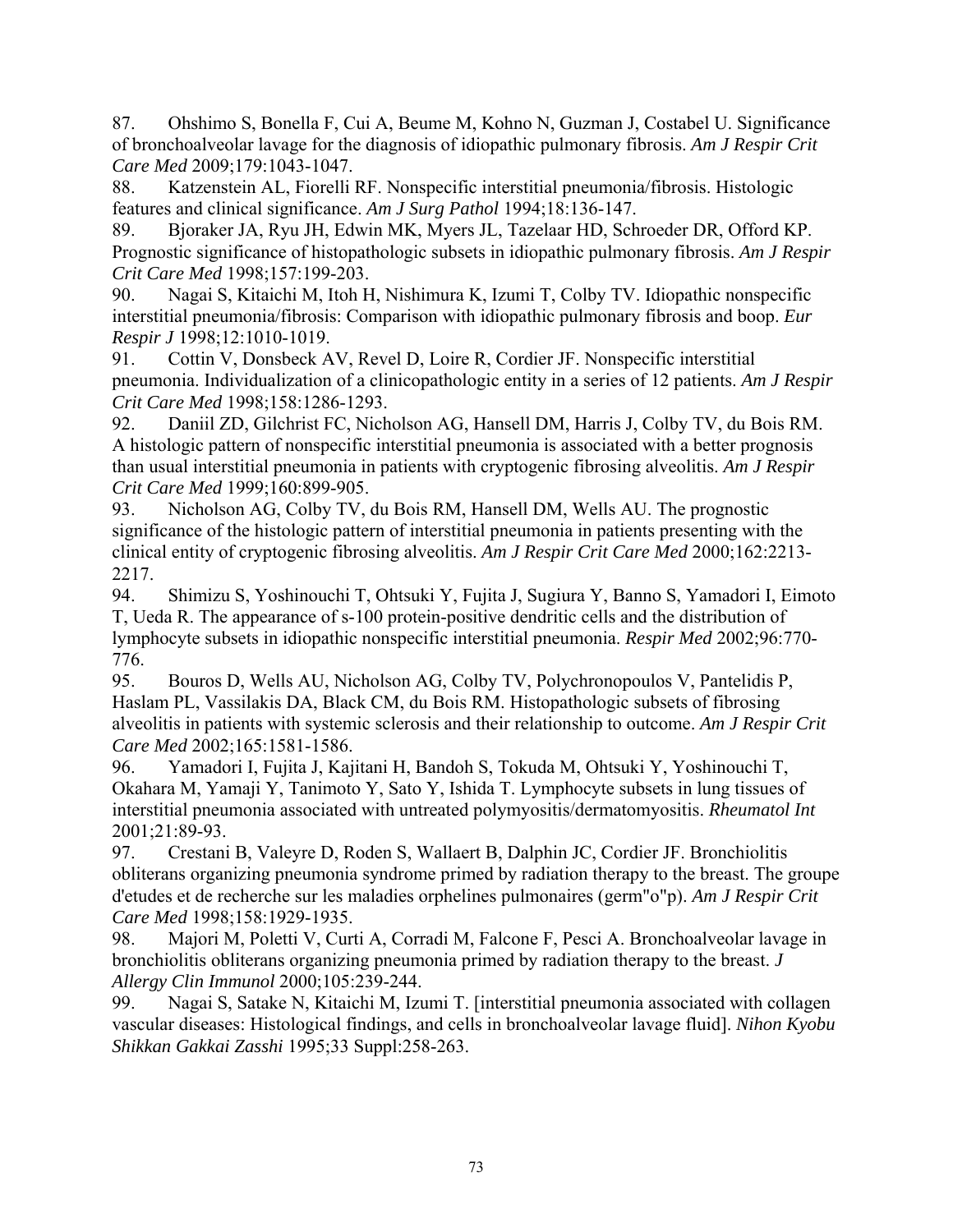100. Poletti V, Cazzato S, Minicuci N, Zompatori M, Burzi M, Schiattone ML. The diagnostic value of bronchoalveolar lavage and transbronchial lung biopsy in cryptogenic organizing pneumonia. *Eur Respir J* 1996;9:2513-2516.

101. Cohen AJ, King TE, Jr., Downey GP. Rapidly progressive bronchiolitis obliterans with organizing pneumonia. *Am J Respir Crit Care Med* 1994;149:1670-1675.

102. Lazor R, Vandevenne A, Pelletier A, Leclerc P, Court-Fortune I, Cordier JF. Cryptogenic organizing pneumonia. Characteristics of relapses in a series of 48 patients. The groupe d'etudes et de recherche sur les maladles "orphelines" pulmonaires (germ"o"p). *Am J Respir Crit Care Med* 2000;162:571-577.

103. Costabel U, Teschler H, Guzman J. Bronchiolitis obliterans organizing pneumonia (boop): The cytological and immunocytological profile of bronchoalveolar lavage. *Eur Respir J*  1992;5:791-797.

104. Forlani S, Ratta L, Bulgheroni A, Cascina A, Paschetto E, Cervio G, Luinetti O, Fietta AM, Meloni F. Cytokine profile of broncho-alveolar lavage in boop and uip. *Sarcoidosis Vasc Diffuse Lung Dis* 2002;19:47-53.

105. Majeski EI, Paintlia MK, Lopez AD, Harley RA, London SD, London L. Respiratory reovirus 1/l induction of intraluminal fibrosis, a model of bronchiolitis obliterans organizing pneumonia, is dependent on t lymphocytes. *Am J Pathol* 2003;163:1467-1479.

106. Allen JN, Davis WB, Pacht ER. Diagnostic significance of increased bronchoalveolar lavage fluid eosinophils. *Am Rev Respir Dis* 1990;142:642-647.

107. Pope-Harman AL, Davis WB, Allen ED, Christoforidis AJ, Allen JN. Acute eosinophilic pneumonia. A summary of 15 cases and review of the literature. *Medicine (Baltimore)*  1996;75:334-342.

108. Drent M, Wagenaar SS, Mulder PH, van Velzen-Blad H, Diamant M, van den Bosch JM. Bronchoalveolar lavage fluid profiles in sarcoidosis, tuberculosis, and non-hodgkin's and hodgkin's disease. An evaluation of differences. *Chest* 1994;105:514-519.

109. Drent M, van Velzen-Blad H, Diamant M, Wagenaar SS, Hoogsteden HC, van den Bosch JM. Bronchoalveolar lavage in extrinsic allergic alveolitis: Effect of time elapsed since antigen exposure. *Eur Respir J* 1993;6:1276-1281.

110. Drent M, Grutters JC, Mulder PG, van Velzen-Blad H, Wouters EF, van den Bosch JM. Is the different t helper cell activity in sarcoidosis and extrinsic allergic alveolitis also reflected by the cellular bronchoalveolar lavage fluid profile? *Sarcoidosis Vasc Diffuse Lung Dis*  1997;14:31-38.

111. Camus PH, Foucher P, Bonniaud PH, Ask K. Drug-induced infiltrative lung disease. *Eur Respir J Suppl* 2001;32:93s-100s.

112. Schnabel A, Csernok E, Braun J, Gross WL. Inflammatory cells and cellular activation in the lower respiratory tract in churg-strauss syndrome. *Thorax* 1999;54:771-778.

113. Peterson MW, Monick M, Hunninghake GW. Prognostic role of eosinophils in pulmonary fibrosis. *Chest* 1987;92:51-56.

114. Schnabel A, Reuter M, Gloeckner K, Muller-Quernheim J, Gross WL. Bronchoalveolar lavage cell profiles in wegener's granulomatosis. *Respir Med* 1999;93:498-506.

115. Jacobs JA, Dieleman MM, Cornelissen EI, Groen EA, Wagenaar SS, Drent M. Bronchoalveolar lavage fluid cytology in patients with pneumocystis carinii pneumonia. *Acta Cytol* 2001;45:317-326.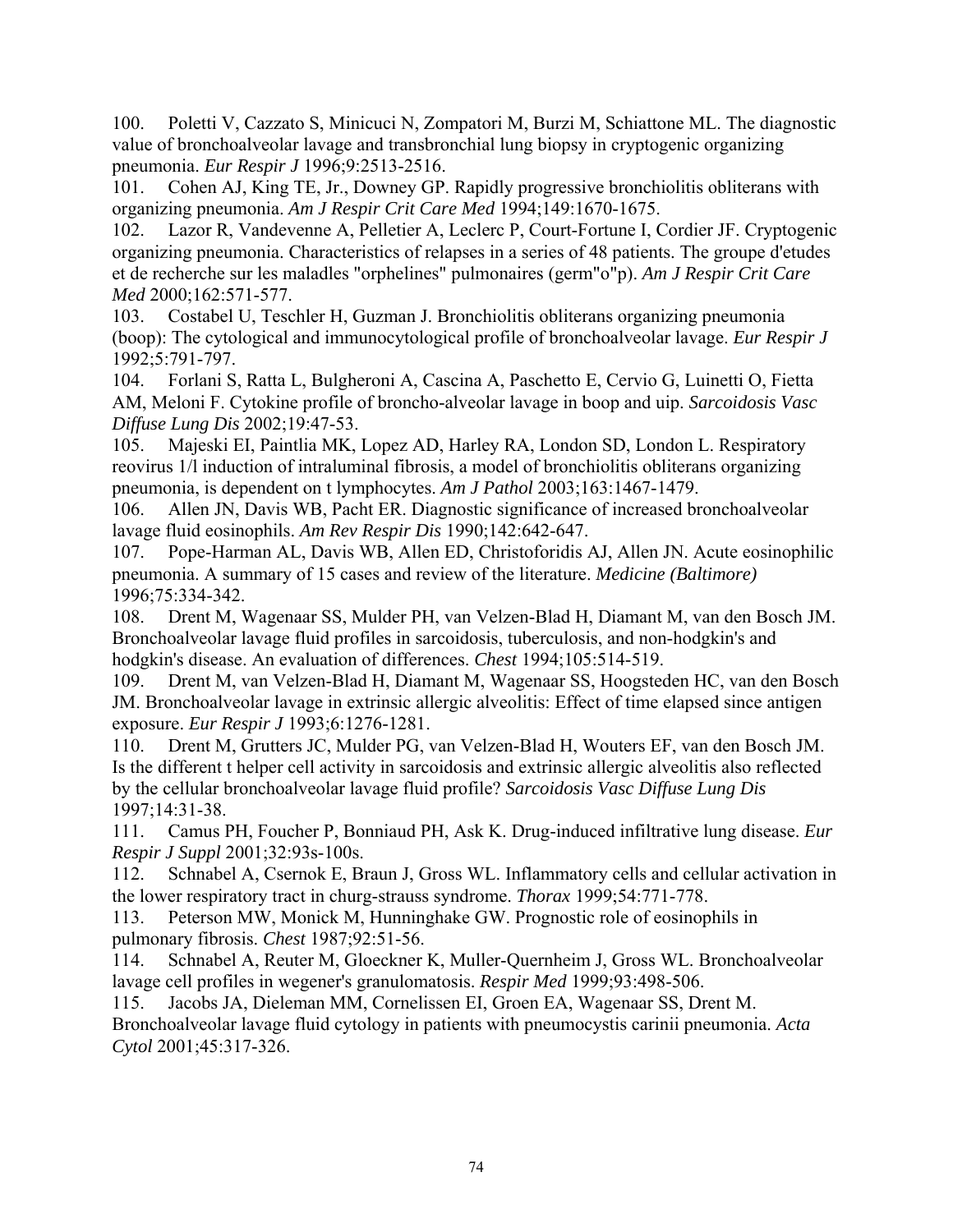116. Djamin RS, Drent M, Schreurs AJ, Groen EA, Wagenaar SS. Diagnosis of pneumocystis carinii pneumonia in hiv-positive patients. Bronchoalveolar lavage vs. Bronchial brushing. *Acta Cytol* 1998;42:933-938.

117. Trisolini R, Cancellieri A, Bonaccorsi A, Poletti V. Bronchoalveolar lavage suggesting diffuse alveolar damage in a patient with acute eosinophilic pneumonia. *Sarcoidosis Vasc Diffuse Lung Dis* 2001;18:311-312.

118. Durieu J, Wallaert B, Tonnel AB. Long-term follow-up of pulmonary function in chronic eosinophilic pneumonia. Groupe d'etude en pathologie interstitielle de la societe de pathologie thoracique du nord. *Eur Respir J* 1997;10:286-291.

119. Fraig M, Shreesha U, Savici D, Katzenstein AL. Respiratory bronchiolitis: A clinicopathologic study in current smokers, ex-smokers, and never-smokers. *Am J Surg Pathol*  2002;26:647-653.

120. Ryu JH, Myers JL, Swensen SJ. Bronchiolar disorders. *Am J Respir Crit Care Med*  2003;168:1277-1292.

121. Wells AU, Nicholson AG, Hansell DM, du Bois RM. Respiratory bronchiolitisassociated interstitial lung disease. *Semin Respir Crit Care Med* 2003;24:585-594.

122. Davies G, Wells AU, du Bois RM. Respiratory bronchiolitis associated with interstitial lung disease and desquamative interstitial pneumonia. *Clin Chest Med* 2004;25:717-726, vi.

123. Ryu JH, Colby TV, Hartman TE, Vassallo R. Smoking-related interstitial lung diseases: A concise review. *Eur Respir J* 2001;17:122-132.

124. Heyneman LE, Ward S, Lynch DA, Remy-Jardin M, Johkoh T, Muller NL. Respiratory bronchiolitis, respiratory bronchiolitis-associated interstitial lung disease, and desquamative interstitial pneumonia: Different entities or part of the spectrum of the same disease process? *AJR Am J Roentgenol* 1999;173:1617-1622.

125. Hunninghake GW, Crystal RG. Cigarette smoking and lung destruction. Accumulation of neutrophils in the lungs of cigarette smokers. *Am Rev Respir Dis* 1983;128:833-838.

126. King TE, Jr. Respiratory bronchiolitis-associated interstitial lung disease. *Clin Chest Med*  1993;14:693-698.

127. Nagai S, Kitaichi M, Izumi T. Classification and recent advances in idiopathic interstitial pneumonia. *Curr Opin Pulm Med* 1998;4:256-260.

128. Marques LJ, Teschler H, Guzman J, Costabel U. Smoker's lung transplanted to a nonsmoker. Long-term detection of smoker's macrophages. *Am J Respir Crit Care Med*  1997;156:1700-1702.

129. Craig PJ, Wells AU, Doffman S, Rassl D, Colby TV, Hansell DM, Du Bois RM, Nicholson AG. Desquamative interstitial pneumonia, respiratory bronchiolitis and their relationship to smoking. *Histopathology* 2004;45:275-282.

130. Ryu JH, Myers JL, Capizzi SA, Douglas WW, Vassallo R, Decker PA. Desquamative interstitial pneumonia and respiratory bronchiolitis-associated interstitial lung disease. *Chest*  2005;127:178-184.

131. Raghu G. Is bronchoalveolar lavage clinically useful for everyday practice in interstitial lung disease? *Journal of Bronchology* 1999:217-221.

132. Costabel U, Guzman J. Bronchoalveolar lavage in interstitial lung disease. *Curr Opin Pulm Med* 2001;7:255-261.

133. Baughman RP, Drent M. Role of bronchoalveolar lavage in interstitial lung disease. *Clin Chest Med* 2001;22:331-341.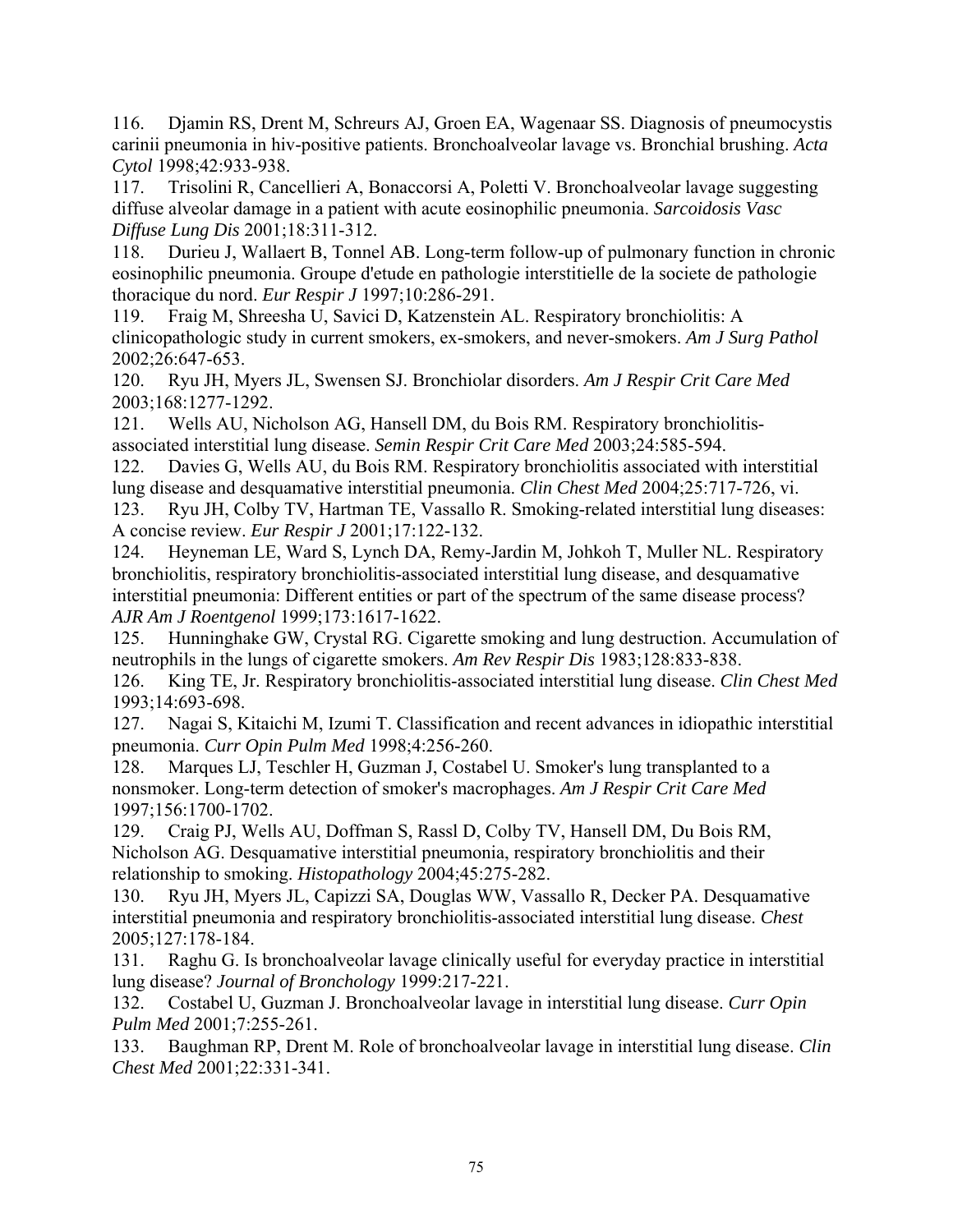134. Rottoli P, Bargagli E. Is bronchoalveolar lavage obsolete in the diagnosis of interstitial lung disease? *Curr Opin Pulm Med* 2003;9:418-425.

135. Meyer KC. The role of bronchoalveolar lavage in interstitial lung disease. *Clin Chest Med* 2004;25:637-649, v.

136. Veeraraghavan S, Latsi PI, Wells AU, Pantelidis P, Nicholson AG, Colby TV, Haslam PL, Renzoni EA, du Bois RM. Bal findings in idiopathic nonspecific interstitial pneumonia and usual interstitial pneumonia. *Eur Respir J* 2003;22:239-244.

137. Raghu G, Brown KK. Interstitial lung disease: Clinical evaluation and keys to an accurate diagnosis. *Clin Chest Med* 2004;25:409-419, v.

138. Hamman LaAR, Rich. Fulminating diffuse interstitial fibrosis of the lungs. *Trans Am Prog Climat Assoc* 1935:154-163.

139. Liebow AA. Definition and classification of the interstitial pneumonias in human lung. *Prog Respir Res* 1975:1-31.

140. Askin FB. Back to the future: The hamman-rich syndrome and acute interstitial pneumonia. *Mayo Clin Proc* 1990;65:1624-1626.

141. Katzenstein AL, Myers JL, Mazur MT. Acute interstitial pneumonia. A clinicopathologic, ultrastructural, and cell kinetic study. *Am J Surg Pathol* 1986;10:256-267.

142. Bonaccorsi A, Cancellieri A, Chilosi M, Trisolini R, Boaron M, Crimi N, Poletti V. Acute interstitial pneumonia: Report of a series. *Eur Respir J* 2003;21:187-191.

143. Liebow AAaCBC. The interstitial pneumonias. In: M. Simon EJPaML, editor. Frontiers of pulmonary radiology, 1st ed. New York: Grune & Stratton; 1969. p. 102-141.

144. Koss MN, Hochholzer L, Langloss JM, Wehunt WD, Lazarus AA. Lymphoid interstitial pneumonia: Clinicopathological and immunopathological findings in 18 cases. *Pathology*  1987;19:178-185.

145. Nicholson AG, Wotherspoon AC, Diss TC, Hansell DM, Du Bois R, Sheppard MN, Isaacson PG, Corrin B. Reactive pulmonary lymphoid disorders. *Histopathology* 1995;26:405- 412.

146. Kradin RL, Mark EJ. Benign lymphoid disorders of the lung, with a theory regarding their development. *Hum Pathol* 1983;14:857-867.

147. Yousem SA, Colby TV, Carrington CB. Follicular bronchitis/bronchiolitis. *Hum Pathol*  1985;16:700-706.

148. Cha SI, Fessler MB, Cool CD, Schwarz MI, Brown KK. Lymphoid interstitial pneumonia: Clinical features, associations and prognosis. *Eur Respir J* 2006;28:364-369.

149. Pisani RJ, Witzig TE, Li CY, Morris MA, Thibodeau SN. Confirmation of lymphomatous pulmonary involvement by immunophenotypic and gene rearrangement analysis of bronchoalveolar lavage fluid. *Mayo Clin Proc* 1990;65:651-656.

150. Philippe B, Delfau-Larue MH, Epardeau B, Autran B, Clauvel JP, Farcet JP, Couderc LJ. B-cell pulmonary lymphoma: Gene rearrangement analysis of bronchoalveolar lymphocytes by polymerase chain reaction. *Chest* 1999;115:1242-1247.

151. Swigris JJ, Berry GJ, Raffin TA, Kuschner WG. Lymphoid interstitial pneumonia: A narrative review. *Chest* 2002;122:2150-2164.

152. Poulter LW, Rossi GA, Bjermer L, Costabel U, Israel-Biet D, Klech H, Pohl W, Velluti G. The value of bronchoalveolar lavage in the diagnosis and prognosis of sarcoidosis. *Eur Respir J* 1990;3:943-944.

153. Hunninghake GW, Costabel U, Ando M, Baughman R, Cordier JF, du Bois R, Eklund A, Kitaichi M, Lynch J, Rizzato G, Rose C, Selroos O, Semenzato G, Sharma OP. Ats/ers/wasog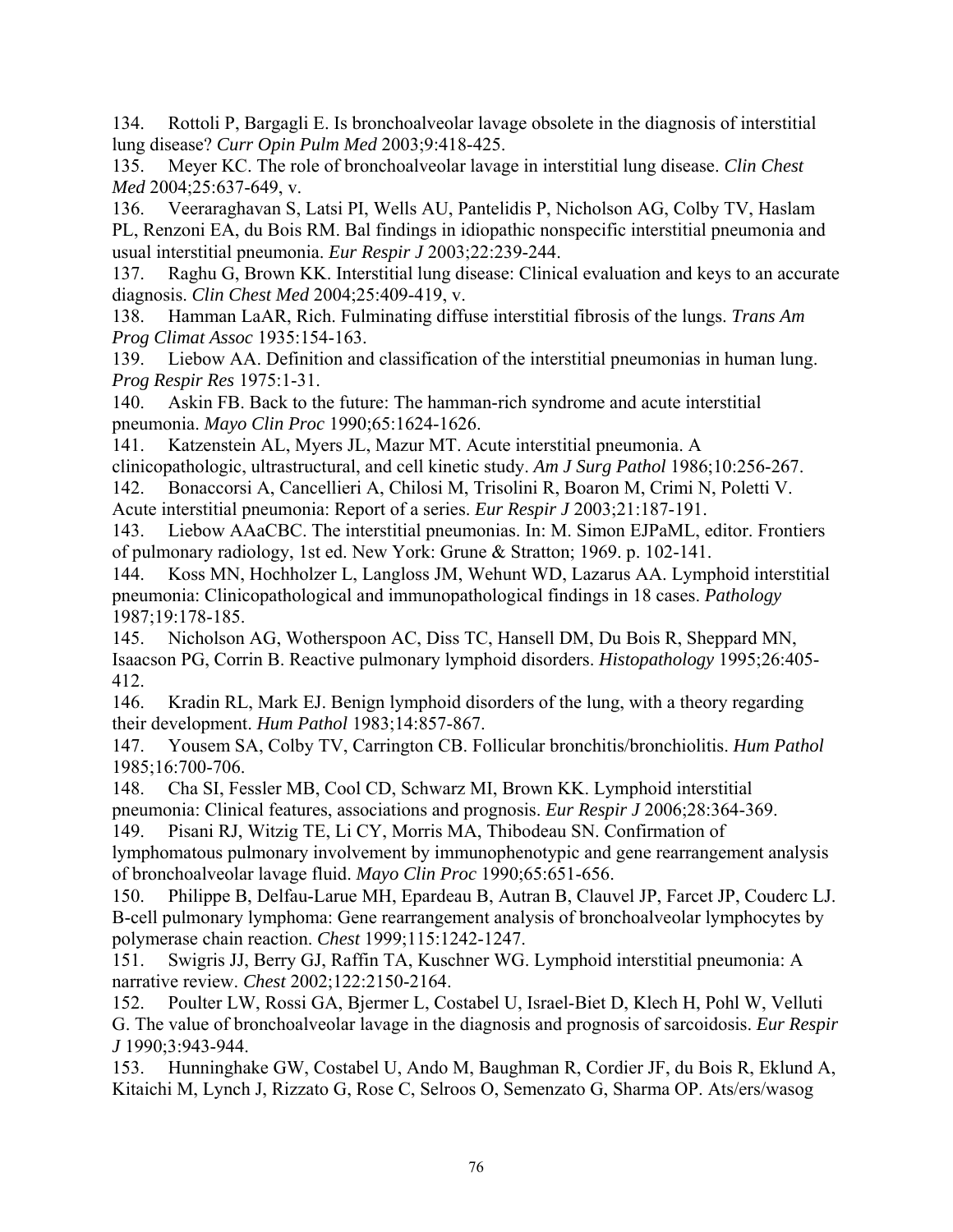statement on sarcoidosis. American thoracic society/european respiratory society/world association of sarcoidosis and other granulomatous disorders. *Sarcoidosis Vasc Diffuse Lung Dis*  1999;16:149-173.

154. Yeager H, Jr., Williams MC, Beekman JF, Bayly TC, Beaman BL. Sarcoidosis: Analysis of cells obtained by bronchial lavage. *Am Rev Respir Dis* 1977;116:951-954.

155. Health NIo. Pulmonary sarcoidosis: A disease characterized and perpetuated by activated lung t lymphocytes. *Ann Intern Med* 1981:73-94.

156. Costabel U, Bross KJ, Matthys H. Pulmonary sarcoidosis: Assessment of disease activity by lung lymphocyte subpopulations. *Klin Wochenschr* 1983;61:349-356.

157. Hunninghake GW, Kawanami O, Ferrans VJ, Young RC, Jr., Roberts WC, Crystal RG. Characterization of the inflammatory and immune effector cells in the lung parenchyma of patients with interstitial lung disease. *Am Rev Respir Dis* 1981;123:407-412.

158. Hunninghake GW, Bedell GN, Zavala DC, Monick M, Brady M. Role of interleukin-2 release by lung t-cells in active pulmonary sarcoidosis. *Am Rev Respir Dis* 1983;128:634-638.

159. Muller-Quernheim J, Saltini C, Sondermeyer P, Crystal RG. Compartmentalized activation of the interleukin 2 gene by lung t lymphocytes in active pulmonary sarcoidosis. *J Immunol* 1986;137:3475-3483.

160. Robinson BW, McLemore TL, Crystal RG. Gamma interferon is spontaneously released by alveolar macrophages and lung t lymphocytes in patients with pulmonary sarcoidosis. *J Clin Invest* 1985;75:1488-1495.

161. Semenzato G, Agostini C, Trentin L, Zambello R, Chilosi M, Cipriani A, Ossi E, Angi MR, Morittu L, Pizzolo G. Evidence of cells bearing interleukin-2 receptor at sites of disease activity in sarcoid patients. *Clin Exp Immunol* 1984;57:331-337.

162. Moller DR, Forman JD, Liu MC, Noble PW, Greenlee BM, Vyas P, Holden DA, Forrester JM, Lazarus A, Wysocka M, Trinchieri G, Karp C. Enhanced expression of il-12 associated with th1 cytokine profiles in active pulmonary sarcoidosis. *J Immunol* 1996;156:4952- 4960.

163. Prasse A, Georges CG, Biller H, Hamm H, Matthys H, Luttmann W, Virchow JC, Jr. Th1 cytokine pattern in sarcoidosis is expressed by bronchoalveolar cd4+ and cd8+ t cells. *Clin Exp Immunol* 2000;122:241-248.

164. Wahlstrom J, Katchar K, Wigzell H, Olerup O, Eklund A, Grunewald J. Analysis of intracellular cytokines in cd4+ and cd8+ lung and blood t cells in sarcoidosis. *Am J Respir Crit Care Med* 2001;163:115-121.

165. Shigehara K, Shijubo N, Ohmichi M, Yamada G, Takahashi R, Okamura H, Kurimoto M, Hiraga Y, Tatsuno T, Abe S, Sato N. Increased levels of interleukin-18 in patients with pulmonary sarcoidosis. *Am J Respir Crit Care Med* 2000;162:1979-1982.

166. Shigehara K, Shijubo N, Ohmichi M, Takahashi R, Kon S, Okamura H, Kurimoto M, Hiraga Y, Tatsuno T, Abe S, Sato N. Il-12 and il-18 are increased and stimulate ifn-gamma production in sarcoid lungs. *J Immunol* 2001;166:642-649.

167. Bachwich PR, Lynch JP, 3rd, Larrick J, Spengler M, Kunkel SL. Tumor necrosis factor production by human sarcoid alveolar macrophages. *Am J Pathol* 1986;125:421-425.

168. Eden E, Turino GM. Interleukin 1 secretion from human alveolar macrophages in lung disease. *J Clin Immunol* 1986;6:326-333.

169. Hunninghake GW. Release of interleukin-1 by alveolar macrophages of patients with active pulmonary sarcoidosis. *Am Rev Respir Dis* 1984;129:569-572.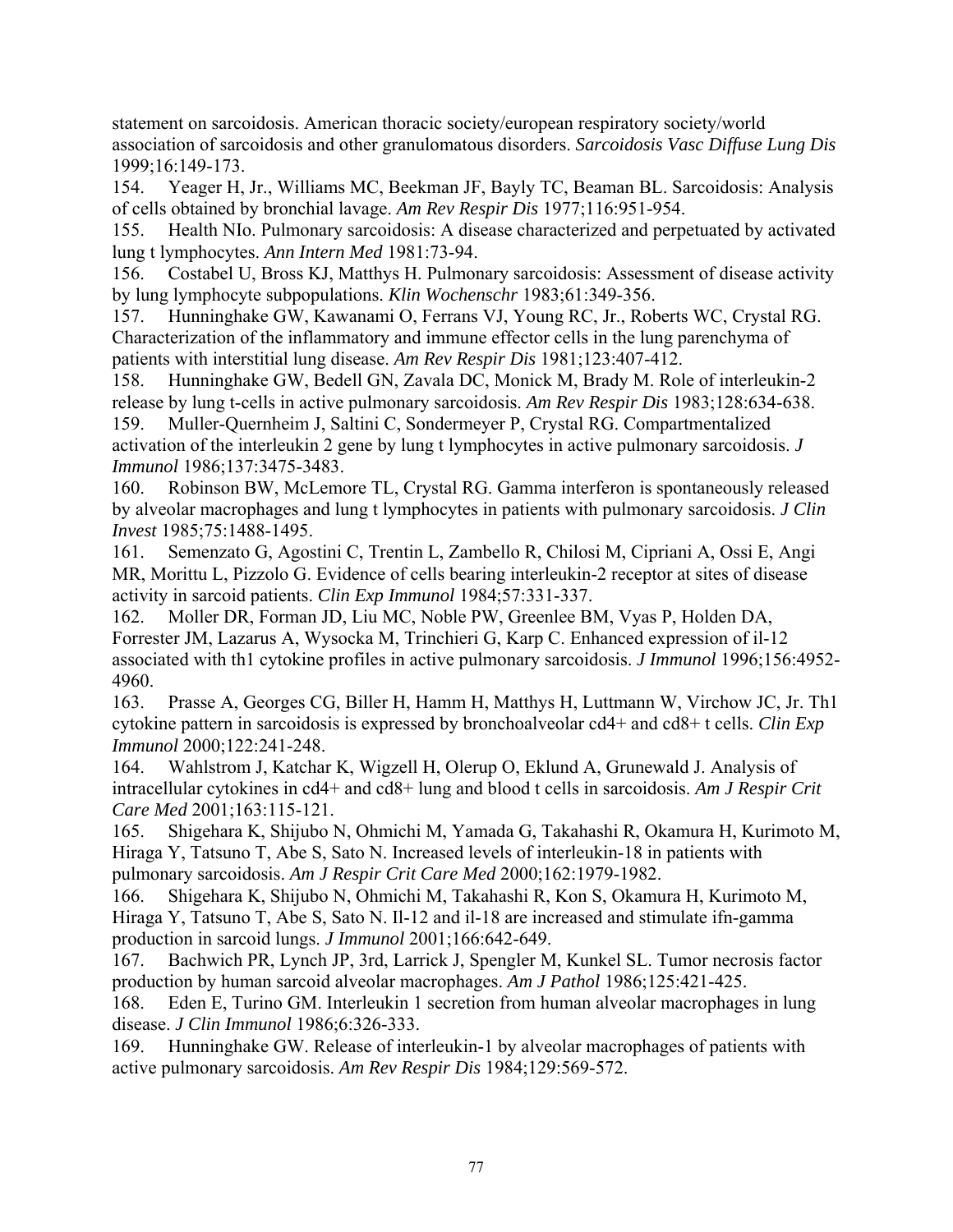170. Ziegenhagen MW, Rothe ME, Zissel G, Muller-Quernheim J. Exaggerated tnfalpha release of alveolar macrophages in corticosteroid resistant sarcoidosis. *Sarcoidosis Vasc Diffuse Lung Dis* 2002;19:185-190.

171. Ziegenhagen MW, Benner UK, Zissel G, Zabel P, Schlaak M, Muller-Quernheim J. Sarcoidosis: Tnf-alpha release from alveolar macrophages and serum level of sil-2r are prognostic markers. *Am J Respir Crit Care Med* 1997;156:1586-1592.

172. Ziegenhagen MW, Rothe ME, Schlaak M, Muller-Quernheim J. Bronchoalveolar and serological parameters reflecting the severity of sarcoidosis. *Eur Respir J* 2003;21:407-413. 173. Drent M, Jacobs JA, de Vries J, Lamers RJ, Liem IH, Wouters EF. Does the cellular

bronchoalveolar lavage fluid profile reflect the severity of sarcoidosis? *Eur Respir J*  1999;13:1338-1344.

174. Semenzato G, Chilosi M, Ossi E, Trentin L, Pizzolo G, Cipriani A, Agostini C, Zambello R, Marcer G, Gasparotto G. Bronchoalveolar lavage and lung histology. Comparative analysis of inflammatory and immunocompetent cells in patients with sarcoidosis and hypersensitivity pneumonitis. *Am Rev Respir Dis* 1985;132:400-404.

175. Campbell DA, Poulter LW, du Bois RM. Immunocompetent cells in bronchoalveolar lavage reflect the cell populations in transbronchial biopsies in pulmonary sarcoidosis. *Am Rev Respir Dis* 1985;132:1300-1306.

176. Paradis IL, Dauber JH, Rabin BS. Lymphocyte phenotypes in bronchoalveolar lavage and lung tissue in sarcoidosis and idiopathic pulmonary fibrosis. *Am Rev Respir Dis* 1986;133:855- 860.

177. Bjermer L, Rosenhall L, Angstrom T, Hallgren R. Predictive value of bronchoalveolar lavage cell analysis in sarcoidosis. *Thorax* 1988;43:284-288.

178. Costabel U. The alveolitis of hypersensitivity pneumonitis. *Eur Respir J* 1988;1:5-9.

179. Costabel U, Bross KJ, Ruhle KH, Lohr GW, Matthys H. Ia-like antigens on t-cells and their subpopulations in pulmonary sarcoidosis and in hypersensitivity pneumonitis. Analysis of bronchoalveolar and blood lymphocytes. *Am Rev Respir Dis* 1985;131:337-342.

180. Haslam PL, Dewar A, Butchers P, Primett ZS, Newman-Taylor A, Turner-Warwick M. Mast cells, atypical lymphocytes, and neutrophils in bronchoalveolar lavage in extrinsic allergic alveolitis. Comparison with other interstitial lung diseases. *Am Rev Respir Dis* 1987;135:35-47.

181. Drent M, van Nierop MA, Gerritsen FA, Wouters EF, Mulder PG. A computer program using balf-analysis results as a diagnostic tool in interstitial lung diseases. *Am J Respir Crit Care Med* 1996;153:736-741.

182. Kantrow SP, Meyer KC, Kidd P, Raghu G. The cd4/cd8 ratio in bal fluid is highly variable in sarcoidosis. *Eur Respir J* 1997;10:2716-2721.

183. Costabel U, A. Zaiss, and J. Guzman. Sensitivity and specificity of bal findings in sarcoidosis. *Sarcoidosis* 1992;Suppl 1:211-214.

184. Winterbauer RH, Lammert J, Selland M, Wu R, Corley D, Springmeyer SC. Bronchoalveolar lavage cell populations in the diagnosis of sarcoidosis. *Chest* 1993;104:352- 361.

185. Thomeer MaMD. Predictive value of cd4/cd8 ratio in bronchoalveolar lavage in the diagnosis of sarcoidosis (abstract). *Sar Vase Diffuse Lung Dis* 1997;Suppl 1:36.

186. Welker L, Jorres RA, Costabel U, Magnussen H. Predictive value of bal cell differentials in the diagnosis of interstitial lung diseases. *Eur Respir J* 2004;24:1000-1006.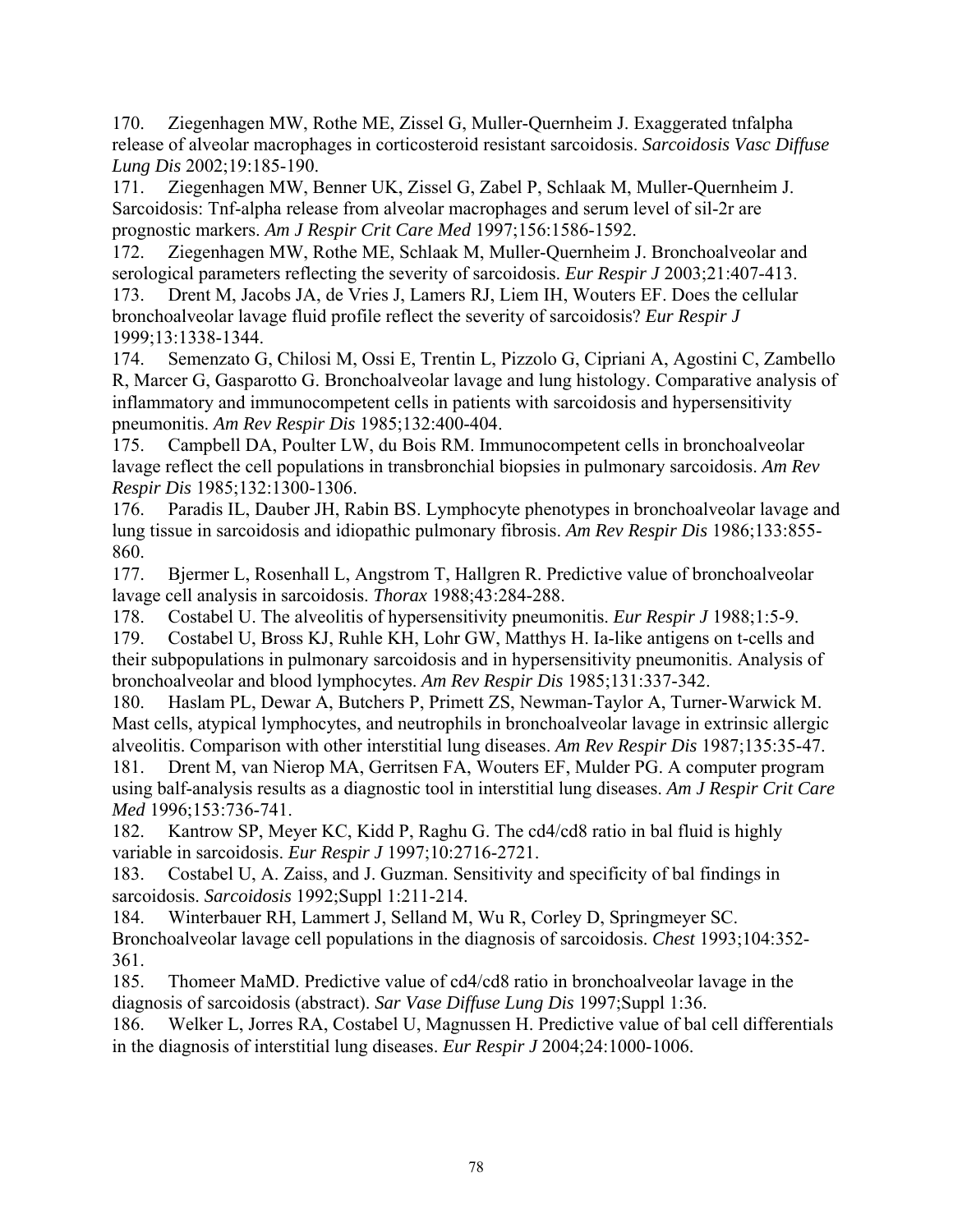187. Keogh BA, Hunninghake GW, Line BR, Crystal RG. The alveolitis of pulmonary sarcoidosis. Evaluation of natural history and alveolitis-dependent changes in lung function. *Am Rev Respir Dis* 1983;128:256-265.

188. Israel-Biet D, Venet A, Chretien J. Persistent high alveolar lymphocytosis as a predictive criterion of chronic pulmonary sarcoidosis. *Ann N Y Acad Sci* 1986;465:395-406.

189. Verstraeten A, Demedts M, Verwilghen J, van den Eeckhout A, Marien G, Lacquet LM, Ceuppens JL. Predictive value of bronchoalveolar lavage in pulmonary sarcoidosis. *Chest*  1990;98:560-567.

190. Laviolette M, La Forge J, Tennina S, Boulet LP. Prognostic value of bronchoalveolar lavage lymphocyte count in recently diagnosed pulmonary sarcoidosis. *Chest* 1991;100:380-384.

191. Baughman RP, Shipley R, Eisentrout CE. Predictive value of gallium scan, angiotensinconverting enzyme level, and bronchoalveolar lavage in two-year follow-up of pulmonary sarcoidosis. *Lung* 1987;165:371-377.

192. Ward K, O'Connor C, Odlum C, Fitzgerald MX. Prognostic value of bronchoalveolar lavage in sarcoidosis: The critical influence of disease presentation. *Thorax* 1989;44:6-12.

193. Selman M. Hypersensitivity pneumonitis. In: King MSaT, editor. Interstitial lung disease, 4th ed. Hamilton: B. C. Decker; 2003. p. 452-484.

194. Depierre A, Dalphin JC, Pernet D, Dubiez A, Faucompre C, Breton JL. Epidemiological study of farmer's lung in five districts of the french doubs province. *Thorax* 1988;43:429-435. 195. Warren CP. Extrinsic allergic alveolitis: A disease commoner in non-smokers. *Thorax*  1977;32:567-569.

196. Arima K, M. Ando, K. Ito, T. Sakata, T. Yamaguchi, S. Araki and M. Futatsuka. Effect of cigarette smoking on prevalence of summer type hypersensitivity pneumonitis caused by trichosporon cutaneum. *Arch Environ Health* 1992:274-278.

197. Dalphin JC, Debieuvre D, Pernet D, Maheu MF, Polio JC, Toson B, Dubiez A, Monnet E, Laplante JJ, Depierre A. Prevalence and risk factors for chronic bronchitis and farmer's lung in french dairy farmers. *Br J Ind Med* 1993;50:941-944.

198. Hughes DA, Haslam PL. Effect of smoking on the lipid composition of lung lining fluid and relationship between immunostimulatory lipids, inflammatory cells and foamy macrophages in extrinsic allergic alveolitis. *Eur Respir J* 1990;3:1128-1139.

199. Moszczynski P, Zabinski Z, Moszczynski P, Jr., Rutowski J, Slowinski S, Tabarowski Z. Immunological findings in cigarette smokers. *Toxicol Lett* 2001;118:121-127.

200. Ohtsuka Y, Munakata M, Tanimura K, Ukita H, Kusaka H, Masaki Y, Doi I, Ohe M, Amishima M, Homma Y, et al. Smoking promotes insidious and chronic farmer's lung disease, and deteriorates the clinical outcome. *Intern Med* 1995;34:966-971.

201. Cormier Y, Gagnon L, Berube-Genest F, Fournier M. Sequential bronchoalveolar lavage in experimental extrinsic allergic alveolitis. The influence of cigarette smoking. *Am Rev Respir Dis* 1988;137:1104-1109.

202. Cormier Y, Israel-Assayag E, Desmeules M, Lesur O. Effect of contact avoidance or treatment with oral prednisolone on bronchoalveolar lavage surfactant protein a levels in subjects with farmer's lung. *Thorax* 1996;51:1210-1215.

203. Ratjen F, Costabel U, Griese M, Paul K. Bronchoalveolar lavage fluid findings in children with hypersensitivity pneumonitis. *Eur Respir J* 2003;21:144-148.

204. Yoshizawa Y, Ohtani Y, Hayakawa H, Sato A, Suga M, Ando M. Chronic hypersensitivity pneumonitis in japan: A nationwide epidemiologic survey. *J Allergy Clin Immunol* 1999;103:315-320.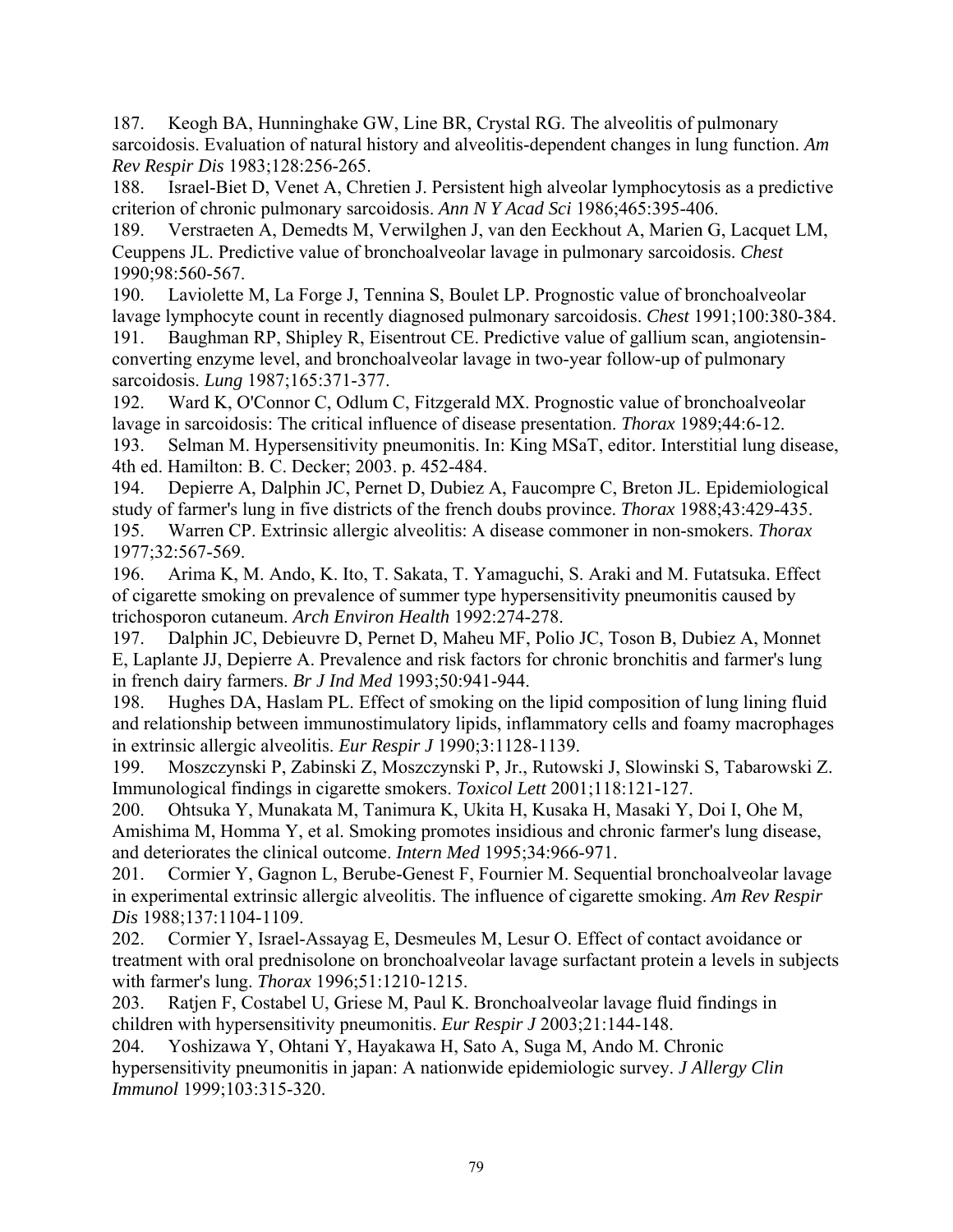205. Pardo A, Smith KM, Abrams J, Coffman R, Bustos M, McClanahan TK, Grein J, Murphy EE, Zlotnik A, Selman M. Ccl18/dc-ck-1/parc up-regulation in hypersensitivity pneumonitis. *J Leukoc Biol* 2001;70:610-616.

206. Barrera L, Mendoza F, Zuniga J, Estrada A, Zamora AC, Melendro EI, Ramirez R, Pardo A, Selman M. Functional diversity of t-cell subpopulations in subacute and chronic hypersensitivity pneumonitis. *Am J Respir Crit Care Med* 2008;177:44-55.

207. Cormier Y, Belanger J, Laviolette M. Persistent bronchoalveolar lymphocytosis in asymptomatic farmers. *Am Rev Respir Dis* 1986;133:843-847.

208. Semenzato G, Trentin L, Zambello R, Agostini C, Cipriani A, Marcer G. Different types of cytotoxic lymphocytes recovered from the lungs of patients with hypersensitivity pneumonitis. *Am Rev Respir Dis* 1988;137:70-74.

209. Trentin L, Migone N, Zambello R, di Celle PF, Aina F, Feruglio C, Bulian P, Masciarelli M, Agostini C, Cipriani A, et al. Mechanisms accounting for lymphocytic alveolitis in hypersensitivity pneumonitis. *J Immunol* 1990;145:2147-2154.

210. Trentin L, Zambello R, Facco M, Tassinari C, Sancetta R, Siviero M, Cerutti A, Cipriani A, Marcer G, Majori M, Pesci A, Agostini C, Semenzato G. Selection of t lymphocytes bearing limited tcr-vbeta regions in the lung of hypersensitivity pneumonitis and sarcoidosis. *Am J Respir Crit Care Med* 1997;155:587-596.

211. Semenzato G. Immunology of interstitial lung diseases: Cellular events taking place in the lung of sarcoidosis, hypersensitivity pneumonitis and hiv infection. *Eur Respir J* 1991;4:94- 102.

212. Lohmeyer J, Friedrich J, Grimminger F, Maus U, Tenter R, Morr H, Velcovsky HG, Seeger W, Rosseau S. Expression of mucosa-related integrin alphaebeta7 on alveolar t cells in interstitial lung diseases. *Clin Exp Immunol* 1999;116:340-346.

213. Tsushima K, Fujimoto K, Yamazaki Y, Takamizawa A, Amari T, Koizumi T, Kubo K. Hypersensitivity pneumonitis induced by spores of lyophyllum aggregatum. *Chest*  2001;120:1085-1093.

214. Ando M, Konishi K, Yoneda R, Tamura M. Difference in the phenotypes of bronchoalveolar lavage lymphocytes in patients with summer-type hypersensitivity pneumonitis, farmer's lung, ventilation pneumonitis, and bird fancier's lung: Report of a nationwide epidemiologic study in japan. *J Allergy Clin Immunol* 1991;87:1002-1009.

215. Murayama J, Yoshizawa Y, Ohtsuka M, Hasegawa S. Lung fibrosis in hypersensitivity pneumonitis. Association with cd4+ but not cd8+ cell dominant alveolitis and insidious onset. *Chest* 1993;104:38-43.

216. McSharry C. B lymphocytes in allergic alveolitis. *Clin Exp Allergy* 2003;33:159-162. 217. Dai H, Guzman J, Bauer PC, Costabel U. Elevated levels of soluble tnf receptors in

bronchoalveolar lavage fluid in extrinsic allergic alveolitis. *Clin Exp Allergy* 1999;29:1209-1213. 218. Drent M, van Velzen-Blad H, Diamant M, Wagenaar SS, Donckerwolck-Bogaert M, van den Bosch JM. Differential diagnostic value of plasma cells in bronchoalveolar lavage fluid. *Chest* 1993;103:1720-1724.

219. Haslam PL PD, Townsend PJ. Increases in hla-dq, dp, dr and transferrin receptors on alveolar macrophages in sarcoidosis and allergic alveolitis compared with fibrosing alveolitis. *Chest* 1990;97:651-661.

220. Pforte A, Schiessler A, Gais P, von Kress S, Beer B, Riethmuller G, Ziegler-Heitbrock HW. Expression of the adhesion molecule icam-1 on alveolar macrophages and in serum in extrinsic allergic alveolitis. *Respiration* 1993;60:221-226.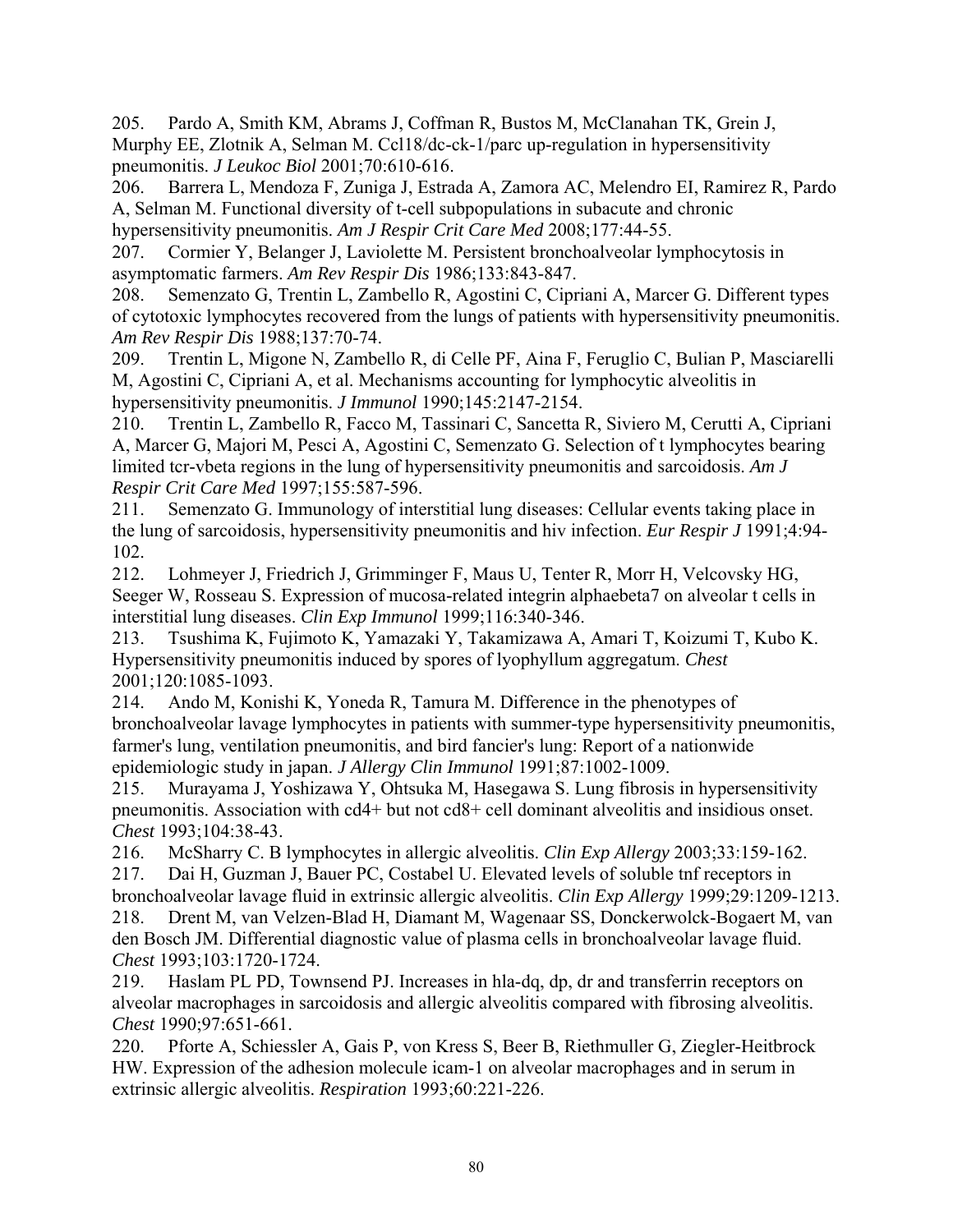221. Guzman J, Wang YM, Kalaycioglu O, Schoenfeld B, Hamm H, Bartsch W, Costabel U. Increased surfactant protein a content in human alveolar macrophages in hypersensitivity pneumonitis. *Acta Cytol* 1992;36:668-673.

222. Fournier E, Tonnel AB, Gosset P, Wallaert B, Ameisen JC, Voisin C. Early neutrophil alveolitis after antigen inhalation in hypersensitivity pneumonitis. *Chest* 1985;88:563-566.

223. Ohtani Y, Kojima K, Sumi Y, Sawada M, Inase N, Miyake S, Yoshizawa Y. Inhalation provocation tests in chronic bird fancier's lung. *Chest* 2000;118:1382-1389.

224. Vogelmeier C, Krombach F, Munzing S, Konig G, Mazur G, Beinert T, Fruhmann G. Activation of blood neutrophils in acute episodes of farmer's lung. *Am Rev Respir Dis*  1993;148:396-400.

225. Behr J, Degenkolb B, Beinert T, Krombach F, Vogelmeier C. Pulmonary glutathione levels in acute episodes of farmer's lung. *Am J Respir Crit Care Med* 2000;161:1968-1971.

226. Pardo A, Barrios R, Gaxiola M, Segura-Valdez L, Carrillo G, Estrada A, Mejia M, Selman M. Increase of lung neutrophils in hypersensitivity pneumonitis is associated with lung fibrosis. *Am J Respir Crit Care Med* 2000;161:1698-1704.

227. Miadonna A, Pesci A, Tedeschi A, Bertorelli G, Arquati M, Olivieri D. Mast cell and histamine involvement in farmer's lung disease. *Chest* 1994;105:1184-1189.

228. Ishida T, Matsui Y, Matsumura Y, Fujimori N, Furutani M. Bronchoalveolar mast cells in summer-type hypersensitivity pneumonitis: Increase in numbers and ultrastructural evidence of degranulation. *Intern Med* 1995;34:357-363.

229. Schildge J, Klar B, Hardung-Backes M. [mast cells in bronchoalveolar lavage fluid of patients with interstitial lung diseases]. *Pneumologie* 2003;57:202-207.

230. Laviolette M, Cormier Y, Loiseau A, Soler P, Leblanc P, Hance AJ. Bronchoalveolar mast cells in normal farmers and subjects with farmer's lung. Diagnostic, prognostic, and physiologic significance. *Am Rev Respir Dis* 1991;144:855-860.

231. Weinberger SE, Kelman JA, Elson NA, Young RC, Jr., Reynolds HY, Fulmer JD, Crystal RG. Bronchoalveolar lavage in interstitial lung disease. *Ann Intern Med* 1978;89:459- 466.

232. Frigieri L, Mormile F, Grilli N, Mancini D, Ciappi G, Pagliari G, Magaro M, Flamini G. Bilateral bronchoalveolar lavage in progressive systemic sclerosis: Interlobar variability, lymphocyte subpopulations, and functional correlations. *Respiration* 1991;58:132-140.

233. Silver RM, Miller KS, Kinsella MB, Smith EA, Schabel SI. Evaluation and management of scleroderma lung disease using bronchoalveolar lavage. *Am J Med* 1990;88:470-476.

234. Schnabel A, Reuter M, Gross WL. Intravenous pulse cyclophosphamide in the treatment of interstitial lung disease due to collagen vascular diseases. *Arthritis Rheum* 1998;41:1215- 1220.

235. Silver RM, Metcalf JF, Stanley JH, LeRoy EC. Interstitial lung disease in scleroderma. Analysis by bronchoalveolar lavage. *Arthritis Rheum* 1984;27:1254-1262.

236. Miller KS, Smith EA, Kinsella M, Schabel SI, Silver RM. Lung disease associated with progressive systemic sclerosis. Assessment of interlobar variation by bronchoalveolar lavage and comparison with noninvasive evaluation of disease activity. *Am Rev Respir Dis* 1990;141:301- 306.

237. Behr J, Vogelmeier C, Beinert T, Meurer M, Krombach F, Konig G, Fruhmann G. Bronchoalveolar lavage for evaluation and management of scleroderma disease of the lung. *Am J Respir Crit Care Med* 1996;154:400-406.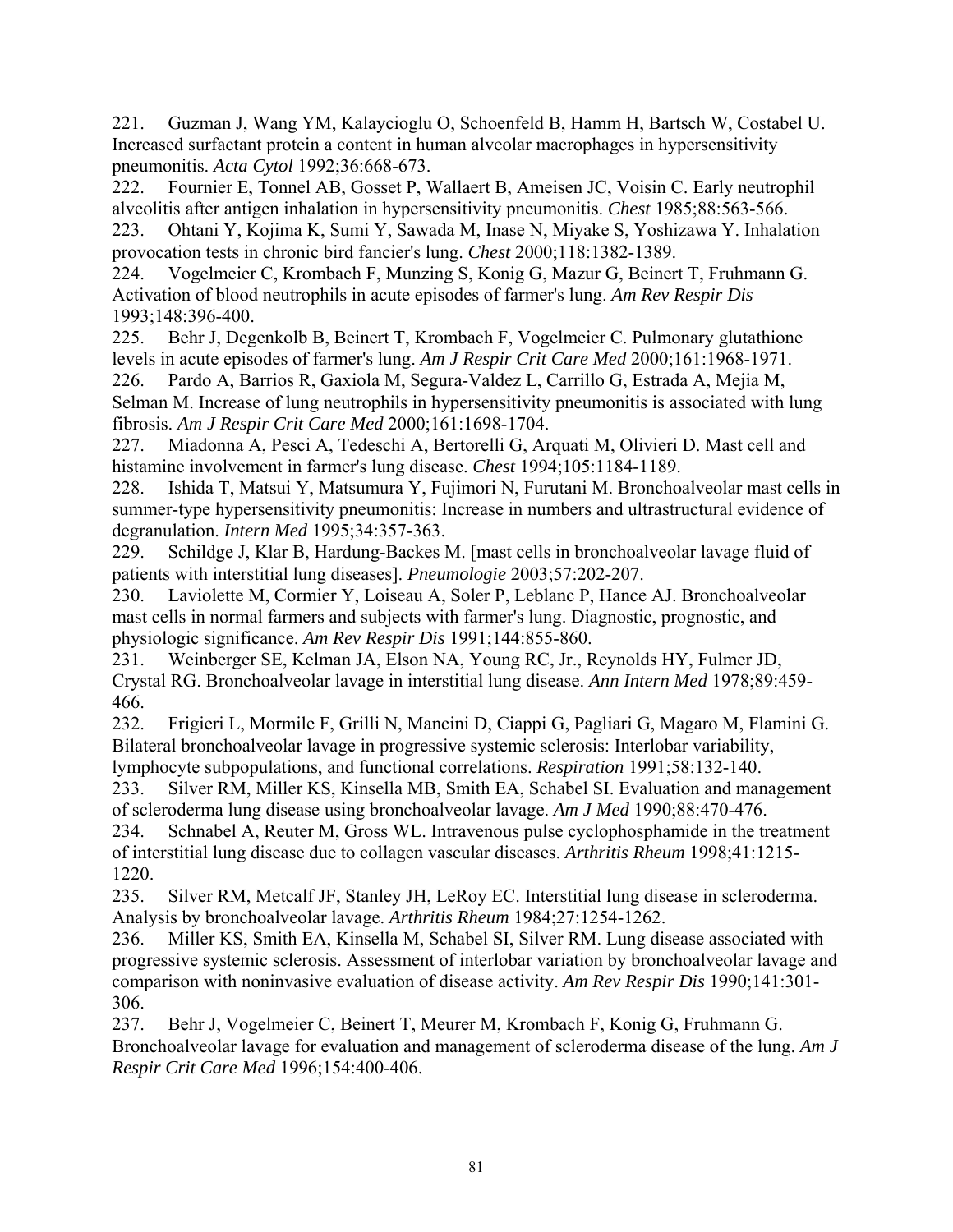238. Wells AU, Hansell DM, Haslam PL, Rubens MB, Cailes J, Black CM, du Bois RM. Bronchoalveolar lavage cellularity: Lone cryptogenic fibrosing alveolitis compared with the fibrosing alveolitis of systemic sclerosis. *Am J Respir Crit Care Med* 1998;157:1474-1482.

239. Wells AU, Hansell DM, Corrin B, Harrison NK, Goldstraw P, Black CM, du Bois RM. High resolution computed tomography as a predictor of lung histology in systemic sclerosis. *Thorax* 1992;47:738-742.

240. White B, Moore WC, Wigley FM, Xiao HQ, Wise RA. Cyclophosphamide is associated with pulmonary function and survival benefit in patients with scleroderma and alveolitis. *Ann Intern Med* 2000;132:947-954.

241. Strange C, Bolster MB, Roth MD, Silver RM, Theodore A, Goldin J, Clements P, Chung J, Elashoff RM, Suh R, Smith EA, Furst DE, Tashkin DP. Bronchoalveolar lavage and response to cyclophosphamide in scleroderma interstitial lung disease. *Am J Respir Crit Care Med*  2008;177:91-98.

242. Garcia JG, Parhami N, Killam D, Garcia PL, Keogh BA. Bronchoalveolar lavage fluid evaluation in rheumatoid arthritis. *Am Rev Respir Dis* 1986;133:450-454.

243. Popp W, Ritschka L, Scherak O, Braun O, Kolarz G, Rauscher H, Zwick H. Bronchoalveolar lavage in rheumatoid arthritis and secondary sjogren's syndrome. *Lung*  1990;168:221-231.

244. Ishioka S, Inyaku K, Shirotani Y, Nakamura K, Oyama T, Hozawa S, Takahashi K, Yamakido M. [bronchoalveolar lavage fluid findings in rheumatoid arthritis]. *Nihon Kyobu Shikkan Gakkai Zasshi* 1992;30:614-618.

245. Dalavanga YA, Voulgari PV, Georgiadis AN, Leontaridi C, Katsenos S, Vassiliou M, Drosos AA, Constantopoulos SH. Lymphocytic alveolitis: A surprising index of poor prognosis in patients with primary sjogren's syndrome. *Rheumatol Int* 2006;26:799-804.

246. Deheinzelin D, Capelozzi VL, Kairalla RA, Barbas Filho JV, Saldiva PH, de Carvalho CR. Interstitial lung disease in primary sjogren's syndrome. Clinical-pathological evaluation and response to treatment. *Am J Respir Crit Care Med* 1996;154:794-799.

247. Salaffi F, Manganelli P, Carotti M, Baldelli S, Blasetti P, Subiaco S, Binci MC, Bichi Secchi E, Amici F, Cervini C. A longitudinal study of pulmonary involvement in primary sjogren's syndrome: Relationship between alveolitis and subsequent lung changes on highresolution computed tomography. *Br J Rheumatol* 1998;37:263-269.

248. Grau JM, Miro O, Pedrol E, Casademont J, Masanes F, Herrero C, Haussman G, Urbano-Marquez A. Interstitial lung disease related to dermatomyositis. Comparative study with patients without lung involvement. *J Rheumatol* 1996;23:1921-1926.

249. Komocsi A, Kumanovics G, Zibotics H, Czirjak L. Alveolitis may persist during treatment that sufficiently controls muscle inflammation in myositis. *Rheumatol Int*  2001;20:113-118.

250. Schnabel A, Reuter M, Biederer J, Richter C, Gross WL. Interstitial lung disease in polymyositis and dermatomyositis: Clinical course and response to treatment. *Semin Arthritis Rheum* 2003;32:273-284.

251. Enomoto K, Takada T, Suzuki E, Ishida T, Moriyama H, Ooi H, Hasegawa T, Tsukada H, Nakano M, Gejyo F. Bronchoalveolar lavage fluid cells in mixed connective tissue disease. *Respirology* 2003;8:149-156.

252. Pesci A, Bertorelli G, Manganelli P, Ambanelli U. Bronchoalveolar lavage analysis of interstitial lung disease in crest syndrome. *Clin Exp Rheumatol* 1986;4:121-124.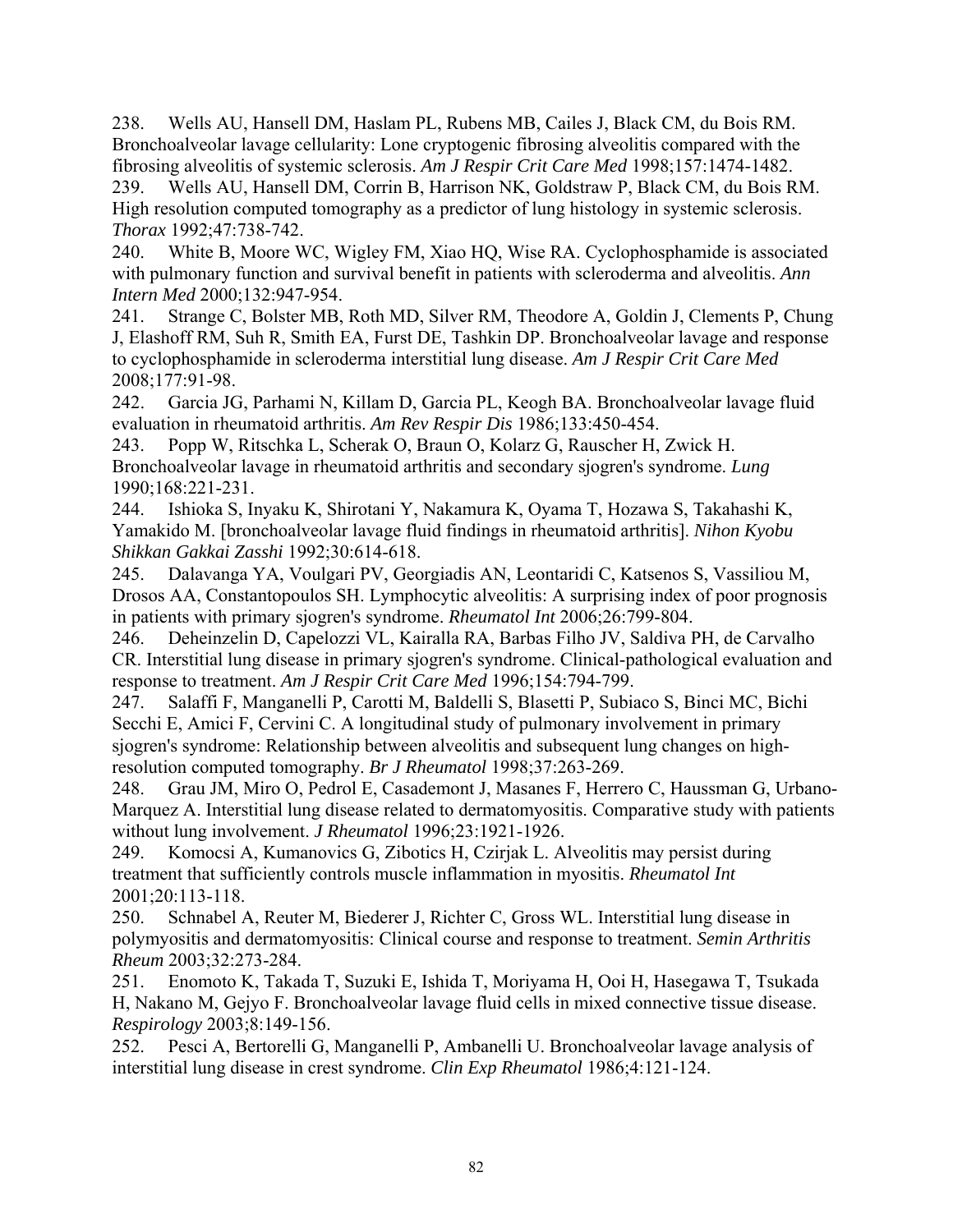253. Kumanovics G, Magyarlaki T, Komocsi A, Szekeres G, Czirjak L. Simultaneous presence of neutrophil alveolitis and ki-67 positivity of alveolar macrophages in dermato- /polymyositis and systemic sclerosis. *Rheumatol Int* 2003;23:6-10.

254. Lassalle P, Gosset P, Aerts C, Fournier E, Lafitte JJ, Degreef JM, Wallaert B, Tonnel AB, Voisin C. Abnormal secretion of interleukin-1 and tumor necrosis factor alpha by alveolar macrophages in coal worker's pneumoconiosis: Comparison between simple pneumoconiosis and progressive massive fibrosis. *Exp Lung Res* 1990;16:73-80.

255. Lesur OJ, Mancini NM, Humbert JC, Chabot F, Polu JM. Interleukin-6, interferongamma, and phospholipid levels in the alveolar lining fluid of human lungs. Profiles in coal worker's pneumoconiosis and idiopathic pulmonary fibrosis. *Chest* 1994;106:407-413.

256. Sablonniere B, Scharfman A, Lafitte JJ, Laine A, Aerts C, Hayem A. Enzymatic activities of bronchoalveolar lavages in coal workers pneumoconiosis. *Lung* 1983;161:219-228. 257. Vallyathan V, Goins M, Lapp LN, Pack D, Leonard S, Shi X, Castranova V. Changes in bronchoalveolar lavage indices associated with radiographic classification in coal miners. *Am J Respir Crit Care Med* 2000;162:958-965.

258. Vanhee D, Gosset P, Marquette CH, Wallaert B, Lafitte JJ, Gosselin B, Voisin C, Tonnel AB. Secretion and mrna expression of tnf alpha and il-6 in the lungs of pneumoconiosis patients. *Am J Respir Crit Care Med* 1995;152:298-306.

259. Vanhee D, Gosset P, Wallaert B, Tonnel AB. Role of macrophage-derived cytokines in coal workers' pneumoconiosis. *Ann N Y Acad Sci* 1994;725:183-192.

260. Vanhee D, Gosset P, Wallaert B, Voisin C, Tonnel AB. Mechanisms of fibrosis in coal workers' pneumoconiosis. Increased production of platelet-derived growth factor, insulin-like growth factor type i, and transforming growth factor beta and relationship to disease severity. *Am J Respir Crit Care Med* 1994;150:1049-1055.

261. Wallaert B, Lassalle P, Fortin F, Aerts C, Bart F, Fournier E, Voisin C. Superoxide anion generation by alveolar inflammatory cells in simple pneumoconiosis and in progressive massive fibrosis of nonsmoking coal workers. *Am Rev Respir Dis* 1990;141:129-133.

262. Begin RO, Cantin AM, Boileau RD, Bisson GY. Spectrum of alveolitis in quartz-exposed human subjects. *Chest* 1987;92:1061-1067.

263. Calhoun WJ, Christman JW, Ershler WB, Graham WG, Davis GS. Raised immunoglobulin concentrations in bronchoalveolar lavage fluid of healthy granite workers. *Thorax* 1986;41:266-273.

264. Capelli A, Lusuardi M, Cerutti CG, Donner CF. Lung alkaline phosphatase as a marker of fibrosis in chronic interstitial disorders. *Am J Respir Crit Care Med* 1997;155:249-253.

265. Christman JW, Emerson RJ, Graham WG, Davis GS. Mineral dust and cell recovery from the bronchoalveolar lavage of healthy vermont granite workers. *Am Rev Respir Dis*  1985;132:393-399.

266. Falchi M, Paoletti L, Mariotta S, Giosue S, Guidi L, Biondo L, Scavalli P, Bisetti A. Non-fibrous inorganic particles in bronchoalveolar lavage fluid of pottery workers. *Occup Environ Med* 1996;53:762-766.

267. Grobbelaar JP, Bateman ED. Hut lung: A domestically acquired pneumoconiosis of mixed aetiology in rural women. *Thorax* 1991;46:334-340.

268. Inoue Y, Hashimoto A, Takada Y, Nishimura K, Hiwada K, Kokubu T. Angiotensin converting enzyme in sarcoidosis and in silicosis. *Clin Exp Hypertens A* 1987;9:481-485.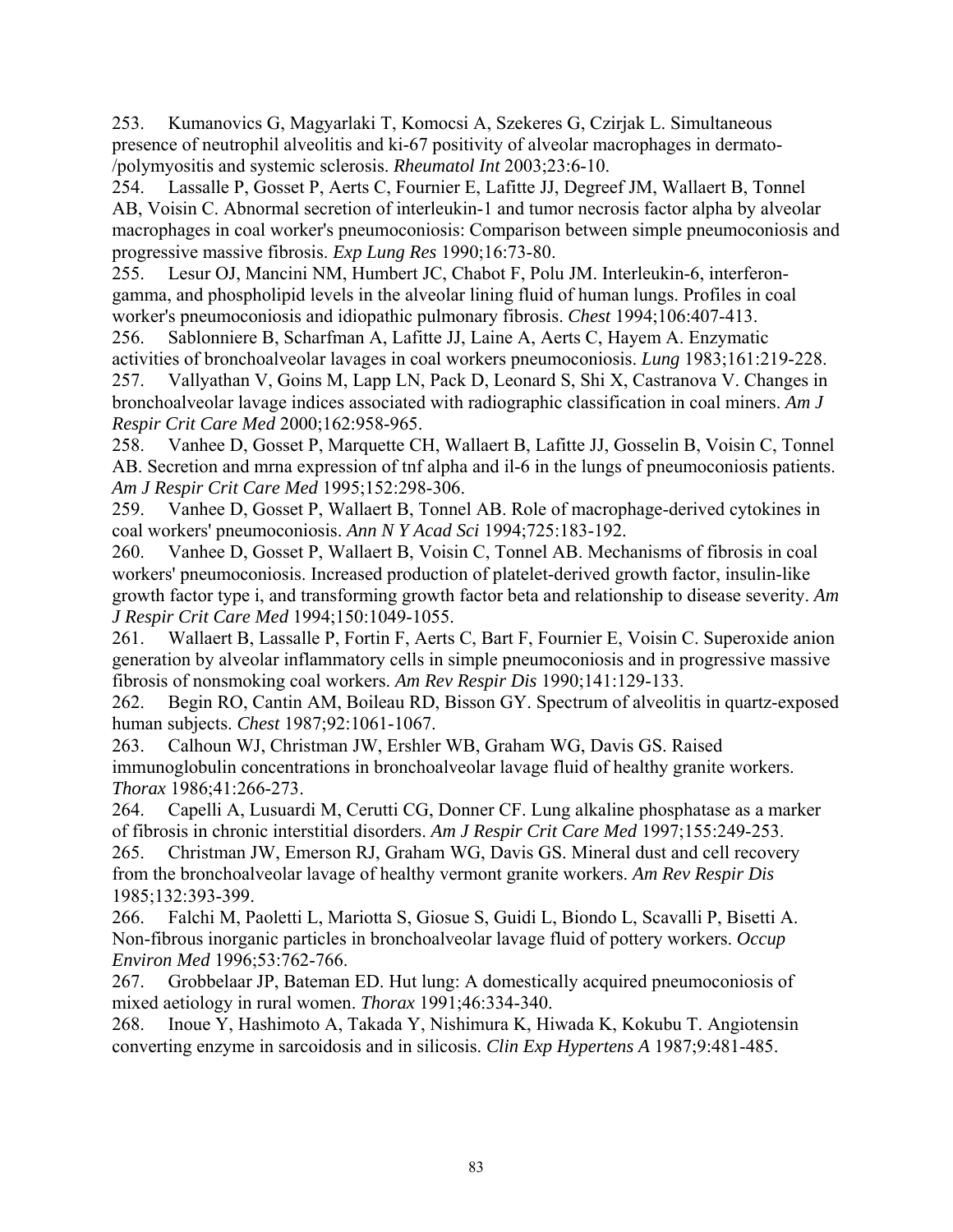269. Lusuardi M, Capelli A, Carli S, Donner CF. Inflammatory and immune reactions associated with inorganic dust exposure: Comparison between patients with and without clinical lung involvement. *Eur Respir J* 1990;3:365-367.

270. Lusuardi M, Capelli A, Donner CF, Capelli O, Velluti G. Semi-quantitative x-ray microanalysis of bronchoalveolar lavage samples from silica-exposed and nonexposed subjects. *Eur Respir J* 1992;5:798-803.

271. Sharma SK, Pande JN, Verma K. Bronchoalveolar lavage fluid (balf) analysis in silicosis. *Indian J Chest Dis Allied Sci* 1988;30:257-261.

272. Christman JW, Emerson RJ, Hemenway DR, Graham WG, Davis GS. Effects of work exposure, retirement, and smoking on bronchoalveolar lavage measurements of lung dust in vermont granite workers. *Am Rev Respir Dis* 1991;144:1307-1313.

273. Larivee P, Cantin A, Dufresne A, Begin R. Enzyme activities of lung lavage in silicosis. *Lung* 1990;168:151-158.

274. Monso E, Carreres A, Tura JM, Ruiz J, Fiz J, Xaus C, Llatjos M, Morera J. Electron microscopic microanalysis of bronchoalveolar lavage: A way to identify exposure to silica and silicate dust. *Occup Environ Med* 1997;54:560-565.

275. Costabel U, Bross KJ, Huck E, Guzman J, Matthys H. Lung and blood lymphocyte subsets in asbestosis and in mixed dust pneumoconiosis. *Chest* 1987;91:110-112.

276. Fireman E, Greif J, Schwarz Y, Man A, Ganor E, Ribak Y, Lerman Y. Assessment of hazardous dust exposure by bal and induced sputum. *Chest* 1999;115:1720-1728.

277. Wallace JM, Oishi JS, Barbers RG, Batra P, Aberle DR. Bronchoalveolar lavage cell and lymphocyte phenotype profiles in healthy asbestos-exposed shipyard workers. *Am Rev Respir Dis* 1989;139:33-38.

278. Gellert AR, Langford JA, Winter RJ, Uthayakumar S, Sinha G, Rudd RM. Asbestosis: Assessment by bronchoalveolar lavage and measurement of pulmonary epithelial permeability. *Thorax* 1985;40:508-514.

279. Takemura T, Rom WN, Ferrans VJ, Crystal RG. Morphologic characterization of alveolar macrophages from subjects with occupational exposure to inorganic particles. *Am Rev Respir Dis* 1989;140:1674-1685.

280. al Jarad N, Gellert AR, Rudd RM. Bronchoalveolar lavage and 99mtc-dtpa clearance as prognostic factors in asbestos workers with and without asbestosis. *Respir Med* 1993;87:365- 374.

281. Begin R, Drapeau G, Boileau R, Vezina Y, Cantin A, Desmarais Y, Martel M. Enzyme activities of lung lavage in asbestosis. *Clin Biochem* 1986;19:240-243.

282. Callahan KS, Griffith DE, Garcia JG. Asbestos exposure results in increased lung procoagulant activity in vivo and in vitro. *Chest* 1990;98:112-119.

283. Cantin A, Allard C, Begin R. Increased alveolar plasminogen activator in early asbestosis. *Am Rev Respir Dis* 1989;139:604-609.

284. Cantin AM, Larivee P, Martel M, Begin R. Hyaluronan (hyaluronic acid) in lung lavage of asbestos-exposed humans and sheep. *Lung* 1992;170:211-220.

285. Corhay JL, Delavignette JP, Bury T, Saint-Remy P, Radermecker MF. Occult exposure to asbestos in steel workers revealed by bronchoalveolar lavage. *Arch Environ Health*  1990;45:278-282.

286. Cullen MR, Merrill WW. Association between neutrophil concentration in bronchoalveolar lavage fluid and recent losses in diffusing capacity in men formerly exposed to asbestos. *Chest* 1992;102:682-687.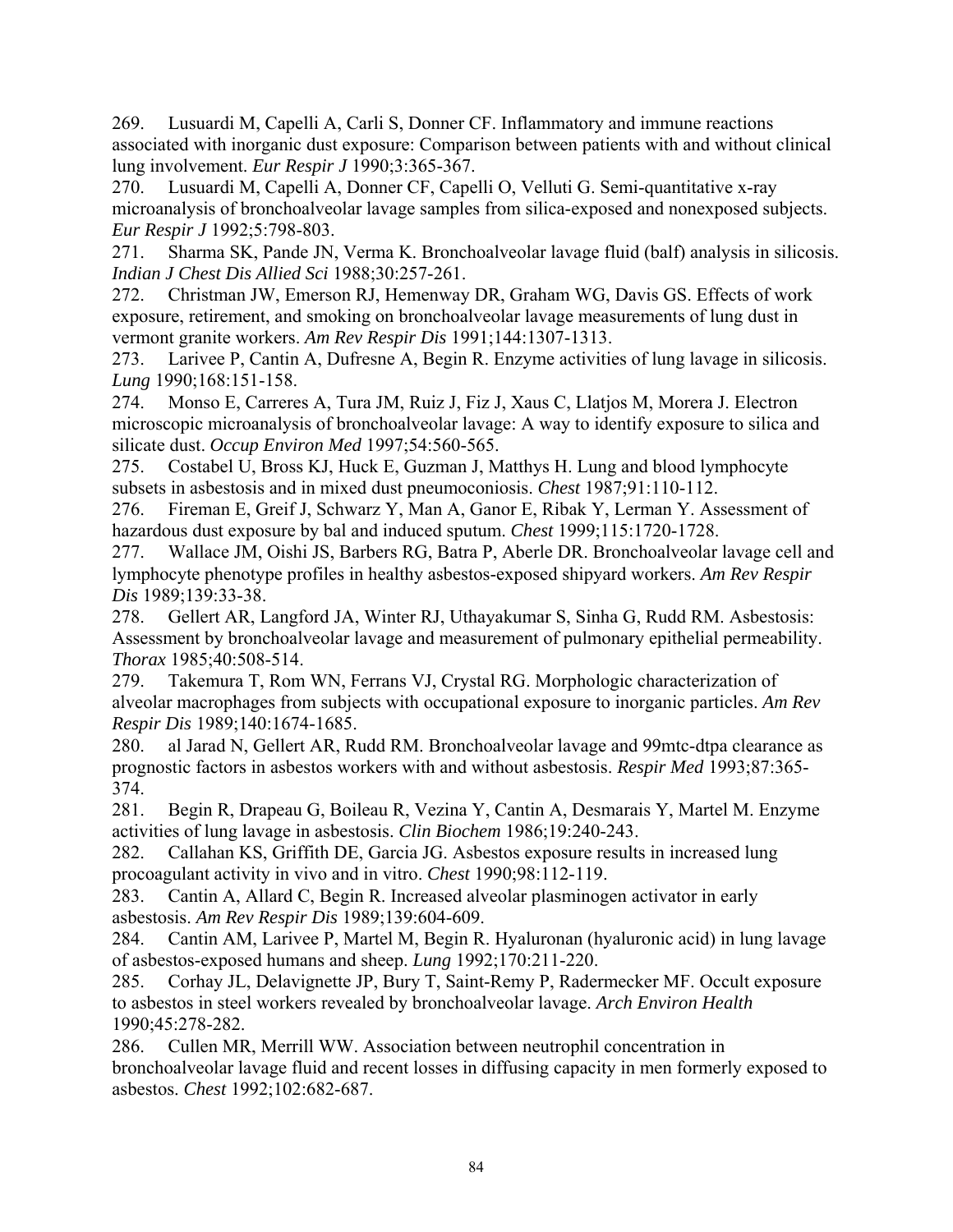287. Di Menza L, Hirsch A, Sebastien P, Gaudichet A, Bignon J. Assessment of past asbestos exposure in patients: Occupational questionnaire versus monitoring in broncho-alveolar lavage. *IARC Sci Publ* 1980:609-614.

288. Galani V, Constantopoulos S, Manda-Stachouli C, Frangou-Lazaridis M, Mavridis A, Vassiliou M, Dalavanga Y. Additional proteins in bal fluid of metsovites environmentally exposed to asbestos: More evidence of "protection" against neoplasia? *Chest* 2002;121:273-278. 289. Garcia JG, Griffith DE, Cohen AB, Callahan KS. Alveolar macrophages from patients with asbestos exposure release increased levels of leukotriene b4. *Am Rev Respir Dis*  1989;139:1494-1501.

290. Gellert AR, Macey MG, Uthayakumar S, Newland AC, Rudd RM. Lymphocyte subpopulations in bronchoalveolar lavage fluid in asbestos workers. *Am Rev Respir Dis*  1985;132:824-828.

291. Gellert AR, Perry D, Langford JA, Riches PG, Rudd RM. Asbestosis. Bronchoalveolar lavage fluid proteins and their relationship to pulmonary epithelial permeability. *Chest*  1985;88:730-735.

292. Jaurand MC, Gaudichet A, Atassi K, Sebastien P, Bignon J. Relationship between the number of asbestos fibres and the cellular and enzymatic content of bronchoalveolar fluid in asbestos exposed subjects. *Bull Eur Physiopathol Respir* 1980;16:595-606.

293. Karjalainen A, Anttila S, Mantyla T, Taskinen E, Kyyronen P, Tukiainen P. Asbestos bodies in bronchoalveolar lavage fluid in relation to occupational history. *Am J Ind Med*  1994;26:645-654.

294. Kronenberg RS, Levin JL, Dodson RF, Garcia JG, Griffith DE. Asbestos-related disease in employees of a steel mill and a glass bottle-manufacturing plant. *Ann N Y Acad Sci*  1991;643:397-403.

295. Lenz AG, Costabel U, Maier KL. Oxidized bal fluid proteins in patients with interstitial lung diseases. *Eur Respir J* 1996;9:307-312.

296. Lesur O, Bernard AM, Begin RO. Clara cell protein (cc-16) and surfactant-associated protein a (sp-a) in asbestos-exposed workers. *Chest* 1996;109:467-474.

297. Pairon JC, Martinon L, Iwatsubo Y, Vallentin F, Billon-Galland MA, Bignon J, Brochard P. Retention of asbestos bodies in the lungs of welders. *Am J Ind Med* 1994;25:793-804.

298. Robinson BW, Rose AH, Thompson PJ, Hey A. Comparison of bronchoalveolar lavage helper/suppressor t-cell ratios in sarcoidosis versus other interstitial lung diseases. *Aust N Z J Med* 1987;17:9-15.

299. Roggli VL, Coin PG, MacIntyre NR, Bell DY. Asbestos content of bronchoalveolar lavage fluid. A comparison of light and scanning electron microscopic analysis. *Acta Cytol*  1994;38:502-510.

300. Rom WN. Accelerated loss of lung function and alveolitis in a longitudinal study of nonsmoking individuals with occupational exposure to asbestos. *Am J Ind Med* 1992;21:835-844.

301. Rom WN, Bitterman PB, Rennard SI, Cantin A, Crystal RG. Characterization of the lower respiratory tract inflammation of nonsmoking individuals with interstitial lung disease associated with chronic inhalation of inorganic dusts. *Am Rev Respir Dis* 1987;136:1429-1434.

302. Scharfman A, Hayem A, Davril M, Marko D, Hannothiaux MH, Lafitte JJ. Special neutrophil elastase inhibitory activity in bal fluid from patients with silicosis and asbestosis. *Eur Respir J* 1989;2:751-757.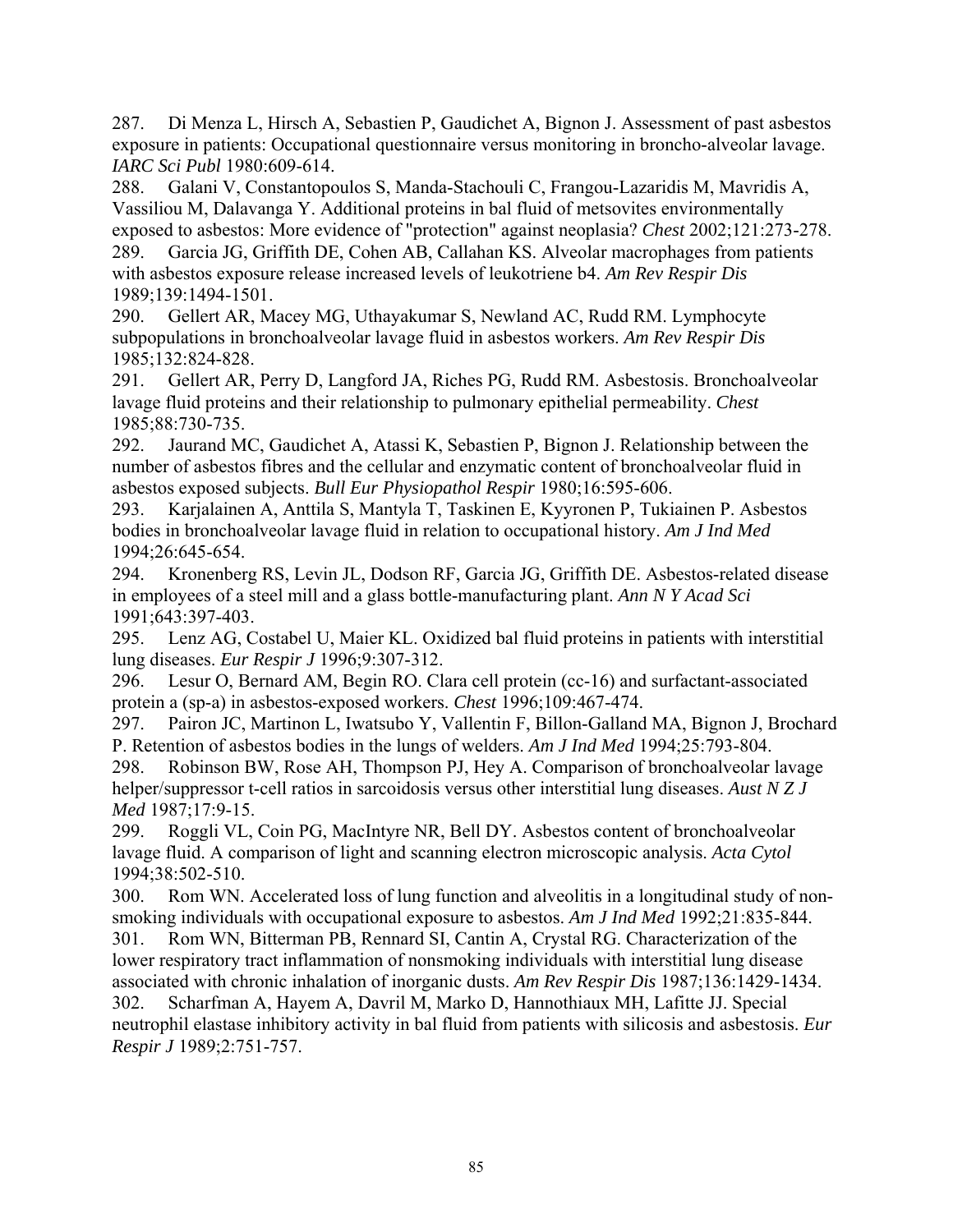303. Schwartz DA, Galvin JR, Burmeister LF, Merchant RK, Dayton CS, Merchant JA, Hunninghake GW. The clinical utility and reliability of asbestos bodies in bronchoalveolar fluid. *Am Rev Respir Dis* 1991;144:684-688.

304. Schwartz DA, Galvin JR, Merchant RK, Dayton CS, Burmeister LF, Merchant JA, Hunninghake GW. Influence of cigarette smoking on bronchoalveolar lavage cellularity in asbestos-induced lung disease. *Am Rev Respir Dis* 1992;145:400-405.

305. Sebastien P, Armstrong B, Monchaux G, Bignon J. Asbestos bodies in bronchoalveolar lavage fluid and in lung parenchyma. *Am Rev Respir Dis* 1988;137:75-78.

306. Sprince NL, Oliver LC, McLoud TC, Eisen EA, Christiani DC, Ginns LC. Asbestos exposure and asbestos-related pleural and parenchymal disease. Associations with immune imbalance. *Am Rev Respir Dis* 1991;143:822-828.

307. Sprince NL, Oliver LC, McLoud TC, Ginns LC. T-cell alveolitis in lung lavage of asbestos-exposed subjects. *Am J Ind Med* 1992;21:311-319.

308. Spurzem JR, Saltini C, Rom W, Winchester RJ, Crystal RG. Mechanisms of macrophage accumulation in the lungs of asbestos-exposed subjects. *Am Rev Respir Dis* 1987;136:276-280.

309. Teschler H, Friedrichs KH, Hoheisel GB, Wick G, Soltner U, Thompson AB, Konietzko N, Costabel U. Asbestos fibers in bronchoalveolar lavage and lung tissue of former asbestos workers. *Am J Respir Crit Care Med* 1994;149:641-645.

310. Gellert AR, Langford JA, Uthayakumar S, Rudd RM. Bronchoalveolar lavage and clearance of 99m-tc-dtpa in asbestos workers without evidence of asbestosis. *Br J Dis Chest*  1985;79:251-257.

311. Hayes AA, Rose AH, Musk AW, Robinson BW. Neutrophil chemotactic factor release and neutrophil alveolitis in asbestos-exposed individuals. *Chest* 1988;94:521-525.

312. De Vuyst P, Dumortier P, Moulin E, Yourassowsky N, Roomans P, de Francquen P, Yernault JC. Asbestos bodies in bronchoalveolar lavage reflect lung asbestos body concentration. *Eur Respir J* 1988;1:362-367.

313. Barna BP, Dweik RA, Farver CF, Culver D, Yen-Lieberman B, Thomassen MJ. Nitric oxide attenuates beryllium-induced ifngamma responses in chronic beryllium disease: Evidence for mechanisms independent of il-18. *Clin Immunol* 2002;103:169-175.

314. Bauer RA, Sawyer RT, Daniloff E, Balkissoon R, Rose CS, Newman LS. Bronchoalveolar lavage macrophage-lymphocyte clusters in granulomatous disease are linked to lymphocytosis. *Sarcoidosis Vasc Diffuse Lung Dis* 2000;17:174-180.

315. Bost TW, Riches DW, Schumacher B, Carre PC, Khan TZ, Martinez JA, Newman LS. Alveolar macrophages from patients with beryllium disease and sarcoidosis express increased levels of mrna for tumor necrosis factor-alpha and interleukin-6 but not interleukin-1 beta. *Am J Respir Cell Mol Biol* 1994;10:506-513.

316. Cullen MR, Kominsky JR, Rossman MD, Cherniack MG, Rankin JA, Balmes JR, Kern JA, Daniele RP, Palmer L, Naegel GP, et al. Chronic beryllium disease in a precious metal refinery. Clinical epidemiologic and immunologic evidence for continuing risk from exposure to low level beryllium fume. *Am Rev Respir Dis* 1987;135:201-208.

317. Daniloff EM, Lynch DA, Bartelson BB, Newell JD, Jr., Bernstein SM, Newman LS. Observer variation and relationship of computed tomography to severity of beryllium disease. *Am J Respir Crit Care Med* 1997;155:2047-2056.

318. Fontenot AP, Canavera SJ, Gharavi L, Newman LS, Kotzin BL. Target organ localization of memory cd4(+) t cells in patients with chronic beryllium disease. *J Clin Invest*  2002;110:1473-1482.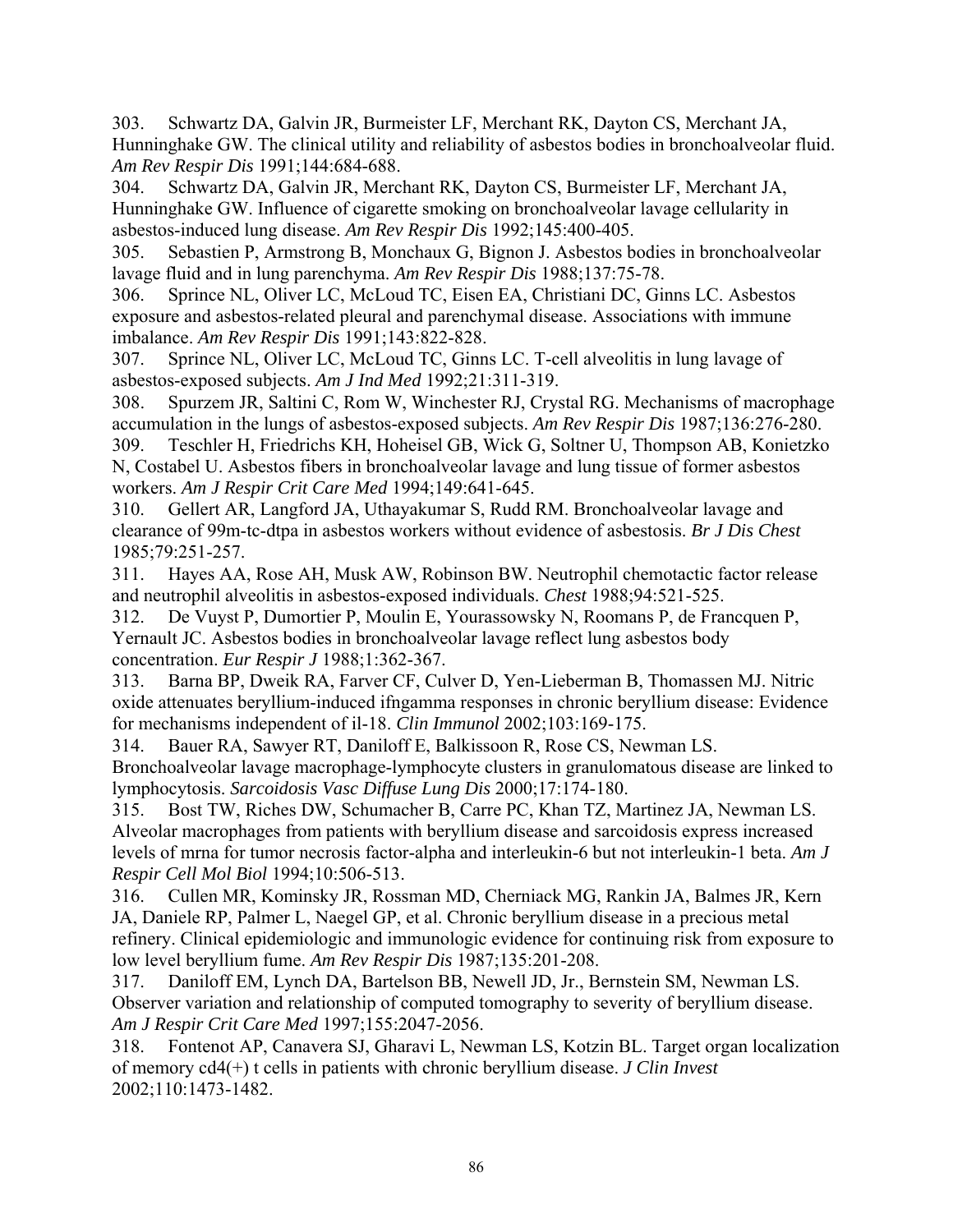319. Fontenot AP, Kotzin BL, Comment CE, Newman LS. Expansions of t-cell subsets expressing particular t-cell receptor variable regions in chronic beryllium disease. *Am J Respir Cell Mol Biol* 1998;18:581-589.

320. Inoue Y, Barker E, Daniloff E, Kohno N, Hiwada K, Newman LS. Pulmonary epithelial cell injury and alveolar-capillary permeability in berylliosis. *Am J Respir Crit Care Med*  1997;156:109-115.

321. Kittle LA, Sawyer RT, Fadok VA, Maier LA, Newman LS. Beryllium induces apoptosis in human lung macrophages. *Sarcoidosis Vasc Diffuse Lung Dis* 2002;19:101-113.

322. Maier LA, Raynolds MV, Young DA, Barker EA, Newman LS. Angiotensin-1 converting enzyme polymorphisms in chronic beryllium disease. *Am J Respir Crit Care Med*  1999;159:1342-1350.

323. Maier LA, Sawyer RT, Bauer RA, Kittle LA, Lympany P, McGrath D, Dubois R, Daniloff E, Rose CS, Newman LS. High beryllium-stimulated tnf-alpha is associated with the - 308 tnf-alpha promoter polymorphism and with clinical severity in chronic beryllium disease. *Am J Respir Crit Care Med* 2001;164:1192-1199.

324. Maier LA, Sawyer RT, Tinkle SS, Kittle LA, Barker EA, Balkissoon R, Rose C, Newman LS. Il-4 fails to regulate in vitro beryllium-induced cytokines in berylliosis. *Eur Respir J* 2001;17:403-415.

325. Newman LS, Bobka C, Schumacher B, Daniloff E, Zhen B, Mroz MM, King TE, Jr. Compartmentalized immune response reflects clinical severity of beryllium disease. *Am J Respir Crit Care Med* 1994;150:135-142.

326. Newman LS, Kreiss K, King TE, Jr., Seay S, Campbell PA. Pathologic and immunologic alterations in early stages of beryllium disease. Re-examination of disease definition and natural history. *Am Rev Respir Dis* 1989;139:1479-1486.

327. Rossman MD, Kern JA, Elias JA, Cullen MR, Epstein PE, Preuss OP, Markham TN, Daniele RP. Proliferative response of bronchoalveolar lymphocytes to beryllium. A test for chronic beryllium disease. *Ann Intern Med* 1988;108:687-693.

328. Saltini C, Winestock K, Kirby M, Pinkston P, Crystal RG. Maintenance of alveolitis in patients with chronic beryllium disease by beryllium-specific helper t cells. *N Engl J Med*  1989;320:1103-1109.

329. Tinkle SS, Kittle LA, Schumacher BA, Newman LS. Beryllium induces il-2 and ifngamma in berylliosis. *J Immunol* 1997;158:518-526.

330. Tinkle SS, Newman LS. Beryllium-stimulated release of tumor necrosis factor-alpha, interleukin-6, and their soluble receptors in chronic beryllium disease. *Am J Respir Crit Care Med* 1997;156:1884-1891.

331. Cugell DW, Morgan WK, Perkins DG, Rubin A. The respiratory effects of cobalt. *Arch Intern Med* 1990;150:177-183.

332. Davidson AG HP, Corrin B, Coutts II, Dewar A, Riding WD, Studdy PR, Newman-Taylor AJ. Interstitial lung disease and asthma in hard metal workers; bronchoalveolar lavage, ultrastructural, and analytical findings and results of bronchial provocation tests. *Thorax*  1983;2:119-128.

333. Della Torre F, Cassani M, Segale M, Scarpazza G, Pietra R, Sabbioni E. Trace metal lung diseases: A new fatal case of hard metal pneumoconiosis. *Respiration* 1990;57:248-253.

334. Demedts M, Gheysens B, Nagels J, Verbeken E, Lauweryns J, van den Eeckhout A, Lahaye D, Gyselen A. Cobalt lung in diamond polishers. *Am Rev Respir Dis* 1984;130:130-135.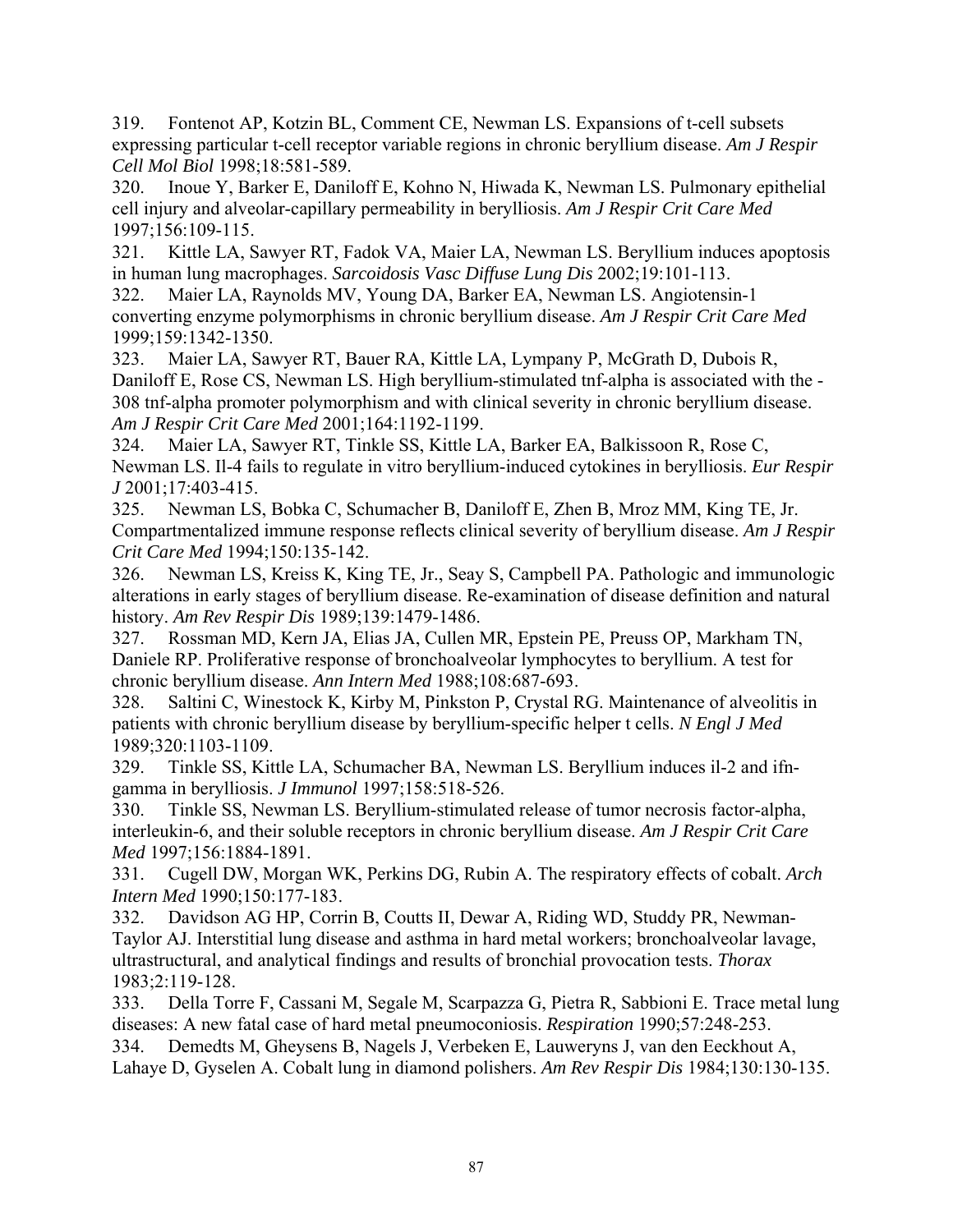335. Forni A. Bronchoalveolar lavage in the diagnosis of hard metal disease. *Sci Total Environ*  1994;150:69-76.

336. Michetti G, Mosconi G, Zanelli R, Migliori M, Gaffuri G, Villa R, Michetti L. Bronchoalveolar lavage and its role in diagnosing cobalt lung disease. *Sci Total Environ*  1994;150:173-178.

337. Migliori M, Mosconi G, Michetti G, Belotti L, D'Adda F, Leghissa P, Musitelli O, Cassina G, Motta T, Seghizzi P, et al. Hard metal disease: Eight workers with interstitial lung fibrosis due to cobalt exposure. *Sci Total Environ* 1994;150:187-196.

338. Mosconi G, Zanelli R, Migliori M, Seghizzi P, Michetti G, Nicoli D, Poma M. Study of lung reactions in six asymptomatic workers occupationally exposed to hard metal dusts. *Med Lav*  1991;82:131-136.

339. Rizzato G, Fraioli P, Sabbioni E, Pietra R, Barberis M. Multi-element follow up in biological specimens of hard metal pneumoconiosis. *Sarcoidosis* 1992;9:104-117.

340. Rizzato G, Fraioli P, Sabbioni E, Pietra R, Barberis M. The differential diagnosis of hard metal lung disease. *Sci Total Environ* 1994;150:77-83.

341. Rizzato G, Lo Cicero S, Barberis M, Torre M, Pietra R, Sabbioni E. Trace of metal exposure in hard metal lung disease. *Chest* 1986;90:101-106.

342. Schwarz Y, Kivity S, Fischbein A, Abraham JL, Fireman E, Moshe S, Dannon Y, Topilsky M, Greif J. Evaluation of workers exposed to dust containing hard metals and aluminum oxide. *Am J Ind Med* 1998;34:177-182.

343. Egeler RM, D'Angio GJ. Langerhans cell histiocytosis. *J Pediatr* 1995;127:1-11.

344. Friedman PJ, Liebow AA, Sokoloff J. Eosinophilic granuloma of lung. Clinical aspects of primary histiocytosis in the adult. *Medicine (Baltimore)* 1981;60:385-396.

345. Sundar KM, Gosselin MV, Chung HL, Cahill BC. Pulmonary langerhans cell histiocytosis: Emerging concepts in pathobiology, radiology, and clinical evolution of disease. *Chest* 2003;123:1673-1683.

346. Vassallo R, Ryu JH, Colby TV, Hartman T, Limper AH. Pulmonary langerhans'-cell histiocytosis. *N Engl J Med* 2000;342:1969-1978.

347. Favara BE, Feller AC, Pauli M, Jaffe ES, Weiss LM, Arico M, Bucsky P, Egeler RM, Elinder G, Gadner H, Gresik M, Henter JI, Imashuku S, Janka-Schaub G, Jaffe R, Ladisch S, Nezelof C, Pritchard J. Contemporary classification of histiocytic disorders. The who committee on histiocytic/reticulum cell proliferations. Reclassification working group of the histiocyte society. *Med Pediatr Oncol* 1997;29:157-166.

348. Soler P, Chollet S, Jacque C, Fukuda Y, Ferrans VJ, Basset F. Immunocytochemical characterization of pulmonary histiocytosis x cells in lung biopsies. *Am J Pathol* 1985;118:439- 451.

349. Tazi A, Bonay M, Grandsaigne M, Battesti JP, Hance AJ, Soler P. Surface phenotype of langerhans cells and lymphocytes in granulomatous lesions from patients with pulmonary histiocytosis x. *Am Rev Respir Dis* 1993;147:1531-1536.

350. Flint A, Lloyd RV, Colby TV, Wilson BW. Pulmonary histiocytosis x. Immunoperoxidase staining for hla-dr antigen and s100 protein. *Arch Pathol Lab Med*  1986;110:930-933.

351. Coppes-Zantinga A, Egeler RM. The langerhans cell histiocytosis x files revealed. *Br J Haematol* 2002;116:3-9.

352. Nezelof C, Basset F, Rousseau MF. Histiocytosis x histogenetic arguments for a langerhans cell origin. *Biomedicine* 1973;18:365-371.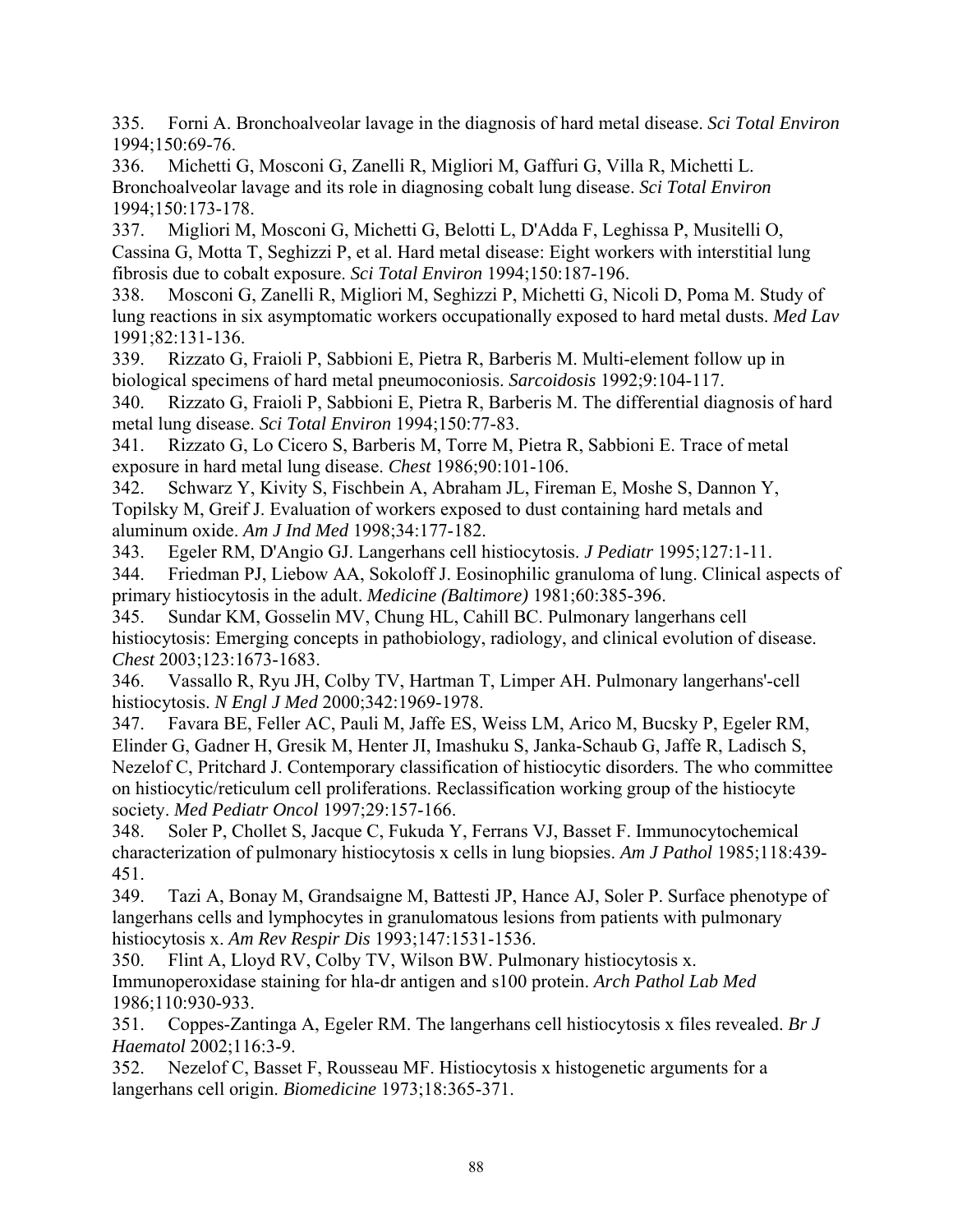353. Casolaro MA, Bernaudin JF, Saltini C, Ferrans VJ, Crystal RG. Accumulation of langerhans' cells on the epithelial surface of the lower respiratory tract in normal subjects in association with cigarette smoking. *Am Rev Respir Dis* 1988;137:406-411.

354. Kawanami O, Basset F, Ferrans VJ, Soler P, Crystal RG. Pulmonary langerhans' cells in patients with fibrotic lung disorders. *Lab Invest* 1981;44:227-233.

355. Leonidas JC, Guelfguat M, Valderrama E. Langerhans' cell histiocytosis. *Lancet*  2003;361:1293-1295.

356. Soler P, Moreau A, Basset F, Hance AJ. Cigarette smoking-induced changes in the number and differentiated state of pulmonary dendritic cells/langerhans cells. *Am Rev Respir Dis*  1989;139:1112-1117.

357. Caux C, Dezutter-Dambuyant C, Schmitt D, Banchereau J. Gm-csf and tnf-alpha cooperate in the generation of dendritic langerhans cells. *Nature* 1992;360:258-261.

358. Egeler RM, Willman CL. Is langerhans cell histiocytosis a myeloid dendritic stem cell disorder related to myelodysplastic disorders? *Med Pediatr Oncol* 2000;35:426-427.

359. de Graaf JH, Egeler RM. New insights into the pathogenesis of langerhans cell histiocytosis. *Curr Opin Pediatr* 1997;9:46-50.

360. Danel C, D. Isreal-Biet, U. Costabel, B. Wallert, and H. Klech The clinical role of bal in rare pulmonary diseases. *Eur Respir J* 1991:83-88.

361. Basset F, Soler P, Jaurand MC, Bignon J. Ultrastructural examination of bronchoalveolar lavage for diagnosis of pulmonary histiocytosis x: Preliminary report on 4 cases. *Thorax*  1977;32:303-306.

362. Bonnet D, Kermarec J, Marotel C, L'Her P, Levagueresse R, Heyraud JD, Natali F, de Muizon H, Allard P. [data of broncho-alveolar lavage and pulmonary histiocytosis x]. *Rev Pneumol Clin* 1987;43:121-130.

363. Hance AJ, Basset F, Saumon G, Danel C, Valeyre D, Battesti JP, Chretien J, Georges R. Smoking and interstitial lung disease. The effect of cigarette smoking on the incidence of pulmonary histiocytosis x and sarcoidosis. *Ann N Y Acad Sci* 1986;465:643-656.

364. Harari S, Comel A. Pulmonary langerhans cell histiocytosis. *Sarcoidosis Vasc Diffuse Lung Dis* 2001;18:253-262.

365. Auerswald U, Barth J, Magnussen H. Value of cd-1-positive cells in bronchoalveolar lavage fluid for the diagnosis of pulmonary histiocytosis x. *Lung* 1991;169:305-309.

366. Chollet S, Soler P, Dournovo P, Richard MS, Ferrans VJ, Basset F. Diagnosis of pulmonary histiocytosis x by immunodetection of langerhans cells in bronchoalveolar lavage fluid. *Am J Pathol* 1984;115:225-232.

367. Refabert L, Rambaud C, Mamou-Mani T, Scheinmann P, de Blic J. Cd1a-positive cells in bronchoalveolar lavage samples from children with langerhans cell histiocytosis. *J Pediatr*  1996;129:913-915.

368. Uebelhoer M, Bewig B, Sternberg K, Rabe K, Nowak D, Magnussen H, Barth J. Alveolar macrophages from bronchoalveolar lavage of patients with pulmonary histiocytosis x: Determination of phenotypic and functional changes. *Lung* 1995;173:187-195.

369. Hammar S, Bockus D, Remington F, Bartha M. The widespread distribution of langerhans cells in pathologic tissues: An ultrastructural and immunohistochemical study. *Hum Pathol* 1986;17:894-905.

370. Morell F, Reyes L, Majo J, Orriols R, Roman A. [langerhans cell histiocytosis. Clinical longitudinal study of 21 patients]. *Med Clin (Barc)* 2000;115:60-64.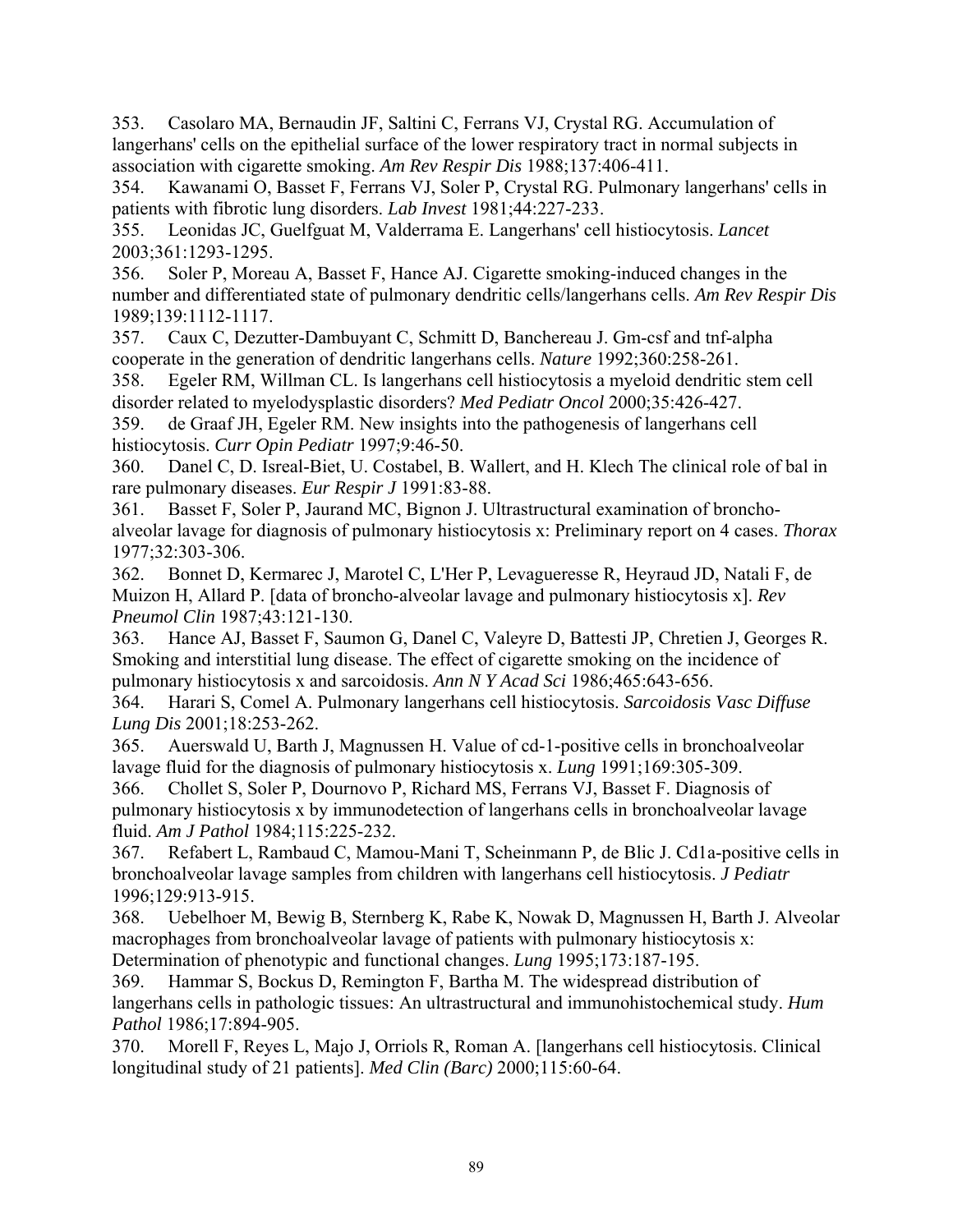371. Sledziewska J, Roginska E, Oblakowski P, Slodkowska J, Hawrylkiewicz I, Kus J, Pawlicka L, Pirozynski M, Rowinska-Zakrzewska E. [usefulness of cd1 expression on surfaces of cells in bronchoalveolar fluid for diagnosis of histiocytosis x--our experience]. *Pneumonol Alergol Pol* 1999;67:311-317.

372. Teschler H, Y.M. Wang, N. Konietzko, and U. Costabel. Bronchoalveolaere lavage: Stellenwert in der diagnostik seltener lungenerkrankungen. *Atemw Lunggenkrkh Jahrgang*  1989:625-630.

373. Xaubet A, Agusti C, Picado C, Guerequiz S, Martos JA, Carrion M, Agusti-Vidal A. Bronchoalveolar lavage analysis with anti-t6 monoclonal antibody in the evaluation of diffuse lung diseases. *Respiration* 1989;56:161-166.

374. Skold CM, Hed J, Eklund A. Smoking cessation rapidly reduces cell recovery in bronchoalveolar lavage fluid, while alveolar macrophage fluorescence remains high. *Chest*  1992;101:989-995.

375. Nogee LM, de Mello DE, Dehner LP, Colten HR. Brief report: Deficiency of pulmonary surfactant protein b in congenital alveolar proteinosis. *N Engl J Med* 1993;328:406-410.

376. Prakash UB, Barham SS, Carpenter HA, Dines DE, Marsh HM. Pulmonary alveolar phospholipoproteinosis: Experience with 34 cases and a review. *Mayo Clin Proc* 1987;62:499- 518.

377. Seymour JF, Presneill JJ. Pulmonary alveolar proteinosis: Progress in the first 44 years. *Am J Respir Crit Care Med* 2002;166:215-235.

378. Shah PL, Hansell D, Lawson PR, Reid KB, Morgan C. Pulmonary alveolar proteinosis: Clinical aspects and current concepts on pathogenesis. *Thorax* 2000;55:67-77.

379. Teja K, Cooper PH, Squires JE, Schnatterly PT. Pulmonary alveolar proteinosis in four siblings. *N Engl J Med* 1981;305:1390-1392.

380. Buechner HA, Ansari A. Acute silico-proteinosis. A new pathologic variant of acute silicosis in sandblasters, characterized by histologic features resembling alveolar proteinosis. *Dis Chest* 1969;55:274-278.

381. Cordonnier C, Fleury-Feith J, Escudier E, Atassi K, Bernaudin JF. Secondary alveolar proteinosis is a reversible cause of respiratory failure in leukemic patients. *Am J Respir Crit Care Med* 1994;149:788-794.

382. Miller RR, Churg AM, Hutcheon M, Lom S. Pulmonary alveolar proteinosis and aluminum dust exposure. *Am Rev Respir Dis* 1984;130:312-315.

383. Wang BM, Stern EJ, Schmidt RA, Pierson DJ. Diagnosing pulmonary alveolar proteinosis. A review and an update. *Chest* 1997;111:460-466.

384. Kariman K, Kylstra JA, Spock A. Pulmonary alveolar proteinosis: Prospective clinical experience in 23 patients for 15 years. *Lung* 1984;162:223-231.

385. Holbert JM, Costello P, Li W, Hoffman RM, Rogers RM. Ct features of pulmonary alveolar proteinosis. *AJR Am J Roentgenol* 2001;176:1287-1294.

386. Hoffman RM, Rogers RM. Serum and lavage lactate dehydrogenase isoenzymes in pulmonary alveolar proteinosis. *Am Rev Respir Dis* 1991;143:42-46.

387. Costabel U GJ, Bonella F, Oshimo S. Bronchoalveolar lavage in other interstitial lung diseases. *Semin Respir Crit Care Med* 2007;28:514-524.

388. Dranoff G, Crawford AD, Sadelain M, Ream B, Rashid A, Bronson RT, Dickersin GR, Bachurski CJ, Mark EL, Whitsett JA, et al. Involvement of granulocyte-macrophage colonystimulating factor in pulmonary homeostasis. *Science* 1994;264:713-716.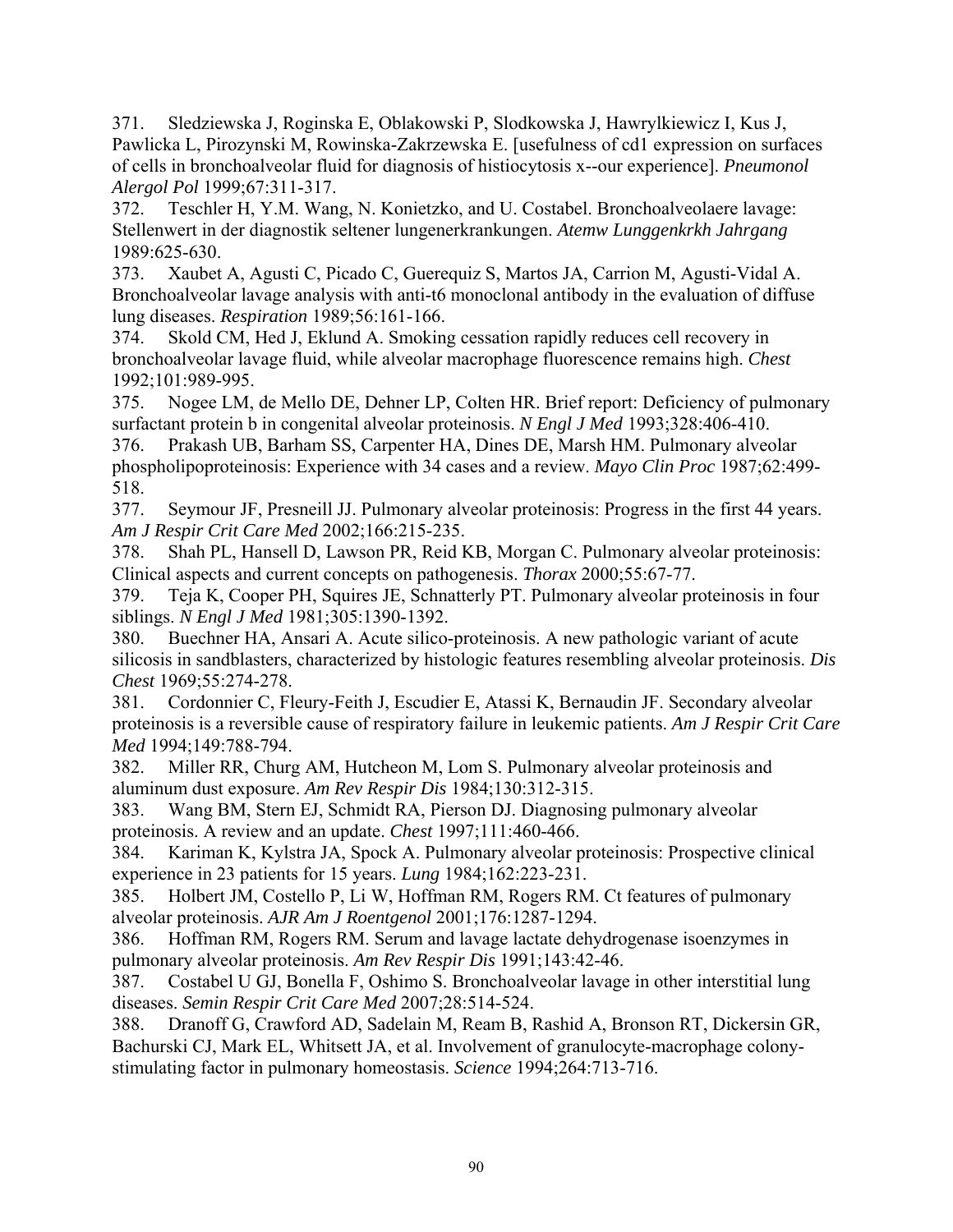389. Stanley E, Lieschke GJ, Grail D, Metcalf D, Hodgson G, Gall JA, Maher DW, Cebon J, Sinickas V, Dunn AR. Granulocyte/macrophage colony-stimulating factor-deficient mice show no major perturbation of hematopoiesis but develop a characteristic pulmonary pathology. *Proc Natl Acad Sci U S A* 1994;91:5592-5596.

390. Nishinakamura R, Wiler R, Dirksen U, Morikawa Y, Arai K, Miyajima A, Burdach S, Murray R. The pulmonary alveolar proteinosis in granulocyte macrophage colony-stimulating factor/interleukins 3/5 beta c receptor-deficient mice is reversed by bone marrow transplantation. *J Exp Med* 1996;183:2657-2662.

391. Baughman R, D. Romberger, J. A. Whitsett, and A. Kurdowska. Increased granulocyte macrophage -- colony stimulating factor concentration in bronchoalveolar lavage fluid from patients with pulmonary alveolar proteinosis. *J Bronch* 2002:96-101.

392. Carraway MS, Ghio AJ, Carter JD, Piantadosi CA. Detection of granulocyte-macrophage colony-stimulating factor in patients with pulmonary alveolar proteinosis. *Am J Respir Crit Care Med* 2000;161:1294-1299.

393. Kitamura T, Tanaka N, Watanabe J, Uchida, Kanegasaki S, Yamada Y, Nakata K. Idiopathic pulmonary alveolar proteinosis as an autoimmune disease with neutralizing antibody against granulocyte/macrophage colony-stimulating factor. *J Exp Med* 1999;190:875-880.

394. Tanaka N, Watanabe J, Kitamura T, Yamada Y, Kanegasaki S, Nakata K. Lungs of patients with idiopathic pulmonary alveolar proteinosis express a factor which neutralizes granulocyte-macrophage colony stimulating factor. *FEBS Lett* 1999;442:246-250.

395. Thomassen MJ, Yi T, Raychaudhuri B, Malur A, Kavuru MS. Pulmonary alveolar proteinosis is a disease of decreased availability of gm-csf rather than an intrinsic cellular defect. *Clin Immunol* 2000;95:85-92.

396. Heppleston AG, Young AE. Alveolar lipo-proteinosis: An ultrastructural comparison of the experimental and human forms. *J Pathol* 1972;107:107-117.

397. Burkhalter A, Silverman JF, Hopkins MB, 3rd, Geisinger KR. Bronchoalveolar lavage cytology in pulmonary alveolar proteinosis. *Am J Clin Pathol* 1996;106:504-510.

398. Chou CW, Lin FC, Tung SM, Liou RD, Chang SC. Diagnosis of pulmonary alveolar proteinosis: Usefulness of papanicolaou-stained smears of bronchoalveolar lavage fluid. *Arch Intern Med* 2001;161:562-566.

399. Mermolja M, Rott T, Debeljak A. Cytology of bronchoalveolar lavage in some rare pulmonary disorders: Pulmonary alveolar proteinosis and amiodarone pulmonary toxicity. *Cytopathology* 1994;5:9-16.

400. Mikami T, Yamamoto Y, Yokoyama M, Okayasu I. Pulmonary alveolar proteinosis: Diagnosis using routinely processed smears of bronchoalveolar lavage fluid. *J Clin Pathol*  1997;50:981-984.

401. Hook GE, Gilmore LB, Talley FA. Multilamelled structures from the lungs of patients with pulmonary alveolar proteinosis. *Lab Invest* 1984;50:711-725.

402. Ramirez J, Harlan WR, Jr. Pulmonary alveolar proteinosis. Nature and origin of alveolar lipid. *Am J Med* 1968;45:502-512.

403. Sahu S, DiAugustine RP, Lynn WS. Lipids found in pulmonary lavage of patients with alveolar proteinosis and in rabbit lung lamellar organelles. *Am Rev Respir Dis* 1976;114:177- 185.

404. Crouch E, Persson A, Chang D. Accumulation of surfactant protein d in human pulmonary alveolar proteinosis. *Am J Pathol* 1993;142:241-248.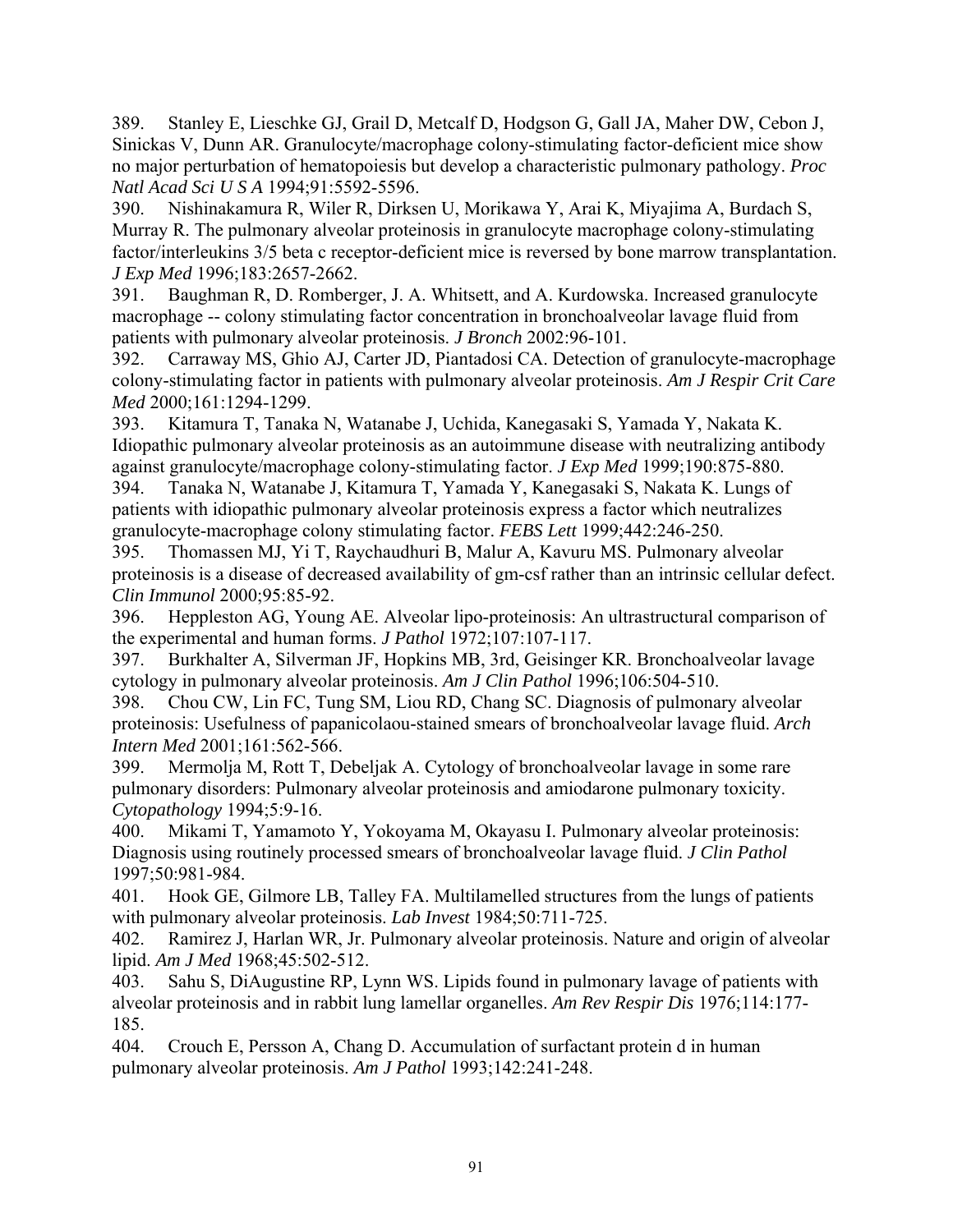405. Honda Y, Takahashi H, Shijubo N, Kuroki Y, Akino T. Surfactant protein-a concentration in bronchoalveolar lavage fluids of patients with pulmonary alveolar proteinosis. *Chest* 1993;103:496-499.

406. Honda Y, Kuroki Y, Matsuura E, Nagae H, Takahashi H, Akino T, Abe S. Pulmonary surfactant protein d in sera and bronchoalveolar lavage fluids. *Am J Respir Crit Care Med*  1995;152:1860-1866.

407. Kuroki Y, Tsutahara S, Shijubo N, Takahashi H, Shiratori M, Hattori A, Honda Y, Abe S, Akino T. Elevated levels of lung surfactant protein a in sera from patients with idiopathic pulmonary fibrosis and pulmonary alveolar proteinosis. *Am Rev Respir Dis* 1993;147:723-729.

408. Kogishi K, Kurozumi M, Fujita Y, Murayama T, Kuze F, Suzuki Y. Isolation and partial characterization of human low molecular weight protein associated with pulmonary surfactant. *Am Rev Respir Dis* 1988;137:1426-1431.

409. Hirakata Y, Kobayashi J, Sugama Y, Kitamura S. Elevation of tumour markers in serum and bronchoalveolar lavage fluid in pulmonary alveolar proteinosis. *Eur Respir J* 1995;8:689- 696.

410. Ishii H, Mukae H, Kadota J, Kaida H, Nagata T, Abe K, Matsukura S, Kohno S. High serum concentrations of surfactant protein a in usual interstitial pneumonia compared with nonspecific interstitial pneumonia. *Thorax* 2003;58:52-57.

411. Milleron BJ, Costabel U, Teschler H, Ziesche R, Cadranel JL, Matthys H, Akoun GM. Bronchoalveolar lavage cell data in alveolar proteinosis. *Am Rev Respir Dis* 1991;144:1330- 1332.

412. Schoch OD, Schanz U, Koller M, Nakata K, Seymour JF, Russi EW, Boehler A. Bal findings in a patient with pulmonary alveolar proteinosis successfully treated with gm-csf. *Thorax* 2002;57:277-280.

413. Liu FL, Cohen RD, Downar E, Butany JW, Edelson JD, Rebuck AS. Amiodarone pulmonary toxicity: Functional and ultrastructural evaluation. *Thorax* 1986;41:100-105. 414. Smith P, Heath D, Hasleton PS. Electron microscopy of chlorphentermine lung. *Thorax*  1973;28:559-566.

415. Hirschl S. Electron microscopic analysis of human amyloid. *J Ultrastruct Res*  1969;29:281-292.

416. Steer A. Focal pulmonary alveolar proteinosis in pulmonary tuberculosis. *Arch Pathol*  1969;87:347-352.

417. Tran VN, A.M. Vojtek, J.F. Bernaudin, E. Escudier, and J. Fleury-Feith. Pulmonary alveolar proteinosis associated with pneumocystis carinii. Ultrastructural identificationin bronchoalveolar lavage in aids and immunocompromised non-aids patients. *Chest* 1990:801-805.

418. Verbeken EK, Demedts M, Vanwing J, Deneffe G, Lauweryns JM. Pulmonary phospholipid accumulation distal to an obstructed bronchus. A morphologic study. *Arch Pathol Lab Med* 1989;113:886-890.

419. Kitamura T, Uchida K, Tanaka N, Tsuchiya T, Watanabe J, Yamada Y, Hanaoka K, Seymour JF, Schoch OD, Doyle I, Inoue Y, Sakatani M, Kudoh S, Azuma A, Nukiwa T, Tomita T, Katagiri M, Fujita A, Kurashima A, Kanegasaki S, Nakata K. Serological diagnosis of

idiopathic pulmonary alveolar proteinosis. *Am J Respir Crit Care Med* 2000;162:658-662. 420. Colby TV, Fukuoka J, Ewaskow SP, Helmers R, Leslie KO. Pathologic approach to

pulmonary hemorrhage. *Ann Diagn Pathol* 2001;5:309-319.

421. Green RJ, Ruoss SJ, Kraft SA, Duncan SR, Berry GJ, Raffin TA. Pulmonary capillaritis and alveolar hemorrhage. Update on diagnosis and management. *Chest* 1996;110:1305-1316.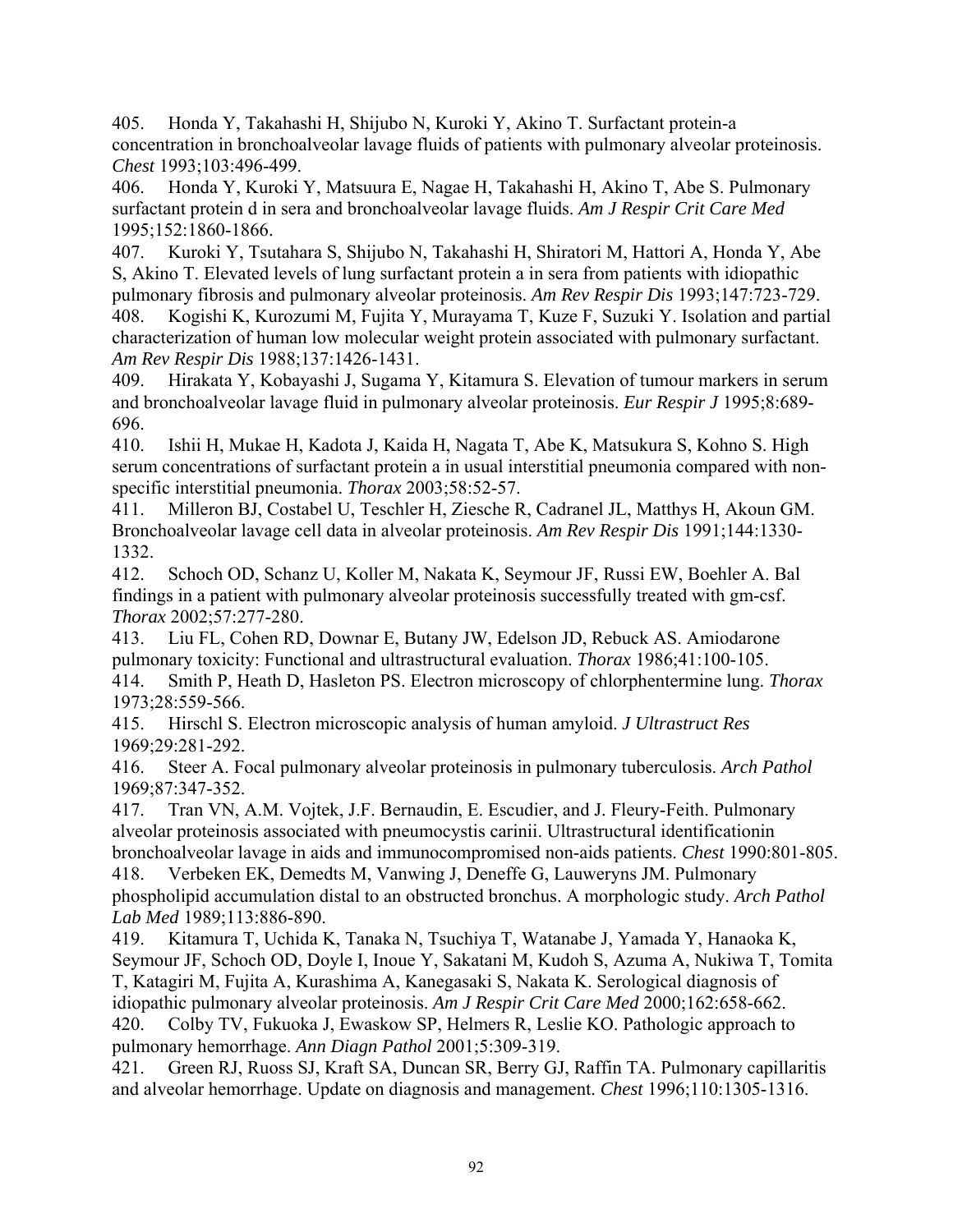422. Leatherman JW, Davies SF, Hoidal JR. Alveolar hemorrhage syndromes: Diffuse microvascular lung hemorrhage in immune and idiopathic disorders. *Medicine (Baltimore)*  1984;63:343-361.

423. Specks U. Diffuse alveolar hemorrhage syndromes. *Curr Opin Rheumatol* 2001;13:12- 17.

424. Jennings CA, King TE, Jr., Tuder R, Cherniack RM, Schwarz MI. Diffuse alveolar hemorrhage with underlying isolated, pauciimmune pulmonary capillaritis. *Am J Respir Crit Care Med* 1997;155:1101-1109.

425. Lauque D, Cadranel J, Lazor R, Pourrat J, Ronco P, Guillevin L, Cordier JF. Microscopic polyangiitis with alveolar hemorrhage. A study of 29 cases and review of the literature. Groupe d'etudes et de recherche sur les maladies "orphelines" pulmonaires (germ"o"p). *Medicine (Baltimore)* 2000;79:222-233.

426. Mark EJ, Ramirez JF. Pulmonary capillaritis and hemorrhage in patients with systemic vasculitis. *Arch Pathol Lab Med* 1985;109:413-418.

427. Schnabel A, Reuter M, Csernok E, Richter C, Gross WL. Subclinical alveolar bleeding in pulmonary vasculitides: Correlation with indices of disease activity. *Eur Respir J* 1999;14:118- 124.

428. Schwarz MI, R.M. Cherniak, and T.E. King. Diffuse alveolar hemorrhage and other rare infilter disorders. In: Nadel JFMaJA, editor. Textbook of respiratory medicine, 3rd ed. Philadelphia: Saunders; 2000. p. 1733-1755.

429. De Lassence A, Fleury-Feith J, Escudier E, Beaune J, Bernaudin JF, Cordonnier C. Alveolar hemorrhage. Diagnostic criteria and results in 194 immunocompromised hosts. *Am J Respir Crit Care Med* 1995;151:157-163.

430. Drew WL, Finley TN, Golde DW. Diagnostic lavage and occult pulmonary hemorrhage in thrombocytopenic immunocompromised patients. *Am Rev Respir Dis* 1977;116:215-221.

431. Ben-Abraham R, Paret G, Cohen R, Szold O, Cividalli G, Toren A, Nagler A. Diffuse alveolar hemorrhage following allogeneic bone marrow transplantation in children. *Chest*  2003;124:660-664.

432. Heggen J, West C, Olson E, Olson T, Teague G, Fortenberry J, Yeager AM. Diffuse alveolar hemorrhage in pediatric hematopoietic cell transplant patients. *Pediatrics* 2002;109:965- 971.

433. Huaringa AJ, Leyva FJ, Signes-Costa J, Morice RC, Raad I, Darwish AA, Champlin RE. Bronchoalveolar lavage in the diagnosis of pulmonary complications of bone marrow transplant patients. *Bone Marrow Transplant* 2000;25:975-979.

434. Sisson JH, Thompson AB, Anderson JR, Robbins RA, Spurzem JR, Spence PR, Reed EC, Armitage JO, Vose JM, Arneson MA, et al. Airway inflammation predicts diffuse alveolar hemorrhage during bone marrow transplantation in patients with hodgkin disease. *Am Rev Respir Dis* 1992;146:439-443.

435. Stover DE, Zaman MB, Hajdu SI, Lange M, Gold J, Armstrong D. Bronchoalveolar lavage in the diagnosis of diffuse pulmonary infiltrates in the immunosuppressed host. *Ann Intern Med* 1984;101:1-7.

436. Vincent B, Flahault A, Antoine M, Wislez M, Parrot A, Mayaud C, Cadranel J. Aidsrelated alveolar hemorrhage: A prospective study of 273 bal procedures. *Chest* 2001;120:1078- 1084.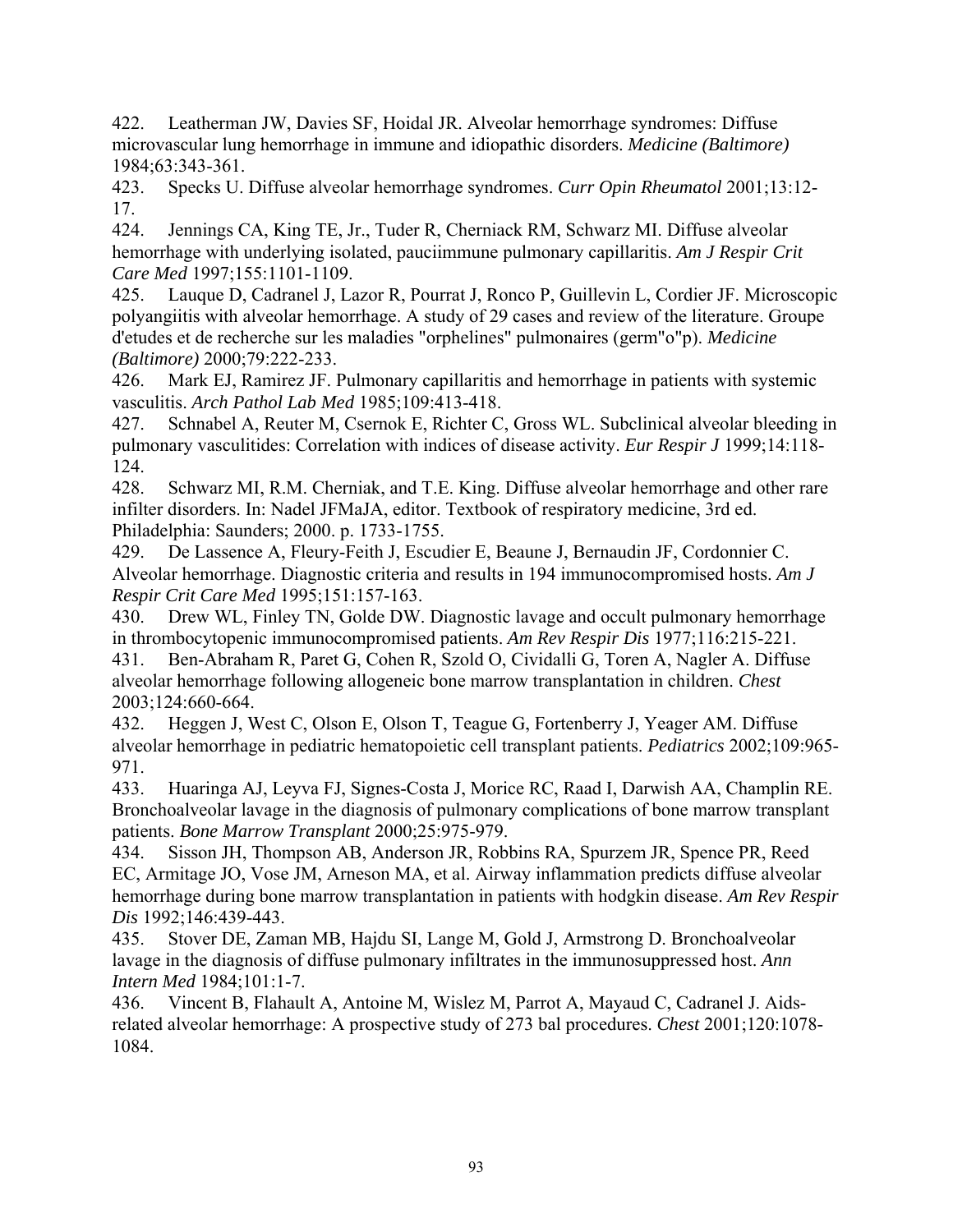437. Golden JA, Hollander H, Stulbarg MS, Gamsu G. Bronchoalveolar lavage as the exclusive diagnostic modality for pneumocystis carinii pneumonia. A prospective study among patients with acquired immunodeficiency syndrome. *Chest* 1986;90:18-22.

438. Afessa B, Tefferi A, Litzow MR, Krowka MJ, Wylam ME, Peters SG. Diffuse alveolar hemorrhage in hematopoietic stem cell transplant recipients. *Am J Respir Crit Care Med*  2002;166:641-645.

439. Agusti C, Ramirez J, Picado C, Xaubet A, Carreras E, Ballester E, Torres A, Battochia C, Rodriguez-Roisin R. Diffuse alveolar hemorrhage in allogeneic bone marrow transplantation. A postmortem study. *Am J Respir Crit Care Med* 1995;151:1006-1010.

440. Kahn FW, Jones JM, England DM. Diagnosis of pulmonary hemorrhage in the immunocompromised host. *Am Rev Respir Dis* 1987;136:155-160.

441. Grebski E, Hess T, Hold G, Speich R, Russi E. Diagnostic value of hemosiderincontaining macrophages in bronchoalveolar lavage. *Chest* 1992;102:1794-1799.

442. Epstein CE, Elidemir O, Colasurdo GN, Fan LL. Time course of hemosiderin production by alveolar macrophages in a murine model. *Chest* 2001;120:2013-2020.

443. Meyer TS, Fedde MR, Gaughan EM, Langsetmo I, Erickson HH. Quantification of exercise-induced pulmonary haemorrhage with bronchoalveolar lavage. *Equine Vet J*  1998;30:284-288.

444. Sherman JM, Winnie G, Thomassen MJ, Abdul-Karim FW, Boat TF. Time course of hemosiderin production and clearance by human pulmonary macrophages. *Chest* 1984;86:409- 411.

445. Linder J, R.A. Robbins, and S.I. Rennard. Cytological criteria for diffuse alveolar hemorrhage. *Acta Cytol* 1988:763.

446. Perez-Arellano JL, Losa Garcia JE, Garcia Macias MC, Gomez Gomez F, Jimenez Lopez A, de Castro S. Hemosiderin-laden macrophages in bronchoalveolar lavage fluid. *Acta Cytol*  1992;36:26-30.

447. Finley TN, Aronow A, Cosentino AM, Golde DW. Occult pulmonary hemorrhage in anticoagulated patients. *Am Rev Respir Dis* 1975;112:23-29.

448. Moumouni H, Lamotte F, Anthonioz P. [sideroses of alveolar macrophages. Analysis of a continuous series of 360 bronchoalveolar lavages]. *Pathol Biol (Paris)* 1993;41:604-609.

449. Maldonado F, Parambil JG, Yi ES, Decker PA, Ryu JH. Haemosiderin-laden macrophages in the bronchoalveolar lavage fluid of patients with diffuse alveolar damage. *Eur Respir J* 2009;33:1361-1366.

450. Kim KH, Maldonado F, Ryu JH, Eiken PW, Hartman TE, Bartholmai BJ, Decker PA, Yi ES. Iron deposition and increased alveolar septal capillary density in nonfibrotic lung tissue are associated with pulmonary hypertension in idiopathic pulmonary fibrosis. *Respir Res*  2010;11:37.

451. Smith GJ. The histopathology of pulmonary reactions to drugs. *Clin Chest Med*  1990;11:95-117.

452. Erasmus JJ, McAdams HP, Rossi SE. High-resolution ct of drug-induced lung disease. *Radiol Clin North Am* 2002;40:61-72.

453. Israel-Biet D, Labrune S, Huchon GJ. Drug-induced lung disease: 1990 review. *Eur Respir J* 1991;4:465-478.

454. Zitnik RJaRAM. Drug - induced lung disease. In: King MISaTE, editor. Interstitial lung disease. Hamilton, ONT: BC Decker; 1998. p. 432-449.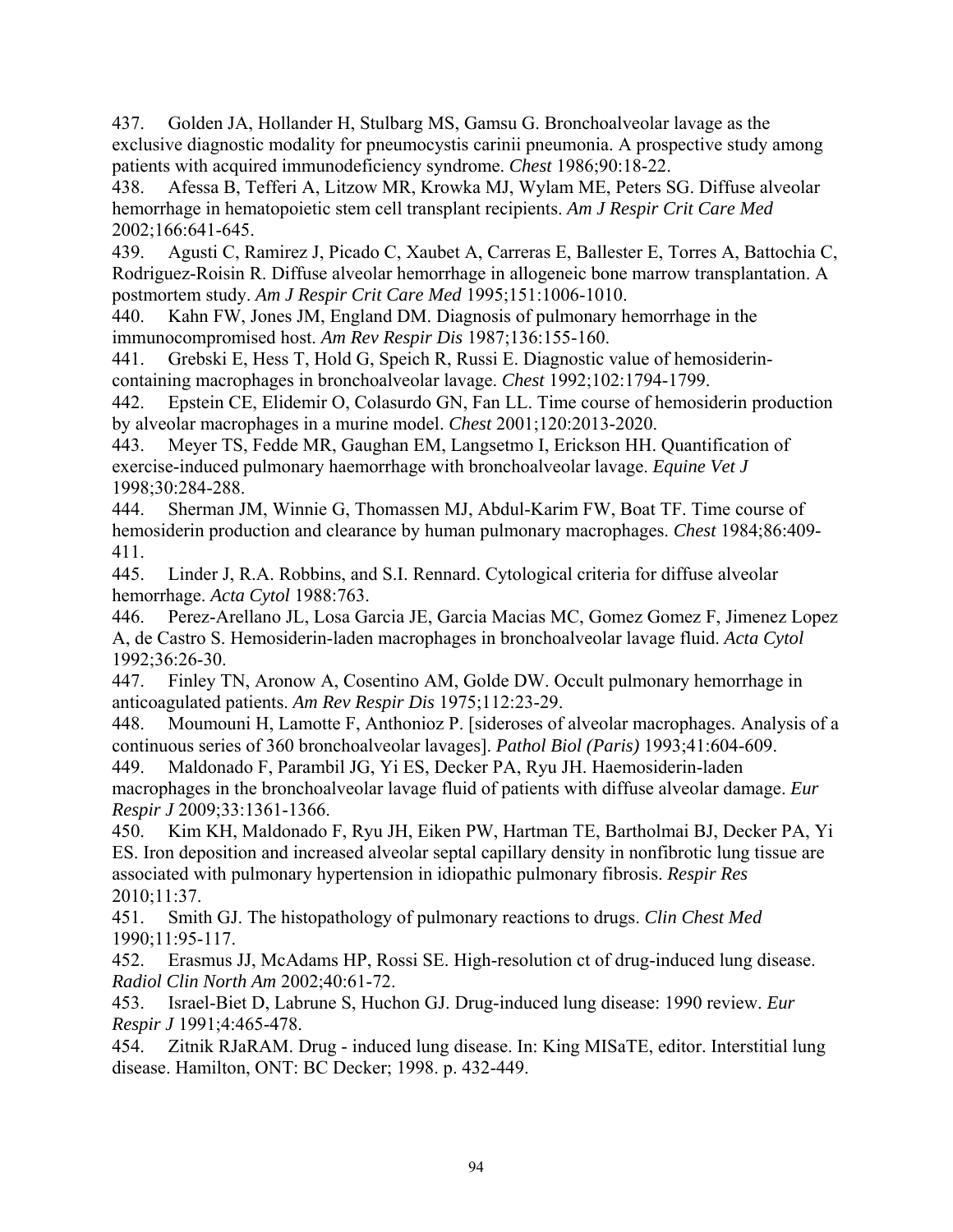455. Akoun GM, Milleron BJ, Mayaud CM, Tholoniat D. Provocation test coupled with bronchoalveolar lavage in diagnosis of propranolol-induced hypersensitivity pneumonitis. *Am Rev Respir Dis* 1989;139:247-249.

456. Akoun GM, Liote HA, Liote F, Gauthier-Rahman S, Kuntz D. Provocation test coupled with bronchoalveolar lavage in diagnosis of drug (nilutamide)-induced hypersensitivity pneumonitis. *Chest* 1990;97:495-498.

457. Akoun GM, Cadranel JL, Milleron BJ, D'Ortho MP, Mayaud CM. Bronchoalveolar lavage cell data in 19 patients with drug-associated pneumonitis (except amiodarone). *Chest*  1991;99:98-104.

458. Akoun GM, Cadranel JL, Blanchette G, Milleron BJ, Mayaud CM. Bronchoalveolar lavage cell data in amiodarone-associated pneumonitis. Evaluation in 22 patients. *Chest*  1991;99:1177-1182.

459. Akoun GM, Cadranel JL, Rosenow EC, 3rd, Milleron BJ. Bronchoalveolar lavage cell data in drug-induced pneumonitis. *Allerg Immunol (Paris)* 1991;23:245-252.

460. Brutinet WaWM. Chronic nitrofurantoin reaction associated with t-lymphocyte alveolitis. *Chest* 1986:150-152.

461. Costabel U, M. Schmitz-Schumann, and H. Matthys. Bronchoalveolar t-cell subsets in gold lung. *Chest* 1985:135-136.

462. Israel-Biet D, Venet A, Caubarrere I, Bonan G, Danel C, Chretien J, Hance AJ. Bronchoalveolar lavage in amiodarone pneumonitis. Cellular abnormalities and their relevance to pathogenesis. *Chest* 1987;91:214-221.

463. Salmeron S, Brochard L, Rain B, Herve P, Brenot F, Simonneau G, Duroux P. Early neutrophil alveolitis after rechallenge in drug induced alveolitis. *Thorax* 1988;43:647-648. 464. Velcke Y, R. Pauwels, and M. van der Straeten. Bronchoalveolar lavage in acute

hypersensitivity pneumonitis caused by sulfasalazine. *Chest* 1987:572-573.

465. White DA, Rankin JA, Stover DE, Gellene RA, Gupta S. Methotrexate pneumonitis. Bronchoalveolar lavage findings suggest an immunologic disorder. *Am Rev Respir Dis*  1989;139:18-21.

466. Costabel U, Uzaslan E, Guzman J. Bronchoalveolar lavage in drug-induced lung disease. *Clin Chest Med* 2004;25:25-35.

467. Movsas B, Raffin TA, Epstein AH, Link CJ, Jr. Pulmonary radiation injury. *Chest*  1997;111:1061-1076.

468. Roach M, 3rd, Gandara DR, Yuo HS, Swift PS, Kroll S, Shrieve DC, Wara WM, Margolis L, Phillips TL. Radiation pneumonitis following combined modality therapy for lung cancer: Analysis of prognostic factors. *J Clin Oncol* 1995;13:2606-2612.

469. Gross NJ. Pulmonary effects of radiation therapy. *Ann Intern Med* 1977;86:81-92. 470. Roswit B, White DC. Severe radiation injuries of the lung. *AJR Am J Roentgenol*  1977;129:127-136.

471. Ward WF, Sharplin J, Franko AJ, Hinz JM. Radiation-induced pulmonary endothelial dysfunction and hydroxyproline accumulation in four strains of mice. *Radiat Res* 1989;120:113- 120.

472. Giri PG, Kimler BF, Giri UP, Cox GG, Reddy EK. Comparison of single, fractionated and hyperfractionated irradiation on the development of normal tissue damage in rat lung. *Int J Radiat Oncol Biol Phys* 1985;11:527-534.

473. Rosiello RA, Merrill WW. Radiation-induced lung injury. *Clin Chest Med* 1990;11:65- 71.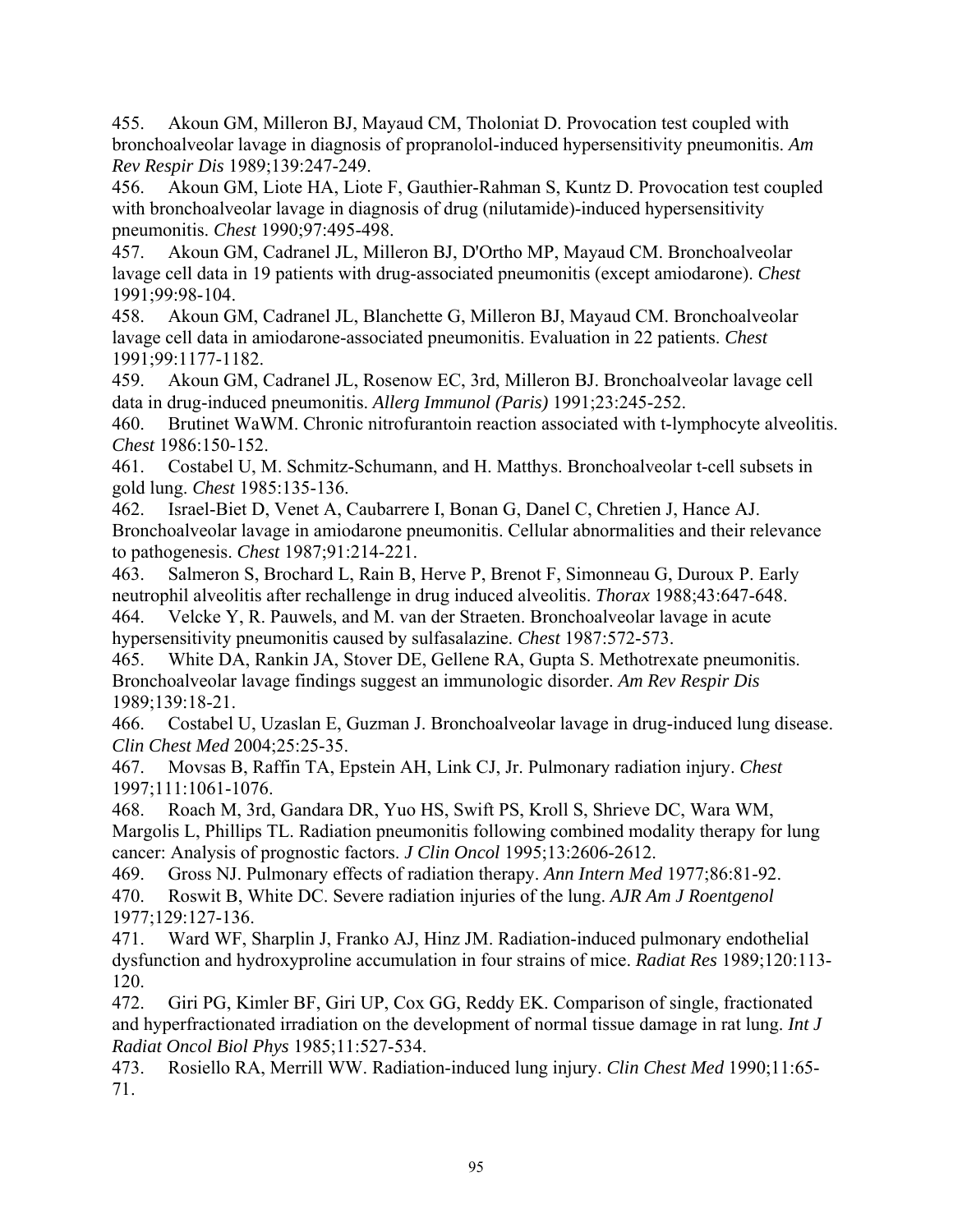474. Nakayama Y, Makino S, Fukuda Y, Min KY, Shimizu A, Ohsawa N. Activation of lavage lymphocytes in lung injuries caused by radiotherapy for lung cancer. *Int J Radiat Oncol Biol Phys* 1996;34:459-467.

475. Roberts CM, Foulcher E, Zaunders JJ, Bryant DH, Freund J, Cairns D, Penny R, Morgan GW, Breit SN. Radiation pneumonitis: A possible lymphocyte-mediated hypersensitivity reaction. *Ann Intern Med* 1993;118:696-700.

476. Schwarz MI. Miscellaneous interstitial lung diseases. In: King MISaTEJ, editor. Interstitial lung disease. Hamilton: BC Decker; 2003. p. 877-916.

477. Silverman JF, Turner RC, West RL, Dillard TA. Bronchoalveolar lavage in the diagnosis of lipoid pneumonia. *Diagn Cytopathol* 1989;5:3-8.

478. Tobin RW, Pope CE, 2nd, Pellegrini CA, Emond MJ, Sillery J, Raghu G. Increased prevalence of gastroesophageal reflux in patients with idiopathic pulmonary fibrosis. *Am J Respir Crit Care Med* 1998;158:1804-1808.

479. Corwin RW, Irwin RS. The lipid-laden alveolar macrophage as a marker of aspiration in parenchymal lung disease. *Am Rev Respir Dis* 1985;132:576-581.

480. Ahrens P, Noll C, Kitz R, Willigens P, Zielen S, Hofmann D. Lipid-laden alveolar macrophages (llam): A useful marker of silent aspiration in children. *Pediatr Pulmonol*  1999;28:83-88.

481. Bauer ML, Lyrene RK. Chronic aspiration in children: Evaluation of the lipid-laden macrophage index. *Pediatr Pulmonol* 1999;28:94-100.

482. Knauer-Fischer S, Ratjen F. Lipid-laden macrophages in bronchoalveolar lavage fluid as a marker for pulmonary aspiration. *Pediatr Pulmonol* 1999;27:419-422.

483. Ward C, Forrest IA, Brownlee IA, Johnson GE, Murphy DM, Pearson JP, Dark JH, Corris PA. Pepsin like activity in bronchoalveolar lavage fluid is suggestive of gastric aspiration in lung allografts. *Thorax* 2005;60:872-874.

484. Springmeyer SC, Hackman R, Carlson JJ, McClellan JE. Bronchiolo-alveolar cell carcinoma diagnosed by bronchoalveolar lavage. *Chest* 1983;83:278-279.

485. Collins J. Ct signs and patterns of lung disease. *Radiol Clin North Am* 2001;39:1115- 1135.

486. Poletti V, Poletti G, Murer B, Saragoni L, Chilosi M. Bronchoalveolar lavage in malignancy. *Semin Respir Crit Care Med* 2007;28:534-545.

487. Kristoff AS, and J. Moss. Lymphangioleimyomatosis. In: Kings MISaTEJ, editor. Interstitial lung disease. Hamilton: BC Decker; 2003. p. 851-864.

488. Aberle DR, Hansell DM, Brown K, Tashkin DP. Lymphangiomyomatosis: Ct, chest radiographic, and functional correlations. *Radiology* 1990;176:381-387.

489. Bonetti F, Chiodera PL, Pea M, Martignoni G, Bosi F, Zamboni G, Mariuzzi GM. Transbronchial biopsy in lymphangiomyomatosis of the lung. Hmb45 for diagnosis. *Am J Surg Pathol* 1993;17:1092-1102.

490. Guinee DG, Jr., Feuerstein I, Koss MN, Travis WD. Pulmonary

lymphangioleiomyomatosis. Diagnosis based on results of transbronchial biopsy and immunohistochemical studies and correlation with high-resolution computed tomography findings. *Arch Pathol Lab Med* 1994;118:846-849.

491. Grigoriu B, Jacobs F, Beuzen F, El Khoury R, Axler O, Brivet FG, Capron F. Bronchoalveolar lavage cytological alveolar damage in patients with severe pneumonia. *Crit Care* 2006;10:R2.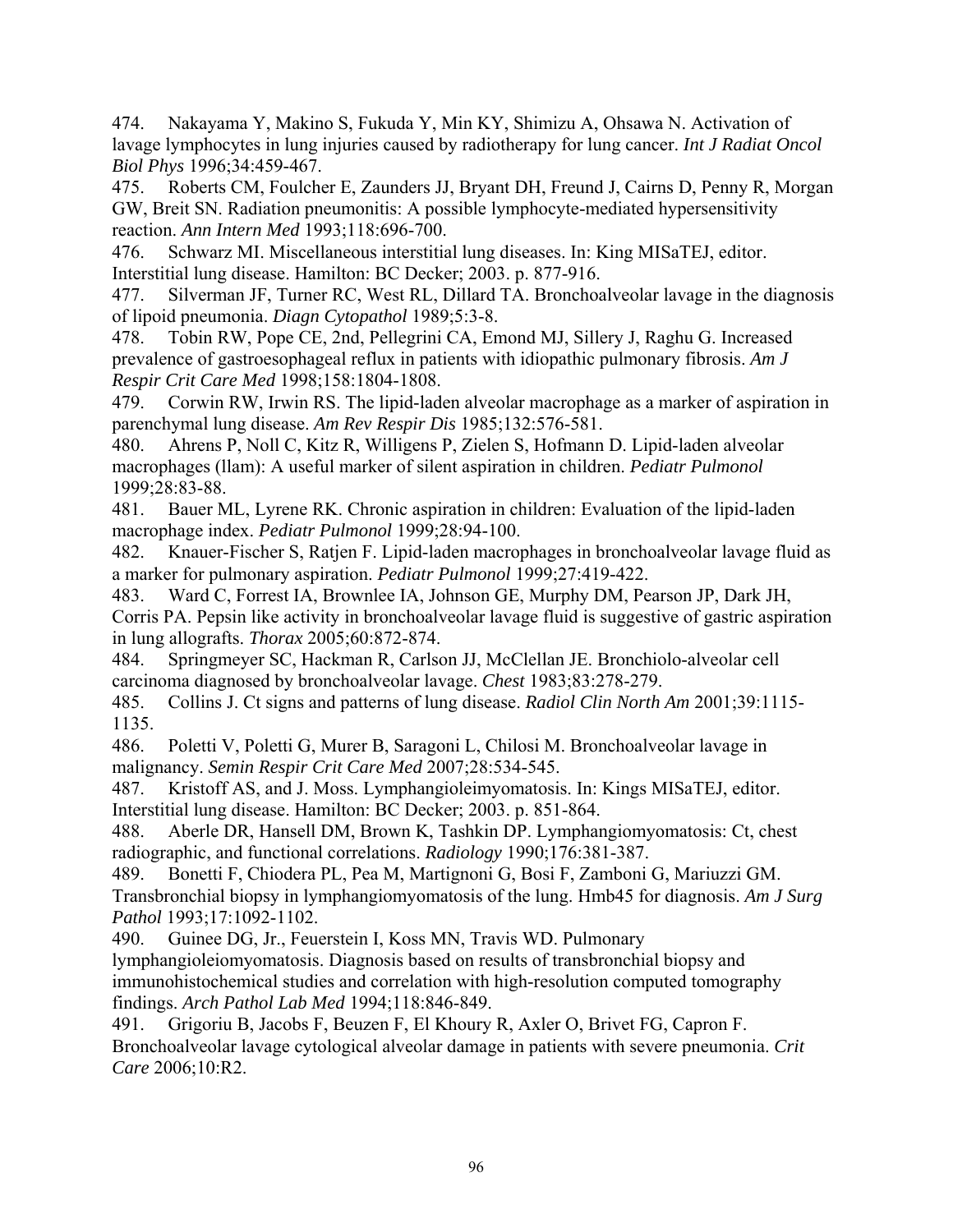492. Jacobs JA, De Brauwer EI, Ramsay G, Cobben NA, Wagenaar SS, van der Ven AJ, Bruggeman CA, Drent M. Detection of non-infectious conditions mimicking pneumonia in the intensive care setting: Usefulness of bronchoalveolar fluid cytology. *Respir Med* 1999;93:571- 578.

493. Linssen KC, Jacobs JA, Poletti VE, van Mook W, Cornelissen EI, Drent M. Reactive type ii pneumocytes in bronchoalveolar lavage fluid. *Acta Cytol* 2004;48:497-504.

494. Agostini C, Miorin M, Semenzato G. Gene expression profile analysis by DNA microarrays: A new approach to assess functional genomics in diseases. *Sarcoidosis Vasc Diffuse Lung Dis* 2002;19:5-9.

495. Kaminski N, Rosas IO. Gene expression profiling as a window into idiopathic pulmonary fibrosis pathogenesis: Can we identify the right target genes? *Proc Am Thorac Soc* 2006;3:339- 344.

496. Bowler RP, Ellison MC, Reisdorph N. Proteomics in pulmonary medicine. *Chest*  2006;130:567-574.

497. Lenz AG, Meyer B, Costabel U, Maier K. Bronchoalveolar lavage fluid proteins in human lung disease: Analysis by two-dimensional electrophoresis. *Electrophoresis* 1993;14:242- 244.

498. Uebelhoer M, Bewig B, Oldigs M, Nowak D, Magnussen H, Petermann W, Barth J. Protein profile in bronchoalveolar lavage fluid from patients with sarcoidosis and idiopathic pulmonary fibrosis as revealed by sds-page electrophoresis and western blot analysis. *Scand J Clin Lab Invest* 1993;53:617-623.

499. Magi B, Bini L, Perari MG, Fossi A, Sanchez JC, Hochstrasser D, Paesano S, Raggiaschi R, Santucci A, Pallini V, Rottoli P. Bronchoalveolar lavage fluid protein composition in patients with sarcoidosis and idiopathic pulmonary fibrosis: A two-dimensional electrophoretic study. *Electrophoresis* 2002;23:3434-3444.

500. Wattiez R, Hermans C, Cruyt C, Bernard A, Falmagne P. Human bronchoalveolar lavage fluid protein two-dimensional database: Study of interstitial lung diseases. *Electrophoresis*  2000;21:2703-2712.

501. Rottoli P, Magi B, Perari MG, Liberatori S, Nikiforakis N, Bargagli E, Cianti R, Bini L, Pallini V. Cytokine profile and proteome analysis in bronchoalveolar lavage of patients with sarcoidosis, pulmonary fibrosis associated with systemic sclerosis and idiopathic pulmonary fibrosis. *Proteomics* 2005;5:1423-1430.

502. Sabounchi-Schutt F, Mikko M, Eklund A, Grunewald J, J AS. Serum protein pattern in sarcoidosis analysed by a proteomics approach. *Sarcoidosis Vasc Diffuse Lung Dis* 2004;21:182- 190.

503. de Torre C, Ying SX, Munson PJ, Meduri GU, Suffredini AF. Proteomic analysis of inflammatory biomarkers in bronchoalveolar lavage. *Proteomics* 2006;6:3949-3957.

504. Cosgrove GP, Brown KK, Schiemann WP, Serls AE, Parr JE, Geraci MW, Schwarz MI, Cool CD, Worthen GS. Pigment epithelium-derived factor in idiopathic pulmonary fibrosis: A role in aberrant angiogenesis. *Am J Respir Crit Care Med* 2004;170:242-251.

505. Zou F, N. Kaminski, E. Eugui, J. Allard, Z. Yakhini, A. Ben-Dor, L. Lollini, D. Morris, Y. Kim, B. DeLustro, D. Sheppard, A. Pardo, M. Selman, and R.A. Heller. Gene expression analysis reveals matrilysin as a key regulator of pulmonary fibrosis in mice and humans. *Proc natl Acad Sci USA* 2002:6292-6297.

506. Thonhofer R, Maercker C, Popper HH. Expression of sarcoidosis related genes in lung lavage cells. *Sarcoidosis Vasc Diffuse Lung Dis* 2002;19:59-65.